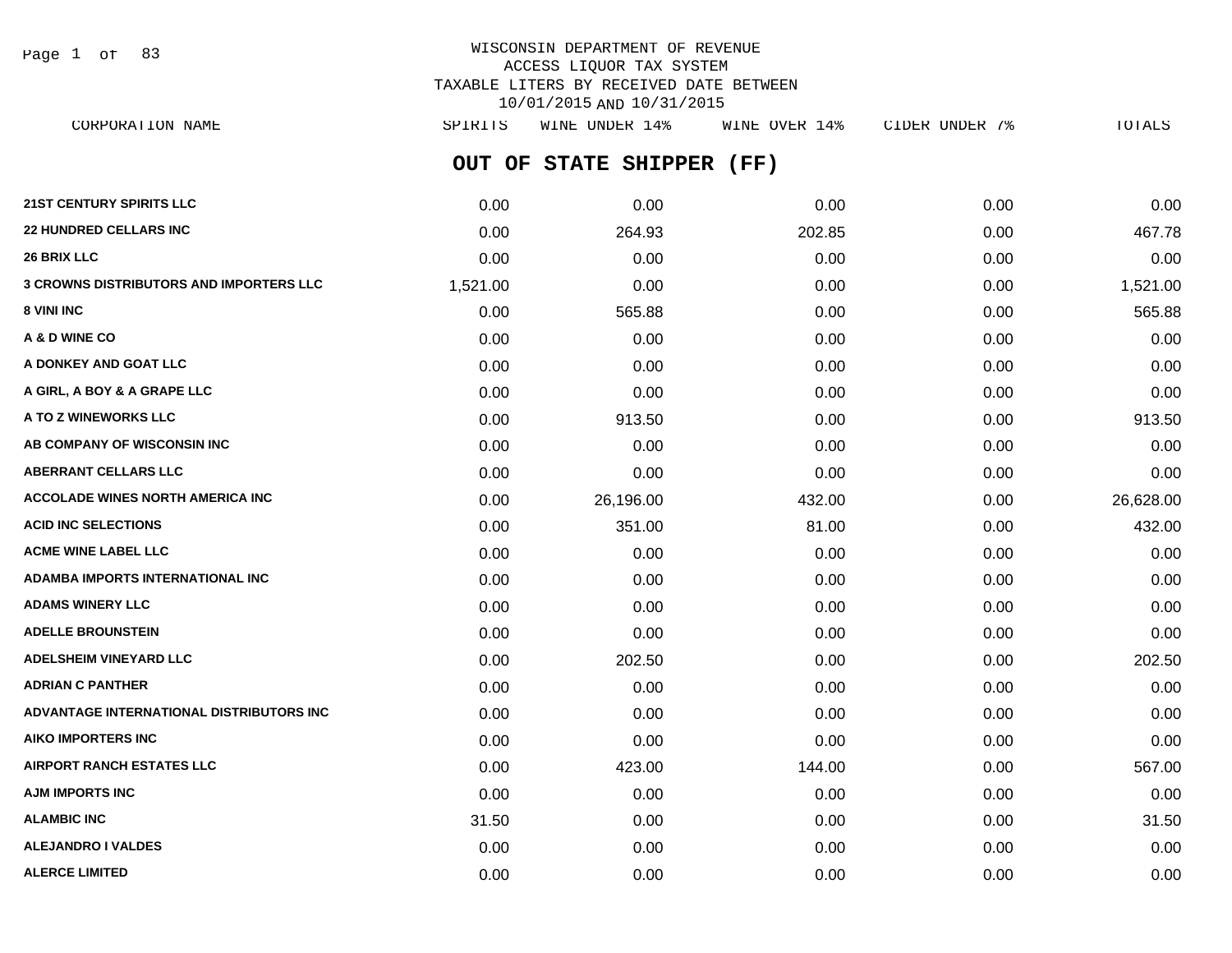Page 2 of 83

# WISCONSIN DEPARTMENT OF REVENUE ACCESS LIQUOR TAX SYSTEM TAXABLE LITERS BY RECEIVED DATE BETWEEN

| CORPORATION NAME                       | SPIRITS  | WINE UNDER 14% | WINE OVER 14% | CIDER UNDER 7% | TOTALS    |
|----------------------------------------|----------|----------------|---------------|----------------|-----------|
| ALEXANDRIA NICOLE CELLARS LLC          | 0.00     | 0.00           | 0.00          | 0.00           | 0.00      |
| <b>ALLIED IMPORTERS USA LTD</b>        | 0.00     | 342.00         | 0.00          | 0.00           | 342.00    |
| <b>ALLIED WINE CORP</b>                | 0.00     | 0.00           | 0.00          | 0.00           | 0.00      |
| <b>ALLORO VINEYARD INC</b>             | 0.00     | 0.00           | 0.00          | 0.00           | 0.00      |
| <b>ALLTECH'S BEVERAGE DIVISION LLC</b> | 0.00     | 0.00           | 0.00          | 0.00           | 0.00      |
| <b>ALOY &amp; SONS INC</b>             | 0.00     | 0.00           | 0.00          | 0.00           | 0.00      |
| <b>ALPHA &amp; OMEGA WINERY LLC</b>    | 0.00     | 0.00           | 0.00          | 0.00           | 0.00      |
| ALPHA MARKETING NETWORK INC            | 0.00     | 0.00           | 0.00          | 0.00           | 0.00      |
| <b>ALTAMAR BRANDS LLC</b>              | 0.00     | 0.00           | 0.00          | 0.00           | 0.00      |
| <b>ALTAMURA WINERY INC</b>             | 0.00     | 0.00           | 0.00          | 0.00           | 0.00      |
| <b>ALTITUDE SPIRITS INC</b>            | 0.00     | 0.00           | 0.00          | 0.00           | 0.00      |
| <b>AMAVI CELLARS LLC</b>               | 0.00     | 0.00           | 0.00          | 0.00           | 0.00      |
| <b>AMERICAN BEVERAGE CORP</b>          | 0.00     | 6,047.00       | 0.00          | 0.00           | 6,047.00  |
| AMERICAN ESTATES WINES INC             | 0.00     | 0.00           | 0.00          | 0.00           | 0.00      |
| AMERICAN NORTHWEST DISTRIBUTORS INC    | 0.00     | 489.00         | 117.00        | 0.00           | 606.00    |
| AMERICAN VINTAGE BEVERAGE INC.         | 5,669.57 | 0.00           | 0.00          | 0.00           | 5,669.57  |
| <b>AMERICAN WINE TRADE INC</b>         | 0.00     | 1,260.00       | 0.00          | 0.00           | 1,260.00  |
| <b>AMICUS CELLARS LLC</b>              | 0.00     | 0.00           | 0.00          | 0.00           | 0.00      |
| <b>AMIR PEAY</b>                       | 112.50   | 0.00           | 0.00          | 0.00           | 112.50    |
| <b>AMUSE BOUCHE LLC</b>                | 0.00     | 0.00           | 0.00          | 0.00           | 0.00      |
| ANCHOR DISTILLING COMPANY LLC          | 556.37   | 0.00           | 0.00          | 0.00           | 556.37    |
| <b>ANCIEN WINES INC</b>                | 0.00     | 0.00           | 0.00          | 0.00           | 0.00      |
| <b>ANDERS-LANE ARTISAN WINES LP</b>    | 0.00     | 0.00           | 0.00          | 0.00           | 0.00      |
| ANDERSON DISTRIBUTING CO INC           | 0.00     | 126.00         | 0.00          | 0.00           | 126.00    |
| ANDERSONS CONN VALLEY WINERY INC       | 0.00     | 0.00           | 0.00          | 0.00           | 0.00      |
| <b>ANDREW T BECKSTOFFER</b>            | 0.00     | 0.00           | 0.00          | 0.00           | 0.00      |
| <b>ANGELINI WINE LTD</b>               | 0.00     | 0.00           | 0.00          | 0.00           | 0.00      |
| <b>ANHEUSER-BUSCH COMPANIES LLC</b>    | 0.00     | 0.00           | 0.00          | 26,565.25      | 26,565.25 |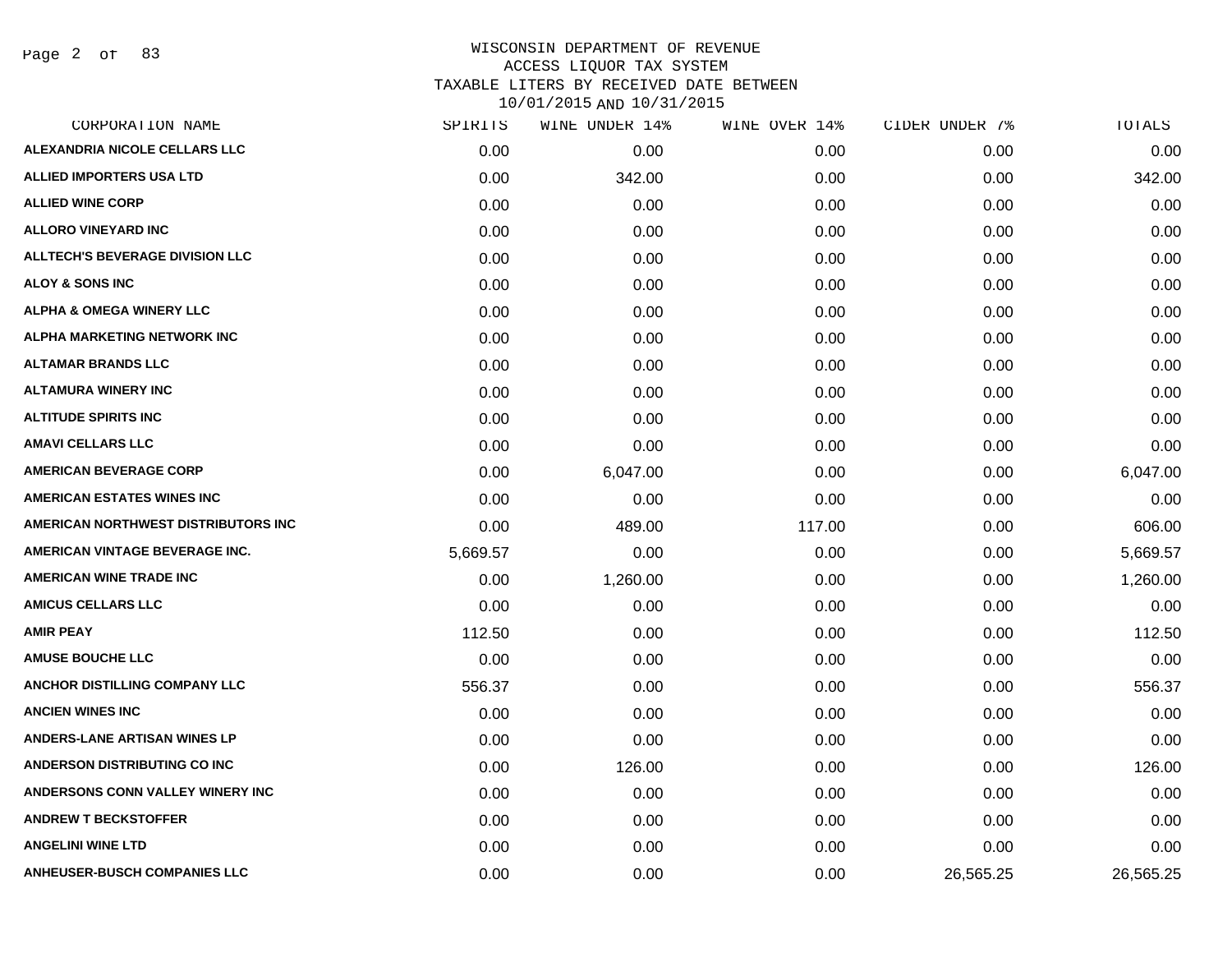Page 3 of 83

| CORPORATION NAME                                | SPIRITS | WINE UNDER 14% | WINE OVER 14% | CIDER UNDER 7% | TOTALS   |
|-------------------------------------------------|---------|----------------|---------------|----------------|----------|
| <b>ANNE HUBATCH</b>                             | 0.00    | 630.00         | 0.00          | 0.00           | 630.00   |
| <b>ANTHONY BOZZANO</b>                          | 0.00    | 0.00           | 0.00          | 0.00           | 0.00     |
| <b>ANTHONY M TRUCHARD</b>                       | 0.00    | 0.00           | 49.93         | 0.00           | 49.93    |
| <b>ANTHONY ROAD WINE CO INC</b>                 | 0.00    | 9.00           | 0.00          | 0.00           | 9.00     |
| <b>APOSTROPHE BRANDS LLC</b>                    | 252.00  | 0.00           | 0.00          | 0.00           | 252.00   |
| <b>AQUA PUMPKIN INC</b>                         | 0.00    | 0.00           | 0.00          | 0.00           | 0.00     |
| <b>ARBOR VINEYARDS INC</b>                      | 0.00    | 0.00           | 126.00        | 0.00           | 126.00   |
| <b>ARCHANA A DAVE</b>                           | 0.00    | 0.00           | 0.00          | 0.00           | 0.00     |
| <b>ARCHANGEL INVESTMENTS LLC</b>                | 0.00    | 0.00           | 0.00          | 0.00           | 0.00     |
| <b>AREL GROUP WINE &amp; SPIRITS INC</b>        | 0.00    | 7,722.00       | 0.00          | 0.00           | 7,722.00 |
| <b>ARETE WINES LLC</b>                          | 0.00    | 126.00         | 0.00          | 0.00           | 126.00   |
| <b>ARIETTA INC</b>                              | 0.00    | 0.00           | 0.00          | 0.00           | 0.00     |
| <b>ARMIDA WINERY INC</b>                        | 0.00    | 0.00           | 0.00          | 0.00           | 0.00     |
| <b>ARNOT-ROBERTS LLC</b>                        | 0.00    | 0.00           | 0.00          | 0.00           | 0.00     |
| <b>ARTISANAL IMPORTS INC</b>                    | 0.00    | 50.00          | 0.00          | 72.00          | 122.00   |
| <b>ASCENT WINES INC</b>                         | 0.00    | 0.00           | 0.00          | 0.00           | 0.00     |
| <b>ASSOCIATED BREWING COMPANY</b>               | 0.00    | 0.00           | 0.00          | 0.00           | 0.00     |
| <b>ASV WINES INC</b>                            | 0.00    | 531.00         | 0.00          | 0.00           | 531.00   |
| <b>ATHENEE IMPORTERS &amp; DISTRIBUTORS LTD</b> | 0.00    | 0.00           | 0.00          | 0.00           | 0.00     |
| <b>AUGUST WINE GROUP LLC</b>                    | 0.00    | 2,781.00       | 0.00          | 0.00           | 2,781.00 |
| <b>AUSTRAL WINES LLC</b>                        | 0.00    | 0.00           | 0.00          | 0.00           | 0.00     |
| <b>AV BRANDS INC</b>                            | 324.00  | 661.50         | 387.00        | 0.00           | 1,372.50 |
| <b>AVV WINERY CO LLC</b>                        | 0.00    | 0.00           | 756.00        | 0.00           | 756.00   |
| AW DIRECT INC                                   | 0.00    | 748.00         | 702.00        | 0.00           | 1,450.00 |
| <b>AXIOS INC</b>                                | 0.00    | 0.00           | 0.00          | 0.00           | 0.00     |
| <b>B &amp; I OVERSEAS TRADING INC</b>           | 0.00    | 0.00           | 0.00          | 0.00           | 0.00     |
| <b>B R COHN WINERY INC</b>                      | 0.00    | 0.00           | 0.00          | 0.00           | 0.00     |
| <b>B UNITED INTERNATIONAL INC</b>               | 0.00    | 0.00           | 4.51          | 0.00           | 4.51     |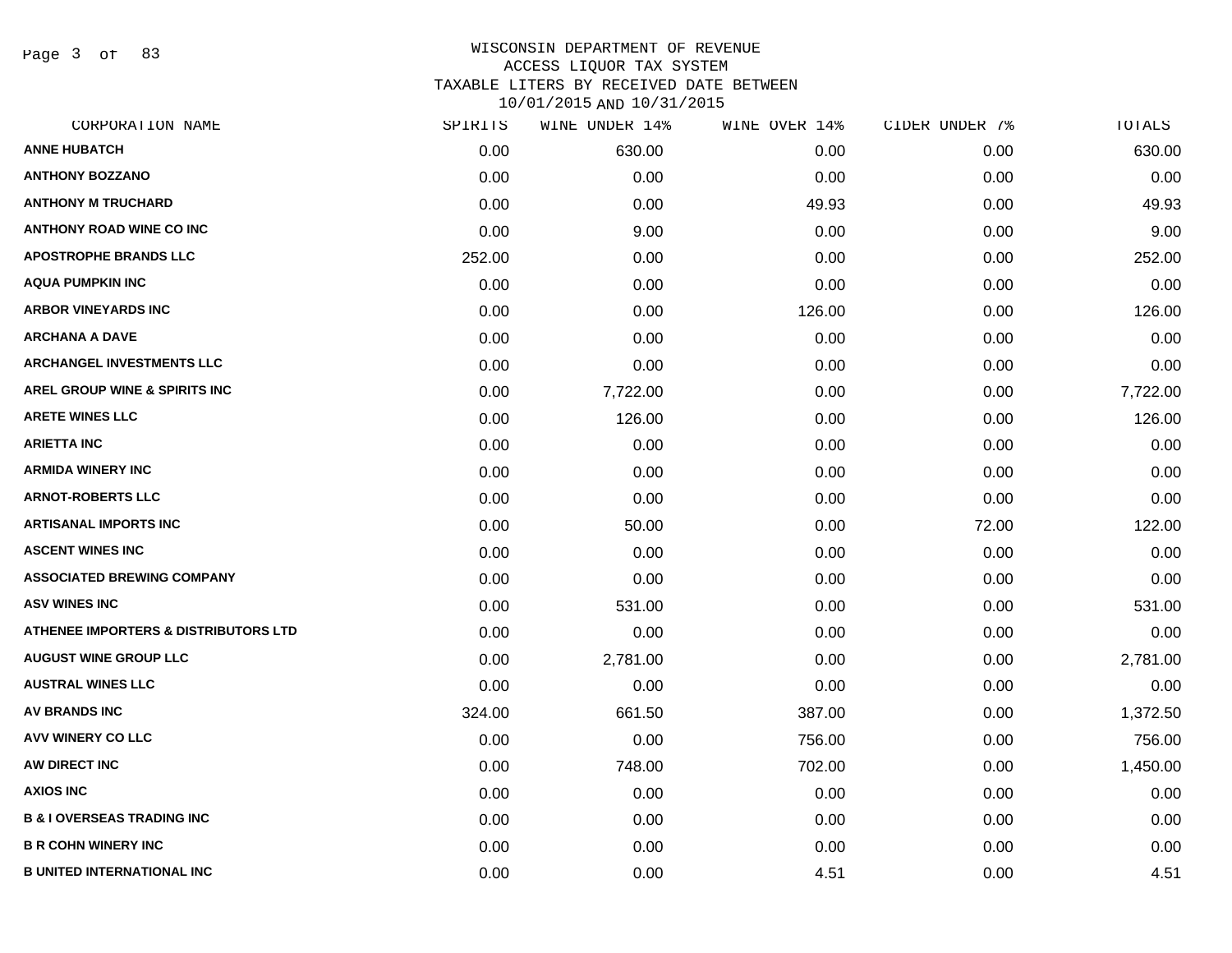Page 4 of 83

#### WISCONSIN DEPARTMENT OF REVENUE ACCESS LIQUOR TAX SYSTEM

TAXABLE LITERS BY RECEIVED DATE BETWEEN

| CORPORATION NAME                           | SPIRITS    | WINE UNDER 14% | WINE OVER 14% | CIDER UNDER 7% | TOTALS     |
|--------------------------------------------|------------|----------------|---------------|----------------|------------|
| <b>B. NEKTAR LLC</b>                       | 0.00       | 780.00         | 90.00         | 0.00           | 870.00     |
| <b>BACARDI USA INC</b>                     | 249,569.40 | 3,923.86       | 771.00        | 0.00           | 254,264.26 |
| <b>BACCHUS TECHNOLOGIES LLC</b>            | 0.00       | 783.00         | 279.00        | 0.00           | 1,062.00   |
| <b>BACIO DIVINO CELLARS LLC</b>            | 0.00       | 0.00           | 0.00          | 0.00           | 0.00       |
| <b>BADGER MOUNTAIN INC</b>                 | 0.00       | 288.00         | 0.00          | 0.00           | 288.00     |
| <b>BAJA WINES LLC</b>                      | 0.00       | 0.00           | 0.00          | 0.00           | 0.00       |
| <b>BALCONES DISTILLING LLC</b>             | 0.00       | 0.00           | 0.00          | 0.00           | 0.00       |
| <b>BALIUS CELLARS LLC</b>                  | 0.00       | 0.00           | 0.00          | 0.00           | 0.00       |
| <b>BALLAST POINT SPIRITS LLC</b>           | 0.00       | 0.00           | 0.00          | 0.00           | 0.00       |
| <b>BANFI PRODUCTS CORPORATION</b>          | 0.00       | 2,528.96       | 198.00        | 0.00           | 2,726.96   |
| <b>BANSHEE WINES LLC</b>                   | 0.00       | 660.00         | 378.00        | 0.00           | 1,038.00   |
| <b>BANVILLE &amp; JONES WINE MERCHANTS</b> | 0.00       | 612.00         | 0.00          | 0.00           | 612.00     |
| <b>BANZAI BEVERAGE CORPORATION</b>         | 0.00       | 0.00           | 0.00          | 38.25          | 38.25      |
| <b>BARGETTOS SANTA CRUZ WINERY INC</b>     | 0.00       | 138.00         | 0.00          | 0.00           | 138.00     |
| <b>BARLOW VINEYARDS LLC</b>                | 0.00       | 0.00           | 0.00          | 0.00           | 0.00       |
| <b>BARNARD GRIFFIN INC</b>                 | 0.00       | 126.00         | 0.00          | 0.00           | 126.00     |
| <b>BARNETT VINEYARDS LP</b>                | 0.00       | 0.00           | 0.00          | 0.00           | 0.00       |
| <b>BATCH 206 DISTILLERY LLC</b>            | 0.00       | 0.00           | 0.00          | 0.00           | 0.00       |
| <b>BAUM WINE IMPORTS INC</b>               | 0.00       | 5,231.40       | 479.40        | 0.00           | 5,710.80   |
| <b>BAVARIAN LION WINERY LLC</b>            | 0.00       | 0.00           | 0.00          | 0.00           | 0.00       |
| <b>BAYWOOD CELLARS INC</b>                 | 0.00       | 0.00           | 0.00          | 0.00           | 0.00       |
| <b>BCTLD LLC</b>                           | 360.00     | 0.00           | 0.00          | 0.00           | 360.00     |
| <b>BEATBOX BEVERAGES LLC</b>               | 0.00       | 0.00           | 0.00          | 0.00           | 0.00       |
| <b>BEATBOX BEVERAGES LLC</b>               | 0.00       | 0.00           | 0.00          | 0.00           | 0.00       |
| <b>BEAUX FRERES LLC</b>                    | 0.00       | 0.00           | 0.00          | 0.00           | 0.00       |
| <b>BEDFORD BRANDS LTD</b>                  | 0.00       | 711.00         | 0.00          | 0.00           | 711.00     |
| <b>BENDISTILLERY INC</b>                   | 0.00       | 0.00           | 0.00          | 0.00           | 0.00       |
| <b>BENESSERE VINEYARDS LTD</b>             | 0.00       | 0.00           | 4.50          | 0.00           | 4.50       |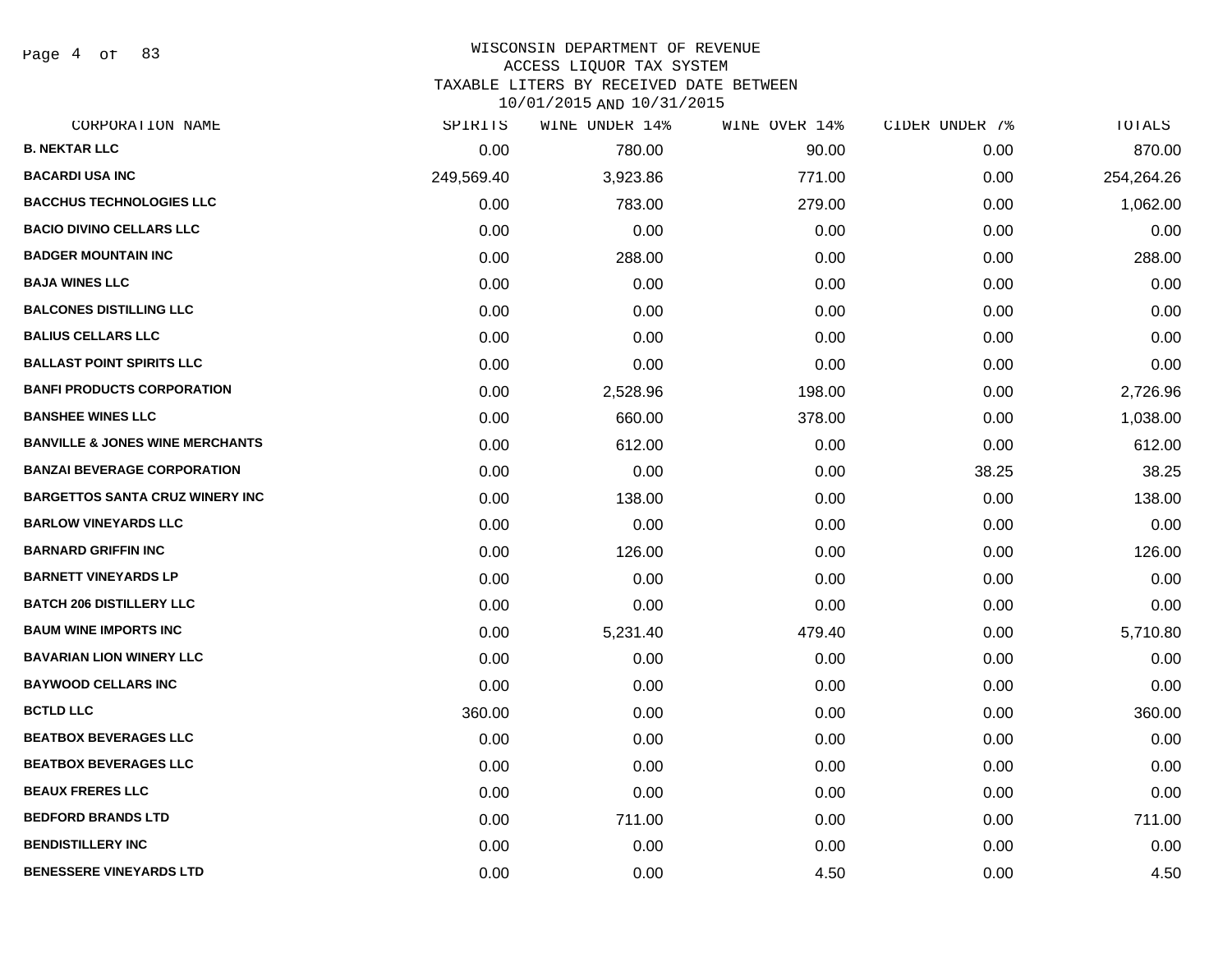Page 5 of 83

# WISCONSIN DEPARTMENT OF REVENUE ACCESS LIQUOR TAX SYSTEM TAXABLE LITERS BY RECEIVED DATE BETWEEN

| CORPORATION NAME                                       | SPIRITS | WINE UNDER 14% | WINE OVER 14% | CIDER UNDER 7% | TOTALS    |
|--------------------------------------------------------|---------|----------------|---------------|----------------|-----------|
| <b>BENNETT LANE WINERY LLC</b>                         | 0.00    | 0.00           | 0.00          | 0.00           | 0.00      |
| <b>BENOVIA WINERY LLC</b>                              | 0.00    | 0.00           | 0.00          | 0.00           | 0.00      |
| <b>BENTON-LANE LLC</b>                                 | 0.00    | 126.00         | 0.00          | 0.00           | 126.00    |
| <b>BERGSTROM WINES LLC</b>                             | 0.00    | 0.00           | 0.00          | 0.00           | 0.00      |
| <b>BERNARDUS LLC</b>                                   | 0.00    | 0.00           | 0.00          | 0.00           | 0.00      |
| <b>BETHEL HEIGHTS VINEYARD INC</b>                     | 0.00    | 0.00           | 63.00         | 0.00           | 63.00     |
| BETTER BRANDS BEV CO LLC                               | 0.00    | 0.00           | 0.00          | 0.00           | 0.00      |
| BETTER BRANDS INTERNATIONAL                            | 0.00    | 63.00          | 531.00        | 0.00           | 594.00    |
| <b>BETZ CELLARS LLC</b>                                | 0.00    | 0.00           | 0.00          | 0.00           | 0.00      |
| <b>BF ACQUISITION LTD</b>                              | 0.00    | 0.00           | 0.00          | 0.00           | 0.00      |
| <b>BGA INTERNATIONAL USA INC</b>                       | 0.00    | 0.00           | 0.00          | 0.00           | 0.00      |
| <b>BIAGIO CRU &amp; ESTATE WINES LLC</b>               | 0.00    | 3,789.00       | 0.00          | 0.00           | 3,789.00  |
| BIEN NACIDO VINEYARDS OF RANCHO TEPUSQUET<br><b>LP</b> | 0.00    | 0.00           | 0.00          | 0.00           | 0.00      |
| <b>BILTMORE ESTATE WINE COMPANY</b>                    | 0.00    | 0.00           | 0.00          | 0.00           | 0.00      |
| <b>BLACK ROCK SPIRITS LLC</b>                          | 0.00    | 0.00           | 0.00          | 0.00           | 0.00      |
| <b>BLACKBIRD VINEYARDS LLC</b>                         | 0.00    | 72.00          | 121.50        | 0.00           | 193.50    |
| <b>BLACKBURN ENTERPRISES LLC</b>                       | 0.00    | 0.00           | 288.00        | 0.00           | 288.00    |
| <b>BLAUM BROS DISTILLING CO LLC</b>                    | 0.00    | 0.00           | 0.00          | 0.00           | 0.00      |
| BLUE RIDGE DISTILLING CO INC                           | 0.00    | 0.00           | 0.00          | 0.00           | 0.00      |
| <b>BLUE SKY VINTNERS LLC</b>                           | 0.00    | 0.00           | 0.00          | 0.00           | 0.00      |
| <b>BNA WINE GROUP LLC</b>                              | 0.00    | 630.00         | 126.00        | 0.00           | 756.00    |
| <b>BNP DISTRIBUTING CO INC</b>                         | 0.00    | 0.00           | 0.00          | 0.00           | 0.00      |
| <b>BOB C BEVERAGES LLC</b>                             | 0.00    | 0.00           | 0.00          | 0.00           | 0.00      |
| <b>BOEGER WINERY INC</b>                               | 0.00    | 0.00           | 639.00        | 0.00           | 639.00    |
| <b>BOGLE VINEYARDS INC</b>                             | 0.00    | 50,400.00      | 5,922.00      | 0.00           | 56,322.00 |
| <b>BONANNO VINTNERS LLC</b>                            | 0.00    | 18.00          | 0.00          | 0.00           | 18.00     |
| <b>BONNY DOON WINERY INC</b>                           | 0.00    | 0.00           | 0.00          | 0.00           | 0.00      |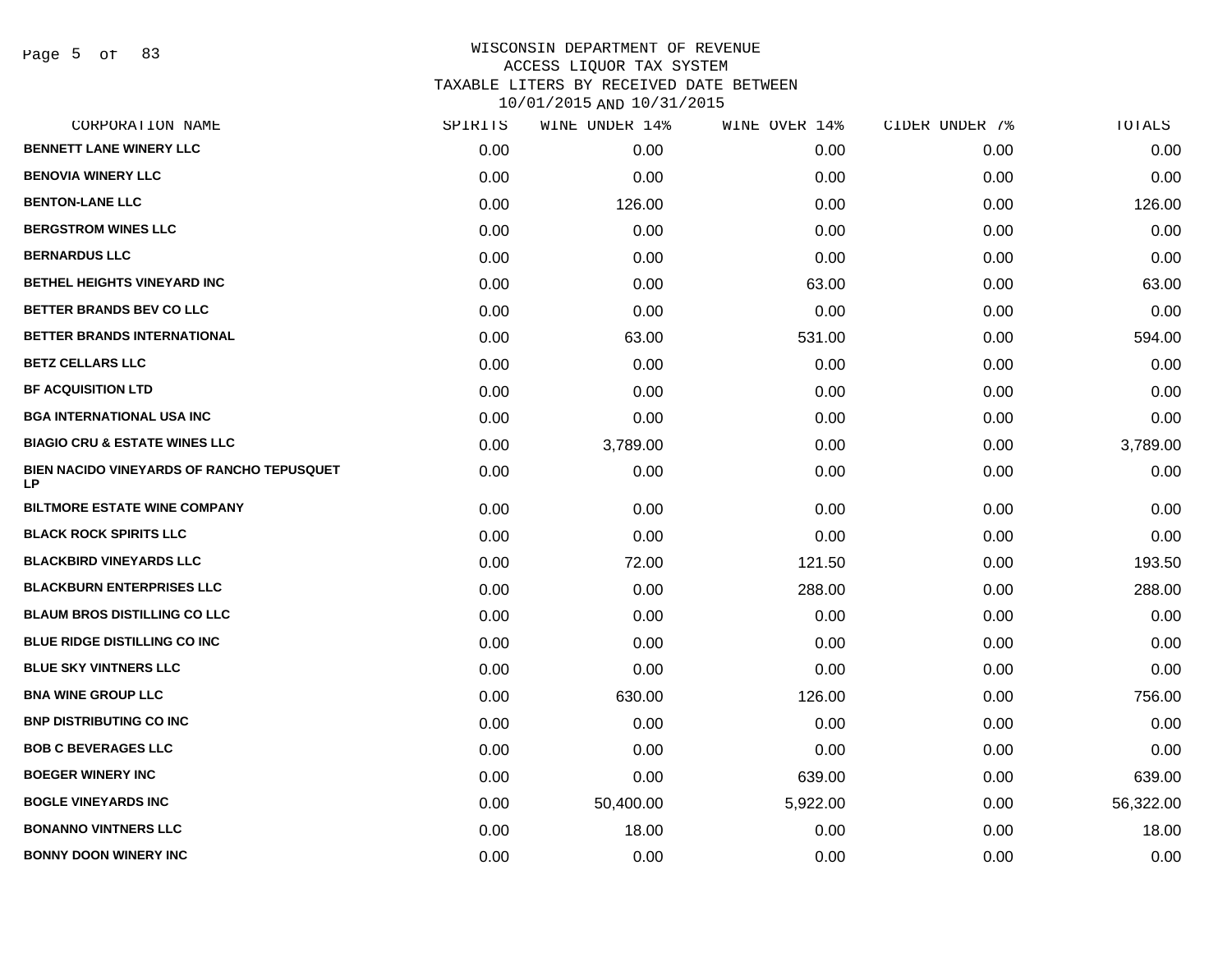| CORPORATION NAME                               | SPIRITS    | WINE UNDER 14% | WINE OVER 14% | CIDER UNDER 7% | TOTALS     |
|------------------------------------------------|------------|----------------|---------------|----------------|------------|
| <b>BOSTON BEER CORPORATION</b>                 | 0.00       | 0.00           | 0.00          | 143,943.27     | 143,943.27 |
| <b>BOUCHAINE VINEYARDS INC</b>                 | 0.00       | 0.00           | 0.00          | 0.00           | 0.00       |
| <b>BOUTINOT USA INC</b>                        | 0.00       | 0.00           | 0.00          | 0.00           | 0.00       |
| <b>BRASSFIELD ESTATE WINERY LLC</b>            | 0.00       | 414.00         | 126.00        | 0.00           | 540.00     |
| <b>BRAZOS WINE IMPORTS LLC</b>                 | 0.00       | 1,287.00       | 0.00          | 0.00           | 1,287.00   |
| <b>BREWER-CLIFTON LLC</b>                      | 0.00       | 0.00           | 0.00          | 0.00           | 0.00       |
| <b>BRIAN PEARSON</b>                           | 0.00       | 0.00           | 0.00          | 0.00           | 0.00       |
| <b>BRIDGEVIEW VINEYARDS INC</b>                | 0.00       | 714.00         | 0.00          | 0.00           | 714.00     |
| <b>BRIGGS HILL INVESTMENTS</b>                 | 0.00       | 0.00           | 0.00          | 0.00           | 0.00       |
| <b>BROADBENT SELECTIONS INC</b>                | 0.00       | 864.00         | 216.00        | 0.00           | 1,080.00   |
| <b>BRONCO WINE COMPANY</b>                     | 0.00       | 32,950.12      | 450.00        | 0.00           | 33,400.12  |
| <b>BROTHERS INTERNATIONAL FOOD CORPORATION</b> | 0.00       | 193.00         | 0.00          | 0.00           | 193.00     |
| <b>BROVO SPIRITS LLC</b>                       | 0.00       | 0.00           | 0.00          | 0.00           | 0.00       |
| <b>BROWN-FORMAN CORPORATION</b>                | 334,728.00 | 30,455.06      | 36.00         | 0.00           | 365,219.06 |
| <b>BRUTOCAO CELLARS LP</b>                     | 0.00       | 0.00           | 0.00          | 0.00           | 0.00       |
| <b>BUEHLER VINEYARDS INC</b>                   | 0.00       | 0.00           | 0.00          | 0.00           | 0.00       |
| <b>BULGARIAN MASTER VINTNERS LLC</b>           | 0.00       | 234.00         | 0.00          | 0.00           | 234.00     |
| <b>BULLY HILL VINEYARDS INC</b>                | 0.00       | 0.00           | 0.00          | 0.00           | 0.00       |
| <b>BUONA VITA LLC</b>                          | 0.00       | 126.00         | 0.00          | 0.00           | 126.00     |
| <b>BURGESS CELLARS INC</b>                     | 0.00       | 0.00           | 27.00         | 0.00           | 27.00      |
| <b>BUZZBALLZ LLC</b>                           | 0.00       | 0.00           | 0.00          | 0.00           | 0.00       |
| <b>BYRON T DOOLEY</b>                          | 0.00       | 0.00           | 0.00          | 0.00           | 0.00       |
| <b>C &amp; C WINE SERVICES INC</b>             | 0.00       | 0.00           | 0.00          | 0.00           | 0.00       |
| <b>C MONDAVI &amp; SONS</b>                    | 0.00       | 16,047.00      | 0.00          | 0.00           | 16,047.00  |
| <b>CA'MOMI WINERY LLC</b>                      | 0.00       | 441.00         | 0.00          | 0.00           | 441.00     |
| <b>CABERNET CORP</b>                           | 0.00       | 2,115.00       | 22.50         | 0.00           | 2,137.50   |
| <b>CAIN CELLARS INC</b>                        | 0.00       | 0.00           | 0.00          | 0.00           | 0.00       |
| <b>CAL VIN ENTERPRISES CORPORATION</b>         | 0.00       | 0.00           | 504.00        | 0.00           | 504.00     |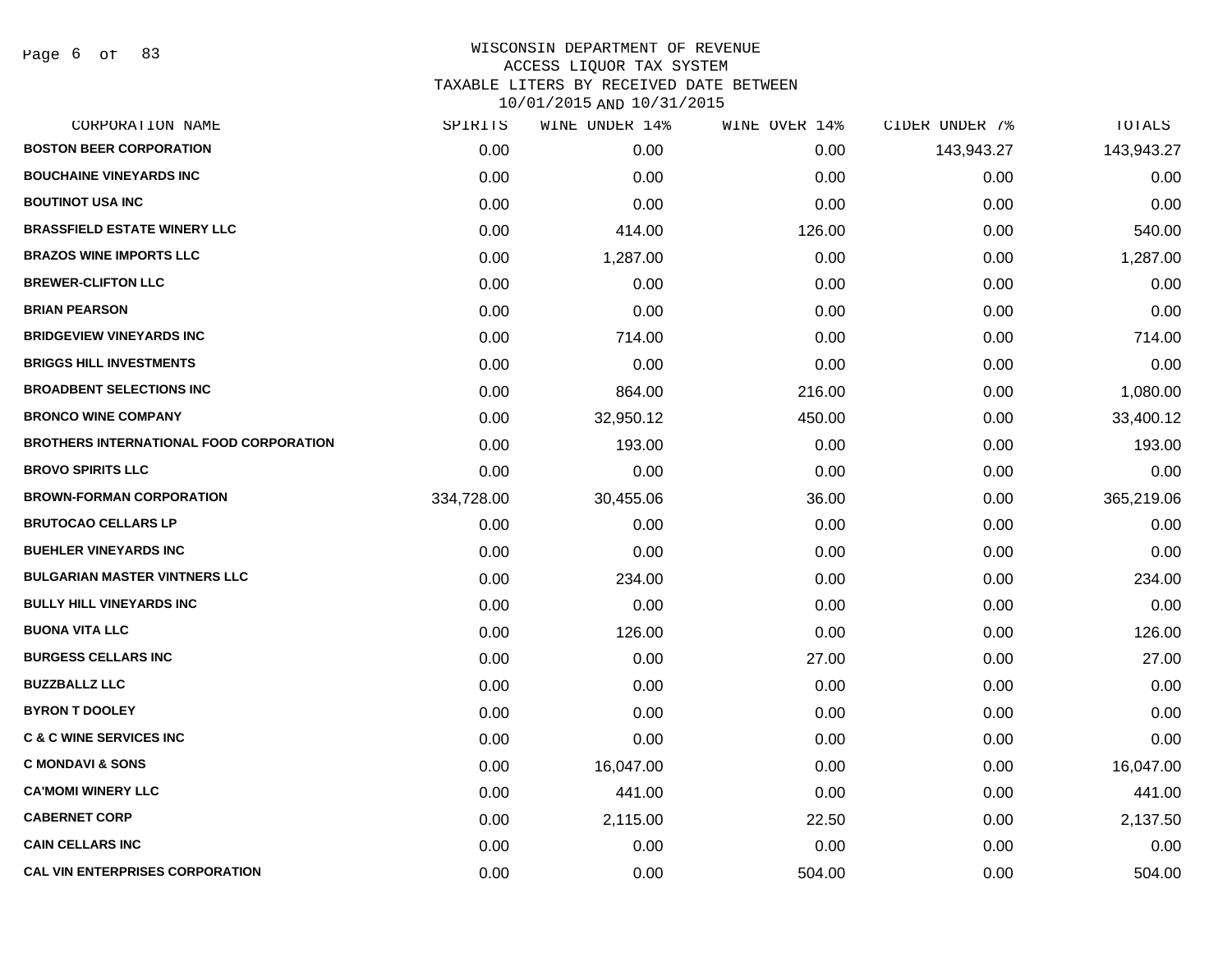| CORPORATION NAME                            | SPIRITS  | WINE UNDER 14% | WINE OVER 14% | CIDER UNDER 7% | TOTALS   |
|---------------------------------------------|----------|----------------|---------------|----------------|----------|
| <b>CALCAREOUS VINEYARD LLC</b>              | 0.00     | 0.00           | 0.00          | 0.00           | 0.00     |
| <b>CALERA WINE COMPANY LP</b>               | 0.00     | 0.00           | 60.62         | 0.00           | 60.62    |
| <b>CALIFORNIA CIDER COMPANY</b>             | 0.00     | 0.00           | 0.00          | 0.00           | 0.00     |
| CALIFORNIA NATURAL PRODUCTS INC             | 0.00     | 120.00         | 0.00          | 0.00           | 120.00   |
| <b>CALIFORNIA VINEYARDS INC</b>             | 0.00     | 0.00           | 0.00          | 0.00           | 0.00     |
| <b>CALISTOGA PARTNERS LP</b>                | 0.00     | 0.00           | 0.00          | 0.00           | 0.00     |
| <b>CALLUNA VINEYARDS LLC</b>                | 0.00     | 0.00           | 0.00          | 0.00           | 0.00     |
| <b>CAMARDA CORP</b>                         | 0.00     | 126.00         | 0.00          | 0.00           | 126.00   |
| <b>CANNON RIVER WINERY LLC</b>              | 0.00     | 0.00           | 0.00          | 0.00           | 0.00     |
| <b>CANNON WINES LIMITED</b>                 | 0.00     | 0.00           | 0.00          | 0.00           | 0.00     |
| <b>CAPE CLASSICS INC</b>                    | 0.00     | 729.00         | 135.00        | 0.00           | 864.00   |
| <b>CARDWELL HILL CELLARS LLC</b>            | 0.00     | 0.00           | 0.00          | 0.00           | 0.00     |
| <b>CARIBBEAN DISTILLERS LLC</b>             | 0.00     | 0.00           | 0.00          | 0.00           | 0.00     |
| <b>CARIBBEAN SPIRITS INC</b>                | 0.00     | 0.00           | 0.00          | 0.00           | 0.00     |
| <b>CARL JEPPSON COMPANY</b>                 | 0.00     | 0.00           | 0.00          | 0.00           | 0.00     |
| <b>CARL THOMA</b>                           | 0.00     | 0.00           | 0.00          | 0.00           | 0.00     |
| <b>CARLSON VINEYARDS INC</b>                | 0.00     | 0.00           | 0.00          | 0.00           | 0.00     |
| <b>CAROLE MINOGUE</b>                       | 0.00     | 0.00           | 0.00          | 0.00           | 0.00     |
| <b>CAROLINA DISTRIBUTION LLC</b>            | 0.00     | 0.00           | 0.00          | 0.00           | 0.00     |
| <b>CARRIAGE HOUSE IMPORTS, LTD.</b>         | 0.00     | 0.00           | 0.00          | 0.00           | 0.00     |
| <b>CASTLE BRANDS USA CORP</b>               | 1,827.00 | 0.00           | 0.00          | 0.00           | 1,827.00 |
| <b>CASTORO CELLARS</b>                      | 0.00     | 441.00         | 0.00          | 0.00           | 441.00   |
| <b>CEDAR KNOLL VINEYARDS INC</b>            | 0.00     | 0.00           | 0.00          | 0.00           | 0.00     |
| <b>CELEBRATION DISTILLATION CORPORATION</b> | 0.00     | 0.00           | 0.00          | 0.00           | 0.00     |
| <b>CELLAR DOOR SELECTIONS LLC</b>           | 0.00     | 0.00           | 0.00          | 0.00           | 0.00     |
| <b>CELLARS INTERNATIONAL INC</b>            | 0.00     | 0.00           | 0.00          | 0.00           | 0.00     |
| <b>CELLO VIA INC</b>                        | 0.00     | 0.00           | 0.00          | 0.00           | 0.00     |
| <b>CHAPPELLET WINERY INC</b>                | 0.00     | 0.00           | 252.00        | 0.00           | 252.00   |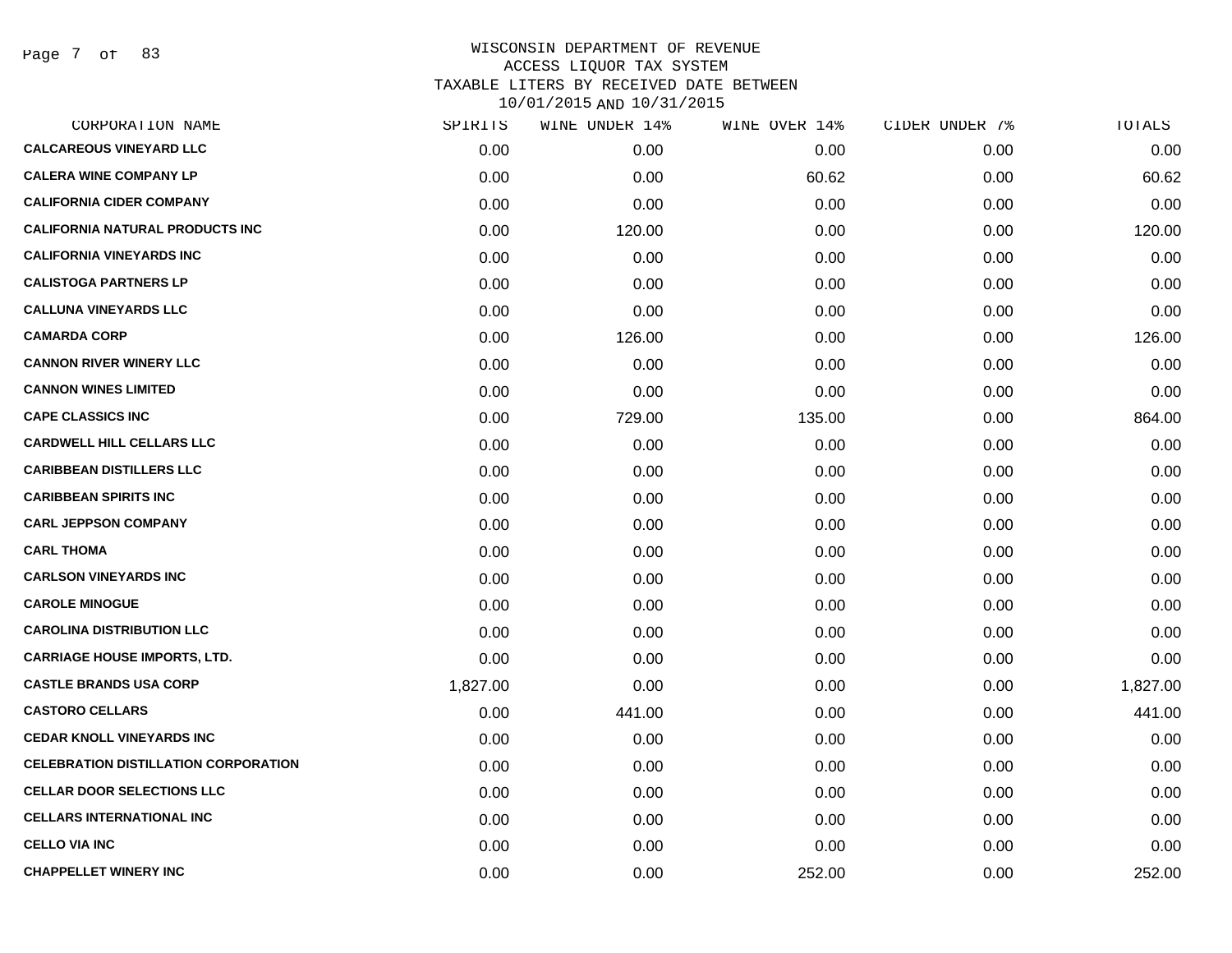Page 8 of 83

| CORPORATION NAME                      | SPIRITS   | WINE UNDER 14% | WINE OVER 14% | CIDER UNDER 7% | TOTALS    |
|---------------------------------------|-----------|----------------|---------------|----------------|-----------|
| <b>CHAPTER 24 VINEYARDS LLC</b>       | 0.00      | 0.00           | 0.00          | 0.00           | 0.00      |
| <b>CHARBAUT AMERICA INC</b>           | 0.00      | 54.00          | 0.00          | 0.00           | 54.00     |
| <b>CHARLES &amp; MARTHA BARRA</b>     | 0.00      | 0.00           | 0.00          | 0.00           | 0.00      |
| <b>CHARLES JACQUIN ET CIE INC</b>     | 39,898.37 | 0.00           | 364.46        | 0.00           | 40,262.83 |
| <b>CHARLES NEAL SELECTIONS INC</b>    | 0.00      | 132.00         | 0.00          | 0.00           | 132.00    |
| <b>CHARLES REININGER LLC</b>          | 0.00      | 45.00          | 0.00          | 0.00           | 45.00     |
| <b>CHATEAU BARNABY LLC</b>            | 0.00      | 0.00           | 0.00          | 0.00           | 0.00      |
| <b>CHATEAU DIANA LLC</b>              | 0.00      | 504.00         | 0.00          | 0.00           | 504.00    |
| <b>CHATEAU JULIEN INC</b>             | 0.00      | 0.00           | 0.00          | 0.00           | 0.00      |
| <b>CHATHAM IMPORTS INC</b>            | 832.50    | 0.00           | 0.00          | 0.00           | 832.50    |
| <b>CHEHALEM INC</b>                   | 0.00      | 0.00           | 0.00          | 0.00           | 0.00      |
| <b>CHICAGO DISTILLING COMPANY LLC</b> | 0.00      | 0.00           | 0.00          | 0.00           | 0.00      |
| <b>CHOYA UMESHU USA INC</b>           | 0.00      | 0.00           | 0.00          | 0.00           | 0.00      |
| <b>CHRISTIAN P SCHAEFER</b>           | 0.00      | 22,587.00      | 0.00          | 1,226.47       | 23,813.47 |
| <b>CHRISTOPHER FIGGINS</b>            | 0.00      | 0.00           | 0.00          | 0.00           | 0.00      |
| <b>CHRISTOPHER J FLOOD</b>            | 0.00      | 0.00           | 0.00          | 0.00           | 0.00      |
| <b>CHRISTOPHER M JAMES</b>            | 0.00      | 0.00           | 252.00        | 0.00           | 252.00    |
| <b>CHRISTOPHER MICHAEL WINES LLC</b>  | 0.00      | 0.00           | 0.00          | 0.00           | 0.00      |
| <b>CLAAR CELLARS LLC</b>              | 0.00      | 0.00           | 0.00          | 0.00           | 0.00      |
| <b>CLARA STREET COMPANY</b>           | 0.00      | 0.00           | 0.00          | 0.00           | 0.00      |
| <b>CLASSIC WINE IMPORTS INC</b>       | 0.00      | 0.00           | 0.00          | 0.00           | 0.00      |
| <b>CLASSICAL WINES FROM SPAIN LTD</b> | 0.00      | 0.00           | 0.00          | 0.00           | 0.00      |
| <b>CLENDENENLINDQUIST VINTNERS</b>    | 0.00      | 0.00           | 0.00          | 0.00           | 0.00      |
| <b>CLINE CELLARS INC</b>              | 0.00      | 2,205.00       | 1,386.00      | 0.00           | 3,591.00  |
| <b>CLINE SISTERS IMPORTS LLC</b>      | 0.00      | 0.00           | 0.00          | 0.00           | 0.00      |
| <b>CLINT PROPERTIES INC</b>           | 0.00      | 0.00           | 0.00          | 0.00           | 0.00      |
| <b>CLOS DU VAL WINE CO LTD</b>        | 0.00      | 18.00          | 0.00          | 0.00           | 18.00     |
| <b>COCKTAIL CRAFTERS LLC</b>          | 0.00      | 0.00           | 0.00          | 0.00           | 0.00      |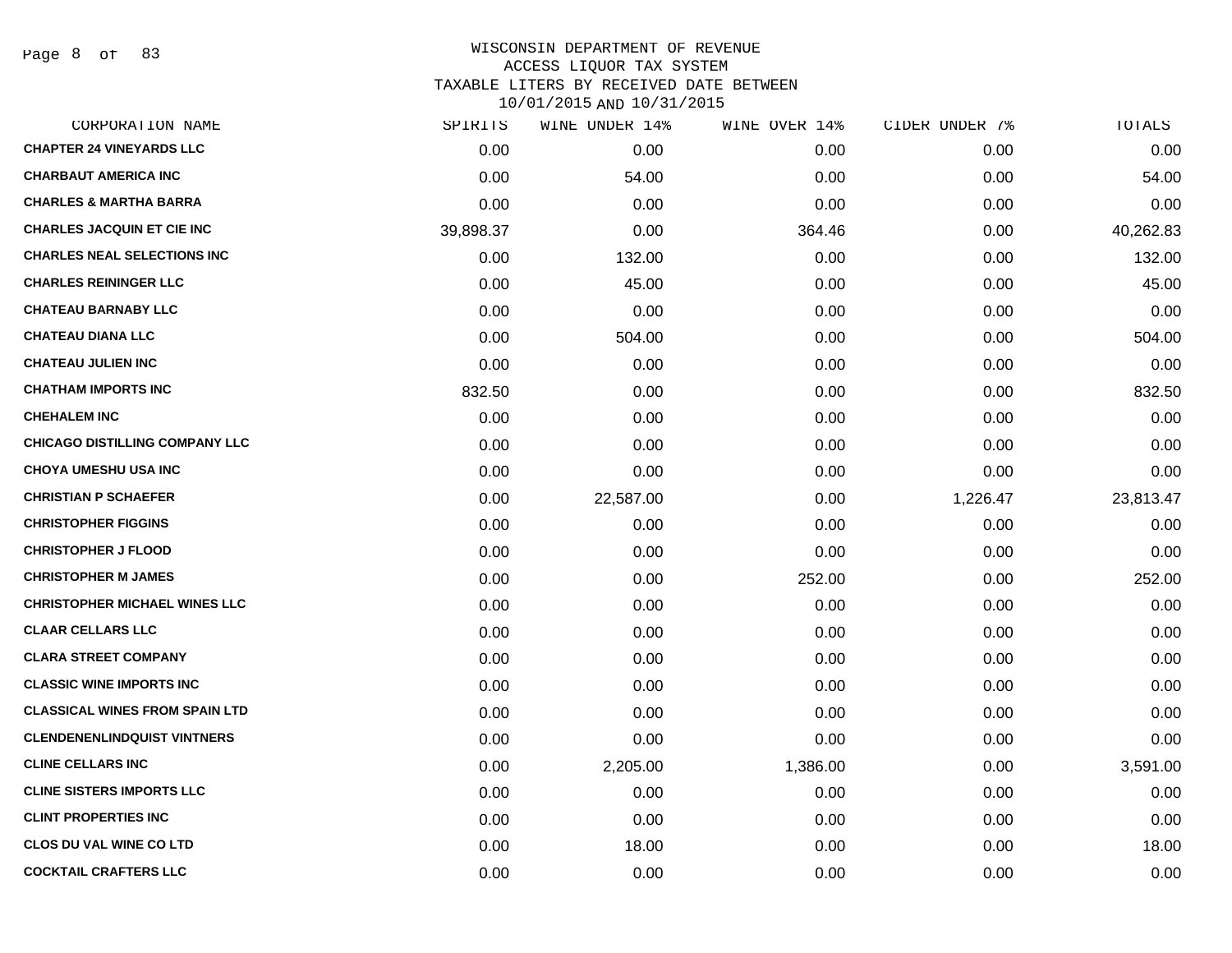Page 9 of 83

# WISCONSIN DEPARTMENT OF REVENUE

### ACCESS LIQUOR TAX SYSTEM

TAXABLE LITERS BY RECEIVED DATE BETWEEN

| CORPORATION NAME                             | SPIRITS   | WINE UNDER 14% | WINE OVER 14% | CIDER UNDER 7% | TOTALS     |
|----------------------------------------------|-----------|----------------|---------------|----------------|------------|
| <b>CODY T WRIGHT</b>                         | 0.00      | 503.34         | 0.00          | 0.00           | 503.34     |
| <b>COHO WINES LLC</b>                        | 0.00      | 0.00           | 55.39         | 0.00           | 55.39      |
| <b>COLORADO CIDER COMPANY LLC</b>            | 0.00      | 0.00           | 0.00          | 0.00           | 0.00       |
| <b>CONSTELLATION BRANDS INC</b>              | 87,148.80 | 423,622.94     | 17,476.50     | 0.00           | 528,248.24 |
| <b>CONWAY VINEYARDS INC</b>                  | 0.00      | 0.00           | 0.00          | 0.00           | 0.00       |
| <b>COPA CACHACA CORPORATION</b>              | 0.00      | 0.00           | 0.00          | 0.00           | 0.00       |
| <b>COPAIN WINE CELLARS LLC</b>               | 0.00      | 0.00           | 0.00          | 0.00           | 0.00       |
| <b>COPPER &amp; KINGS AMERICAN BRANDY CO</b> | 255.60    | 0.00           | 0.00          | 0.00           | 255.60     |
| <b>COPPER CANE LLC</b>                       | 0.00      | 0.00           | 882.00        | 0.00           | 882.00     |
| <b>CORA IMPORTS LTD</b>                      | 0.00      | 0.00           | 50.25         | 0.00           | 50.25      |
| <b>CORK ALLIANCE INC</b>                     | 0.00      | 8,100.00       | 0.00          | 0.00           | 8,100.00   |
| <b>CORNER CREEK DISTILLERY CO</b>            | 0.00      | 0.00           | 0.00          | 0.00           | 0.00       |
| <b>CORNERSTONE CELLARS INC</b>               | 0.00      | 1.50           | 9.00          | 0.00           | 10.50      |
| <b>COUP DE FOUDRE LLC</b>                    | 0.00      | 0.00           | 0.00          | 0.00           | 0.00       |
| <b>COURAGEOUS INC</b>                        | 0.00      | 0.00           | 0.00          | 0.00           | 0.00       |
| <b>CRACOVIA BRANDS INC</b>                   | 0.00      | 0.00           | 0.00          | 0.00           | 0.00       |
| <b>CRACOVIA INC</b>                          | 377.25    | 27.00          | 135.00        | 0.00           | 539.25     |
| <b>CRAIG JAFFURS</b>                         | 0.00      | 14.27          | 38.05         | 0.00           | 52.32      |
| <b>CREATIVE WINE CONCEPTS INC</b>            | 0.00      | 0.00           | 0.00          | 0.00           | 0.00       |
| <b>CREW WINE COMPANY LLC</b>                 | 0.00      | 1,008.00       | 0.00          | 0.00           | 1,008.00   |
| <b>CRIBARI VINEYARDS INC</b>                 | 0.00      | 0.00           | 0.00          | 0.00           | 0.00       |
| <b>CRIMSON WINE GROUP LTD</b>                | 0.00      | 1.50           | 0.00          | 0.00           | 1.50       |
| <b>CRISPIN CIDER COMPANY</b>                 | 0.00      | 0.00           | 0.00          | 0.00           | 0.00       |
| <b>CRISTOM VINEYARDS INC</b>                 | 0.00      | 0.00           | 0.00          | 0.00           | 0.00       |
| <b>CROWLEY WINES LLC</b>                     | 0.00      | 0.00           | 0.00          | 0.00           | 0.00       |
| <b>CROWN POINT WINERY LLC</b>                | 0.00      | 0.00           | 409.50        | 0.00           | 409.50     |
| <b>CROWN VALLEY WINERY INC</b>               | 3,421.10  | 0.00           | 0.00          | 0.00           | 3,421.10   |
| <b>CULT OF 8</b>                             | 0.00      | 1,260.00       | 0.00          | 0.00           | 1,260.00   |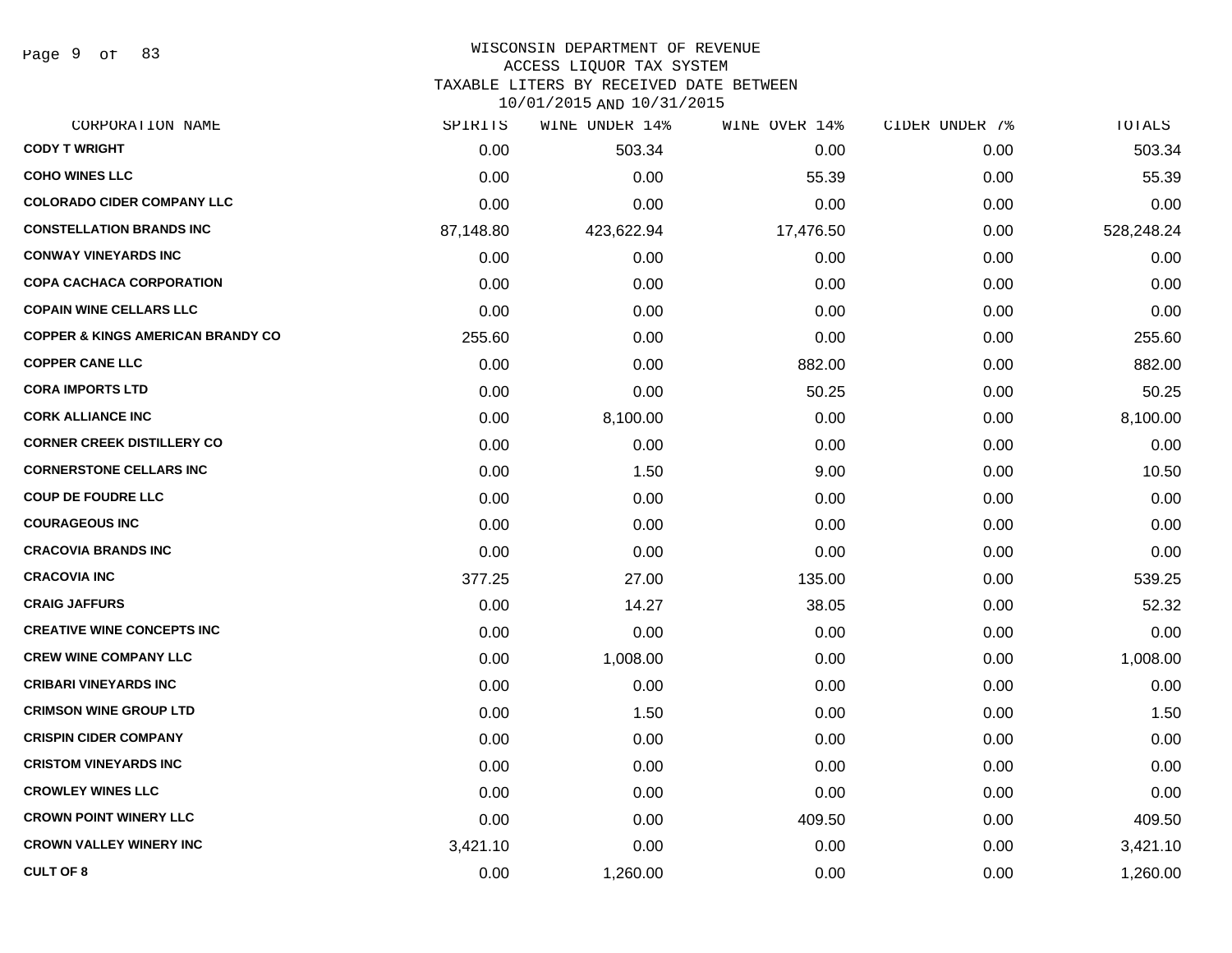Page 10 of 83

| CORPORATION NAME                        | SPIRITS  | WINE UNDER 14% | WINE OVER 14% | CIDER UNDER 7% | TOTALS     |
|-----------------------------------------|----------|----------------|---------------|----------------|------------|
| <b>CULTIVATE WINES LLC</b>              | 0.00     | 0.00           | 0.00          | 0.00           | 0.00       |
| <b>CURIOUS VINE LLC</b>                 | 0.00     | 0.00           | 0.00          | 0.00           | 0.00       |
| <b>CUSHMAN WINERY CORPORATION</b>       | 0.00     | 0.00           | 0.00          | 0.00           | 0.00       |
| <b>CUTLER'S ARTISAN SPIRITS INC</b>     | 126.00   | 0.00           | 0.00          | 0.00           | 126.00     |
| <b>CUVAISON INC</b>                     | 0.00     | 0.00           | 0.00          | 0.00           | 0.00       |
| <b>D &amp; D VINEYARDS INC</b>          | 0.00     | 0.00           | 0.00          | 0.00           | 0.00       |
| <b>D &amp; J F CELLARS INC</b>          | 0.00     | 90.00          | 0.00          | 0.00           | 90.00      |
| <b>D.G.L. DISTRIBUTORS, INC</b>         | 0.00     | 0.00           | 0.00          | 0.00           | 0.00       |
| <b>DAEDALUS CELLARS CO</b>              | 0.00     | 0.00           | 0.00          | 0.00           | 0.00       |
| <b>DAN CAREY</b>                        | 0.00     | 0.00           | 0.00          | 0.00           | 0.00       |
| <b>DANCING COYOTE WINES</b>             | 0.00     | 0.00           | 0.00          | 0.00           | 0.00       |
| <b>DANIEL SCHOENFELD</b>                | 0.00     | 0.00           | 0.00          | 0.00           | 0.00       |
| <b>DAOU VINEYARDS LLC</b>               | 0.00     | 0.00           | 0.00          | 0.00           | 0.00       |
| <b>DAQUINO ITALIAN IMPORTING CO INC</b> | 0.00     | 0.00           | 0.00          | 0.00           | 0.00       |
| <b>DARIOUSH KHALEDI WINERY LLC</b>      | 0.00     | 0.00           | 99.00         | 0.00           | 99.00      |
| DAVID ARTHUR VINEYARDS LLC              | 0.00     | 0.00           | 0.00          | 0.00           | 0.00       |
| <b>DAVID B POTTER</b>                   | 0.00     | 1.50           | 5.25          | 0.00           | 6.75       |
| DAVID N RAYNE                           | 430.50   | 12,066.33      | 1,779.00      | 0.00           | 14,275.83  |
| <b>DAVID PERKINS</b>                    | 1,027.50 | 0.00           | 0.00          | 0.00           | 1,027.50   |
| <b>DAVID R BARNES</b>                   | 0.00     | 0.00           | 94.50         | 0.00           | 94.50      |
| <b>DAVIDS PINOT VINEYARDS INC</b>       | 0.00     | 112.50         | 2,421.00      | 0.00           | 2,533.50   |
| <b>DAVIN A SHERWOOD</b>                 | 0.00     | 0.00           | 0.00          | 0.00           | 0.00       |
| DE BORTOLI WINES U.S.A., INC.           | 0.00     | 0.00           | 0.00          | 0.00           | 0.00       |
| DE MAISON SELECTIONS INC                | 0.00     | 337.50         | 98.63         | 0.00           | 436.13     |
| <b>DELEGAT USA INC</b>                  | 0.00     | 5,814.00       | 0.00          | 0.00           | 5,814.00   |
| <b>DELICATO VINEYARDS INC</b>           | 0.00     | 107,367.00     | 35,019.00     | 0.00           | 142,386.00 |
| <b>DELILLE CELLARS LLC</b>              | 0.00     | 0.00           | 23.78         | 0.00           | 23.78      |
| DEMERARA DISTILLERS (USA) INC           | 999.00   | 0.00           | 0.00          | 0.00           | 999.00     |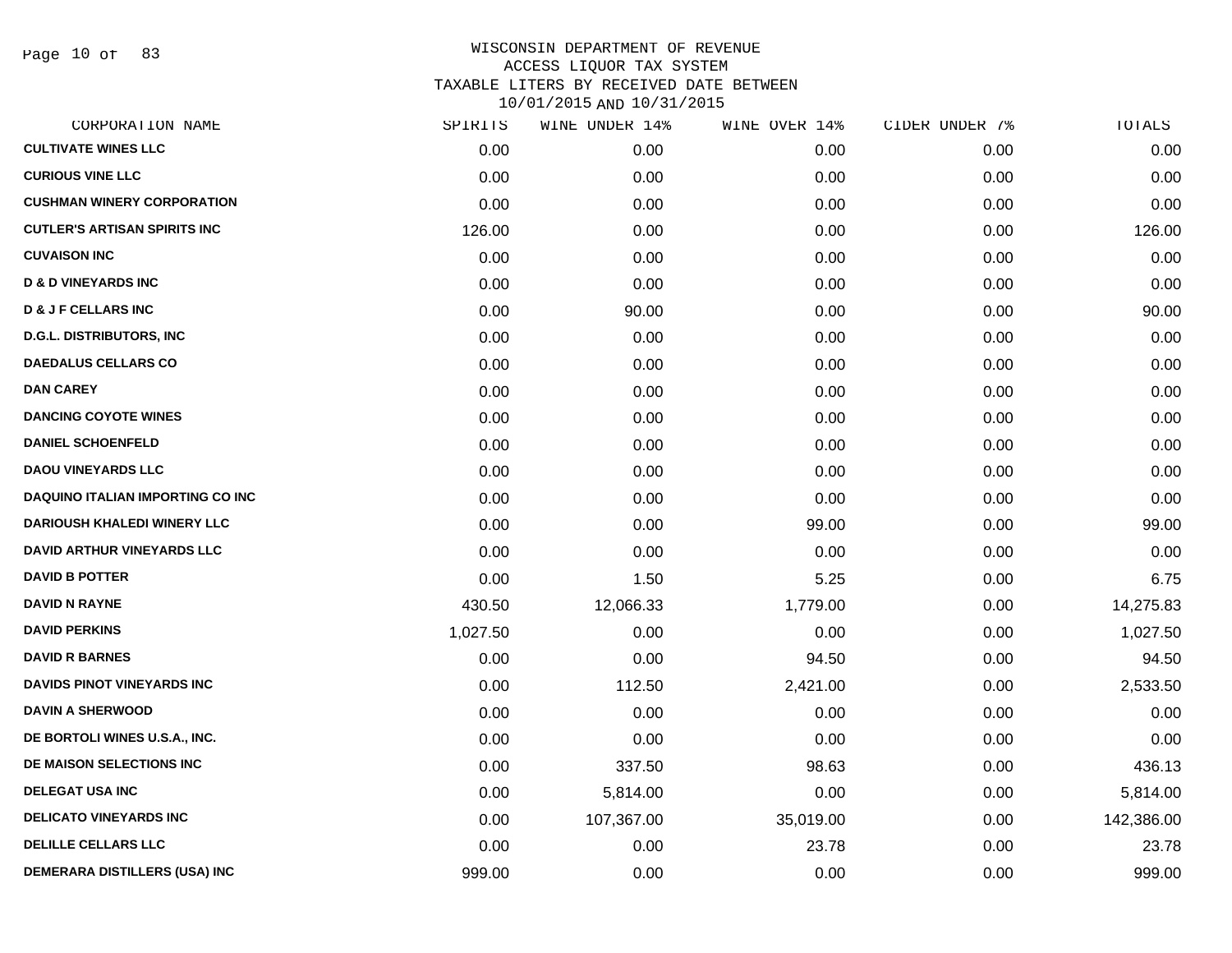Page 11 of 83

### WISCONSIN DEPARTMENT OF REVENUE ACCESS LIQUOR TAX SYSTEM TAXABLE LITERS BY RECEIVED DATE BETWEEN

| CORPORATION NAME                                                         | SPIRITS    | WINE UNDER 14% | WINE OVER 14% | CIDER UNDER 7% | TOTALS     |
|--------------------------------------------------------------------------|------------|----------------|---------------|----------------|------------|
| <b>DEPARTMENT 28 INC</b>                                                 | 0.00       | 0.00           | 0.00          | 0.00           | 0.00       |
| <b>DEROSE WINERY INC</b>                                                 | 0.00       | 0.00           | 0.00          | 0.00           | 0.00       |
| <b>DERRICK C MANCINI</b>                                                 | 0.00       | 0.00           | 0.00          | 0.00           | 0.00       |
| <b>DIAGEO AMERICAS INC</b>                                               | 698,992.40 | 0.00           | 0.00          | 0.00           | 698,992.40 |
| <b>DIAGEO CHATEAU &amp; ESTATE WINES COMPANY</b>                         | 0.00       | 20,205.00      | 1,386.00      | 0.00           | 21,591.00  |
| <b>DIAMOND IMPORTERS INC</b>                                             | 0.00       | 0.00           | 0.00          | 0.00           | 0.00       |
| <b>DISARONNO INTERNATIONAL LLC</b>                                       | 4,377.00   | 0.00           | 0.00          | 0.00           | 4,377.00   |
| DISTILLERY NO. 209 LTD NAPA CALIFORNIA                                   | 0.00       | 0.00           | 0.00          | 0.00           | 0.00       |
| <b>DIVOT ENTERPRISES LLC</b>                                             | 0.00       | 0.00           | 126.00        | 0.00           | 126.00     |
| <b>DOMAINE DE LA TERRE ROUGE LTD</b>                                     | 0.00       | 0.00           | 126.13        | 0.00           | 126.13     |
| <b>DOMAINE DE MARIA SOTER LLC</b>                                        | 0.00       | 126.00         | 0.00          | 0.00           | 126.00     |
| <b>DOMAINE SELECT WINE ESTATES LLC</b>                                   | 0.00       | 0.00           | 0.00          | 0.00           | 0.00       |
| <b>DOMAINE SERENE VINEYARDS &amp; WINERY INC</b>                         | 0.00       | 0.00           | 0.00          | 0.00           | 0.00       |
| <b>DOMAINE ST GEORGE</b>                                                 | 0.00       | 585.00         | 0.00          | 0.00           | 585.00     |
| <b>DOMENICO PETRALIA</b>                                                 | 0.00       | 0.00           | 0.00          | 0.00           | 0.00       |
| <b>DON SEBASTIANI &amp; SONS INTERNATIONAL WINE</b><br><b>NEGOCIANTS</b> | 0.00       | 28,272.00      | 126.00        | 0.00           | 28,398.00  |
| <b>DOUBLE DIAMOND DISTILLERY LLC</b>                                     | 0.00       | 0.00           | 0.00          | 0.00           | 0.00       |
| <b>DOUBLE DOWN SPIRITS LLC</b>                                           | 0.00       | 0.00           | 0.00          | 0.00           | 0.00       |
| <b>DOYNA LTD</b>                                                         | 0.00       | 0.00           | 0.00          | 0.00           | 0.00       |
| <b>DREYER WINE LLC</b>                                                   | 0.00       | 126.00         | 0.00          | 0.00           | 126.00     |
| <b>DREYFUS ASHBY INC</b>                                                 | 0.00       | 1,341.00       | 184.50        | 0.00           | 1,525.50   |
| <b>DRINKS AMERICAS INC</b>                                               | 0.00       | 0.00           | 0.00          | 0.00           | 0.00       |
| DRY CREEK VINEYARD INC                                                   | 0.00       | 1,134.00       | 63.00         | 0.00           | 1,197.00   |
| DRY FLY DISTILLING INC                                                   | 0.00       | 0.00           | 0.00          | 0.00           | 0.00       |
| <b>DUCKHORN WINE COMPANY</b>                                             | 0.00       | 11,466.00      | 2,064.00      | 0.00           | 13,530.00  |
| <b>DUGGANS DISTILLERS PRODUCTS CORPORATION</b>                           | 936.00     | 0.00           | 0.00          | 0.00           | 936.00     |
| <b>DUMOL INC</b>                                                         | 0.00       | 0.00           | 117.00        | 0.00           | 117.00     |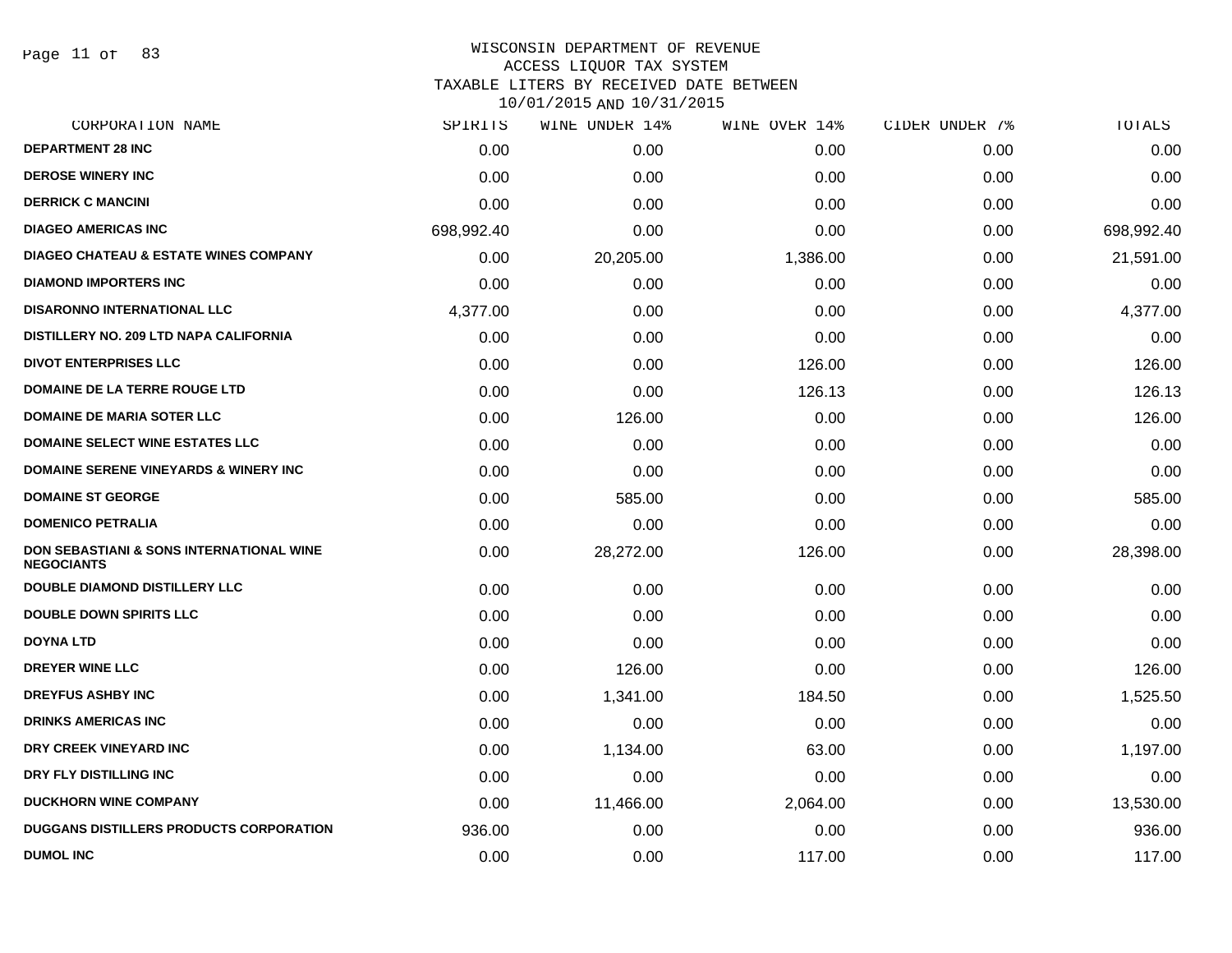Page 12 of 83

# WISCONSIN DEPARTMENT OF REVENUE

### ACCESS LIQUOR TAX SYSTEM

TAXABLE LITERS BY RECEIVED DATE BETWEEN

| CORPORATION NAME                         | SPIRITS    | WINE UNDER 14% | WINE OVER 14% | CIDER UNDER 7% | TOTALS       |
|------------------------------------------|------------|----------------|---------------|----------------|--------------|
| <b>DUNHAM CELLARS LLC</b>                | 0.00       | 0.00           | 0.00          | 0.00           | 0.00         |
| <b>DUNN VINEYARDS LLC</b>                | 0.00       | 0.00           | 0.00          | 0.00           | 0.00         |
| DUTTON GOLDFIELD WINERY LLC              | 0.00       | 0.00           | 0.00          | 0.00           | 0.00         |
| <b>DV SPIRITS LLC</b>                    | 0.00       | 0.00           | 0.00          | 0.00           | 0.00         |
| <b>E &amp; J GALLO WINERY</b>            | 207,303.60 | 1,156,565.10   | 21,357.00     | 0.00           | 1,385,225.70 |
| <b>EAGLE EYE IMPORTS LLC</b>             | 0.00       | 396.00         | 0.00          | 0.00           | 396.00       |
| <b>EAGLES LANDING WINERY LLC</b>         | 0.00       | 168.00         | 0.00          | 0.00           | 168.00       |
| <b>EASTERN LIQUORS USA INC</b>           | 0.00       | 0.00           | 0.00          | 0.00           | 0.00         |
| <b>EBERLE WINERY LP</b>                  | 0.00       | 0.00           | 63.00         | 0.00           | 63.00        |
| <b>ECLIPSE ASSETS LLC</b>                | 0.00       | 0.00           | 0.00          | 0.00           | 0.00         |
| <b>ECOSUR GROUP LLC</b>                  | 0.00       | 363.00         | 0.00          | 0.00           | 363.00       |
| <b>EGELHOFF WINES INC</b>                | 0.00       | 0.00           | 0.00          | 0.00           | 0.00         |
| EHREN JORDAN WINE CELLARS LLC            | 0.00       | 0.00           | 0.00          | 0.00           | 0.00         |
| <b>EIGHT BOTTLES LLC</b>                 | 0.00       | 157.40         | 90.00         | 0.00           | 247.40       |
| <b>ELK COVE VINEYARDS INC</b>            | 0.00       | 378.00         | 0.00          | 0.00           | 378.00       |
| <b>ELV HOLDINGS INC</b>                  | 0.00       | 756.00         | 0.00          | 0.00           | 756.00       |
| <b>ELYSE WINERY LLC</b>                  | 0.00       | 0.00           | 0.00          | 0.00           | 0.00         |
| <b>EMCO CHEMICAL DISTRIBUTORS, INC.</b>  | 0.00       | 0.00           | 0.00          | 0.00           | 0.00         |
| <b>EMILIO GUGLIELMO WINERY INC</b>       | 0.00       | 0.00           | 0.00          | 0.00           | 0.00         |
| <b>EMPSON USA INC</b>                    | 0.00       | 10,431.00      | 0.00          | 0.00           | 10,431.00    |
| <b>ENOS VINEYARDS INC</b>                | 0.00       | 0.00           | 0.00          | 0.00           | 0.00         |
| <b>ENOTEC IMPORTS INC</b>                | 0.00       | 193.47         | 13.47         | 0.00           | 206.94       |
| <b>ENOVATION BRANDS INC</b>              | 0.00       | 945.00         | 0.00          | 0.00           | 945.00       |
| <b>EPIC VENTURES INC</b>                 | 0.00       | 0.00           | 0.00          | 0.00           | 0.00         |
| <b>EPICUREAN WINES LLC</b>               | 0.00       | 945.00         | 364.50        | 0.00           | 1,309.50     |
| <b>ERIC TRUMP WINE MANUFACTURING LLC</b> | 0.00       | 0.00           | 0.00          | 0.00           | 0.00         |
| <b>ERNST A STORM</b>                     | 0.00       | 63.00          | 0.00          | 0.00           | 63.00        |
| <b>ESSER WINES LLC</b>                   | 0.00       | 0.00           | 0.00          | 0.00           | 0.00         |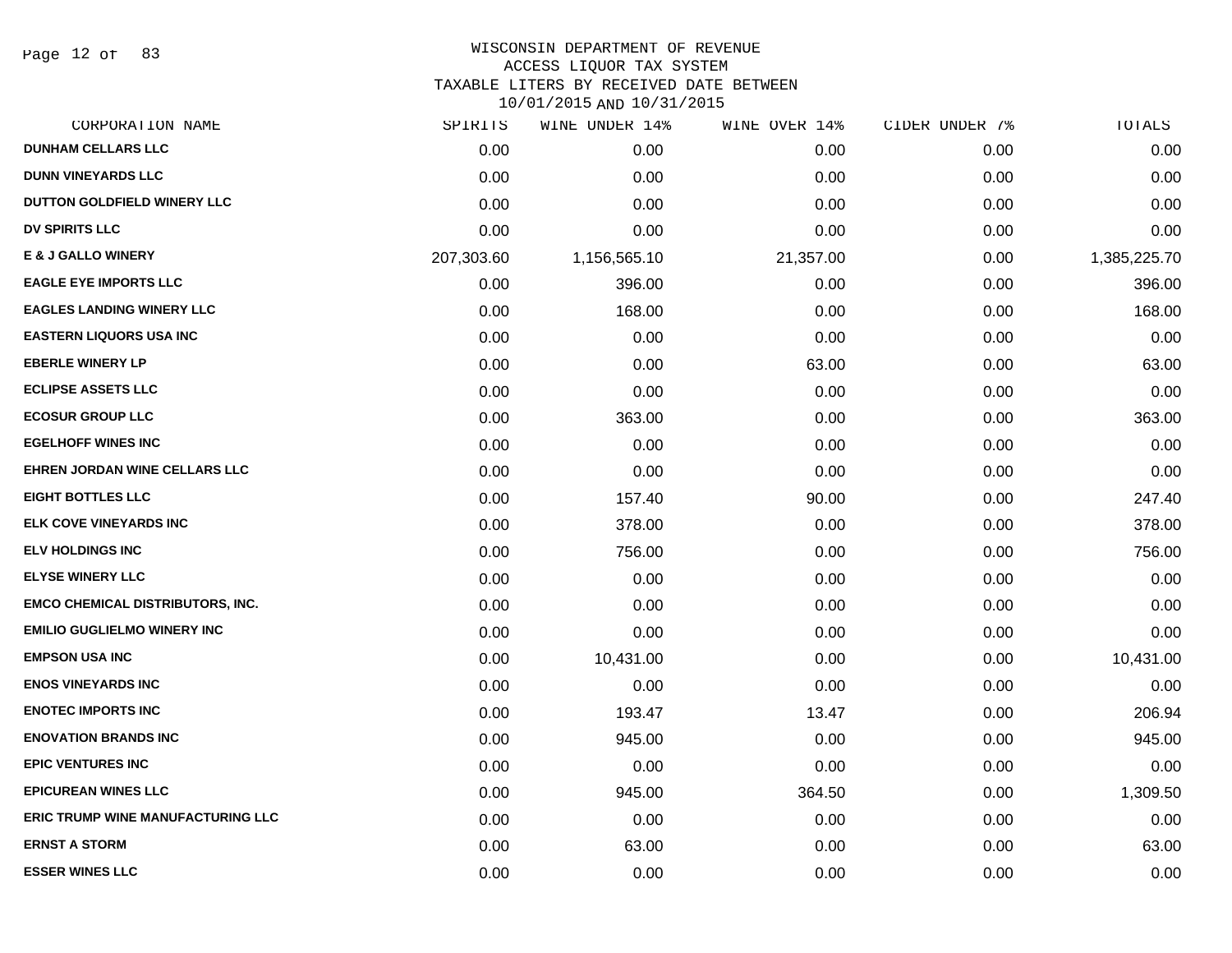# WISCONSIN DEPARTMENT OF REVENUE ACCESS LIQUOR TAX SYSTEM TAXABLE LITERS BY RECEIVED DATE BETWEEN

| CORPORATION NAME                                 | SPIRITS    | WINE UNDER 14% | WINE OVER 14% | CIDER UNDER 7% | TOTALS     |
|--------------------------------------------------|------------|----------------|---------------|----------------|------------|
| <b>EUGENE WINE CELLARS LLC</b>                   | 0.00       | 0.00           | 0.00          | 0.00           | 0.00       |
| <b>EUROBREW INC</b>                              | 0.00       | 0.00           | 0.00          | 0.00           | 0.00       |
| <b>EUROPEAN IMPORTS &amp; EXPORTS LLC</b>        | 0.00       | 0.00           | 0.00          | 0.00           | 0.00       |
| EUROPEAN WINE IMPORTS INC                        | 0.00       | 90.00          | 0.00          | 0.00           | 90.00      |
| <b>EVAKI INC</b>                                 | 0.00       | 0.00           | 0.00          | 0.00           | 0.00       |
| EVESHAM WOOD VINEYARD AND WINERY LLC             | 0.00       | 0.00           | 0.00          | 0.00           | 0.00       |
| <b>EXCELSIOR WINE COMPANY LLC</b>                | 0.00       | 7,811.74       | 18.00         | 0.00           | 7,829.74   |
| <b>F KORBEL &amp; BROS INC</b>                   | 0.00       | 0.00           | 0.00          | 0.00           | 0.00       |
| <b>F&amp;F FINE WINES INTERNATIONAL INC</b>      | 0.00       | 378.00         | 0.00          | 0.00           | 378.00     |
| F.X. MAGNER SELECTIONS, INC.                     | 0.00       | 0.00           | 0.00          | 0.00           | 0.00       |
| <b>FANTIS IMPORTS INC</b>                        | 0.00       | 190.50         | 0.00          | 0.00           | 190.50     |
| <b>FASEL SHENSTONE LLC</b>                       | 0.00       | 0.00           | 300.00        | 0.00           | 300.00     |
| <b>FAT GAUCHO WINES LLC</b>                      | 0.00       | 0.00           | 0.00          | 0.00           | 0.00       |
| <b>FERRARI CARANO VINEYARDS &amp; WINERY LLC</b> | 0.00       | 648.00         | 756.00        | 0.00           | 1,404.00   |
| <b>FETZER VINEYARDS</b>                          | 0.00       | 31,548.14      | 5,719.50      | 0.00           | 37,267.64  |
| <b>FIDDLEHEAD CELLARS LP</b>                     | 0.00       | 0.00           | 0.00          | 0.00           | 0.00       |
| FIELD STONE WINERY & VINEYARD INC                | 0.00       | 0.00           | 0.00          | 0.00           | 0.00       |
| <b>FIESTA VINEYARD &amp; WINERY LLC</b>          | 0.00       | 0.00           | 0.00          | 0.00           | 0.00       |
| <b>FIFTH GENERATION INC</b>                      | 150,348.00 | 0.00           | 0.00          | 0.00           | 150,348.00 |
| FIJI WATER COMPANY HOLDINGS LLC                  | 0.00       | 0.00           | 931.50        | 0.00           | 931.50     |
| <b>FIRE HOUSE LLC</b>                            | 0.00       | 63.00          | 126.00        | 0.00           | 189.00     |
| <b>FIRESTEED CORPORATION</b>                     | 0.00       | 126.00         | 0.00          | 0.00           | 126.00     |
| <b>FISHER VINEYARDS</b>                          | 0.00       | 0.00           | 0.00          | 0.00           | 0.00       |
| <b>FJN FINE WINES LLC</b>                        | 0.00       | 441.00         | 0.00          | 0.00           | 441.00     |
| <b>FLAVOR SEEKERS LLC</b>                        | 0.00       | 0.00           | 0.00          | 0.00           | 0.00       |
| <b>FLORA SPRINGS WINE COMPANY</b>                | 0.00       | 0.00           | 0.00          | 0.00           | 0.00       |
| <b>FN CELLARS LLC</b>                            | 0.00       | 0.00           | 1,071.00      | 0.00           | 1,071.00   |
| <b>FOLEY FAMILY WINES INC</b>                    | 0.00       | 1,548.00       | 1,170.00      | 0.00           | 2,718.00   |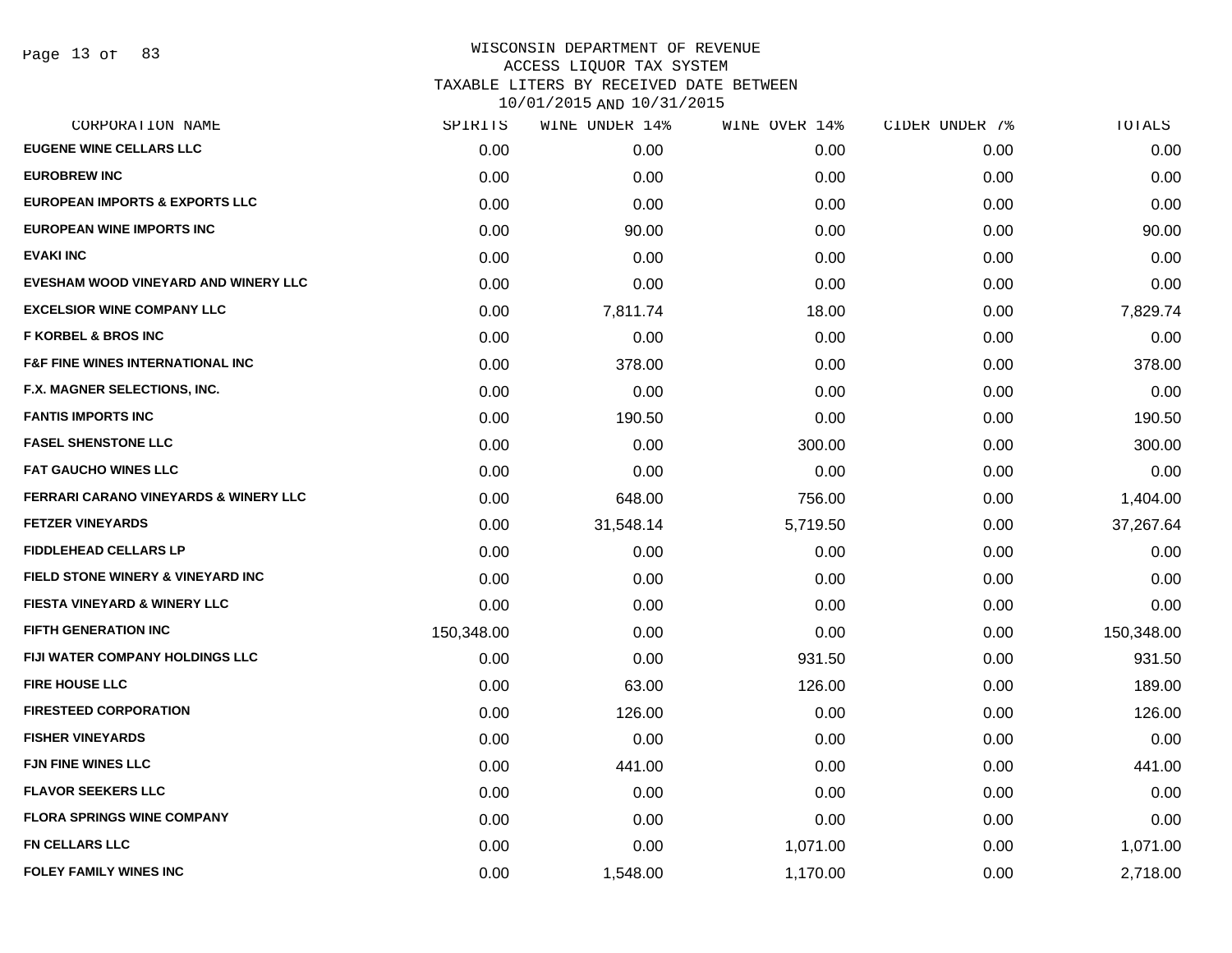Page 14 of 83

### WISCONSIN DEPARTMENT OF REVENUE ACCESS LIQUOR TAX SYSTEM TAXABLE LITERS BY RECEIVED DATE BETWEEN

| CORPORATION NAME                         | SPIRITS  | WINE UNDER 14% | WINE OVER 14% | CIDER UNDER 7% | TOTALS      |
|------------------------------------------|----------|----------------|---------------|----------------|-------------|
| <b>FOLIO WINE COMPANY LLC</b>            | 0.00     | 1,512.00       | 81.00         | 0.00           | 1,593.00    |
| FORT ROSS VINEYARD & WINERY LLC          | 0.00     | 0.00           | 0.00          | 0.00           | 0.00        |
| <b>FOUR BEARS WINERY LLC</b>             | 0.00     | 0.00           | 252.00        | 0.00           | 252.00      |
| FOUR ROSES DISTILLERY LLC                | 3,759.00 | 0.00           | 0.00          | 0.00           | 3,759.00    |
| <b>FOWLES WINE USA INC</b>               | 0.00     | 58.50          | 0.00          | 0.00           | 58.50       |
| <b>FOXEN VINEYARD INC</b>                | 0.00     | 0.00           | 0.00          | 0.00           | 0.00        |
| <b>FRANCIS COPPOLA WINERY LLC</b>        | 0.00     | 0.00           | 0.00          | 0.00           | 0.00        |
| <b>FRANK FAMILY VINEYARDS LLC</b>        | 0.00     | 0.00           | 558.00        | 0.00           | 558.00      |
| <b>FRANK LIN DISTILLERS PRODUCTS LTD</b> | 4,325.97 | 0.00           | 0.00          | 0.00           | 4,325.97    |
| <b>FRED C SCHERRER</b>                   | 0.00     | 0.00           | 0.00          | 0.00           | 0.00        |
| <b>FREDERICK WILDMAN &amp; SONS LTD</b>  | 571.50   | 10,084.50      | 333.00        | 0.00           | 10,989.00   |
| <b>FREELANCE WINES LLC</b>               | 0.00     | 0.00           | 0.00          | 0.00           | 0.00        |
| <b>FREIXENET USA INC</b>                 | 0.00     | 3,221.62       | 0.00          | 0.00           | 3,221.62    |
| <b>FREY VINEYARDS LTD</b>                | 0.00     | 1,008.00       | 0.00          | 0.00           | 1,008.00    |
| <b>FRIEND WINE MARKETING</b>             | 0.00     | $-7,384.75$    | 0.00          | 0.00           | $-7,384.75$ |
| <b>FRIENDS BEVERAGE GROUP LLC</b>        | 0.00     | 0.00           | 0.00          | 0.00           | 0.00        |
| <b>FRITZ CELLARS INC</b>                 | 0.00     | 0.00           | 0.00          | 0.00           | 0.00        |
| <b>FROGS LEAP WINERY</b>                 | 0.00     | 504.00         | 0.00          | 0.00           | 504.00      |
| <b>FRONTIER CORPORATION</b>              | 0.00     | 333.00         | 36.00         | 0.00           | 369.00      |
| <b>FRUIT OF THE VINES INC</b>            | 0.00     | 189.02         | 0.00          | 0.00           | 189.02      |
| FULL THROTTLE SLOON SHINE LLC            | 198.00   | 0.00           | 0.00          | 0.00           | 198.00      |
| <b>G K SKAGGS INC</b>                    | 0.00     | 0.00           | 0.00          | 0.00           | 0.00        |
| G.S.W.C. INC.                            | 238.50   | 603.00         | 567.00        | 0.00           | 1,408.50    |
| <b>GAMBA VINEYARDS AND WINERY LLC</b>    | 0.00     | 0.00           | 0.00          | 0.00           | 0.00        |
| <b>GAMBLE FAMILY VINEYARDS LLC</b>       | 0.00     | 0.00           | 0.00          | 0.00           | 0.00        |
| <b>GENERATIONS OF SONOMA LLC</b>         | 0.00     | 0.00           | 828.00        | 0.00           | 828.00      |
| <b>GENESEO PARTNERS LP</b>               | 0.00     | 0.00           | 0.00          | 0.00           | 0.00        |
| <b>GEORGE BOZIC JR</b>                   | 2,016.00 | 27.00          | 0.00          | 0.00           | 2,043.00    |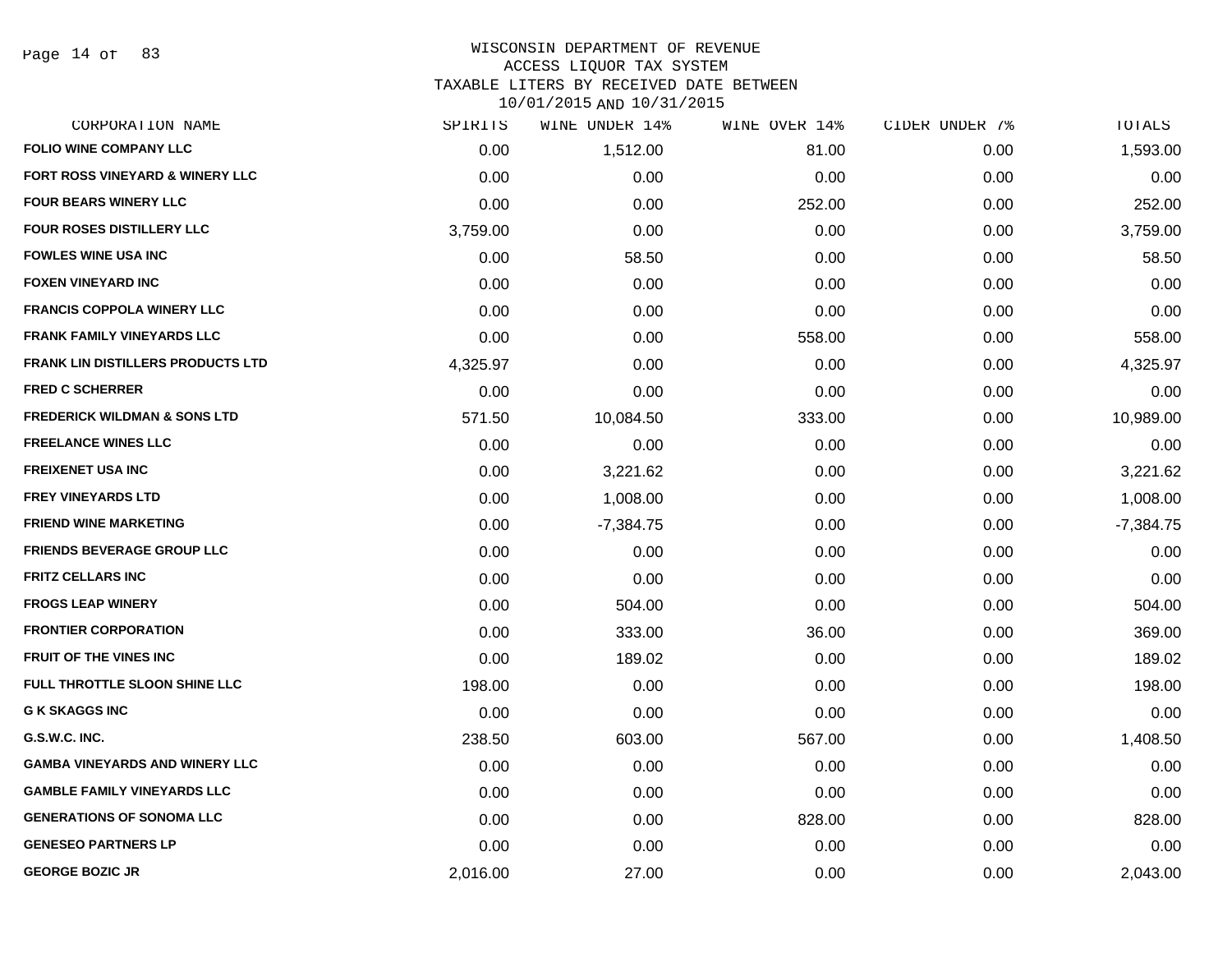Page 15 of 83

| CORPORATION NAME                                    | SPIRITS | WINE UNDER 14% | WINE OVER 14% | CIDER UNDER 7% | TOTALS    |
|-----------------------------------------------------|---------|----------------|---------------|----------------|-----------|
| <b>GERBER, GERBER &amp; GERBER DISCLAIMER TRUST</b> | 0.00    | 459.00         | 0.00          | 0.00           | 459.00    |
| <b>GF WINES LLC</b>                                 | 0.00    | 0.00           | 126.00        | 0.00           | 126.00    |
| <b>GIBSON WINE COMPANY</b>                          | 0.00    | 0.00           | 0.00          | 0.00           | 0.00      |
| <b>GILBERT CELLARS LLC</b>                          | 0.00    | 0.00           | 0.00          | 0.00           | 0.00      |
| <b>GLOBAL SPIRITS USA LLC</b>                       | 0.00    | 0.00           | 0.00          | 0.00           | 0.00      |
| <b>GLOBAL VINEYARD IMPORTERS INC</b>                | 0.00    | 396.00         | 0.00          | 0.00           | 396.00    |
| <b>GLUNZ FAMILY WINERY &amp; CELLARS INC</b>        | 0.00    | 168.00         | 0.00          | 0.00           | 168.00    |
| <b>GMS WINERY LLC</b>                               | 0.00    | 252.00         | 0.00          | 0.00           | 252.00    |
| <b>GNEKOW FAMILY WINERY LLC</b>                     | 0.00    | 0.00           | 504.00        | 0.00           | 504.00    |
| <b>GOAMERICAGO BEVERAGES LLC</b>                    | 810.00  | 0.00           | 0.00          | 0.00           | 810.00    |
| <b>GOLDSCHMIDT VINEYARDS LLC</b>                    | 0.00    | 252.00         | 756.00        | 0.00           | 1,008.00  |
| <b>GOOSE RIDGE LLC</b>                              | 0.00    | 0.00           | 0.00          | 0.00           | 0.00      |
| <b>GORDON BROTHERS CELLARS INC</b>                  | 0.00    | 0.00           | 0.00          | 0.00           | 0.00      |
| <b>GOTHIC WINE LLC</b>                              | 0.00    | 0.00           | 0.00          | 0.00           | 0.00      |
| <b>GRAHAM BARNES DISTILLING INC</b>                 | 0.00    | 0.00           | 0.00          | 0.00           | 0.00      |
| <b>GRAPE VISIONS LLC</b>                            | 0.00    | 0.00           | 0.00          | 0.00           | 0.00      |
| <b>GRAPES OF SPAIN INC</b>                          | 0.00    | 0.00           | 0.00          | 0.00           | 0.00      |
| <b>GREAT DOMAINS &amp; ESTATES LLC</b>              | 0.00    | 0.00           | 0.00          | 0.00           | 0.00      |
| <b>GREG &amp; PAM HARRINGTON WINES LLC</b>          | 0.00    | 0.00           | 0.00          | 0.00           | 0.00      |
| <b>GREG SANDERS</b>                                 | 0.00    | 0.00           | 0.00          | 0.00           | 0.00      |
| <b>GREGORY GRAZIANO</b>                             | 0.00    | 0.00           | 0.00          | 0.00           | 0.00      |
| <b>GRGICH HILLS CELLAR</b>                          | 0.00    | 108.00         | 9.00          | 0.00           | 117.00    |
| <b>GROTH VINEYARDS &amp; WINERY LLC</b>             | 0.00    | 0.00           | 661.50        | 0.00           | 661.50    |
| <b>GUARACHI WINE PARTNERS INC</b>                   | 0.00    | 8,406.00       | 1,683.00      | 0.00           | 10,089.00 |
| <b>H ERIK ZETTERSTROM</b>                           | 0.00    | 0.00           | 0.00          | 0.00           | 0.00      |
| <b>H2 VINO LLC</b>                                  | 0.00    | 0.00           | 0.00          | 0.00           | 0.00      |
| <b>HAAS BROTHERS INC</b>                            | 0.00    | 0.00           | 0.00          | 0.00           | 0.00      |
| <b>HAHN FAMILY WINES</b>                            | 0.00    | 0.00           | 2,529.00      | 0.00           | 2,529.00  |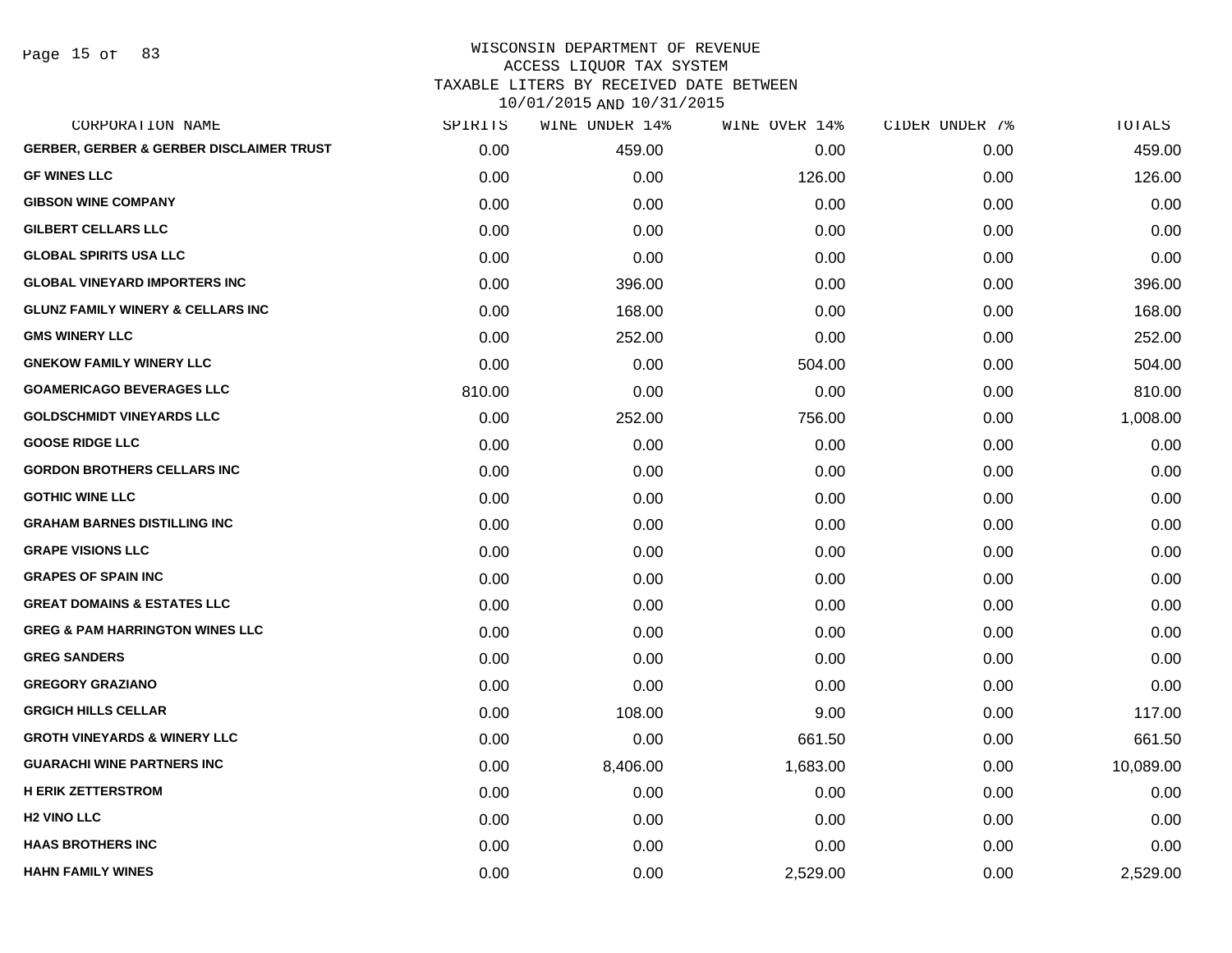Page 16 of 83

#### WISCONSIN DEPARTMENT OF REVENUE ACCESS LIQUOR TAX SYSTEM

TAXABLE LITERS BY RECEIVED DATE BETWEEN

| CORPORATION NAME                    | SPIRITS    | WINE UNDER 14% | WINE OVER 14% | CIDER UNDER 7% | TOTALS     |
|-------------------------------------|------------|----------------|---------------|----------------|------------|
| <b>HALBY MARKETING INC</b>          | 0.00       | 1,491.75       | 0.00          | 0.00           | 1,491.75   |
| <b>HALL WINES LLC</b>               | 0.00       | 0.00           | 535.50        | 0.00           | 535.50     |
| <b>HAMEL FAMILY WINES LLC</b>       | 0.00       | 0.00           | 0.00          | 0.00           | 0.00       |
| <b>HAND PICKED SELECTIONS INC</b>   | 0.00       | 513.00         | 0.00          | 0.00           | 513.00     |
| <b>HARDY USA LTD</b>                | 1,252.33   | 0.00           | 0.00          | 0.00           | 1,252.33   |
| <b>HARLAN ESTATE WINERY INC</b>     | 0.00       | 0.00           | 0.00          | 0.00           | 0.00       |
| <b>HARRIS &amp; HARRIS</b>          | 0.00       | 0.00           | 0.00          | 0.00           | 0.00       |
| <b>HARTWELL VINEYARDS LLC</b>       | 0.00       | 0.00           | 0.00          | 0.00           | 0.00       |
| HDD LLC                             | 0.00       | 0.00           | 0.00          | 0.00           | 0.00       |
| <b>HEAVEN HILL DISTILLERIES INC</b> | 249,070.05 | 1,660.50       | 738.00        | 0.00           | 251,468.55 |
| <b>HEINEKEN USA INCORPORATED</b>    | 0.00       | 0.00           | 0.00          | 30,602.85      | 30,602.85  |
| <b>HEITZ WINE CELLARS</b>           | 0.00       | 0.00           | 0.00          | 0.00           | 0.00       |
| <b>HEMISPHERE WINE COMPANY INC</b>  | 0.00       | 45.00          | 81.00         | 0.00           | 126.00     |
| <b>HENDRY PREMIUM IMPORTS INC</b>   | 0.00       | 0.00           | 0.00          | 0.00           | 0.00       |
| <b>HENRIOT INC</b>                  | 0.00       | 1,089.00       | 0.00          | 0.00           | 1,089.00   |
| <b>HENRY STEELE IMPORTS LLC</b>     | 0.00       | 0.00           | 0.00          | 0.00           | 0.00       |
| <b>HERITAGE LINK BRANDS LLC</b>     | 0.00       | 0.00           | 0.00          | 0.00           | 0.00       |
| <b>HERITAGE WINE CELLARS LTD</b>    | 0.00       | 1,053.00       | 0.00          | 0.00           | 1,053.00   |
| <b>HERMAN STORY WINES INC</b>       | 0.00       | 0.00           | 625.50        | 0.00           | 625.50     |
| <b>HERON WINES INC</b>              | 0.00       | 378.00         | 0.00          | 0.00           | 378.00     |
| <b>HEYDAY CORPORATION</b>           | 0.00       | 405.00         | 0.00          | 0.00           | 405.00     |
| <b>HIDALGO IMPORTS LLC</b>          | 0.00       | 0.00           | 0.00          | 0.00           | 0.00       |
| <b>HILL ESTATES INC</b>             | 0.00       | 0.00           | 0.00          | 0.00           | 0.00       |
| <b>HIRSCH WINERY LLC</b>            | 0.00       | 0.00           | 0.00          | 0.00           | 0.00       |
| HONIG VINEYARD AND WINERY LLC       | 0.00       | 540.00         | 189.00        | 0.00           | 729.00     |
| <b>HOOD RIVER DISTILLERS INC</b>    | 0.00       | 0.00           | 0.00          | 0.00           | 0.00       |
| <b>HOOD RIVER DISTILLERS INC</b>    | 2,839.50   | 0.00           | 0.00          | 0.00           | 2,839.50   |
| <b>HOPE WINE LLC</b>                | 0.00       | 922.50         | 0.00          | 0.00           | 922.50     |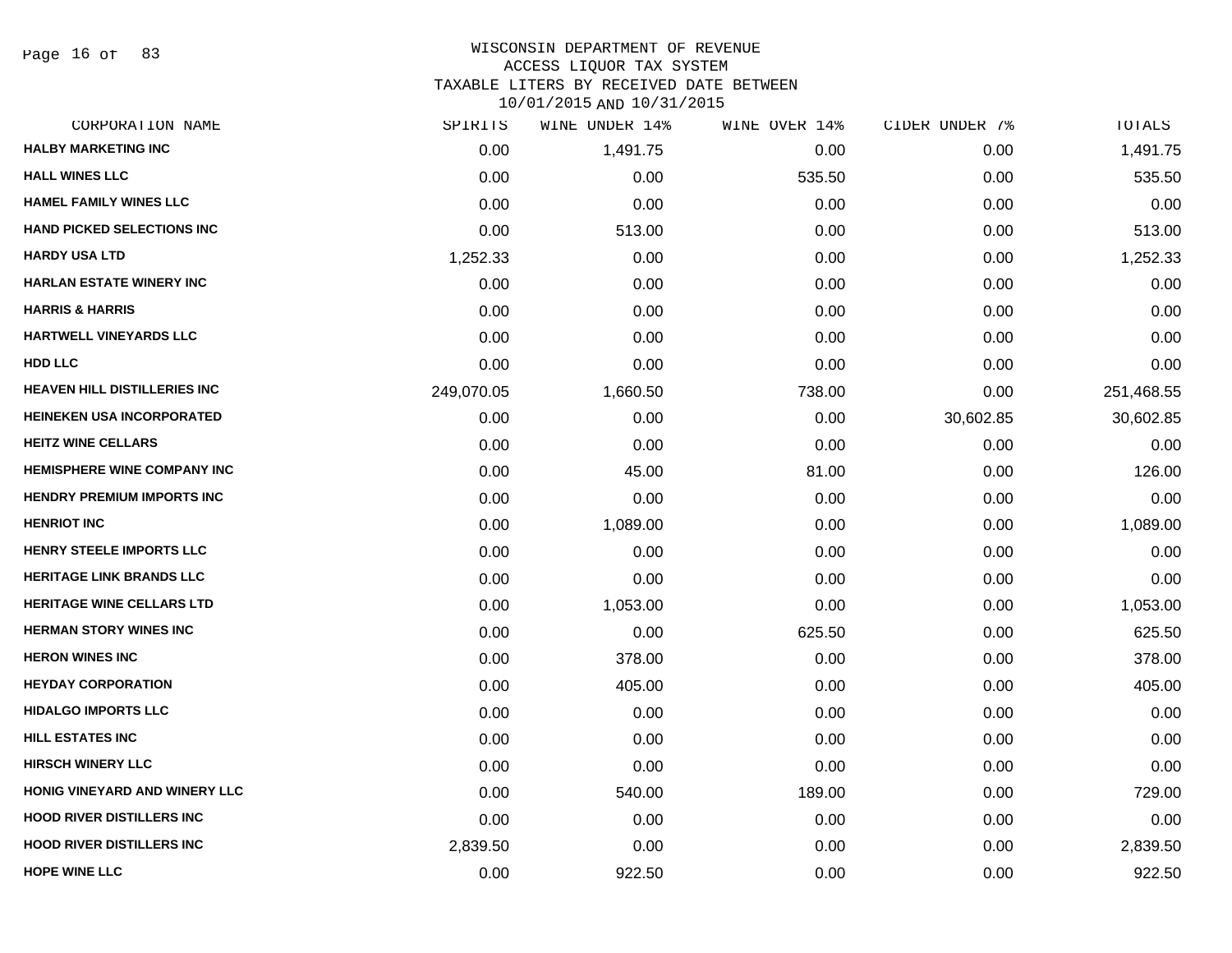Page 17 of 83

| SPIRITS | WINE UNDER 14% | WINE OVER 14% | CIDER UNDER 7% | TOTALS   |
|---------|----------------|---------------|----------------|----------|
| 0.00    | 0.00           | 0.00          | 0.00           | 0.00     |
| 0.00    | 0.00           | 0.00          | 0.00           | 0.00     |
| 0.00    | 756.00         | 2,853.00      | 0.00           | 3,609.00 |
| 0.00    | 252.00         | 0.00          | 0.00           | 252.00   |
| 0.00    | 0.00           | 0.00          | 0.00           | 0.00     |
| 0.00    | 0.00           | 0.00          | 0.00           | 0.00     |
| 0.00    | 0.00           | 0.00          | 0.00           | 0.00     |
| 0.00    | 0.00           | 0.00          | 0.00           | 0.00     |
| 27.00   | 0.00           | 0.00          | 0.00           | 27.00    |
| 123.00  | 0.00           | 0.00          | 0.00           | 123.00   |
| 0.00    | 0.00           | 0.00          | 0.00           | 0.00     |
| 0.00    | 1,314.00       | 90.00         | 0.00           | 1,404.00 |
| 0.00    | 0.00           | 0.00          | 0.00           | 0.00     |
| 0.00    | 0.00           | 0.00          | 0.00           | 0.00     |
| 0.00    | 0.00           | 0.00          | 0.00           | 0.00     |
| 0.00    | 0.00           | 0.00          | 0.00           | 0.00     |
| 0.00    | 189.00         | 0.00          | 0.00           | 189.00   |
| 0.00    | 0.00           | 0.00          | 0.00           | 0.00     |
| 0.00    | 0.00           | 0.00          | 0.00           | 0.00     |
| 0.00    | 0.00           | 0.00          | 0.00           | 0.00     |
| 0.00    | 0.00           | 0.00          | 0.00           | 0.00     |
| 0.00    | 0.00           | 0.00          | 0.00           | 0.00     |
| 0.00    | 0.00           | 0.00          | 0.00           | 0.00     |
| 0.00    | 4,329.00       | 63.00         | 0.00           | 4,392.00 |
| 0.00    | 171.00         | 270.00        | 0.00           | 441.00   |
| 0.00    | 0.00           | 0.00          | 0.00           | 0.00     |
| 0.00    | 0.00           | 0.00          | 0.00           | 0.00     |
| 0.00    | 1,512.00       | 9.00          | 0.00           | 1,521.00 |
|         |                |               |                |          |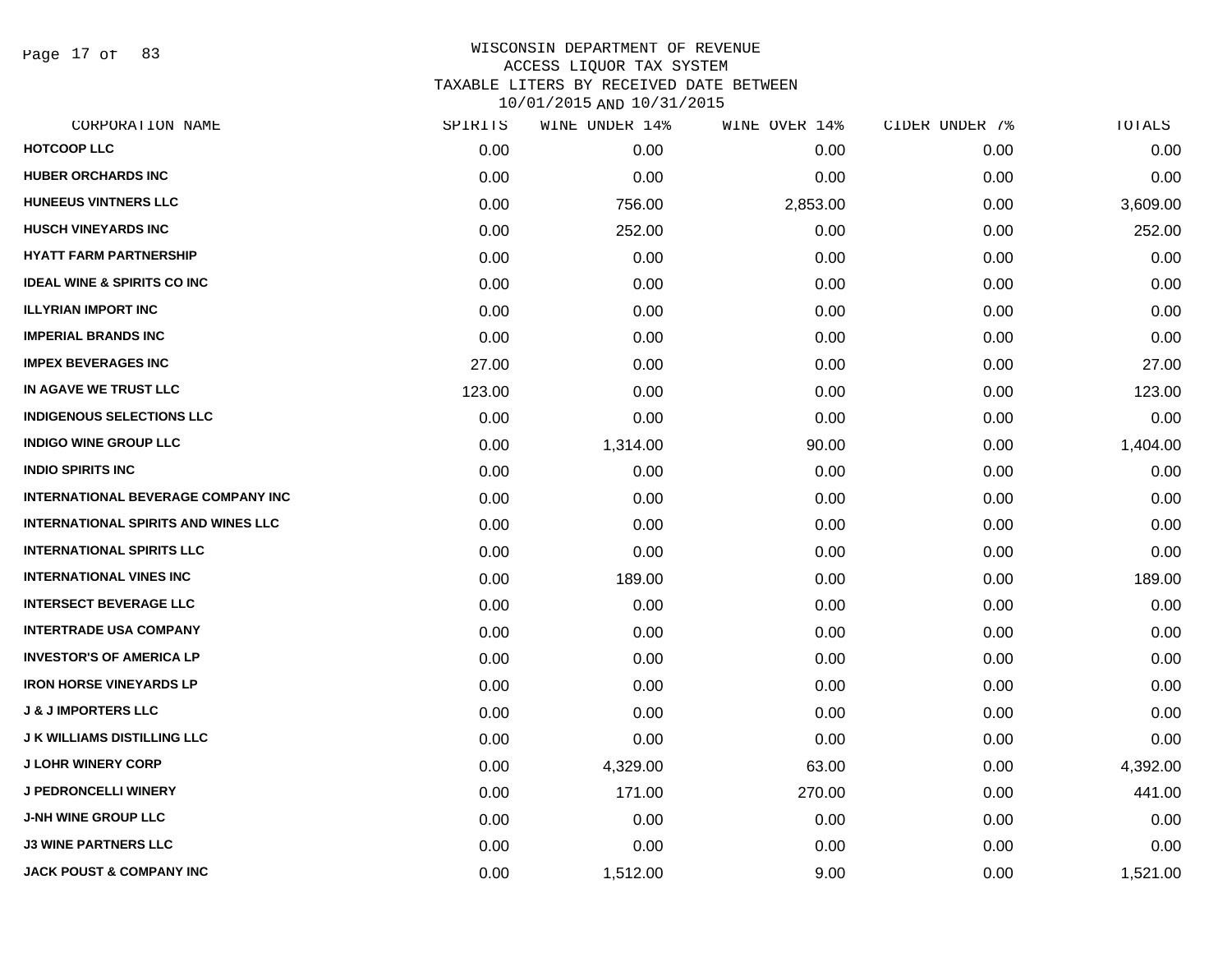Page 18 of 83

## WISCONSIN DEPARTMENT OF REVENUE

#### ACCESS LIQUOR TAX SYSTEM

TAXABLE LITERS BY RECEIVED DATE BETWEEN

| CORPORATION NAME                      | SPIRITS    | WINE UNDER 14% | WINE OVER 14% | CIDER UNDER 7% | TOTALS     |
|---------------------------------------|------------|----------------|---------------|----------------|------------|
| <b>JACKSON FAMILY ENTERPRISES INC</b> | 0.00       | 121,488.00     | 18,933.00     | 0.00           | 140,421.00 |
| <b>JACUZZI FAMILY VINEYARDS LLC</b>   | 0.00       | 0.00           | 45.00         | 0.00           | 45.00      |
| <b>JAM CELLARS INC</b>                | 0.00       | 0.00           | 0.00          | 0.00           | 0.00       |
| <b>JAMES CLARK</b>                    | 0.00       | 0.00           | 0.00          | 0.00           | 0.00       |
| <b>JAMES E COSMA</b>                  | 0.00       | 126.00         | 0.00          | 0.00           | 126.00     |
| <b>JAMES J MOORE</b>                  | 0.00       | 0.00           | 0.00          | 0.00           | 0.00       |
| <b>JAMES L LAMBERT</b>                | 0.00       | 0.00           | 0.00          | 0.00           | 0.00       |
| <b>JAMES MORONEY INC</b>              | 0.00       | 0.00           | 0.00          | 0.00           | 0.00       |
| <b>JAMES RICKER</b>                   | 0.00       | 13,102.50      | 40.50         | 0.00           | 13,143.00  |
| JAPAN PRESTIGE SAKE INTERNATIONAL INC | 0.00       | 17.28          | 313.89        | 0.00           | 331.17     |
| <b>JARED BURNS</b>                    | 0.00       | 0.00           | 0.00          | 0.00           | 0.00       |
| <b>JARVIS</b>                         | 0.00       | 0.00           | 0.00          | 0.00           | 0.00       |
| <b>JASON J AND MOLLY N DREW</b>       | 0.00       | 0.00           | 0.00          | 0.00           | 0.00       |
| <b>JAX VINEYARDS LLC</b>              | 0.00       | 0.00           | 33.29         | 0.00           | 33.29      |
| <b>JAY J HEMINWAY</b>                 | 0.00       | 0.00           | 0.00          | 0.00           | 0.00       |
| <b>JAY MIDWEST INC</b>                | 72.00      | 75.00          | 4.50          | 0.00           | 151.50     |
| <b>JB GEORGE LLC</b>                  | 0.00       | 0.00           | 0.00          | 0.00           | 0.00       |
| <b>JC CELLARS INC</b>                 | 0.00       | 0.00           | 0.00          | 0.00           | 0.00       |
| JEAN CLAUDE BOISSET WINES USA INC     | 0.00       | 1,647.00       | 504.00        | 0.00           | 2,151.00   |
| <b>JEFF QUINT</b>                     | 261.00     | 0.00           | 0.00          | 0.00           | 261.00     |
| <b>JEREMY O SHAPLEY</b>               | 0.00       | 711.00         | 0.00          | 0.00           | 711.00     |
| <b>JESSIES GROVE WINERY INC</b>       | 0.00       | 0.00           | 0.00          | 0.00           | 0.00       |
| <b>JFC INTERNATIONAL INC</b>          | 0.00       | 527.68         | 1,955.55      | 0.00           | 2,483.23   |
| <b>JIM BEAM BRANDS CO</b>             | 622,462.20 | 945.00         | 315.00        | 0.00           | 623,722.20 |
| <b>JNJ INTERNATIONAL INC</b>          | 0.00       | 0.00           | 0.00          | 0.00           | 0.00       |
| <b>JOHAN VINEYARDS LLC</b>            | 0.00       | 0.00           | 0.00          | 0.00           | 0.00       |
| JOHN ANTHONY VINEYARDS LLC            | 0.00       | 0.00           | 99.00         | 0.00           | 99.00      |
| <b>JOHN K GLEASON</b>                 | 0.00       | 0.00           | 0.00          | 0.00           | 0.00       |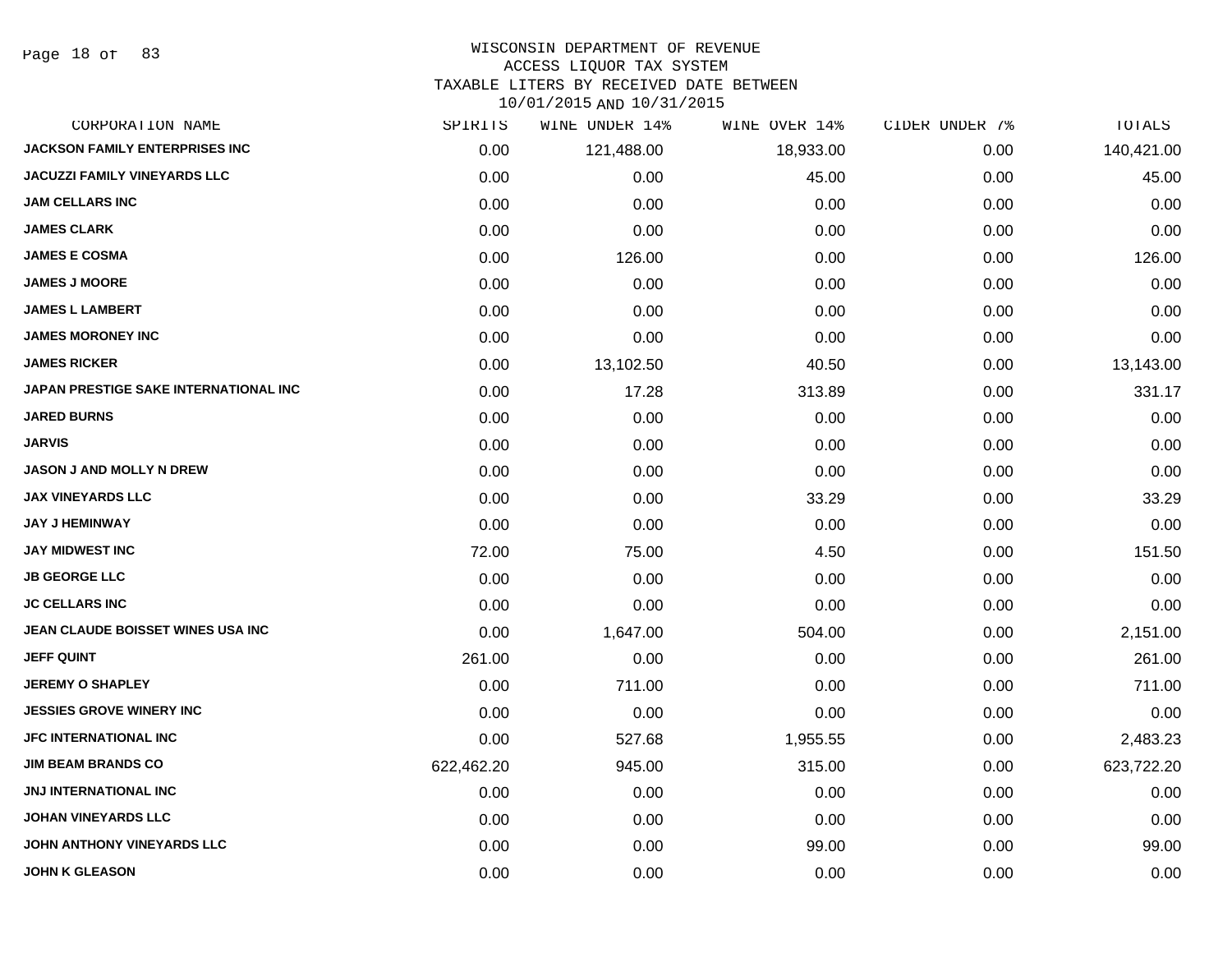# WISCONSIN DEPARTMENT OF REVENUE ACCESS LIQUOR TAX SYSTEM TAXABLE LITERS BY RECEIVED DATE BETWEEN

| CORPORATION NAME                          | SPIRITS | WINE UNDER 14% | WINE OVER 14% | CIDER UNDER 7% | TOTALS   |
|-------------------------------------------|---------|----------------|---------------|----------------|----------|
| <b>JON A GERSTENSCHLAGER</b>              | 0.00    | 1,224.00       | 0.00          | 0.00           | 1,224.00 |
| <b>JONATHAN S GRANT</b>                   | 0.00    | 0.00           | 0.00          | 0.00           | 0.00     |
| JOSEPH KENT WINES LLC                     | 0.00    | 0.00           | 0.00          | 0.00           | 0.00     |
| <b>JOSEPH PHELPS VINEYARDS LLC</b>        | 0.00    | 31.50          | 418.50        | 0.00           | 450.00   |
| <b>JOSEPH VICTORI WINES, INC.</b>         | 0.00    | 882.00         | 0.00          | 0.00           | 882.00   |
| <b>JOSU GALDOS</b>                        | 0.00    | 0.00           | 0.00          | 0.00           | 0.00     |
| <b>JOTO SAKE LLC</b>                      | 0.00    | 0.00           | 14.40         | 0.00           | 14.40    |
| <b>JOURNEYMAN DISTILLERY LLC</b>          | 22.50   | 0.00           | 0.00          | 0.00           | 22.50    |
| <b>JPPZ INC</b>                           | 0.00    | 0.00           | 0.00          | 0.00           | 0.00     |
| JUDD FAMILY VINEYARDS LP                  | 0.00    | 0.00           | 0.00          | 0.00           | 0.00     |
| <b>JVW CORPORATION</b>                    | 0.00    | 486.00         | 0.00          | 0.00           | 486.00   |
| <b>JZ WINE COMPANY</b>                    | 0.00    | 378.00         | 0.00          | 0.00           | 378.00   |
| <b>K VINTNERS LLC</b>                     | 0.00    | 7,560.00       | 90.00         | 0.00           | 7,650.00 |
| <b>KALIN CELLARS INC</b>                  | 0.00    | 0.00           | 0.00          | 0.00           | 0.00     |
| <b>KB WINES LLC</b>                       | 0.00    | 0.00           | 0.00          | 0.00           | 0.00     |
| <b>KELLER ESTATE LTD</b>                  | 0.00    | 0.00           | 0.00          | 0.00           | 0.00     |
| <b>KEN WRIGHT CELLARS CO</b>              | 0.00    | 0.00           | 0.00          | 0.00           | 0.00     |
| <b>KENNETH S LIKITPRAKONG</b>             | 0.00    | 1,350.00       | 0.00          | 0.00           | 1,350.00 |
| <b>KENT HUMPHREY</b>                      | 0.00    | 0.00           | 0.00          | 0.00           | 0.00     |
| <b>KENT RASMUSSEN WINERY</b>              | 0.00    | 378.00         | 0.00          | 0.00           | 378.00   |
| <b>KENTUCKY BOURBON DISTILLERS LTD</b>    | 471.80  | 0.00           | 0.00          | 0.00           | 471.80   |
| <b>KERMIT LYNCH WINE MERCHANTS</b>        | 0.00    | 207.00         | 0.00          | 0.00           | 207.00   |
| <b>KERN IMPORTERS &amp; MARKETING INC</b> | 0.00    | 0.00           | 0.00          | 0.00           | 0.00     |
| KINDRED SPIRITS NORTH AMERICA INC         | 0.00    | 0.00           | 0.00          | 0.00           | 0.00     |
| <b>KING ESTATE WINERY LP</b>              | 0.00    | 5,605.50       | 0.00          | 0.00           | 5,605.50 |
| <b>KIONA VINEYARDS LLC</b>                | 0.00    | 0.00           | 0.00          | 0.00           | 0.00     |
| <b>KISTLER VINEYARDS, LLC</b>             | 0.00    | 0.00           | 90.00         | 0.00           | 90.00    |
| <b>KITFOX VINEYARDS LLC</b>               | 0.00    | 0.00           | 0.00          | 0.00           | 0.00     |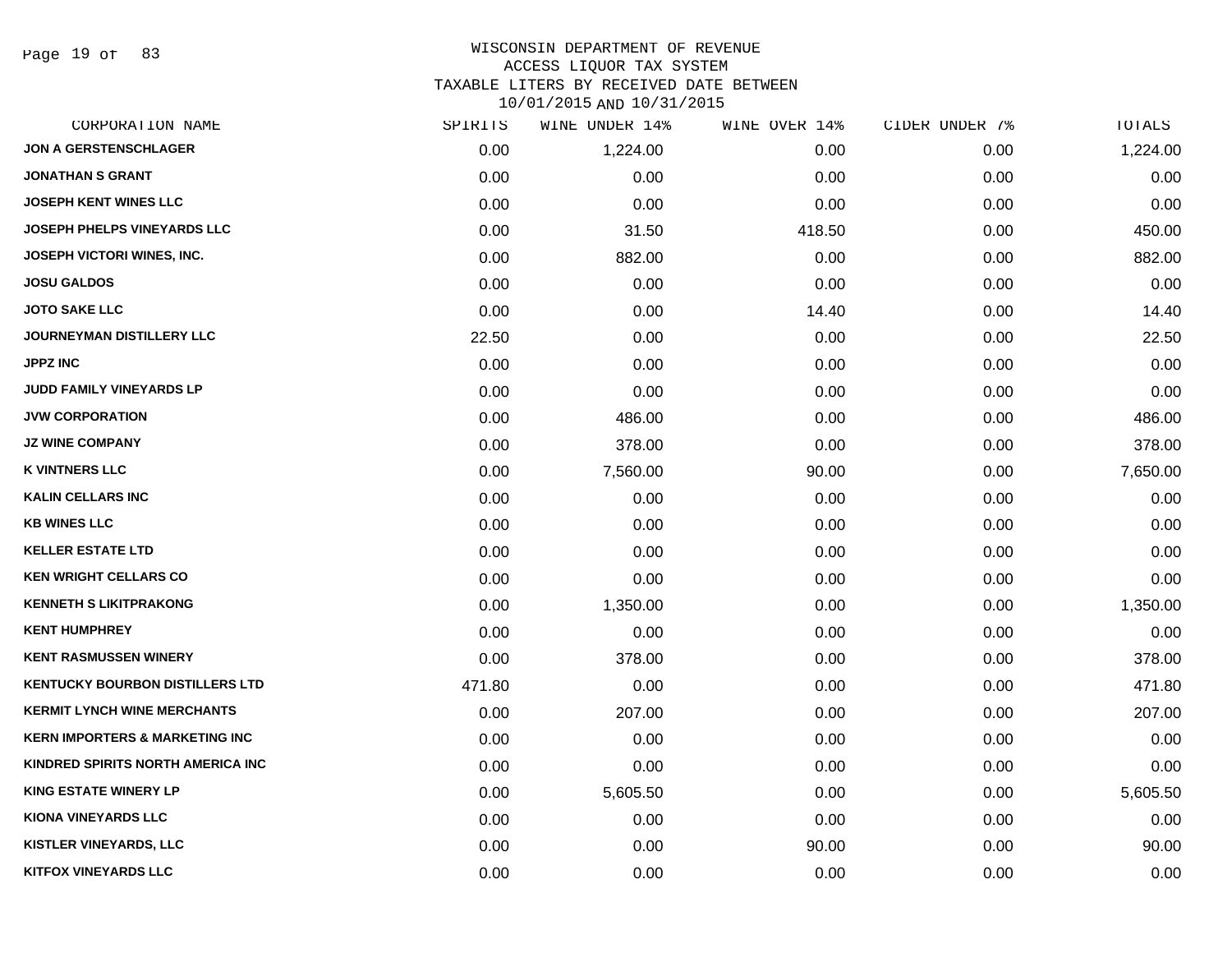Page 20 of 83

# WISCONSIN DEPARTMENT OF REVENUE

# ACCESS LIQUOR TAX SYSTEM

TAXABLE LITERS BY RECEIVED DATE BETWEEN

| CORPORATION NAME                           | SPIRITS | WINE UNDER 14% | WINE OVER 14% | CIDER UNDER 7% | TOTALS    |
|--------------------------------------------|---------|----------------|---------------|----------------|-----------|
| <b>KLEIN FOODS INC</b>                     | 0.00    | 15,462.00      | 2,698.50      | 0.00           | 18,160.50 |
| <b>KLIN SPIRITS LLC</b>                    | 0.00    | 0.00           | 0.00          | 0.00           | 0.00      |
| <b>KLINKER BRICK WINERY INC</b>            | 0.00    | 0.00           | 378.00        | 0.00           | 378.00    |
| <b>KOBRAND CORPORATION</b>                 | 280.50  | 5,847.00       | 2,272.50      | 0.00           | 8,400.00  |
| KOJIMA & INTERNATIONAL ASSOCIATES INC      | 0.00    | 0.00           | 0.00          | 0.00           | 0.00      |
| <b>KONGSGAARD WINE LLC</b>                 | 0.00    | 0.00           | 0.00          | 0.00           | 0.00      |
| <b>KONSTANTIN D FRANK &amp; SONS</b>       | 0.00    | 0.00           | 0.00          | 0.00           | 0.00      |
| <b>KOPRI INC</b>                           | 0.00    | 0.00           | 72.00         | 0.00           | 72.00     |
| <b>KOVAL INC</b>                           | 102.83  | 0.00           | 0.00          | 0.00           | 102.83    |
| <b>KRETEK INTERNATIONAL INC</b>            | 0.00    | 0.00           | 0.00          | 0.00           | 0.00      |
| <b>KRISTINE ASHE</b>                       | 0.00    | 0.00           | 0.00          | 0.00           | 0.00      |
| <b>KRUPP BROTHERS LLC</b>                  | 0.00    | 0.00           | 0.00          | 0.00           | 0.00      |
| <b>KYSELA PERE ET FILS LTD</b>             | 0.00    | 504.00         | 0.00          | 0.00           | 504.00    |
| <b>L &amp; L IMPORTS LLC</b>               | 0.00    | 0.00           | 0.00          | 0.00           | 0.00      |
| <b>L C WINE</b>                            | 0.00    | 0.00           | 0.00          | 0.00           | 0.00      |
| L FOPPIANO WINE CO INC                     | 0.00    | 0.00           | 0.00          | 0.00           | 0.00      |
| <b>L&amp;C WINE COUNTRY OPERATIONS LLC</b> | 0.00    | 0.00           | 0.00          | 0.00           | 0.00      |
| <b>LADERA WINERY LLC</b>                   | 0.00    | 0.00           | 0.00          | 0.00           | 0.00      |
| <b>LAETITIA VINEYARD &amp; WINERY INC</b>  | 0.00    | 0.00           | 0.00          | 0.00           | 0.00      |
| <b>LAIRD &amp; COMPANY</b>                 | 447.00  | 0.00           | 0.00          | 0.00           | 447.00    |
| <b>LANCE C RANDOLPH</b>                    | 0.00    | 0.00           | 0.00          | 0.00           | 0.00      |
| <b>LANGDON SHIVERICK INC</b>               | 0.00    | 0.00           | 0.00          | 0.00           | 0.00      |
| <b>LANGE WINERY LLC</b>                    | 0.00    | 0.00           | 0.00          | 0.00           | 0.00      |
| <b>LAPHAM SALES &amp; MARKETING INC</b>    | 0.00    | 0.00           | 0.00          | 0.00           | 0.00      |
| <b>LAURENT-PERRIER US INC</b>              | 0.00    | 193.50         | 0.00          | 0.00           | 193.50    |
| <b>LAVA SPRINGS INC</b>                    | 0.00    | 0.00           | 2.25          | 0.00           | 2.25      |
| <b>LCF WINE COMPANY LLC</b>                | 0.00    | 18.00          | 0.00          | 0.00           | 18.00     |
| LE CEP II INC                              | 0.00    | 0.00           | 0.00          | 0.00           | 0.00      |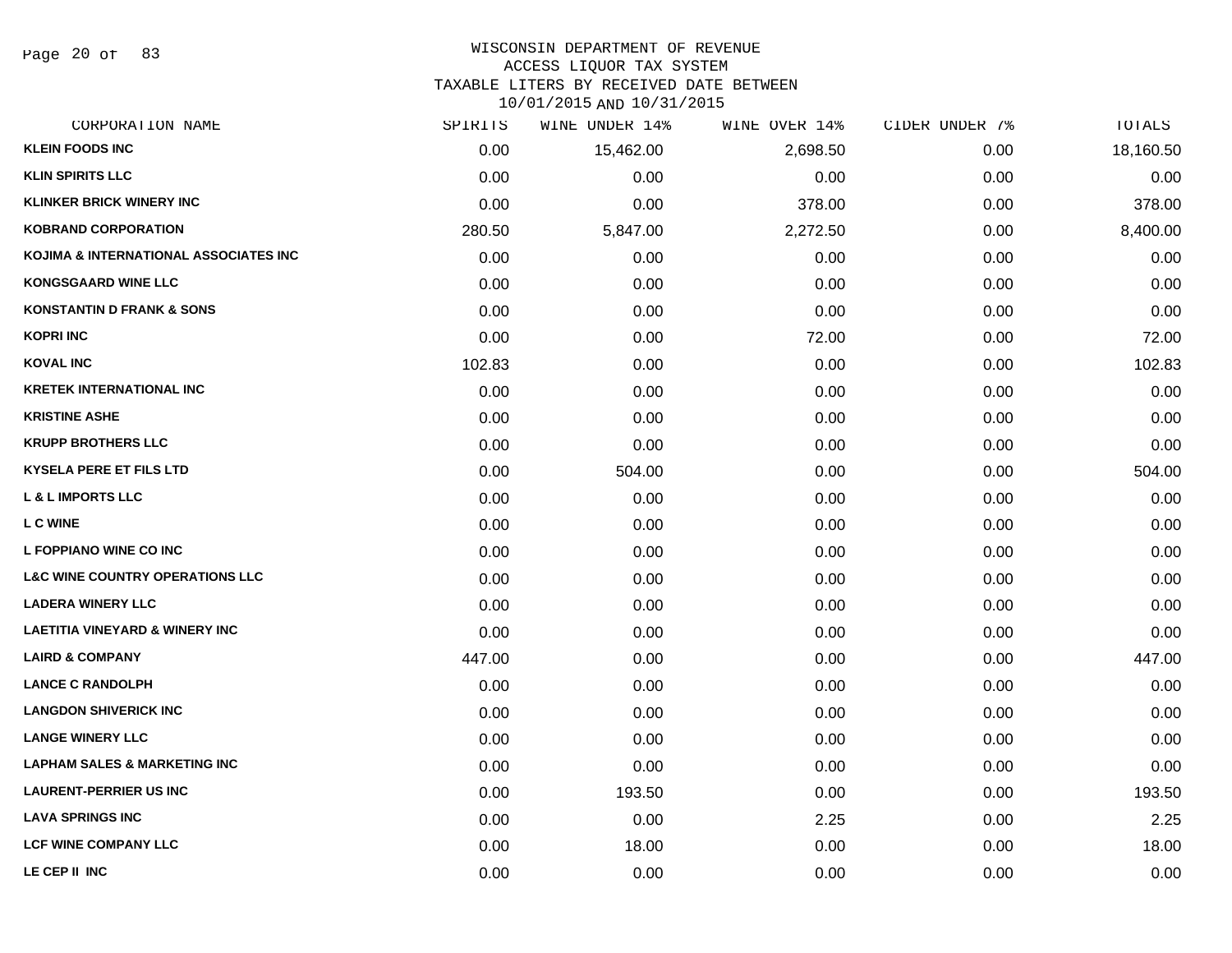Page 21 of 83

## WISCONSIN DEPARTMENT OF REVENUE ACCESS LIQUOR TAX SYSTEM TAXABLE LITERS BY RECEIVED DATE BETWEEN

| CORPORATION NAME                         | SPIRITS   | WINE UNDER 14% | WINE OVER 14% | CIDER UNDER 7% | TOTALS    |
|------------------------------------------|-----------|----------------|---------------|----------------|-----------|
| LE GRAND COURTAGE LLC                    | 0.00      | 0.00           | 0.00          | 0.00           | 0.00      |
| <b>LEAH M SULLBERG</b>                   | 0.00      | 144.00         | 0.00          | 0.00           | 144.00    |
| LEFT COAST CELLARS LLC                   | 0.00      | 0.00           | 0.00          | 0.00           | 0.00      |
| <b>LEMELSON WINERY LLC</b>               | 0.00      | 9.00           | 0.00          | 0.00           | 9.00      |
| <b>LEONARD KREUSCH INC</b>               | 0.00      | 0.00           | 0.00          | 0.00           | 0.00      |
| <b>LEONARDINI FAMILY WINERY LLC</b>      | 0.00      | 0.00           | 0.00          | 0.00           | 0.00      |
| <b>LEONETTI CELLAR LLC</b>               | 0.00      | 0.00           | 0.00          | 0.00           | 0.00      |
| <b>LEVECKE CORPORATION</b>               | 34,456.50 | 0.00           | 0.00          | 0.00           | 34,456.50 |
| <b>LEVIATHAN WINE COMPANY LLC</b>        | 0.00      | 0.00           | 0.00          | 0.00           | 0.00      |
| <b>LIOCO WINE COMPANY LLC</b>            | 0.00      | 576.00         | 345.50        | 0.00           | 921.50    |
| <b>LION NATHAN USA INC</b>               | 0.00      | 1,431.00       | 306.00        | 0.00           | 1,737.00  |
| <b>LIQUID BRANDS LLC</b>                 | 0.00      | 0.00           | 0.00          | 0.00           | 0.00      |
| <b>LISA LISA INCORPORATED</b>            | 0.00      | 0.00           | 0.00          | 0.00           | 0.00      |
| <b>LOCAL WINE AND SPIRITS LLC</b>        | 0.00      | 0.00           | 0.00          | 0.00           | 0.00      |
| <b>LOEST &amp; MCNAMEE INC</b>           | 0.00      | 378.00         | 0.00          | 0.00           | 378.00    |
| <b>LOMPIAN WINES LLC</b>                 | 0.00      | 0.00           | 0.00          | 0.00           | 0.00      |
| <b>LONG MEADOW RANCH WINERY INC</b>      | 0.00      | 0.00           | 252.00        | 0.00           | 252.00    |
| <b>LONG SHADOWS VINTNERS LLC</b>         | 0.00      | 0.00           | 0.00          | 0.00           | 0.00      |
| <b>LOOSEN BROS USA LTD</b>               | 0.00      | 0.00           | 0.00          | 0.00           | 0.00      |
| <b>LORING WINE COMPANY LLC</b>           | 0.00      | 0.00           | 0.00          | 0.00           | 0.00      |
| <b>LOUIDAR LLC</b>                       | 0.00      | 0.00           | 0.00          | 0.00           | 0.00      |
| <b>LOUIS GLUNZ BEER INC</b>              | 0.00      | 0.00           | 0.00          | 0.00           | 0.00      |
| <b>LOUIS GLUNZ WINE INC</b>              | 0.00      | 0.00           | 0.00          | 0.00           | 0.00      |
| <b>LOUIS LATOUR INC</b>                  | 0.00      | 0.00           | 0.00          | 0.00           | 0.00      |
| <b>LOUISVILLE DISTILLING COMPANY LLC</b> | 243.00    | 0.00           | 0.00          | 0.00           | 243.00    |
| <b>LOWDEN SCHOOLHOUSE CORPORATION</b>    | 0.00      | 0.00           | 0.00          | 0.00           | 0.00      |
| <b>LUNA VINEYARDS INC</b>                | 0.00      | 1,008.00       | 0.00          | 0.00           | 1,008.00  |
| <b>LUNEAU USA INC</b>                    | 0.00      | 9,978.00       | 0.00          | 0.00           | 9,978.00  |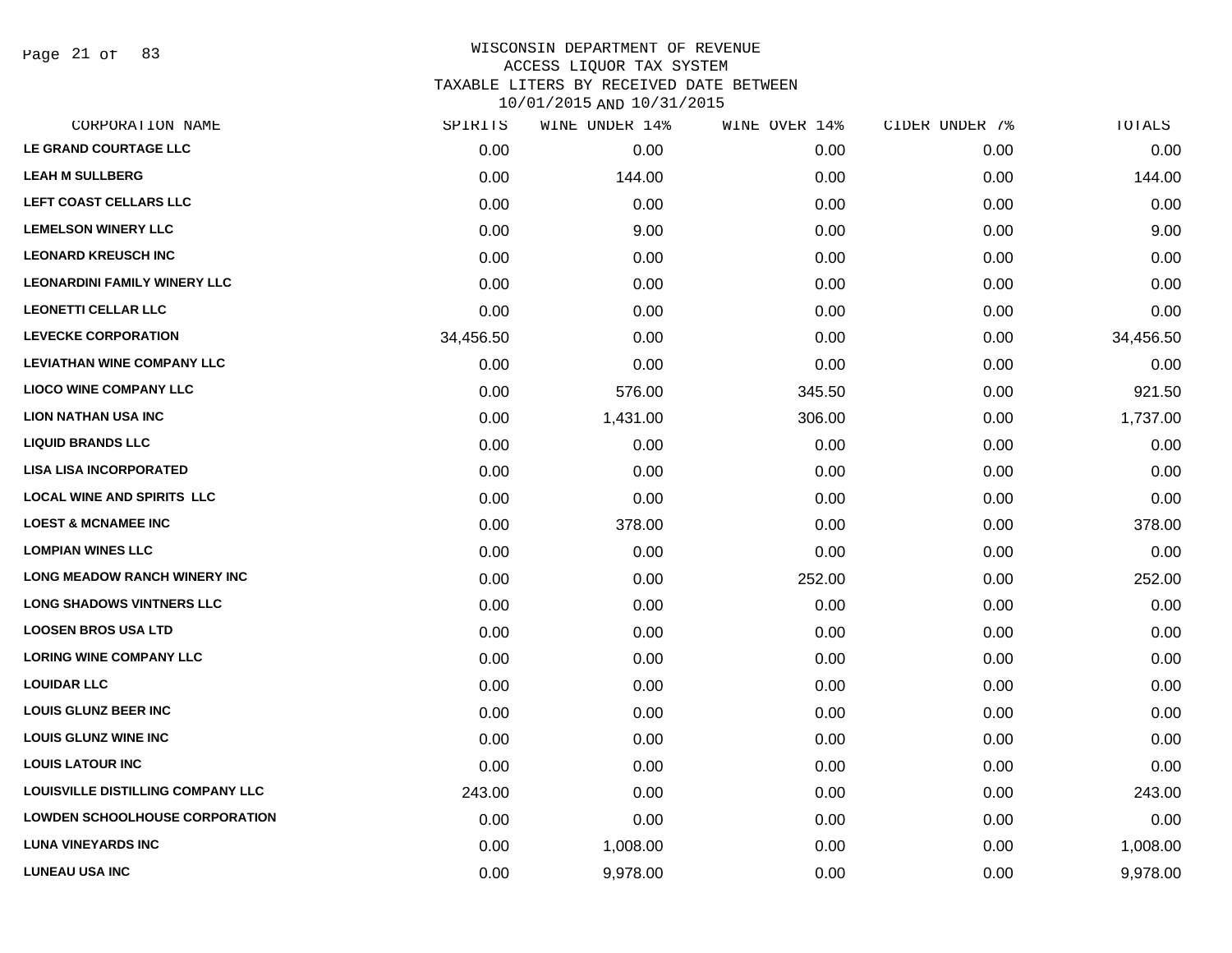Page 22 of 83

# WISCONSIN DEPARTMENT OF REVENUE

### ACCESS LIQUOR TAX SYSTEM

TAXABLE LITERS BY RECEIVED DATE BETWEEN

| CORPORATION NAME                               | SPIRITS    | WINE UNDER 14% | WINE OVER 14% | CIDER UNDER 7% | TOTALS     |
|------------------------------------------------|------------|----------------|---------------|----------------|------------|
| <b>LUXCO INC</b>                               | 136,705.50 | 477.00         | 2,475.00      | 0.00           | 139,657.50 |
| <b>M.A.C. WINES, LLC</b>                       | 0.00       | 0.00           | 171.00        | 0.00           | 171.00     |
| <b>MACH FLYNT INC</b>                          | 3,024.00   | 12,312.00      | 7,686.00      | 0.00           | 23,022.00  |
| <b>MAD CAR WINE CO LLC</b>                     | 0.00       | 0.00           | 0.00          | 0.00           | 0.00       |
| <b>MADISON VINEYARD HOLDINGS LLC</b>           | 0.00       | 0.00           | 0.00          | 0.00           | 0.00       |
| <b>MADRIGAL FAMILY WINERY LLC</b>              | 0.00       | 0.00           | 0.00          | 0.00           | 0.00       |
| <b>MAGAVE TEQUILA INC</b>                      | 0.00       | 0.00           | 0.00          | 0.00           | 0.00       |
| <b>MAGICAL SPIRITS INC</b>                     | 0.00       | 0.00           | 0.00          | 0.00           | 0.00       |
| <b>MAISONS MARQUES &amp; DOMAINES USA INC.</b> | 0.00       | 184.50         | 27.00         | 0.00           | 211.50     |
| <b>MANUEL PULIDO</b>                           | 0.00       | 0.00           | 0.00          | 0.00           | 0.00       |
| <b>MARIETTA CELLARS INC</b>                    | 0.00       | 504.00         | 126.00        | 0.00           | 630.00     |
| <b>MARIPOSA WINE COMPANY LLC</b>               | 0.00       | 0.00           | 0.00          | 0.00           | 0.00       |
| <b>MARK ADAMS &amp; CIERA ADAMS</b>            | 0.00       | 0.00           | 0.00          | 0.00           | 0.00       |
| <b>MARK ANTHONY BRANDS INC</b>                 | 0.00       | 0.00           | 0.00          | 0.00           | 0.00       |
| <b>MARKETING GLOBAL BRANDS CORP</b>            | 0.00       | 0.00           | 0.00          | 0.00           | 0.00       |
| <b>MARTIN RAY WINERY INC</b>                   | 0.00       | 1,264.50       | 765.00        | 0.00           | 2,029.50   |
| <b>MARTINELLI WINERY INC</b>                   | 0.00       | 0.00           | 90.00         | 0.00           | 90.00      |
| <b>MASON &amp; MASON</b>                       | 0.00       | 2,142.00       | 126.00        | 0.00           | 2,268.00   |
| <b>MASSANOIS LLC</b>                           | 0.00       | 1,324.50       | 315.00        | 0.00           | 1,639.50   |
| <b>MATHY WINERY LLC</b>                        | 0.00       | 0.00           | 0.00          | 0.00           | 0.00       |
| <b>MATRICK HOLDINGS CORPORATION</b>            | 0.00       | 0.00           | 0.00          | 0.00           | 0.00       |
| <b>MAURICE KANBAR</b>                          | 0.00       | 0.00           | 0.00          | 0.00           | 0.00       |
| <b>MAURITSON FAMILY WINERY</b>                 | 0.00       | 0.00           | 0.00          | 0.00           | 0.00       |
| <b>MAZZARRINI INC</b>                          | 0.00       | 0.00           | 0.00          | 0.00           | 0.00       |
| <b>MC CORMICK DISTILLING CO INC</b>            | 23,433.00  | 0.00           | 0.00          | 0.00           | 23,433.00  |
| <b>MCKENZIE'S BEVERAGES INC</b>                | 0.00       | 0.00           | 0.00          | 9,351.00       | 9,351.00   |
| <b>MCMANIS FAMILY VINEYARDS INC</b>            | 0.00       | 5,715.00       | 63.00         | 0.00           | 5,778.00   |
| <b>MCNAB RIDGE WINERY LLC</b>                  | 0.00       | 0.00           | 252.00        | 0.00           | 252.00     |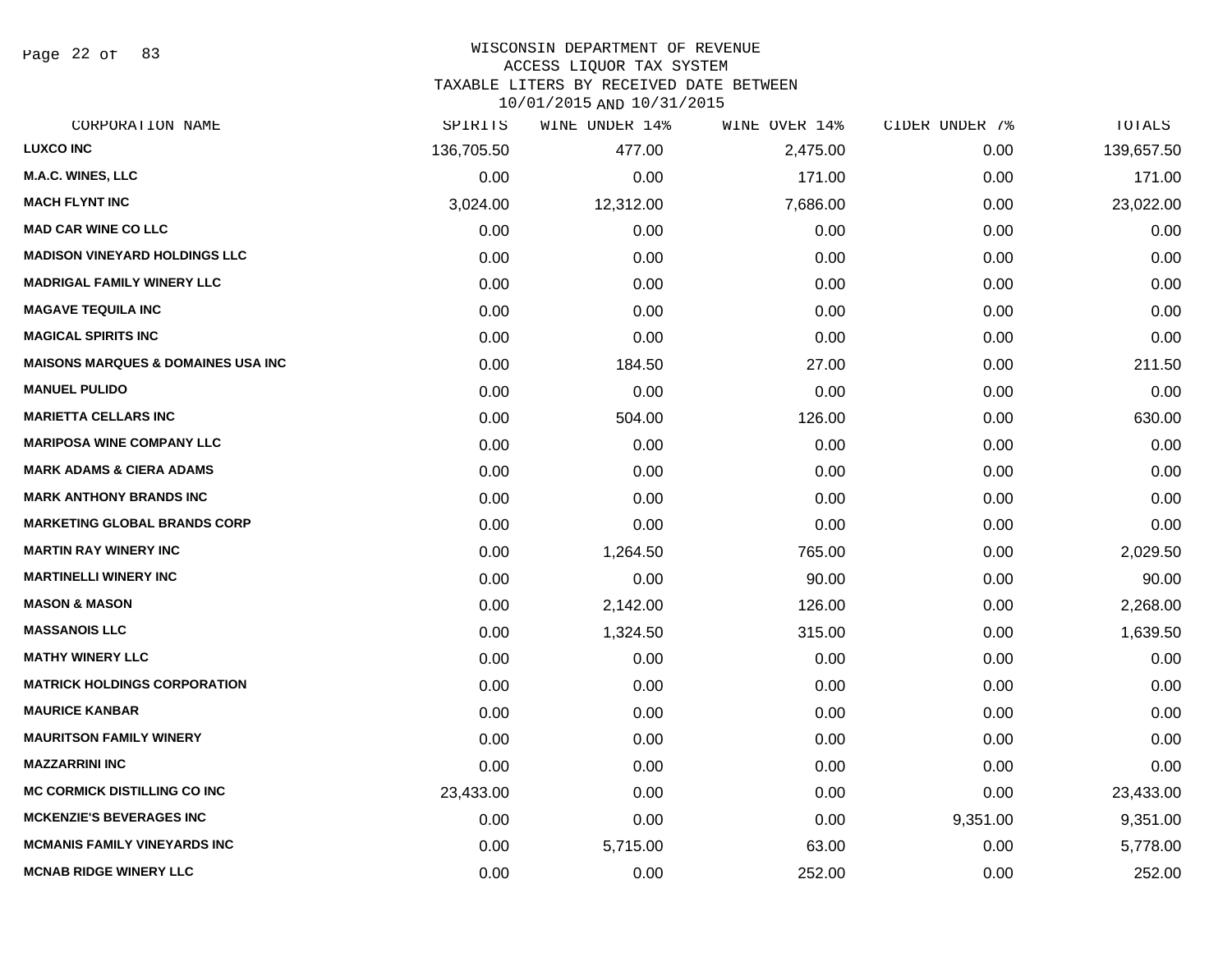Page 23 of 83

# WISCONSIN DEPARTMENT OF REVENUE ACCESS LIQUOR TAX SYSTEM TAXABLE LITERS BY RECEIVED DATE BETWEEN

| CORPORATION NAME                                  | SPIRITS   | WINE UNDER 14% | WINE OVER 14% | CIDER UNDER 7% | TOTALS    |
|---------------------------------------------------|-----------|----------------|---------------|----------------|-----------|
| <b>MEDCO ATLANTIC INC</b>                         | 0.00      | 0.00           | 0.00          | 0.00           | 0.00      |
| <b>MEGAWINE INC</b>                               | 0.00      | 0.00           | 0.00          | 0.00           | 0.00      |
| <b>MEIERS WINE CELLARS INC</b>                    | 0.00      | 252.00         | 0.00          | 0.00           | 252.00    |
| <b>MENDOCINO WINE GROUP LLC</b>                   | 0.00      | 378.00         | 126.00        | 0.00           | 504.00    |
| <b>MERCER WINE ESTATES LLC / MERCER HOGUE LLC</b> | 0.00      | 756.00         | 0.00          | 0.00           | 756.00    |
| <b>MERCHANT DU VIN CORPORATION</b>                | 0.00      | 0.00           | 0.00          | 371.92         | 371.92    |
| <b>MEREDITH VINEYARD ESTATE INC</b>               | 0.00      | 0.00           | 0.00          | 0.00           | 0.00      |
| <b>MERRYVALE VINEYARDS LLC</b>                    | 0.00      | 441.00         | 130.50        | 0.00           | 571.50    |
| <b>METEOR VINEYARD LLC</b>                        | 0.00      | 0.00           | 0.00          | 0.00           | 0.00      |
| <b>METROWINE DISTRIBUTION CO INC</b>              | 0.00      | 1,512.00       | 0.00          | 0.00           | 1,512.00  |
| <b>MEV CORPORATION</b>                            | 0.00      | 0.00           | 0.00          | 0.00           | 0.00      |
| <b>MEXCOR INC</b>                                 | 1,662.00  | 0.00           | 0.00          | 0.00           | 1,662.00  |
| <b>MEYER CELLARS LLC</b>                          | 0.00      | 0.00           | 0.00          | 0.00           | 0.00      |
| <b>MHW LTD</b>                                    | 15,704.10 | 6,644.25       | 1,990.50      | 13,196.95      | 37,535.80 |
| <b>MICHAEL C HOWARD</b>                           | 0.00      | 1,188.00       | 0.00          | 0.00           | 1,188.00  |
| <b>MICHAEL HOUGH</b>                              | 0.00      | 126.00         | 0.00          | 0.00           | 126.00    |
| <b>MICHAEL L &amp; YVONNE LANDT LLC</b>           | 0.00      | 0.00           | 0.00          | 0.00           | 0.00      |
| <b>MICHAEL SKURNIK WINES INC</b>                  | 0.00      | 1,341.00       | 0.00          | 0.00           | 1,341.00  |
| <b>MICHEAL DASHE</b>                              | 0.00      | 0.00           | 0.00          | 0.00           | 0.00      |
| <b>MID-OAK DISTILLERY INC</b>                     | 0.00      | 0.00           | 0.00          | 0.00           | 0.00      |
| <b>MIDDLETON FAMILY WINES LLC</b>                 | 0.00      | 0.00           | 0.00          | 0.00           | 0.00      |
| <b>MILE HIGH SPIRITS LLC</b>                      | 0.00      | 0.00           | 0.00          | 0.00           | 0.00      |
| <b>MILL CREEK VINEYARDS</b>                       | 0.00      | 0.00           | 0.00          | 0.00           | 0.00      |
| <b>MILLER SQUARED INC</b>                         | 0.00      | 0.00           | 0.00          | 0.00           | 0.00      |
| <b>MILLERCOORS LLC</b>                            | 0.00      | 0.00           | 0.00          | 0.00           | 0.00      |
| <b>MILORAD &amp; SUSAN J KARAKASEVIC</b>          | 0.00      | 0.00           | 0.00          | 0.00           | 0.00      |
| <b>MILTONS DISTRIBUTING CO INC</b>                | 0.00      | 0.00           | 0.00          | 0.00           | 0.00      |
| <b>MINER FAMILY WINERY LLC</b>                    | 0.00      | 0.00           | 0.00          | 0.00           | 0.00      |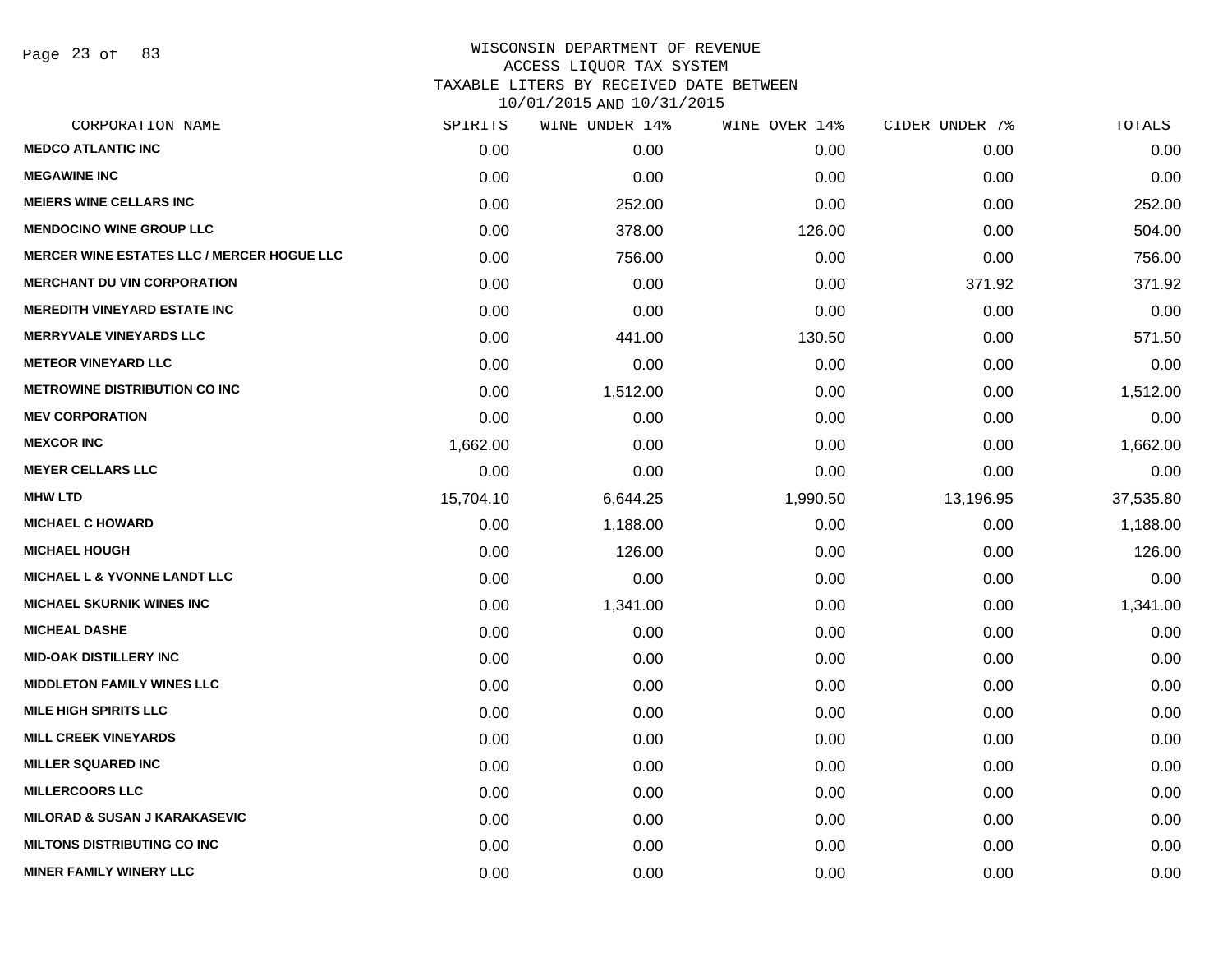Page 24 of 83

#### WISCONSIN DEPARTMENT OF REVENUE ACCESS LIQUOR TAX SYSTEM

TAXABLE LITERS BY RECEIVED DATE BETWEEN

| CORPORATION NAME                            | SPIRITS       | WINE UNDER 14% | WINE OVER 14% | CIDER UNDER 7% | TOTALS        |
|---------------------------------------------|---------------|----------------|---------------|----------------|---------------|
| <b>MINNESOTA WINEGROWERS COOPERATIVE</b>    | 0.00          | 0.00           | 0.00          | 0.00           | 0.00          |
| <b>MINU IMPORT INC</b>                      | 0.00          | 0.00           | 0.00          | 0.00           | 0.00          |
| <b>MIONETTO USA INC</b>                     | 0.00          | 260.98         | 0.00          | 0.00           | 260.98        |
| <b>MIRA WINERY LLC</b>                      | 0.00          | 0.00           | 0.00          | 0.00           | 0.00          |
| <b>MIRASOL WINE LLC</b>                     | 0.00          | 0.00           | 0.00          | 0.00           | 0.00          |
| <b>MISA IMPORTS INC</b>                     | 32,124.00     | 12,145.50      | 945.00        | 0.00           | 45,214.50     |
| <b>MISSISSIPPI RIVER DISTILLING COMPANY</b> | 99.00         | 0.00           | 0.00          | 0.00           | 99.00         |
| <b>MISTARR WINE IMPORTERS</b>               | 0.00          | 0.00           | 0.00          | 0.00           | 0.00          |
| <b>MIURA VINEYARDS LLC</b>                  | 0.00          | 0.00           | 0.00          | 0.00           | 0.00          |
| <b>MMX IMPORTS LLC</b>                      | 0.00          | 72.00          | 0.00          | 0.00           | 72.00         |
| MODERN DEVELOPMENT COMPANY                  | 0.00          | 0.00           | 0.00          | 0.00           | 0.00          |
| <b>MODERN SPIRITS LLC</b>                   | 0.00          | 0.00           | 9.00          | 0.00           | 9.00          |
| <b>MODUS OPERANDI CELLARS LLC</b>           | 0.00          | 0.00           | 0.00          | 0.00           | 0.00          |
| <b>MOET HENNESSY USA, INC.</b>              | $-364,552.20$ | 50,636.50      | $-47,131.00$  | 0.00           | $-361,046.70$ |
| <b>MOLLYDOOKER INTERNATIONAL LLC</b>        | 0.00          | 103.50         | 882.00        | 0.00           | 985.50        |
| <b>MONICA NOGUES</b>                        | 0.00          | 387.00         | 297.00        | 0.00           | 684.00        |
| <b>MONTAGNA LLC</b>                         | 0.00          | 0.00           | 0.00          | 0.00           | 0.00          |
| <b>MONTEREY WINE COMPANY LLC</b>            | 0.00          | 945.00         | 0.00          | 0.00           | 945.00        |
| <b>MONTICELLO CELLARS INC</b>               | 0.00          | 0.00           | 171.00        | 0.00           | 171.00        |
| <b>MONTINORE VINEYARDS LIMITED</b>          | 0.00          | 0.00           | 0.00          | 0.00           | 0.00          |
| <b>MORGAN CLENDENEN</b>                     | 0.00          | 0.00           | 0.00          | 0.00           | 0.00          |
| <b>MORGAN WINERY INC</b>                    | 0.00          | 63.00          | 126.00        | 0.00           | 189.00        |
| <b>MOUNT VEEDER FARMS LLC</b>               | 0.00          | 0.00           | 0.00          | 0.00           | 0.00          |
| <b>MOUNTAIN VIEW VINTNERS LLC</b>           | 0.00          | 54.00          | 0.00          | 0.00           | 54.00         |
| <b>MS WALKER INC</b>                        | 0.00          | 0.00           | 0.00          | 0.00           | 0.00          |
| <b>MUSTACHE MENTORS LLC</b>                 | 0.00          | 504.00         | 0.00          | 0.00           | 504.00        |
| <b>MUTUAL WHOLESALE LIQUOR INC</b>          | 0.00          | 0.00           | 0.00          | 0.00           | 0.00          |
| <b>NAKED WINES LLC</b>                      | 0.00          | 0.00           | 0.00          | 0.00           | 0.00          |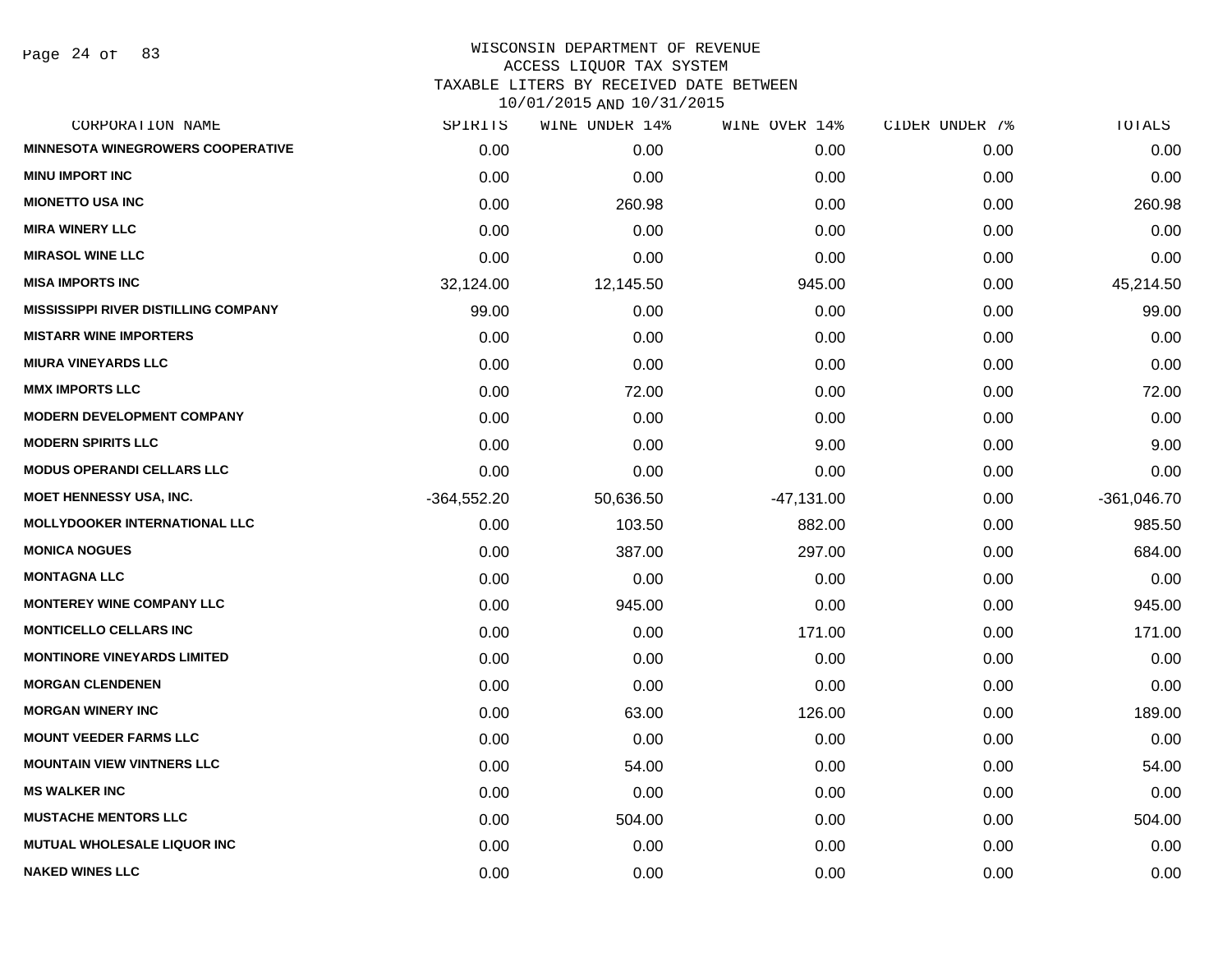Page 25 of 83

### WISCONSIN DEPARTMENT OF REVENUE ACCESS LIQUOR TAX SYSTEM TAXABLE LITERS BY RECEIVED DATE BETWEEN

| CORPORATION NAME                                                                   | SPIRITS  | WINE UNDER 14% | WINE OVER 14% | CIDER UNDER 7% | <b>TOTALS</b> |
|------------------------------------------------------------------------------------|----------|----------------|---------------|----------------|---------------|
| <b>NAPA VALLEY SPECIALTY WINES INC</b>                                             | 0.00     | 1,542.00       | 189.00        | 0.00           | 1,731.00      |
| <b>NATIONAL CONSUMER CREDIT GUARANTEE</b><br><b>ASSOCIATION OF CONNECTICUT INC</b> | 0.00     | 0.00           | 0.00          | 0.00           | 0.00          |
| <b>NATURAL MERCHANTS INC</b>                                                       | 0.00     | 450.00         | 0.00          | 0.00           | 450.00        |
| <b>NATUREL WEST CORP</b>                                                           | 0.00     | 0.00           | 0.00          | 0.00           | 0.00          |
| <b>NAVARRO VINEYARDS, LLC</b>                                                      | 0.00     | 189.00         | 0.00          | 0.00           | 189.00        |
| <b>NBI ACQUISITION LLC</b>                                                         | 0.00     | 0.00           | 0.00          | 0.00           | 0.00          |
| <b>NDC SYSTEMS LP</b>                                                              | 2,517.00 | 65,916.00      | 1,996.50      | 0.00           | 70,429.50     |
| <b>NEGOCIANTS USA INC</b>                                                          | 0.00     | 0.00           | 10.00         | 0.00           | 10.00         |
| <b>NESTOR IMPORTS INC</b>                                                          | 27.00    | 234.00         | 135.00        | 0.00           | 396.00        |
| <b>NEW HOLLAND BREWING CO LLC</b>                                                  | 585.00   | 0.00           | 0.00          | 0.00           | 585.00        |
| <b>NEW MEXICO WINERIES INC</b>                                                     | 0.00     | 0.00           | 0.00          | 0.00           | 0.00          |
| <b>NEW PARROTT &amp; CO</b>                                                        | 0.00     | 8,370.00       | 126.00        | 0.00           | 8,496.00      |
| <b>NEW VAVIN INC</b>                                                               | 0.00     | 0.00           | 0.00          | 0.00           | 0.00          |
| <b>NEW YORK MUTUAL TRADING CO INC</b>                                              | 7.13     | 0.00           | 48.45         | 0.00           | 55.58         |
| <b>NICHE IMPORT CO</b>                                                             | 593.70   | 365.50         | 0.00          | 0.00           | 959.20        |
| NIEBAUM-COPPOLA ESTATE WINERY LP                                                   | 0.00     | 0.00           | 0.00          | 0.00           | 0.00          |
| <b>NOLET SPIRITS USA INC</b>                                                       | 0.00     | 0.00           | 0.00          | 0.00           | 0.00          |
| <b>NORTH SHORE DISTILLERY LLC</b>                                                  | 0.00     | 0.00           | 0.00          | 0.00           | 0.00          |
| <b>NOVA WINES, INC.</b>                                                            | 0.00     | 0.00           | 0.00          | 0.00           | 0.00          |
| <b>NUCCIO &amp; WISE</b>                                                           | 0.00     | 0.00           | 0.00          | 0.00           | 0.00          |
| <b>NV AWG LTD</b>                                                                  | 0.00     | 0.00           | 0.00          | 0.00           | 0.00          |
| O'NEILL BEVERAGES CO LLC                                                           | 0.00     | 7,749.00       | 1,512.00      | 0.00           | 9,261.00      |
| <b>O'SHAUGHNESSY DEL OSO LLC</b>                                                   | 0.00     | 0.00           | 216.00        | 0.00           | 216.00        |
| <b>OAK RIDGE WINERY LLC</b>                                                        | 0.00     | 1,008.00       | 0.00          | 0.00           | 1,008.00      |
| <b>OLD BRIDGE CELLARS</b>                                                          | 0.00     | 1,656.00       | 994.50        | 0.00           | 2,650.50      |
| <b>OLDE WORLD IMPORTS INC</b>                                                      | 0.00     | 0.00           | 0.00          | 0.00           | 0.00          |
| OLE SMOKY DISTILLERY LLC                                                           | 3,604.50 | 0.00           | 0.00          | 0.00           | 3,604.50      |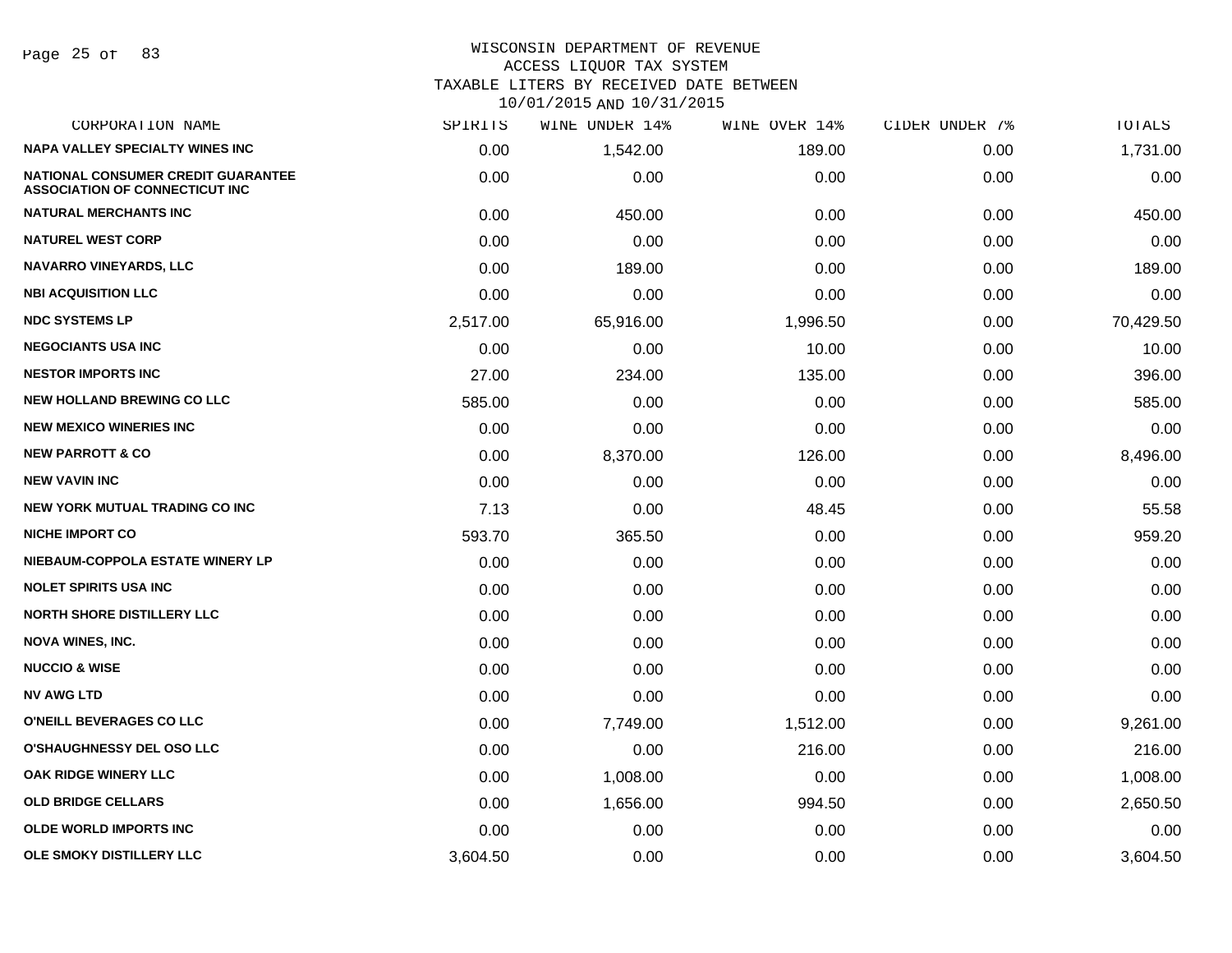Page 26 of 83

## WISCONSIN DEPARTMENT OF REVENUE ACCESS LIQUOR TAX SYSTEM

TAXABLE LITERS BY RECEIVED DATE BETWEEN

| CORPORATION NAME                        | SPIRITS | WINE UNDER 14% | WINE OVER 14% | CIDER UNDER 7% | TOTALS    |
|-----------------------------------------|---------|----------------|---------------|----------------|-----------|
| <b>OLIVER WINE COMPANY INC</b>          | 0.00    | 2,484.00       | 0.00          | 0.00           | 2,484.00  |
| ONE TRUE VINE LLC                       | 0.00    | 4,347.00       | 5,928.75      | 0.00           | 10,275.75 |
| <b>OPICI IMPORT COMPANY</b>             | 72.00   | 2,194.50       | 252.00        | 0.00           | 2,518.50  |
| <b>OPOLO WINES LP</b>                   | 0.00    | 0.00           | 0.00          | 0.00           | 0.00      |
| OPUS ONE WINERY LLC                     | 0.00    | 1,116.00       | 58.50         | 0.00           | 1,174.50  |
| ORCA PROPERTIES LLC                     | 0.00    | 504.00         | 0.00          | 0.00           | 504.00    |
| OREGON BREWING COMPANY INC              | 19.02   | 0.00           | 0.00          | 0.00           | 19.02     |
| <b>ORGANIC VINTNERS INC</b>             | 0.00    | 0.00           | 0.00          | 0.00           | 0.00      |
| <b>ORIGINAL SIN CORPORATION</b>         | 0.00    | 0.00           | 0.00          | 483.67         | 483.67    |
| <b>ORIN SWIFT CELLARS LLC</b>           | 0.00    | 0.00           | 64.50         | 0.00           | 64.50     |
| <b>OUTPOST WINES LLC</b>                | 0.00    | 0.00           | 0.00          | 0.00           | 0.00      |
| <b>OWEN ROE LLC</b>                     | 0.00    | 674.98         | 378.01        | 0.00           | 1,052.99  |
| <b>P R GRISLEY CO INC</b>               | 0.00    | 0.00           | 0.00          | 0.00           | 0.00      |
| <b>PACIFIC EDGE MARKETING GROUP INC</b> | 848.19  | 0.00           | 0.00          | 0.00           | 848.19    |
| <b>PACIFIC INTERNATIONAL LIQUOR INC</b> | 45.00   | 0.00           | 259.20        | 0.00           | 304.20    |
| <b>PACIFIC PRIME WINES LLC</b>          | 0.00    | 0.00           | 0.00          | 0.00           | 0.00      |
| <b>PAHLMEYER LLC</b>                    | 0.00    | 0.00           | 0.00          | 0.00           | 0.00      |
| PALI WINE COMPANY LP                    | 0.00    | $-211.99$      | $-59.98$      | 0.00           | $-271.97$ |
| PALM BAY INTERNATIONAL INC              | 316.50  | 56,924.44      | 283.50        | 0.00           | 57,524.44 |
| <b>PAMELA FRYE</b>                      | 0.00    | 0.00           | 0.00          | 0.00           | 0.00      |
| <b>PAMPA BEVERAGES LLC</b>              | 0.00    | 0.00           | 0.00          | 0.00           | 0.00      |
| PANTHER CREEK CELLARS LLC               | 0.00    | 0.00           | 0.00          | 0.00           | 0.00      |
| PARAGON VINEYARD CO INC                 | 0.00    | 0.00           | 0.00          | 0.00           | 0.00      |
| <b>PARK STREET IMPORTS, LLC</b>         | 225.00  | 2,351.40       | 126.00        | 0.00           | 2,702.40  |
| <b>PARK WINE COMPANY INC</b>            | 0.00    | 0.00           | 0.00          | 0.00           | 0.00      |
| <b>PARKER STATION INC</b>               | 0.00    | 0.00           | 1,926.00      | 0.00           | 1,926.00  |
| <b>PASTERNAK WINE IMPORTS LLC</b>       | 0.00    | 441.00         | 0.00          | 0.00           | 441.00    |
| <b>PAT WINES LLC</b>                    | 0.00    | 0.00           | 0.00          | 0.00           | 0.00      |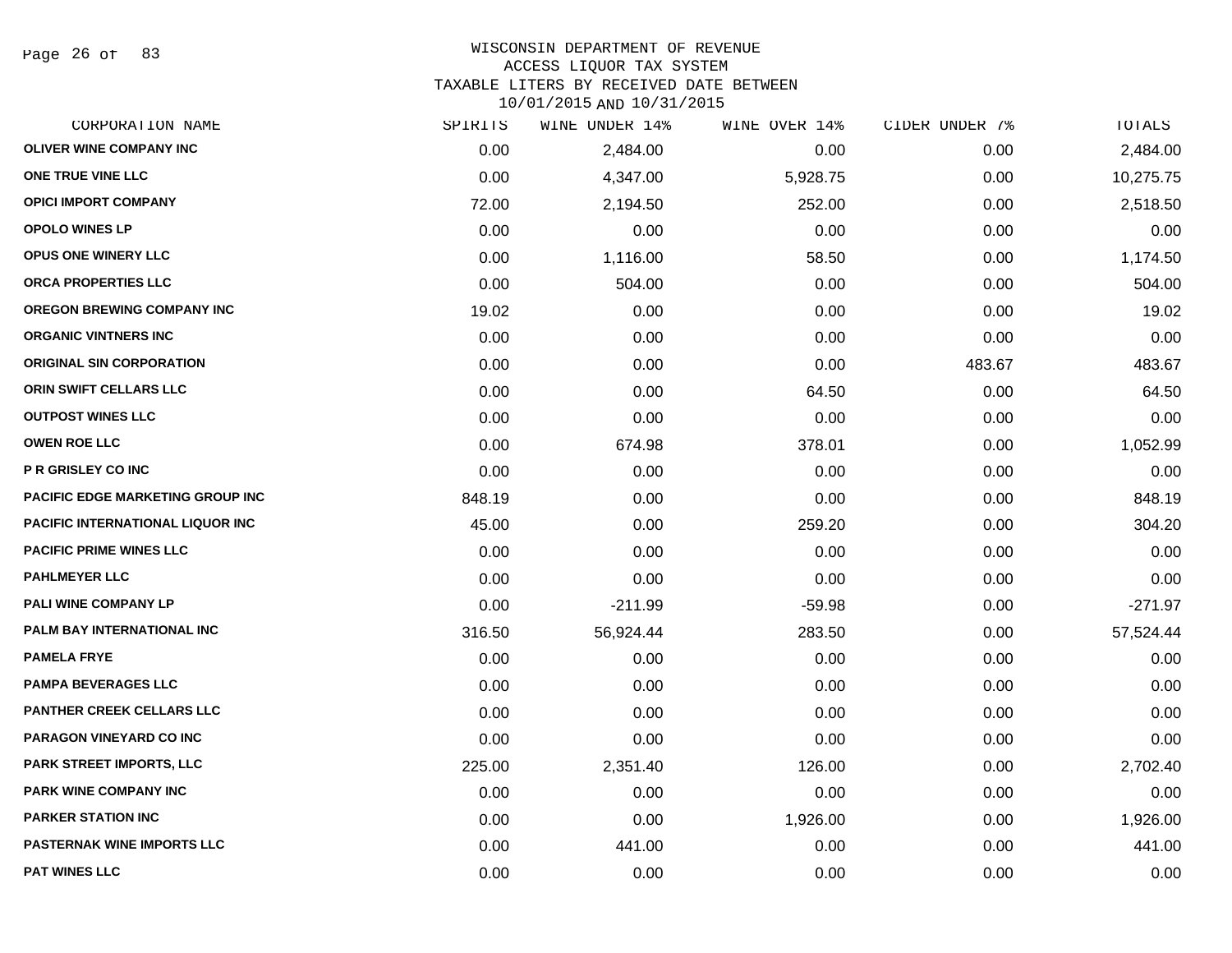Page 27 of 83

# WISCONSIN DEPARTMENT OF REVENUE

# ACCESS LIQUOR TAX SYSTEM

TAXABLE LITERS BY RECEIVED DATE BETWEEN

| CORPORATION NAME                        | SPIRITS    | WINE UNDER 14% | WINE OVER 14% | CIDER UNDER 7% | TOTALS     |
|-----------------------------------------|------------|----------------|---------------|----------------|------------|
| <b>PATERNO IMPORTS LTD</b>              | 49.50      | 10,884.00      | 2,724.00      | 0.00           | 13,657.50  |
| <b>PATRICIO C MATA</b>                  | 0.00       | 0.00           | 0.00          | 0.00           | 0.00       |
| <b>PATRICK A RONEY</b>                  | 0.00       | 4,932.00       | 378.00        | 0.00           | 5,310.00   |
| <b>PATRON SPIRITS COMPANY</b>           | 25,963.35  | 0.00           | 0.00          | 0.00           | 25,963.35  |
| <b>PATZ &amp; HALL WINE COMPANY INC</b> | 0.00       | 0.00           | 0.00          | 0.00           | 0.00       |
| PAUL HOBBS IMPORTS INC                  | 0.00       | 45.00          | 99.00         | 0.00           | 144.00     |
| PAUL HOBBS WINERY LP                    | 0.00       | 0.00           | 0.00          | 0.00           | 0.00       |
| <b>PAUL W QUACKENBUSH</b>               | 0.00       | 0.00           | 0.00          | 0.00           | 0.00       |
| <b>PAVI WINES LLC</b>                   | 0.00       | 0.00           | 0.00          | 0.00           | 0.00       |
| <b>PAWEL LATO</b>                       | 0.00       | 0.00           | 0.00          | 0.00           | 0.00       |
| <b>PAX MAHLE WINES LLC</b>              | 0.00       | 0.00           | 0.00          | 0.00           | 0.00       |
| PEACH SYSTEMS INC                       | 0.00       | 0.00           | 0.00          | 0.00           | 0.00       |
| PEACHY CANYON WINERY                    | 0.00       | 0.00           | 252.00        | 0.00           | 252.00     |
| PEJU FAMILY OPERATING PARTNERSHIP LP    | 0.00       | 0.00           | 0.00          | 0.00           | 0.00       |
| <b>PELU PARTNERS LLC</b>                | 0.00       | 1,512.00       | 0.00          | 0.00           | 1,512.00   |
| <b>PENNER-ASH LLC</b>                   | 0.00       | 35.66          | 0.00          | 0.00           | 35.66      |
| PEPPER BRIDGE WINERY LLC                | 0.00       | 0.00           | 0.00          | 0.00           | 0.00       |
| PERFECTA CAMERA CORP                    | 0.00       | 420.00         | 0.00          | 0.00           | 420.00     |
| PERNOD RICARD USA LLC                   | 132,216.30 | 15,848.67      | 1,566.00      | 0.00           | 149,630.97 |
| PETER ANDREW LLC                        | 0.00       | 0.00           | 0.00          | 0.00           | 0.00       |
| <b>PETER M MESROBIAN</b>                | 0.00       | 0.00           | 0.00          | 0.00           | 0.00       |
| <b>PETER ROSBACK</b>                    | 0.00       | 0.00           | 0.00          | 0.00           | 0.00       |
| PETERSON WINERY LLC                     | 0.00       | 1,638.00       | 0.00          | 0.00           | 1,638.00   |
| PHENIX BRANDS LLC                       | 0.00       | 0.00           | 0.00          | 0.00           | 0.00       |
| <b>PHILIP LAROCCA</b>                   | 0.00       | 0.00           | 0.00          | 0.00           | 0.00       |
| PHILIP TOGNI VINEYARD LP                | 0.00       | 0.00           | 0.00          | 0.00           | 0.00       |
| PHILLIP STEINSCHREIBER                  | 0.00       | 0.00           | 0.00          | 0.00           | 0.00       |
| <b>PHILLIPS FARMS LLC</b>               | 0.00       | 27.00          | 328.50        | 0.00           | 355.50     |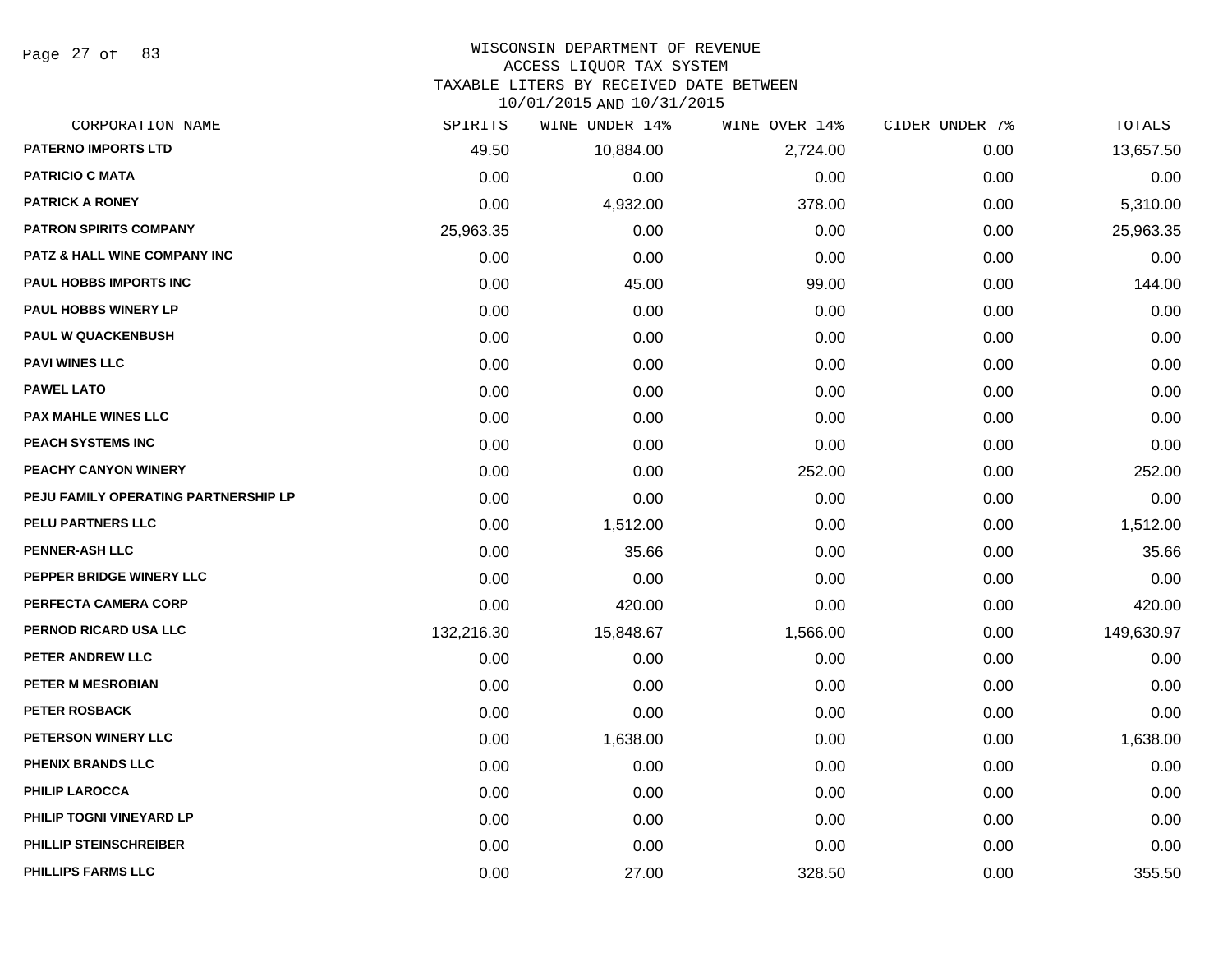Page 28 of 83

| CORPORATION NAME                            | SPIRITS    | WINE UNDER 14% | WINE OVER 14% | CIDER UNDER 7% | TOTALS     |
|---------------------------------------------|------------|----------------|---------------|----------------|------------|
| <b>PHUSION PROJECTS LLC</b>                 | 0.00       | 0.00           | 0.00          | 0.00           | 0.00       |
| PIEDMONT DISTILLERS INC                     | 2,457.00   | 0.00           | 0.00          | 0.00           | 2,457.00   |
| <b>PINE RIDGE WINERY LLC</b>                | 0.00       | 0.00           | 0.00          | 0.00           | 0.00       |
| <b>PL BRANDS INC</b>                        | 0.00       | 0.00           | 0.00          | 0.00           | 0.00       |
| PLATA WINE PARTNERS LLC                     | 0.00       | 0.00           | 0.00          | 0.00           | 0.00       |
| PLUME RIDGE IRREVOCABLE TRUST               | 0.00       | 0.00           | 0.00          | 0.00           | 0.00       |
| POPCORN SUTTON DISTILLING LLC               | 0.00       | 0.00           | 0.00          | 0.00           | 0.00       |
| <b>POST WINERY INC</b>                      | 0.00       | 0.00           | 0.00          | 0.00           | 0.00       |
| <b>PRAGER WINERY &amp; PORT WORKS, INC.</b> | 0.00       | 0.00           | 0.00          | 0.00           | 0.00       |
| <b>PRECEPT BRANDS LLC</b>                   | 0.00       | 10,189.50      | 288.00        | 0.00           | 10,477.50  |
| <b>PREMIERE DISTILLERY LLC</b>              | 0.00       | 0.00           | 0.00          | 0.00           | 0.00       |
| <b>PREMIUM PORT WINES INC</b>               | 0.00       | 22.50          | 4,374.00      | 0.00           | 4,396.50   |
| <b>PRESTIGE IMPORTS LLC</b>                 | 0.00       | 0.00           | 0.00          | 0.00           | 0.00       |
| <b>PRESTIGE WINE IMPORTS CORP</b>           | 0.00       | 25,600.47      | 0.00          | 0.00           | 25,600.47  |
| PRICHARDS DISTILLERY INC                    | 0.00       | 0.00           | 0.00          | 0.00           | 0.00       |
| PRIDE MOUNTAIN VINEYARDS LLC                | 0.00       | 0.00           | 0.00          | 0.00           | 0.00       |
| <b>PRINCE MICHEL LLC</b>                    | 0.00       | 0.00           | 0.00          | 0.00           | 0.00       |
| <b>PRO-LIQUITECH LLC</b>                    | 0.00       | 0.00           | 0.00          | 0.00           | 0.00       |
| PROST BEVERAGE COMPANY LLC                  | 0.00       | 0.00           | 0.00          | 0.00           | 0.00       |
| <b>PROXIMO SPIRITS INC</b>                  | 156,795.45 | 0.00           | 0.00          | 0.00           | 156,795.45 |
| <b>PRWL PARTNERS LLC</b>                    | 0.00       | 0.00           | 0.00          | 0.00           | 0.00       |
| PURPLE WINE COMPANY LLC                     | 0.00       | 1,764.00       | 4.50          | 0.00           | 1,768.50   |
| <b>QUADY SOUTH WINERY LLC</b>               | 0.00       | 0.00           | 0.00          | 0.00           | 0.00       |
| <b>QUANTUM WINES LLC</b>                    | 0.00       | 0.00           | 0.00          | 0.00           | 0.00       |
| <b>QUILCEDA CREEK VINTNERS INC</b>          | 0.00       | 0.00           | 0.00          | 0.00           | 0.00       |
| QUINTESSENTIAL LLC                          | 0.00       | 11,196.00      | 3,178.50      | 0.00           | 14,374.50  |
| QUO VINO LLC                                | 0.00       | 0.00           | 0.00          | 0.00           | 0.00       |
| <b>R &amp; B CELLARS INC</b>                | 0.00       | 0.00           | 0.00          | 0.00           | 0.00       |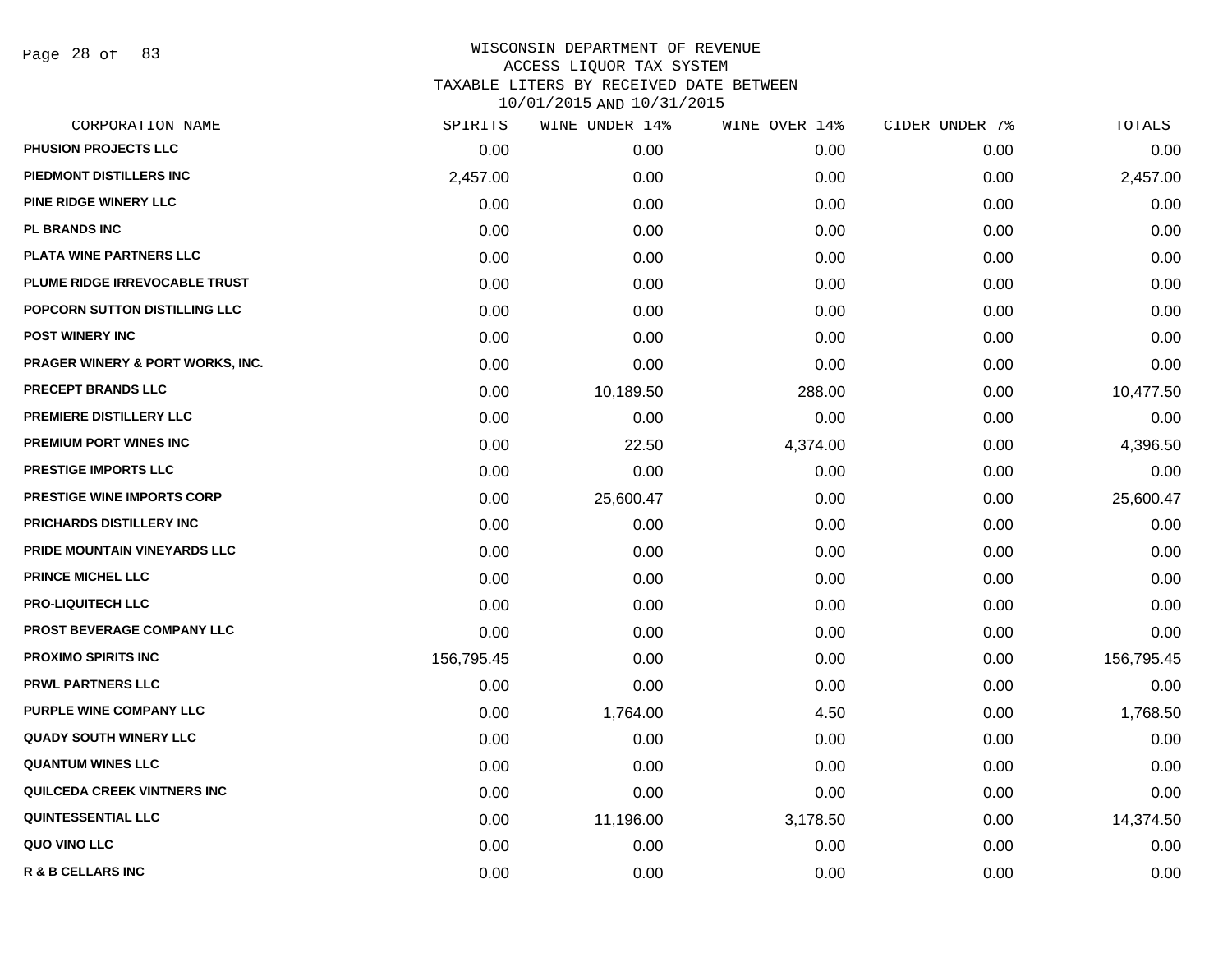Page 29 of 83

| SPIRITS   | WINE UNDER 14% | WINE OVER 14% | CIDER UNDER 7% | TOTALS    |
|-----------|----------------|---------------|----------------|-----------|
| 0.00      | 567.01         | 126.02        | 0.00           | 693.03    |
| 0.00      | 0.00           | 0.00          | 0.00           | 0.00      |
| 0.00      | 0.00           | 0.00          | 0.00           | 0.00      |
| 0.00      | 0.00           | 0.00          | 0.00           | 0.00      |
| 0.00      | 360.00         | 0.00          | 0.00           | 360.00    |
| 0.00      | 0.00           | 0.00          | 0.00           | 0.00      |
| 0.00      | 252.00         | 243.00        | 0.00           | 495.00    |
| 0.00      | 0.00           | 0.00          | 0.00           | 0.00      |
| 0.00      | 0.00           | 0.00          | 0.00           | 0.00      |
| 0.00      | 0.00           | 0.00          | 0.00           | 0.00      |
| 0.00      | 0.00           | 0.00          | 0.00           | 0.00      |
| 0.00      | 0.00           | 0.00          | 0.00           | 0.00      |
| 0.00      | 1,278.00       | 0.00          | 0.00           | 1,278.00  |
| 0.00      | 0.00           | 0.00          | 0.00           | 0.00      |
| 12,929.55 | 270.00         | 0.00          | 0.00           | 13,199.55 |
| 0.00      | 0.00           | 3.75          | 0.00           | 3.75      |
| 0.00      | 0.00           | 234.70        | 0.00           | 234.70    |
| 0.00      | 0.00           | 0.00          | 0.00           | 0.00      |
| 0.00      | 321.75         | 0.00          | 0.00           | 321.75    |
| 0.00      | 0.00           | 0.00          | 0.00           | 0.00      |
| 0.00      | 0.00           | 0.00          | 0.00           | 0.00      |
| 0.00      | 0.00           | 0.00          | 0.00           | 0.00      |
| 0.00      | 0.00           | 0.00          | 0.00           | 0.00      |
| 0.00      | 0.00           | 252.00        | 0.00           | 252.00    |
| 666.00    | 0.00           | 0.00          | 0.00           | 666.00    |
| 0.00      | 0.00           | 0.00          | 0.00           | 0.00      |
| 0.00      | 2,412.00       | 0.00          | 0.00           | 2,412.00  |
| 0.00      | 0.00           | 0.00          | 0.00           | 0.00      |
|           |                |               |                |           |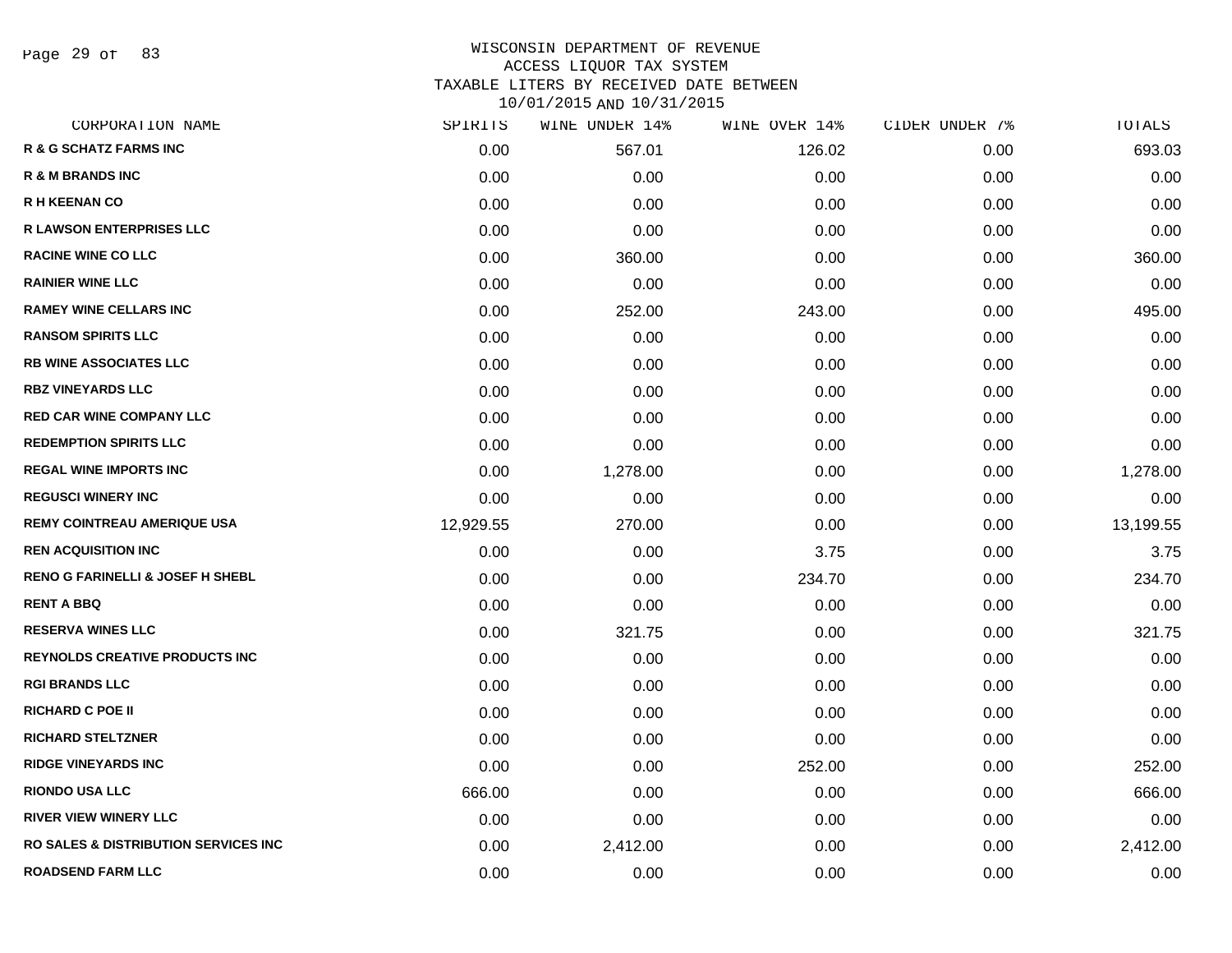Page 30 of 83

# WISCONSIN DEPARTMENT OF REVENUE ACCESS LIQUOR TAX SYSTEM TAXABLE LITERS BY RECEIVED DATE BETWEEN

| CORPORATION NAME                             | SPIRITS  | WINE UNDER 14% | WINE OVER 14% | CIDER UNDER 7% | TOTALS    |
|----------------------------------------------|----------|----------------|---------------|----------------|-----------|
| <b>ROBERT A CUTTER</b>                       | 0.00     | 333.00         | 0.00          | 0.00           | 333.00    |
| <b>ROBERT CRAIG WINERY LP</b>                | 0.00     | 0.00           | 13.08         | 0.00           | 13.08     |
| <b>ROBERT J COOPER</b>                       | 0.00     | 0.00           | 0.00          | 0.00           | 0.00      |
| <b>ROBERT J GROSS</b>                        | 0.00     | 0.00           | 0.00          | 0.00           | 0.00      |
| ROBERT KACHER SELECTIONS LLC                 | 0.00     | 171.00         | 0.00          | 0.00           | 171.00    |
| <b>ROBERT L HUDSON</b>                       | 0.00     | 0.00           | 0.00          | 0.00           | 0.00      |
| ROBERT YOUNG ESTATE WINERY LLC               | 0.00     | 0.00           | 0.00          | 0.00           | 0.00      |
| <b>ROCK SAKE LLC</b>                         | 0.00     | 0.00           | 0.00          | 0.00           | 0.00      |
| ROCK WALL WINE COMPANY INC                   | 0.00     | 252.00         | 0.00          | 0.00           | 252.00    |
| <b>ROCLAND WINE IMPORTS</b>                  | 0.00     | 0.00           | 0.00          | 0.00           | 0.00      |
| <b>ROMBAUER VINEYARDS INC</b>                | 0.00     | 0.00           | 1,512.00      | 0.00           | 1,512.00  |
| <b>RONALD J WICKER</b>                       | 0.00     | 0.00           | 0.00          | 0.00           | 0.00      |
| <b>ROOTS RUN DEEP LLC</b>                    | 0.00     | 0.00           | 0.00          | 0.00           | 0.00      |
| <b>ROSE IMPORTING &amp; DISTRIBUTING LLC</b> | 0.00     | 243.00         | 0.00          | 0.00           | 243.00    |
| ROSENTHAL WINE MERCHANT NY LTD               | 0.00     | 71.72          | 0.00          | 0.00           | 71.72     |
| <b>ROTTA WINERY LLC</b>                      | 0.00     | 0.00           | 0.00          | 0.00           | 0.00      |
| <b>ROUND HILL CELLARS</b>                    | 0.00     | 1,998.00       | 0.00          | 0.00           | 1,998.00  |
| <b>ROUND POND ESTATE LLC</b>                 | 0.00     | 0.00           | 63.00         | 0.00           | 63.00     |
| ROW ELEVEN WINE CO LLC                       | 0.00     | 0.00           | 0.00          | 0.00           | 0.00      |
| <b>ROYAL WINE CORPORATION</b>                | 9.00     | 2,932.00       | 0.00          | 0.00           | 2,941.00  |
| <b>RUBISSOW FAMILY WINES LLC</b>             | 0.00     | 0.00           | 13.50         | 0.00           | 13.50     |
| <b>RUED WINERY INC</b>                       | 0.00     | 0.00           | 0.00          | 0.00           | 0.00      |
| RUSSIAN STANDARD VODKA (USA) INC             | 1,057.34 | 0.00           | 154.54        | 0.00           | 1,211.88  |
| <b>SLJGROUPINC</b>                           | 0.00     | 17,164.53      | 9,858.76      | 0.00           | 27,023.29 |
| <b>SABEMOS BEVERAGES LLC</b>                 | 234.00   | 0.00           | 0.00          | 0.00           | 234.00    |
| <b>SAINTSBURY LLC</b>                        | 0.00     | 0.00           | 0.00          | 0.00           | 0.00      |
| <b>SAKEONE CORPORATION</b>                   | 0.00     | 68.40          | 270.00        | 0.00           | 338.40    |
| <b>SALT OF THE EARTH LP</b>                  | 0.00     | 0.00           | 0.00          | 0.00           | 0.00      |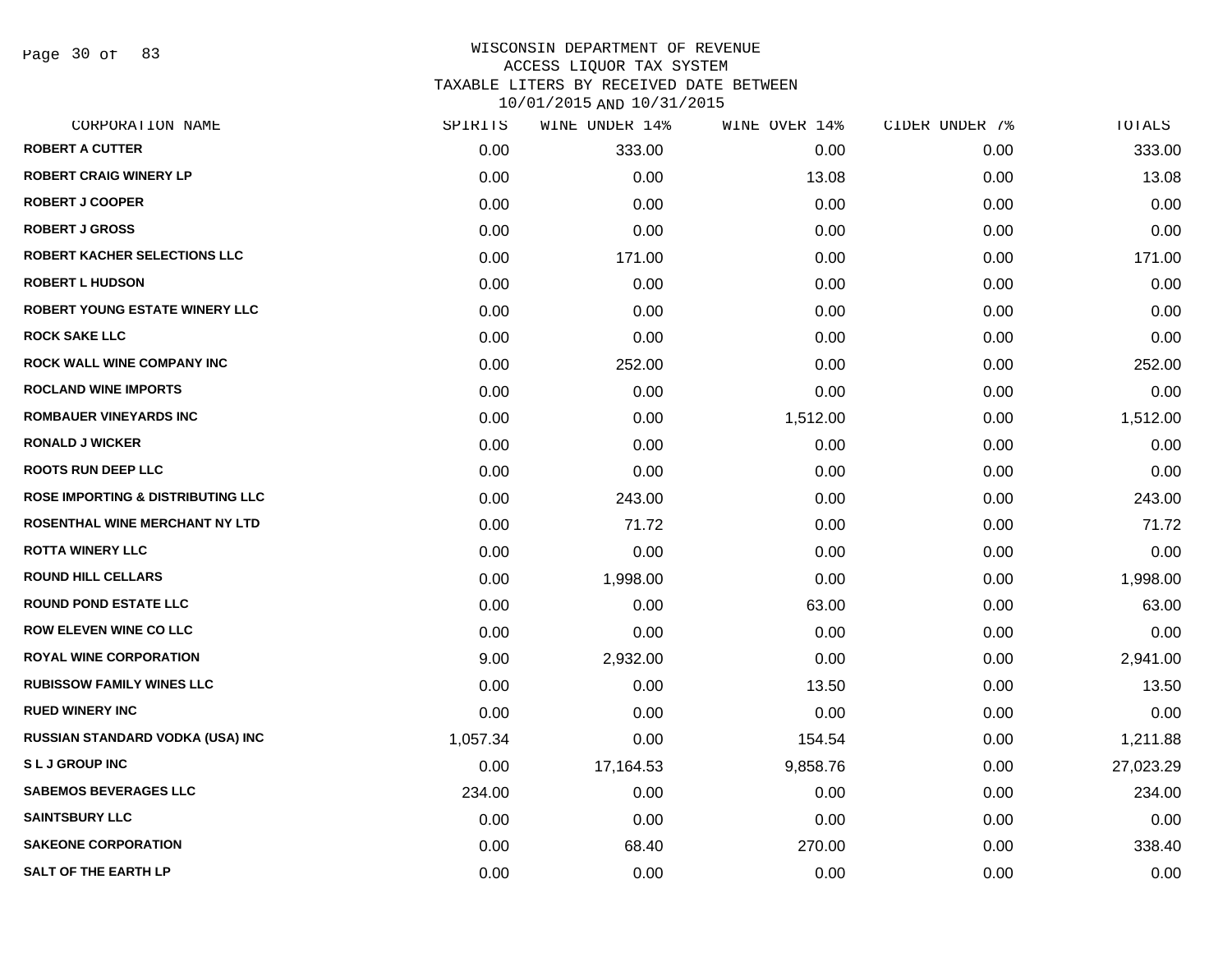#### WISCONSIN DEPARTMENT OF REVENUE ACCESS LIQUOR TAX SYSTEM

TAXABLE LITERS BY RECEIVED DATE BETWEEN

| CORPORATION NAME                            | SPIRITS    | WINE UNDER 14% | WINE OVER 14% | CIDER UNDER 7% | TOTALS     |
|---------------------------------------------|------------|----------------|---------------|----------------|------------|
| <b>SAN ANTONIO WINERY INC</b>               | 0.00       | 1,934.94       | 32.00         | 0.00           | 1,966.94   |
| <b>SAN FRANCISCO WINE EXCHANGE INC</b>      | 0.00       | 693.00         | 414.00        | 0.00           | 1,107.00   |
| SAN GABRIEL VALLEY WAREHOUSE & STORAGE INC  | 0.00       | 0.00           | 396.00        | 0.00           | 396.00     |
| <b>SAN JOAQUIN WINE COMPANY INC</b>         | 0.00       | 504.00         | 0.00          | 0.00           | 504.00     |
| <b>SAN LUIS SPIRITS INC</b>                 | 909.00     | 0.00           | 0.00          | 0.00           | 909.00     |
| <b>SAN MARTINO IMPORTS INC</b>              | 0.00       | 0.00           | 0.00          | 0.00           | 0.00       |
| <b>SANGLIER CELLARS LLC</b>                 | 0.00       | 0.00           | 0.00          | 0.00           | 0.00       |
| <b>SANGLIER SELECTIONS LLC</b>              | 0.00       | 504.00         | 0.00          | 0.00           | 504.00     |
| <b>SANS LIEGE INC</b>                       | 0.00       | 36.00          | 27.00         | 0.00           | 63.00      |
| <b>SANS WINE &amp; SPIRITS CO</b>           | 435.00     | 0.00           | 0.00          | 0.00           | 435.00     |
| SANTA MARGHERITA USA INC                    | 0.00       | 162.00         | 0.00          | 0.00           | 162.00     |
| <b>SARACINA VINEYARDS LLC</b>               | 0.00       | 0.00           | 0.00          | 0.00           | 0.00       |
| <b>SARMENTO'S IMPORTS &amp; EXPORTS INC</b> | 0.00       | 0.00           | 0.00          | 0.00           | 0.00       |
| <b>SAVIAH ROSE WINERY LLC</b>               | 0.00       | 126.00         | 126.00        | 0.00           | 252.00     |
| <b>SAVIO SOARES SELECTIONS CORP</b>         | 0.00       | 0.00           | 0.00          | 0.00           | 0.00       |
| <b>SAVVY DISTILLERS LP</b>                  | 10,884.90  | 0.00           | 0.00          | 0.00           | 10,884.90  |
| <b>SAZERAC COMPANY INC</b>                  | 476,658.25 | 0.00           | 0.00          | 0.00           | 476,658.25 |
| <b>SAZERAC NORTH AMERICA INC</b>            | 517,280.70 | 0.00           | 0.00          | 0.00           | 517,280.70 |
| <b>SBRAGIA FAMILY VINEYARDS LLC</b>         | 0.00       | 0.00           | 0.00          | 0.00           | 0.00       |
| <b>SCENIC ROOT WINEGROWERS LLC</b>          | 0.00       | 0.00           | 0.00          | 0.00           | 0.00       |
| <b>SCHEID VINEYARDS CALIFORNIA INC</b>      | 0.00       | 0.00           | 0.00          | 0.00           | 0.00       |
| <b>SCHMITT SOHNE INC</b>                    | 0.00       | 355.50         | 0.00          | 0.00           | 355.50     |
| <b>SCHUG WINERY LLC</b>                     | 0.00       | 0.00           | 0.00          | 0.00           | 0.00       |
| <b>SCHUMACHER IMPORTS INC</b>               | 0.00       | 0.00           | 0.00          | 0.00           | 0.00       |
| <b>SCOPERTA IMPORTING CO INC</b>            | 0.00       | 774.00         | 0.00          | 0.00           | 774.00     |
| <b>SCOTT PAUL WINES OREGON LLC</b>          | 0.00       | 0.00           | 0.00          | 0.00           | 0.00       |
| <b>SEATTLE CIDER COMPANY LLC</b>            | 0.00       | 0.00           | 0.00          | 4,428.92       | 4,428.92   |
| <b>SEAVEY VINEYARD LP</b>                   | 0.00       | 0.00           | 0.00          | 0.00           | 0.00       |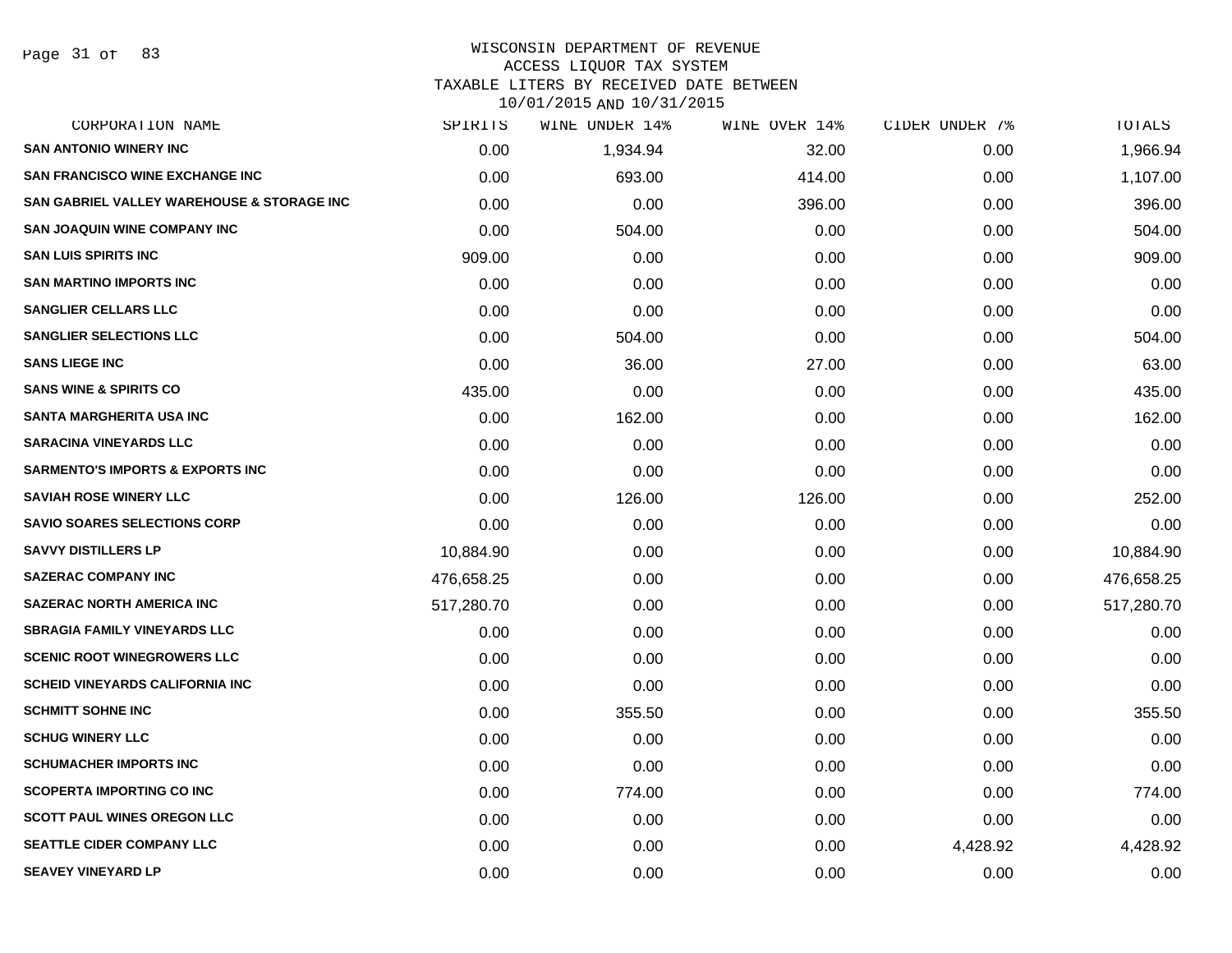Page 32 of 83

### WISCONSIN DEPARTMENT OF REVENUE ACCESS LIQUOR TAX SYSTEM TAXABLE LITERS BY RECEIVED DATE BETWEEN

| CORPORATION NAME                   | SPIRITS    | WINE UNDER 14% | WINE OVER 14% | CIDER UNDER 7% | TOTALS     |
|------------------------------------|------------|----------------|---------------|----------------|------------|
| <b>SELBY ENTERPRISES INC</b>       | 0.00       | 0.00           | 0.00          | 0.00           | 0.00       |
| SELECTIVE WINE ESTATES INC         | 0.00       | 2,016.00       | 0.00          | 0.00           | 2,016.00   |
| <b>SERGEY CHISTOV</b>              | 0.00       | 0.00           | 0.00          | 0.00           | 0.00       |
| <b>SERRALLES USA LLC</b>           | 786.00     | 0.00           | 0.00          | 0.00           | 786.00     |
| <b>SEVEN HILLS WINERY LLC</b>      | 0.00       | 504.00         | 0.00          | 0.00           | 504.00     |
| <b>SHAFER VINEYARDS INC</b>        | 0.00       | 0.00           | 468.00        | 0.00           | 468.00     |
| <b>SHANE WINE CELLARS LLC</b>      | 0.00       | 0.00           | 0.00          | 0.00           | 0.00       |
| <b>SHANNON RIDGE INC</b>           | 0.00       | 1,737.00       | 405.00        | 0.00           | 2,142.00   |
| <b>SHAW-ROSS HOLDING CO LLC</b>    | 2,226.01   | 6,954.01       | 54.00         | 0.00           | 9,234.02   |
| <b>SHEA WINE CELLARS LLC</b>       | 0.00       | 0.00           | 0.00          | 0.00           | 0.00       |
| SHELTON-MACKENZIE WINE COMPANY     | 0.00       | 0.00           | 0.00          | 0.00           | 0.00       |
| SIDNEY FRANK IMPORTING CO INC      | 1,301.25   | 623.88         | 3,379.50      | 0.00           | 5,304.63   |
| SILVER OAK WINE CELLARS LP         | 0.00       | 787.50         | 0.00          | 0.00           | 787.50     |
| <b>SIMIONI IMPORTS LLC</b>         | 0.00       | 0.00           | 0.00          | 0.00           | 0.00       |
| <b>SINSKEY VINEYARDS INC</b>       | 0.00       | 23.00          | 0.00          | 0.00           | 23.00      |
| <b>SIX SIGMA WINERY LLC</b>        | 0.00       | 0.00           | 126.00        | 0.00           | 126.00     |
| <b>SKALLI CORPORATION</b>          | 0.00       | 0.00           | 0.00          | 0.00           | 0.00       |
| <b>SKINNER-DAVENA LLC</b>          | 0.00       | 0.00           | 0.00          | 0.00           | 0.00       |
| <b>SKYY SPIRITS LLC</b>            | 113,831.40 | 0.00           | 0.00          | 0.00           | 113,831.40 |
| <b>SLO DOWN WINES LLC</b>          | 0.00       | 0.00           | 0.00          | 0.00           | 0.00       |
| <b>SMALL VINES WINES INC</b>       | 0.00       | 0.00           | 0.00          | 0.00           | 0.00       |
| <b>SMITH &amp; SMITH</b>           | 0.00       | 0.00           | 0.00          | 0.00           | 0.00       |
| SOGEVINUS FINE WINES USA INC       | 0.00       | 0.00           | 150.75        | 0.00           | 150.75     |
| <b>SOKOL BLOSSER LTD</b>           | 0.00       | 1,062.00       | 184.50        | 0.00           | 1,246.50   |
| <b>SOLENA CELLARS LLC</b>          | 0.00       | 0.00           | 0.00          | 0.00           | 0.00       |
| <b>SOMERSTON WINE COMPANY, LLC</b> | 0.00       | 0.00           | 220.50        | 0.00           | 220.50     |
| <b>SONOMA BEVERAGE WORKS INC</b>   | 0.00       | 0.00           | 0.00          | 0.00           | 0.00       |
| <b>SONOMA ESTATE VINTNERS LLC</b>  | 0.00       | 3,852.00       | 0.00          | 0.00           | 3,852.00   |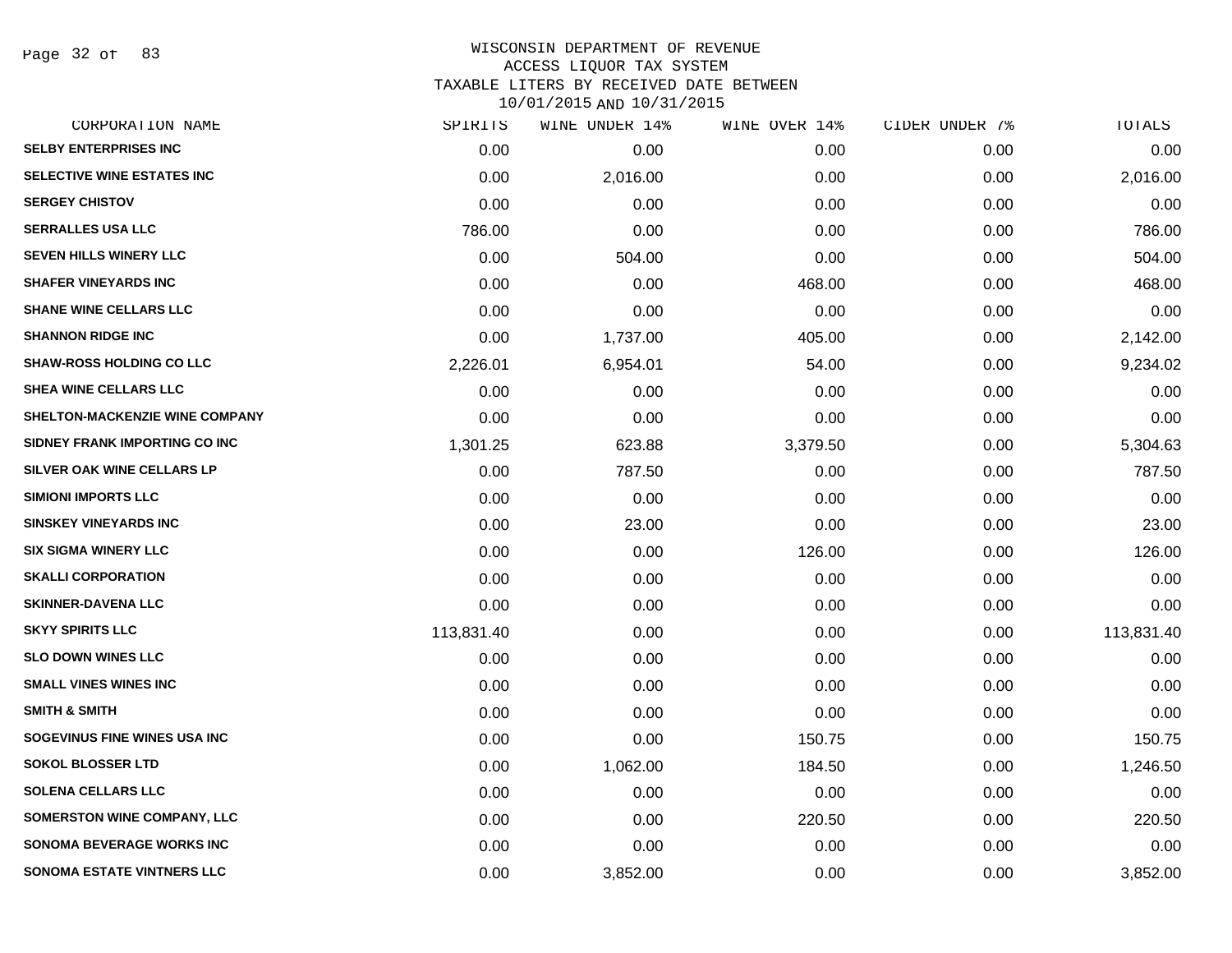Page 33 of 83

### WISCONSIN DEPARTMENT OF REVENUE ACCESS LIQUOR TAX SYSTEM TAXABLE LITERS BY RECEIVED DATE BETWEEN

| CORPORATION NAME                    | SPIRITS  | WINE UNDER 14% | WINE OVER 14% | CIDER UNDER 7% | <b>TOTALS</b> |
|-------------------------------------|----------|----------------|---------------|----------------|---------------|
| <b>SONOMA WINE COMPANY LLC</b>      | 0.00     | 1,440.00       | 0.00          | 0.00           | 1,440.00      |
| <b>SOOS CREEK WINE CELLARS LLC</b>  | 0.00     | 0.00           | 0.00          | 0.00           | 0.00          |
| SORELLE CASA FINE WINES LLC         | 0.00     | 0.00           | 0.00          | 0.00           | 0.00          |
| SOUTH BAY WINE GROUP LLC            | 0.00     | 13,194.00      | 0.00          | 0.00           | 13,194.00     |
| <b>SOUTHERN STARZ INC</b>           | 157.50   | 2,223.00       | 535.50        | 0.00           | 2,916.00      |
| SOUTHERN WINE GROUP LLC             | 0.00     | 711.00         | 126.00        | 0.00           | 837.00        |
| <b>SOVEREIGN BRANDS LLC</b>         | 0.00     | 0.00           | 0.00          | 0.00           | 0.00          |
| <b>SPARKLING OREGON LLC</b>         | 0.00     | 0.00           | 0.00          | 0.00           | 0.00          |
| <b>SPEAKEASY SPIRITS LLC</b>        | 1,098.00 | 0.00           | 0.00          | 0.00           | 1,098.00      |
| <b>SPECIALTY MARKETING GROUP</b>    | 0.00     | 0.00           | 0.00          | 0.00           | 0.00          |
| <b>SPENCER HOOPES</b>               | 0.00     | 0.00           | 0.00          | 0.00           | 0.00          |
| <b>SPIRIT IMPORTS INC</b>           | 0.00     | 0.00           | 0.00          | 0.00           | 0.00          |
| <b>SPOTTSWOODE WINERY INC</b>       | 0.00     | 108.00         | 63.00         | 0.00           | 171.00        |
| <b>SPRING MOUNTAIN VINEYARD INC</b> | 0.00     | 0.00           | 0.00          | 0.00           | 0.00          |
| SQUARE ONE ORGANIC SPIRITS LLC      | 0.00     | 0.00           | 0.00          | 0.00           | 0.00          |
| SQUARE ONE ORGANIC SPIRITS LLC      | 0.00     | 0.00           | 0.00          | 0.00           | 0.00          |
| <b>ST GEORGE SPIRITS INC</b>        | 148.51   | 0.00           | 0.00          | 0.00           | 148.51        |
| <b>ST HELENA ESTATE LLC</b>         | 0.00     | 0.00           | 0.00          | 0.00           | 0.00          |
| <b>ST INNOCENT LTD</b>              | 0.00     | 918.00         | 0.00          | 0.00           | 918.00        |
| ST JULIAN WINE COMPANY INC          | 0.00     | 297.00         | 0.00          | 0.00           | 297.00        |
| ST KILLIAN IMPORTING CO INC         | 0.00     | 0.00           | 0.00          | 0.00           | 0.00          |
| <b>STACKED WINES LLC</b>            | 0.00     | 1,800.00       | 0.00          | 0.00           | 1,800.00      |
| <b>STACY RYBACKI</b>                | 0.00     | 252.00         | 0.00          | 0.00           | 252.00        |
| <b>STAGLIN FAMILY VINEYARD LLC</b>  | 0.00     | 0.00           | 20.21         | 0.00           | 20.21         |
| <b>STANLEY STAWSKI DIST CO INC</b>  | 96.00    | 0.00           | 0.00          | 0.00           | 96.00         |
| <b>STAR INDUSTRIES INC</b>          | 0.00     | 0.00           | 0.00          | 0.00           | 0.00          |
| <b>STARRY NIGHT WINERY LLC</b>      | 0.00     | 0.00           | 126.00        | 0.00           | 126.00        |
| STE MICHELLE WINE ESTATES LTD       | 1,026.00 | 153,801.00     | 20,952.00     | 0.00           | 175,779.00    |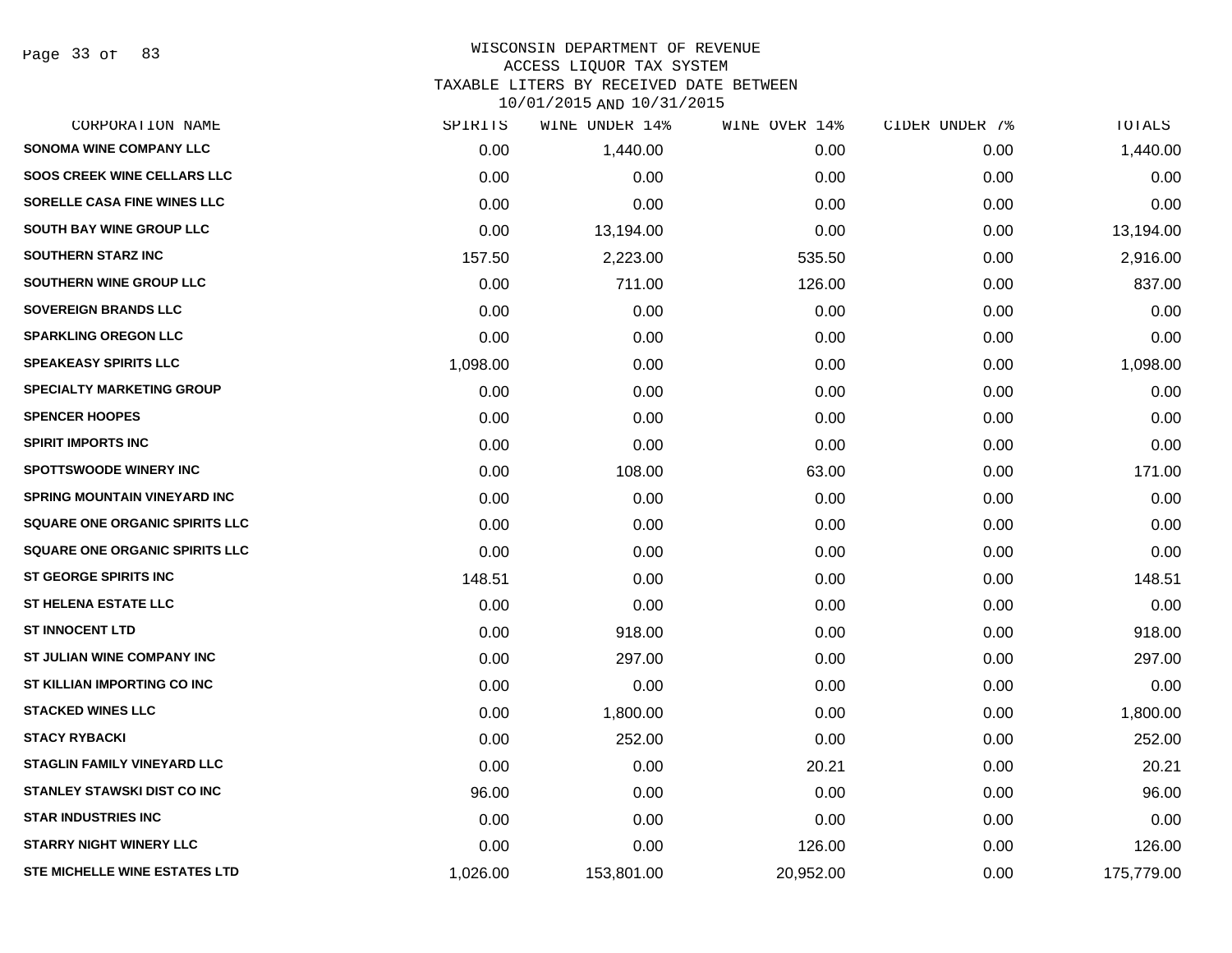Page 34 of 83

| CORPORATION NAME                                | SPIRITS   | WINE UNDER 14% | WINE OVER 14% | CIDER UNDER 7% | TOTALS     |
|-------------------------------------------------|-----------|----------------|---------------|----------------|------------|
| <b>STEELE WINES INC</b>                         | 0.00      | 0.00           | 531.00        | 0.00           | 531.00     |
| STELLAR IMPORTING COMPANY LLC                   | 0.00      | 0.00           | 0.00          | 0.00           | 0.00       |
| <b>STEM CIDERS LLC</b>                          | 0.00      | 0.00           | 0.00          | 0.00           | 0.00       |
| <b>STEPHAN VINEYARD INC</b>                     | 0.00      | 0.00           | 0.00          | 0.00           | 0.00       |
| STEPHEN DOOLEY WINE CO INC                      | 0.00      | 0.00           | 0.00          | 0.00           | 0.00       |
| <b>STEVE MILES SELECTIONS INC</b>               | 0.00      | 0.00           | 0.00          | 0.00           | 0.00       |
| <b>STEVEN EDMUNDS &amp; CORNELIA ST JOHN</b>    | 0.00      | 0.00           | 0.00          | 0.00           | 0.00       |
| <b>STEZ &amp; BOWER</b>                         | 0.00      | 63.00          | 0.00          | 0.00           | 63.00      |
| <b>STOLI GROUP (USA) LLC</b>                    | 14,808.00 | 0.00           | 22.50         | 0.00           | 14,830.50  |
| <b>STOLLER VINEYARDS INC</b>                    | 0.00      | 1,008.00       | 0.00          | 0.00           | 1,008.00   |
| <b>STOLLER WHOLESALE WINE &amp; SPIRITS INC</b> | 1,275.00  | 0.00           | 36.00         | 0.00           | 1,311.00   |
| <b>STOLPMAN VINEYARDS LLC</b>                   | 0.00      | 0.00           | 0.00          | 0.00           | 0.00       |
| STONEBRAKER-SOLES INC                           | 0.00      | 0.00           | 0.00          | 0.00           | 0.00       |
| <b>STONECUSHION INC</b>                         | 0.00      | 0.00           | 0.00          | 0.00           | 0.00       |
| <b>SUPREX INTERNATIONAL LTD</b>                 | 0.00      | 0.00           | 0.00          | 0.00           | 0.00       |
| <b>SURVILLE ENTERPRISES CORP</b>                | 0.00      | 5,904.00       | 0.00          | 7.92           | 5,911.92   |
| <b>SUTTER HOME WINERY INC.</b>                  | 207.00    | 266,935.43     | 4,779.00      | 0.00           | 271,921.43 |
| <b>SVENSKA FOOD &amp; BEVERAGE LLC</b>          | 0.00      | 0.00           | 0.00          | 0.00           | 0.00       |
| <b>SVP WINERY LLC</b>                           | 0.00      | 342.00         | 126.00        | 0.00           | 468.00     |
| <b>SWANSON VINEYARDS &amp; WINERY</b>           | 0.00      | 0.00           | 0.00          | 0.00           | 0.00       |
| <b>SYLVESTER WINERY INC</b>                     | 0.00      | 0.00           | 0.00          | 0.00           | 0.00       |
| T ELENTENY HOLDINGS LLC                         | 0.00      | 0.00           | 0.00          | 0.00           | 0.00       |
| <b>TAFT STREET INC</b>                          | 0.00      | 0.00           | 0.00          | 0.00           | 0.00       |
| <b>TAKARA SAKE USA INC</b>                      | 13.50     | 1,832.40       | 7.20          | 0.00           | 1,853.10   |
| <b>TALLEY VINEYARDS INC</b>                     | 0.00      | 117.00         | 45.00         | 0.00           | 162.00     |
| <b>TAMBER BEY VINEYARDS LLC</b>                 | 0.00      | 0.00           | 0.00          | 0.00           | 0.00       |
| <b>TASTEVINO SELECTIONS LLC</b>                 | 0.00      | 0.00           | 0.00          | 0.00           | 0.00       |
| <b>TATOOSH DISTILLERY LLC</b>                   | 0.00      | 0.00           | 0.00          | 0.00           | 0.00       |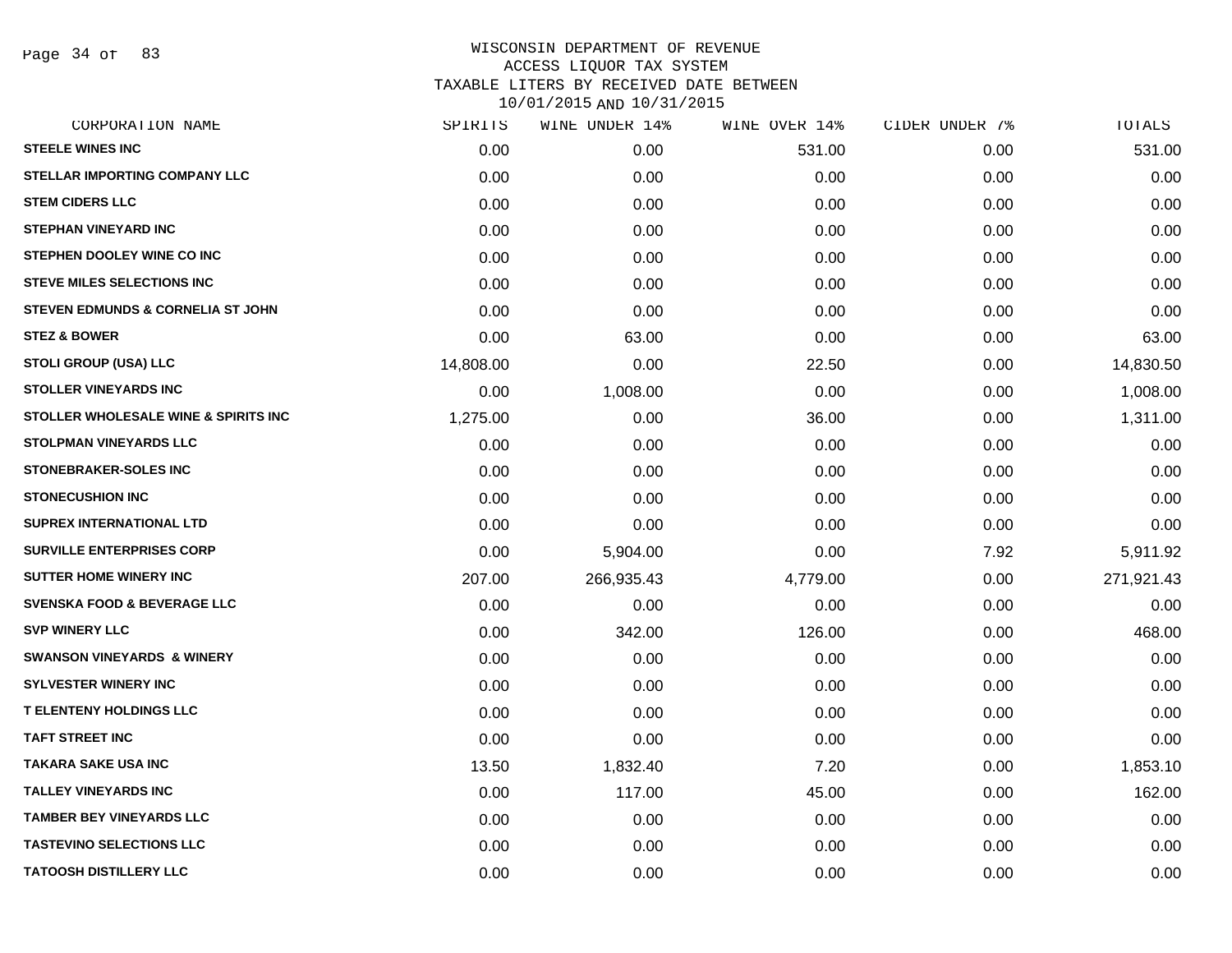Page 35 of 83

| SPIRITS | WINE UNDER 14% | WINE OVER 14% | CIDER UNDER 7% | TOTALS     |
|---------|----------------|---------------|----------------|------------|
| 0.00    | 0.00           | 0.00          | 0.00           | 0.00       |
| 0.00    | 0.00           | 0.00          | 0.00           | 0.00       |
| 0.00    | 0.00           | 0.00          | 0.00           | 0.00       |
| 0.00    | 0.00           | 0.00          | 0.00           | 0.00       |
| 0.00    | 765.00         | 54.00         | 0.00           | 819.00     |
| 0.00    | 0.00           | 0.00          | 0.00           | 0.00       |
| 0.00    | 0.00           | 0.00          | 0.00           | 0.00       |
| 0.00    | 0.00           | 0.00          | 0.00           | 0.00       |
| 0.00    | 4,523.90       | 0.00          | 0.00           | 4,523.90   |
| 0.00    | 504.00         | 0.00          | 0.00           | 504.00     |
| 0.00    | 0.00           | 0.00          | 0.00           | 0.00       |
| 0.00    | 0.00           | 0.00          | 0.00           | 0.00       |
| 0.00    | 0.00           | 0.00          | 0.00           | 0.00       |
| 0.00    | 0.00           | 0.00          | 0.00           | 0.00       |
| 0.00    | 1,170.54       | 111.75        | 0.00           | 1,282.29   |
| 0.00    | 0.00           | 0.00          | 0.00           | 0.00       |
| 0.00    | 0.00           | 0.00          | 0.00           | 0.00       |
| 0.00    | 108.00         | 783.00        | 0.00           | 891.00     |
| 0.00    | 0.00           | 0.00          | 0.00           | 0.00       |
| 0.00    | 3,024.00       | 0.00          | 0.00           | 3,024.00   |
| 315.00  | 7,753.50       | 756.00        | 0.00           | 8,824.50   |
| 0.00    | 0.00           | 0.00          | 0.00           | 0.00       |
| 0.00    | 0.00           | 0.00          | 0.00           | 0.00       |
| 0.00    | 0.00           | 0.00          | 0.00           | 0.00       |
| 0.00    | 834,537.00     | 14,802.00     | 0.00           | 849,339.00 |
| 0.00    | 135.00         | 0.00          | 0.00           | 135.00     |
| 0.00    | 1,008.00       | 0.00          | 0.00           | 1,008.00   |
| 0.00    | 540.00         | 0.00          | 0.00           | 540.00     |
|         |                |               |                |            |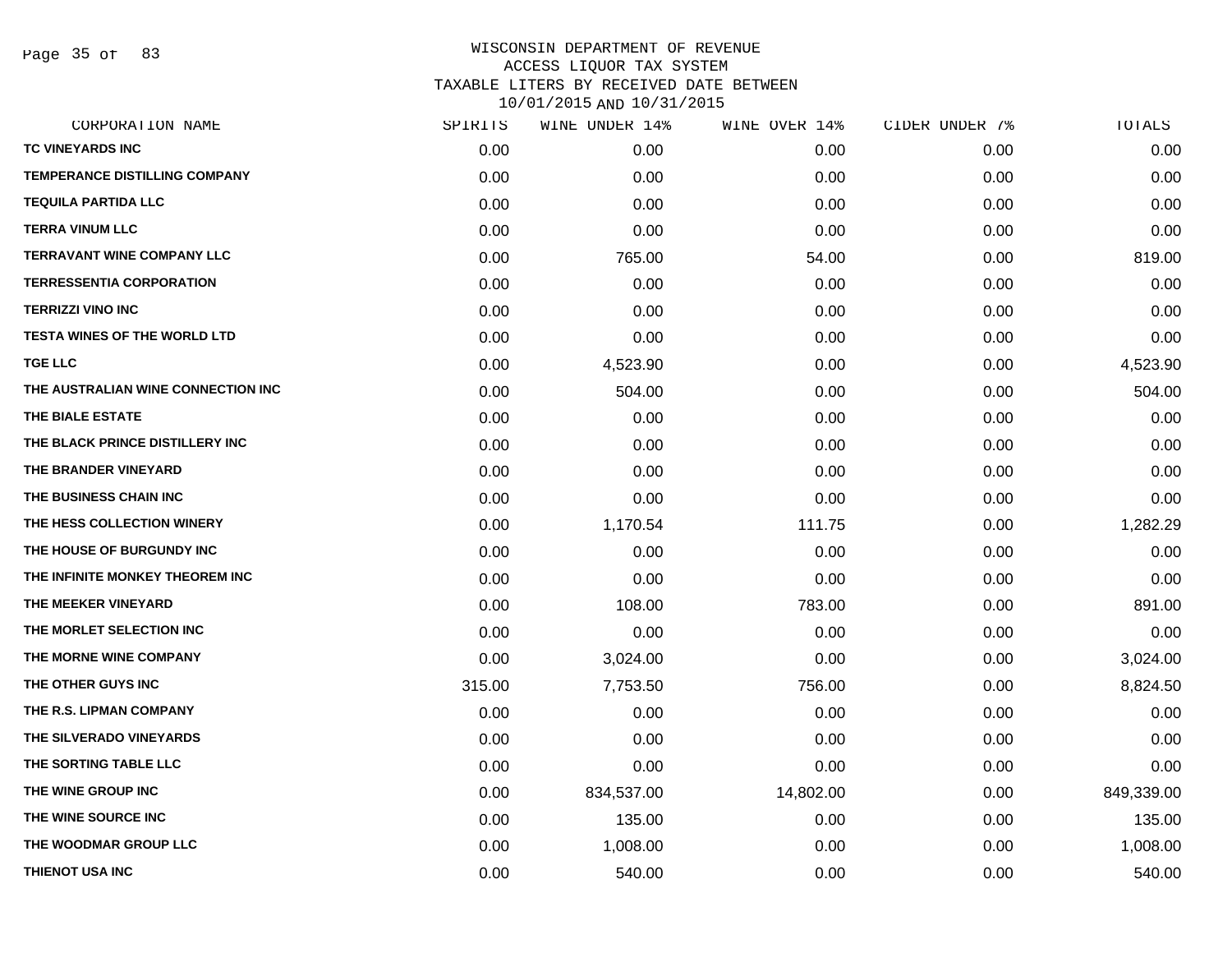Page 36 of 83

| SPIRITS | WINE UNDER 14% |          |               | TOTALS         |
|---------|----------------|----------|---------------|----------------|
| 0.00    | 0.00           | 0.00     | 0.00          | 0.00           |
| 0.00    | 0.00           | 0.00     | 0.00          | 0.00           |
| 0.00    | 0.00           | 0.00     | 0.00          | 0.00           |
| 0.00    | 0.00           | 0.00     | 0.00          | 0.00           |
| 0.00    | 63.00          | 63.00    | 0.00          | 126.00         |
| 0.00    | 0.00           | 0.00     | 0.00          | 0.00           |
| 0.00    | 0.00           | 23.78    | 0.00          | 23.78          |
| 0.00    | 882.00         | 1,134.00 | 0.00          | 2,016.00       |
| 0.00    | 0.00           | 0.00     | 0.00          | 0.00           |
| 0.00    | 0.00           | 0.00     | 0.00          | 0.00           |
| 0.00    | 0.00           | 0.00     | 0.00          | 0.00           |
| 0.00    | 0.00           | 0.00     | 0.00          | 0.00           |
| 0.00    | 0.00           | 0.00     | 0.00          | 0.00           |
| 0.00    | 0.00           | 0.00     | 0.00          | 0.00           |
| 0.00    | 692.78         | 406.50   | 0.00          | 1,099.28       |
| 0.00    | 78,166.65      | 3,591.00 | 0.00          | 81,757.65      |
| 0.00    | 0.00           | 0.00     | 0.00          | 0.00           |
| 0.00    | 0.00           | 0.00     | 0.00          | 0.00           |
| 0.00    | 882.00         | 0.00     | 0.00          | 882.00         |
| 0.00    | 1,908.00       | 0.00     | 0.00          | 1,908.00       |
| 0.00    | 3,888.00       | 315.00   | 0.00          | 4,203.00       |
| 0.00    | 0.00           | 0.00     | 0.00          | 0.00           |
| 0.00    | 0.00           | 31.50    | 0.00          | 31.50          |
| 0.00    | 0.00           | 0.00     | 0.00          | 0.00           |
| 0.00    | 0.00           | 0.00     | 0.00          | 0.00           |
| 0.00    | 0.00           | 0.00     | 0.00          | 0.00           |
| 0.00    | 0.00           | 63.00    | 0.00          | 63.00          |
| 0.00    | 0.00           | 0.00     | 0.00          | 0.00           |
|         |                |          | WINE OVER 14% | CIDER UNDER 7% |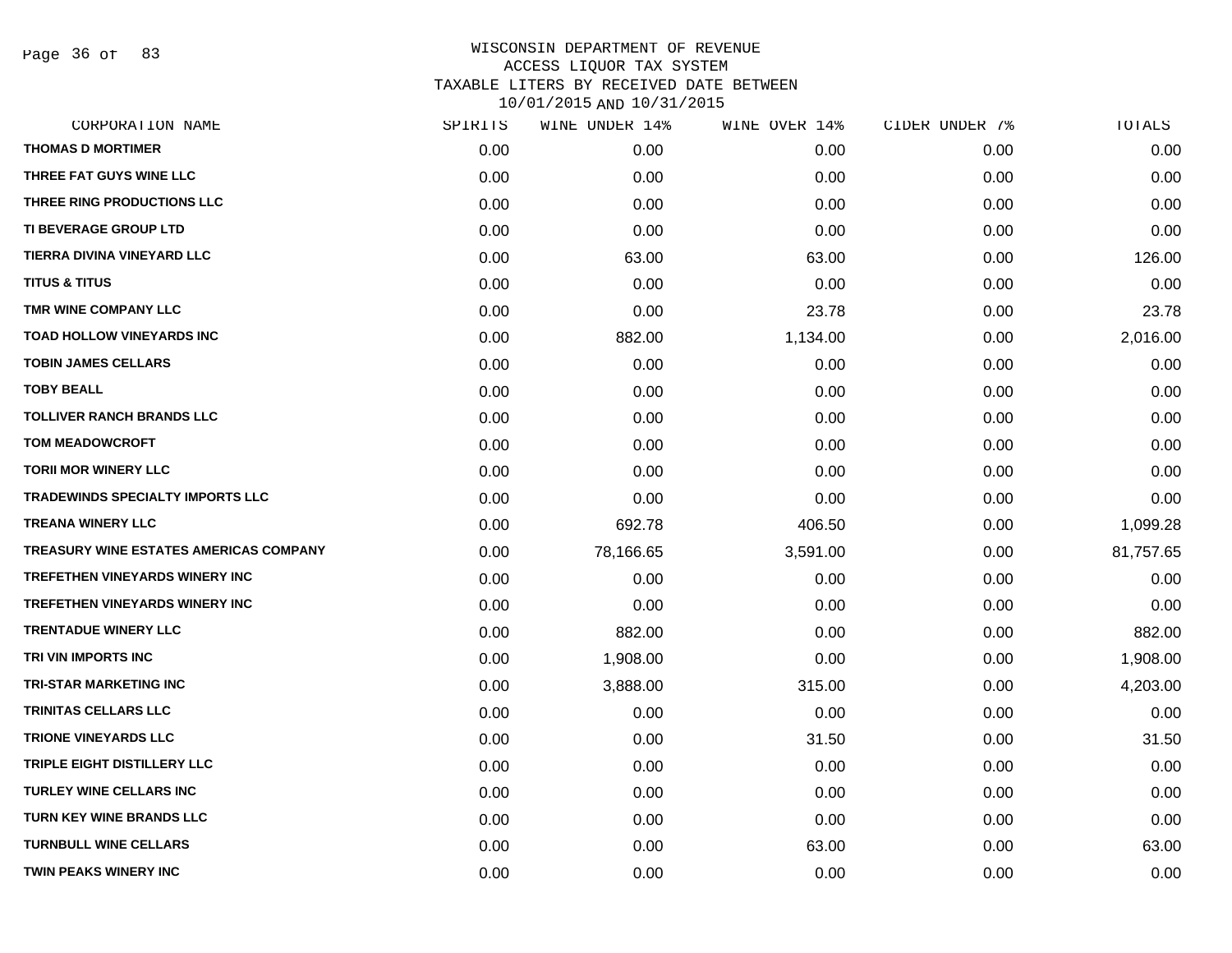Page 37 of 83

### WISCONSIN DEPARTMENT OF REVENUE

#### ACCESS LIQUOR TAX SYSTEM

TAXABLE LITERS BY RECEIVED DATE BETWEEN

| CORPORATION NAME                                      | SPIRITS    | WINE UNDER 14% | WINE OVER 14% | CIDER UNDER 7% | TOTALS     |
|-------------------------------------------------------|------------|----------------|---------------|----------------|------------|
| TY KU, LLC                                            | 1,374.75   | 64.44          | 119.88        | 0.00           | 1,559.07   |
| UN SOGNO LLC                                          | 0.00       | 0.00           | 0.00          | 0.00           | 0.00       |
| UNCLE JOHN'S FRUIT HOUSE WINERY LLC                   | 0.00       | 0.00           | 0.00          | 0.00           | 0.00       |
| <b>UNION WINE COMPANY</b>                             | 0.00       | 1,637.81       | 0.00          | 0.00           | 1,637.81   |
| <b>UNITED SPIRITS INC</b>                             | 0.00       | 0.00           | 0.00          | 0.00           | 0.00       |
| UNITED STATES DISTILLED PRODUCTS CO.                  | 304,570.20 | 64,514.01      | 5,472.00      | 0.00           | 374,556.21 |
| UNTI WINE CO LLC                                      | 0.00       | 0.00           | 0.00          | 0.00           | 0.00       |
| <b>USA WINE IMPORTS INC</b>                           | 0.00       | 777.00         | 0.00          | 0.00           | 777.00     |
| <b>USA WINE WEST LLC</b>                              | 198.00     | 15,501.00      | 4,525.25      | 0.00           | 20,224.25  |
| <b>UVE ENTERPRISES INC</b>                            | 0.00       | 184.50         | 33.75         | 0.00           | 218.25     |
| V & C LLC                                             | 0.00       | 0.00           | 0.00          | 0.00           | 0.00       |
| <b>V2 WINE GROUP LLC</b>                              | 0.00       | 18.00          | 0.00          | 0.00           | 18.00      |
| <b>VALCKENBERG INTERNATIONAL INC</b>                  | 0.00       | 792.00         | 0.00          | 0.00           | 792.00     |
| <b>VALOR WINE CO LLC</b>                              | 0.00       | 0.00           | 0.00          | 0.00           | 0.00       |
| VAN RUITEN FAMILY WINERY LLC                          | 0.00       | 0.00           | 189.00        | 0.00           | 189.00     |
| <b>VANDER MILL LLC</b>                                | 0.00       | 88.01          | 0.00          | 29.30          | 117.31     |
| <b>VEEV SPIRITS LLC</b>                               | 0.00       | 0.00           | 0.00          | 0.00           | 0.00       |
| <b>VELVET ANTLER WINE LLC</b>                         | 0.00       | 0.00           | 0.00          | 0.00           | 0.00       |
| <b>VEN CAL RANCHES LLC</b>                            | 0.00       | 0.00           | 0.00          | 0.00           | 0.00       |
| <b>VENGE VINEYARDS INC</b>                            | 0.00       | 0.00           | 85.59         | 0.00           | 85.59      |
| <b>VERMEIL WINE GROUP LLC</b>                         | 0.00       | 0.00           | 0.00          | 0.00           | 0.00       |
| <b>VERMONT HARD CIDER COMPANY LLC</b>                 | 0.00       | 0.00           | 0.00          | 27,619.00      | 27,619.00  |
| <b>VERO WINE GROUP LLC &amp; WESTSIDE GRAPES LLC</b>  | 0.00       | 0.00           | 0.00          | 0.00           | 0.00       |
| VI. SCO. INC                                          | 0.00       | 810.00         | 0.00          | 0.00           | 810.00     |
| <b>VIAS IMPORTS LTD</b>                               | 0.00       | 3,366.00       | 0.00          | 0.00           | 3,366.00   |
| <b>VIATUS</b>                                         | 0.00       | 531.00         | 0.00          | 0.00           | 531.00     |
| <b>VICTOIRE FRENCH AMERCN WINE &amp; SPIRITS INC.</b> | 0.00       | 0.00           | 0.00          | 0.00           | 0.00       |
| <b>VIEUX VINS INC</b>                                 | 0.00       | 0.00           | 27.00         | 0.00           | 27.00      |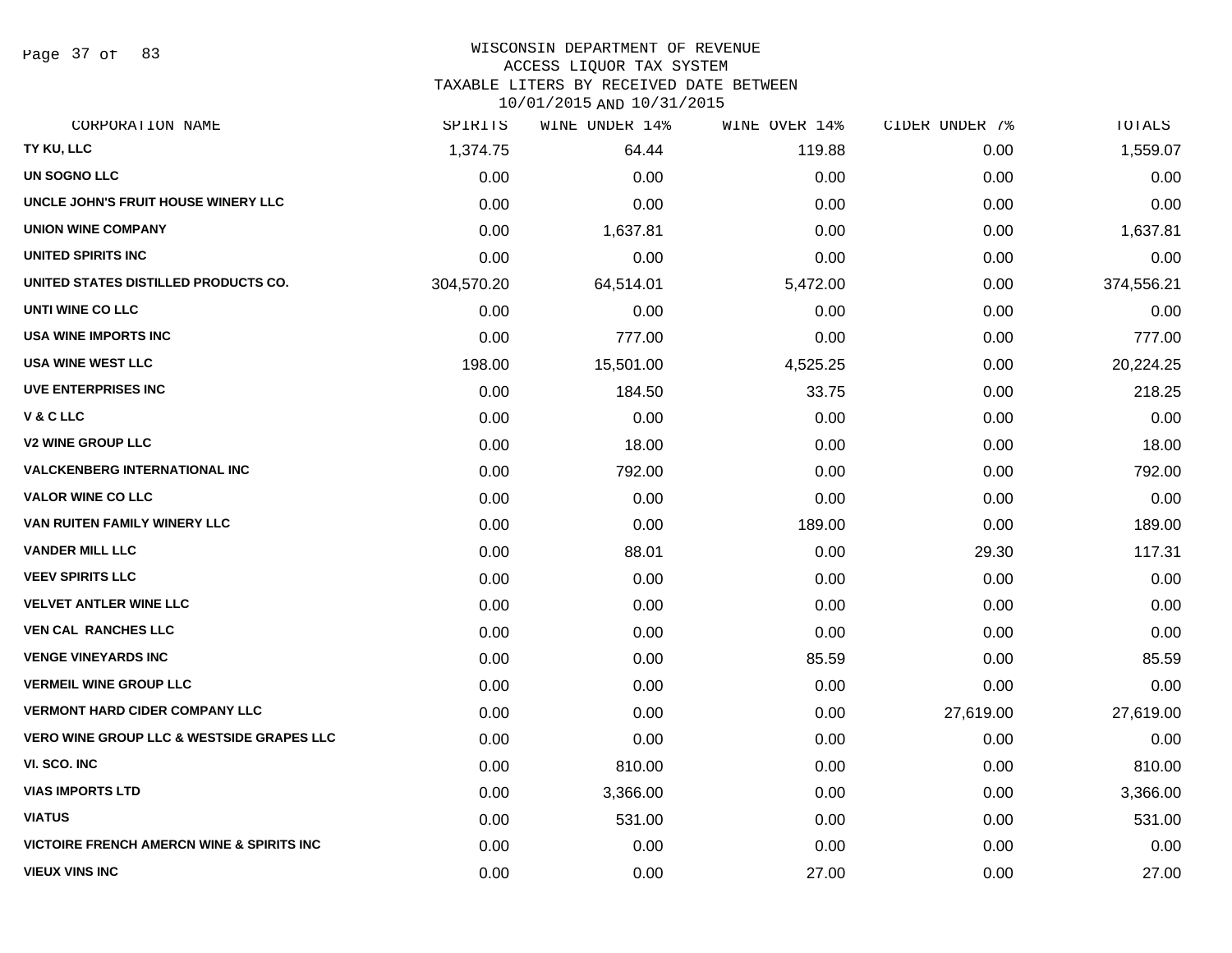Page 38 of 83

|        | WINE UNDER 14% |          | CIDER UNDER 7% | <b>TOTALS</b> |
|--------|----------------|----------|----------------|---------------|
| 720.00 | 0.00           | 0.00     | 0.00           | 720.00        |
| 0.00   | 0.00           | 135.00   | 0.00           | 135.00        |
| 0.00   | 0.00           | 63.00    | 0.00           | 63.00         |
| 0.00   | 0.00           | 0.00     | 0.00           | 0.00          |
| 0.00   | 0.00           | 0.00     | 0.00           | 0.00          |
| 0.00   | 0.00           | 0.00     | 0.00           | 0.00          |
| 0.00   | 0.00           | 0.00     | 0.00           | 0.00          |
| 0.00   | 0.00           | 0.00     | 0.00           | 0.00          |
| 0.00   | 252.00         | 0.00     | 0.00           | 252.00        |
| 0.00   | 0.00           | 0.00     | 0.00           | 0.00          |
| 0.00   | 0.00           | 0.00     | 0.00           | 0.00          |
| 0.00   | 999.00         | 69.12    | 0.00           | 1,068.12      |
| 0.00   | 0.00           | 162.00   | 0.00           | 162.00        |
| 0.00   | 0.00           | 0.00     | 0.00           | 0.00          |
| 0.00   | 0.00           | 0.00     | 0.00           | 0.00          |
| 0.00   | 6,277.50       | 63.00    | 0.00           | 6,340.50      |
| 0.00   | 0.00           | 0.00     | 0.00           | 0.00          |
| 0.00   | 0.00           | 0.00     | 0.00           | 0.00          |
| 0.00   | 1,332.00       | 252.00   | 0.00           | 1,584.00      |
| 0.00   | 738.00         | 18.00    | 0.00           | 756.00        |
| 0.00   | 0.00           | 0.00     | 0.00           | 0.00          |
| 225.00 | 612.00         | 0.00     | 0.00           | 837.00        |
| 0.00   | 0.00           | 0.00     | 0.00           | 0.00          |
| 0.00   | 0.00           | 0.00     | 0.00           | 0.00          |
| 0.00   | 126.00         | 126.00   | 0.00           | 252.00        |
| 0.00   | 0.00           | 0.00     | 0.00           | 0.00          |
| 9.00   | 611.25         | 3,402.00 | 0.00           | 4,022.25      |
| 0.00   | 0.00           | 0.00     | 0.00           | 0.00          |
|        | SPIRITS        |          | WINE OVER 14%  |               |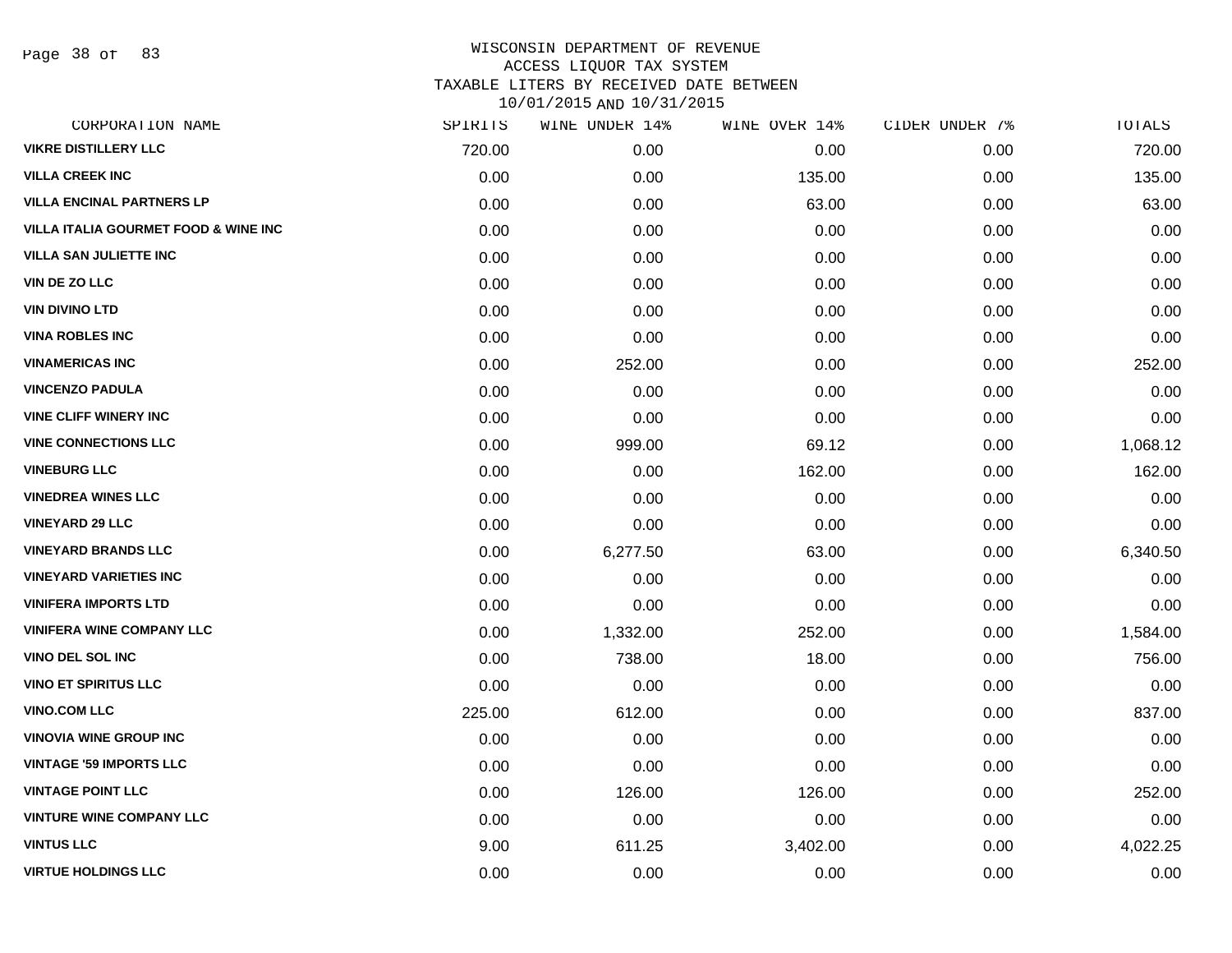Page 39 of 83

## WISCONSIN DEPARTMENT OF REVENUE ACCESS LIQUOR TAX SYSTEM

TAXABLE LITERS BY RECEIVED DATE BETWEEN

| CORPORATION NAME                               | SPIRITS   | WINE UNDER 14% | WINE OVER 14% | CIDER UNDER 7% | TOTALS    |
|------------------------------------------------|-----------|----------------|---------------|----------------|-----------|
| <b>VISION WINE &amp; SPIRITS LLC</b>           | 24.00     | 180.00         | 0.00          | 0.00           | 204.00    |
| <b>VOTTO VINES IMPORTING INC</b>               | 0.00      | 0.00           | 0.00          | 0.00           | 0.00      |
| <b>W J DEUTSCH &amp; SONS LTD</b>              | 3,649.50  | 26,379.00      | 1,206.00      | 0.00           | 31,234.50 |
| <b>WAGNER WINE COMPANY LLC</b>                 | 0.00      | 2,038.50       | 2,925.00      | 0.00           | 4,963.50  |
| <b>WALLA WALLA VINTNERS LLC</b>                | 0.00      | 0.00           | 0.00          | 0.00           | 0.00      |
| <b>WALTER HANSEL WINERY &amp; VINEYARD LLC</b> | 0.00      | 0.00           | 0.00          | 0.00           | 0.00      |
| <b>WARWICK VALLEY WINE CO INC</b>              | 0.00      | 0.00           | 0.00          | 0.00           | 0.00      |
| <b>WEIBEL INCORPORATED</b>                     | 0.00      | 126.00         | 0.00          | 0.00           | 126.00    |
| <b>WEIN BAUER INC</b>                          | 73.50     | 19,813.40      | 0.00          | 0.00           | 19,886.90 |
| <b>WEST COAST WINE PARTNERS LLC</b>            | 0.00      | 0.00           | 126.00        | 0.00           | 126.00    |
| <b>WESTERN SPIRITS BEVERAGE LLC</b>            | 2,669.25  | 0.00           | 0.00          | 0.00           | 2,669.25  |
| <b>WEYGANDT-METZLER IMPORTING LTD</b>          | 0.00      | 0.00           | 0.00          | 0.00           | 0.00      |
| <b>WHITE OAK VINEYARDS &amp; WINERY LLC</b>    | 0.00      | 0.00           | 45.00         | 0.00           | 45.00     |
| <b>WHYTE AND MACKAY (AMERICAS) LIMITED LLC</b> | 274.50    | 0.00           | 0.00          | 0.00           | 274.50    |
| <b>WI INC</b>                                  | 0.00      | 0.00           | 0.00          | 0.00           | 0.00      |
| <b>WILD WOOD VINEYARD &amp; WINERY</b>         | 0.00      | 0.00           | 0.00          | 0.00           | 0.00      |
| <b>WILLAKENZIE ESTATE INC</b>                  | 0.00      | 18.00          | 657.00        | 0.00           | 675.00    |
| <b>WILLAMETTE VALLEY VINEYARDS INC</b>         | 0.00      | 0.00           | 0.00          | 0.00           | 0.00      |
| <b>WILLIAM GRANT &amp; SONS INC</b>            | 74,672.40 | 0.00           | 810.00        | 0.00           | 75,482.40 |
| <b>WILLIAM P KNUTTEL</b>                       | 0.00      | 0.00           | 0.00          | 0.00           | 0.00      |
| <b>WILLIAM STAVOLA</b>                         | 0.00      | 0.00           | 0.00          | 0.00           | 0.00      |
| <b>WILLIAM WOODRUFF</b>                        | 0.00      | 0.00           | 0.00          | 0.00           | 0.00      |
| <b>WILLIAM-HARRISON IMPORTS INC</b>            | 0.00      | 0.00           | 0.00          | 0.00           | 0.00      |
| <b>WILSON CREEK WINERY &amp; VINEYARDS INC</b> | 0.00      | 0.00           | 0.00          | 0.00           | 0.00      |
| <b>WILSON DANIELS LLC</b>                      | 0.00      | 883.50         | 63.00         | 0.00           | 946.50    |
| <b>WILSON DANIELS LTD</b>                      | 4,257.00  | 0.00           | 486.00        | 0.00           | 4,743.00  |
| <b>WINDY CITY DISTILLING INC</b>               | 0.00      | 0.00           | 0.00          | 0.00           | 0.00      |
| WINDY HILL SPIRITS INC                         | 0.00      | 0.00           | 0.00          | 0.00           | 0.00      |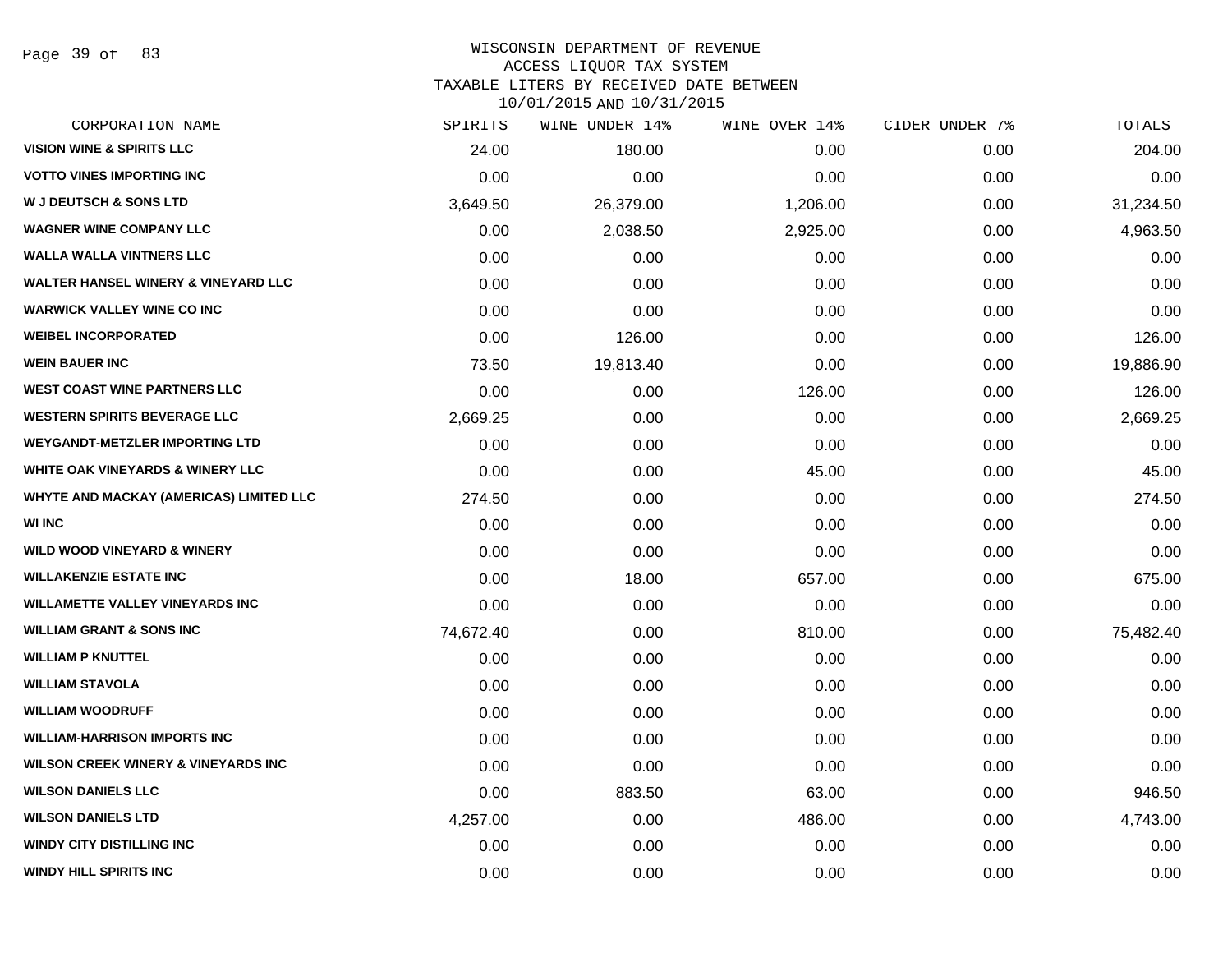Page 40 of 83

#### WISCONSIN DEPARTMENT OF REVENUE ACCESS LIQUOR TAX SYSTEM TAXABLE LITERS BY RECEIVED DATE BETWEEN

| CORPORATION NAME                          | SPIRITS      | <b>WINE UNDER 14%</b> | WINE OVER 14% | CIDER UNDER 7% | TOTALS       |
|-------------------------------------------|--------------|-----------------------|---------------|----------------|--------------|
| <b>WINE CREEK LLC</b>                     | 0.00         | 0.00                  | 0.00          | 0.00           | 0.00         |
| <b>WINE HOOLIGANS LLC</b>                 | 0.00         | 1,197.00              | 189.00        | 0.00           | 1,386.00     |
| <b>WINE IN-MOTION LLC</b>                 | 0.00         | 0.00                  | 0.00          | 0.00           | 0.00         |
| <b>WINE WINE SITUATION LLC</b>            | 0.00         | 0.00                  | 0.00          | 0.00           | 0.00         |
| <b>WINEPLAYGROUND.COM INC</b>             | 0.00         | 0.00                  | 0.00          | 0.00           | 0.00         |
| <b>WINERIES &amp; SELECT PRODUCTS LLC</b> | 0.00         | 1,134.00              | 1,134.00      | 0.00           | 2,268.00     |
| <b>WINERY AT BLACK STAR FARMS LLC</b>     | 0.00         | 0.00                  | 0.00          | 0.00           | 0.00         |
| <b>WINERY EXCHANGE, INC.</b>              | 0.00         | 702.00                | 1,431.00      | 0.00           | 2,133.00     |
| <b>WINES OF FRANCE INC</b>                | 0.00         | 0.00                  | 0.00          | 0.00           | 0.00         |
| <b>WINES UNLIMITED INC</b>                | 0.00         | 3,942.00              | 0.00          | 0.00           | 3,942.00     |
| <b>WINESELLERS LTD</b>                    | 0.00         | 7,707.00              | 0.00          | 0.00           | 7,707.00     |
| <b>WIRTZ BEVERAGE ILLINOIS LLC</b>        | 0.00         | 3,186.00              | 234.00        | 0.00           | 3,420.00     |
| <b>WOODSHED BEVERAGE LLC</b>              | 0.00         | 0.00                  | 0.00          | 0.00           | 0.00         |
| <b>WOODSON WINES LLC</b>                  | 0.00         | 0.00                  | 0.00          | 0.00           | 0.00         |
| <b>WORLD TRAVELER IMPORTS LLC</b>         | 0.00         | 0.00                  | 0.00          | 0.00           | 0.00         |
| <b>WYOMING WHISKEY INC</b>                | 0.00         | 0.00                  | 0.00          | 0.00           | 0.00         |
| YAEGAKI CORPORATION OF USA                | 0.00         | 0.00                  | $-2,638.80$   | 0.00           | $-2,638.80$  |
| <b>ZD WINES LLC</b>                       | 0.00         | 126.00                | 126.00        | 0.00           | 252.00       |
| <b>ZEILER SPIRITS LLC</b>                 | 1,134.00     | 0.00                  | 0.00          | 0.00           | 1,134.00     |
| <b>ZEPALTAS WINES LLC</b>                 | 0.00         | 315.00                | 0.00          | 0.00           | 315.00       |
| <b>ZONIN USA INC</b>                      | 0.00         | 648.00                | 0.00          | 0.00           | 648.00       |
| TOTAL LITERS FOR 10/31/2015               | 4,442,220.19 | 4,255,636.26          | 242,099.36    | 257,936.77     | 9,197,892.58 |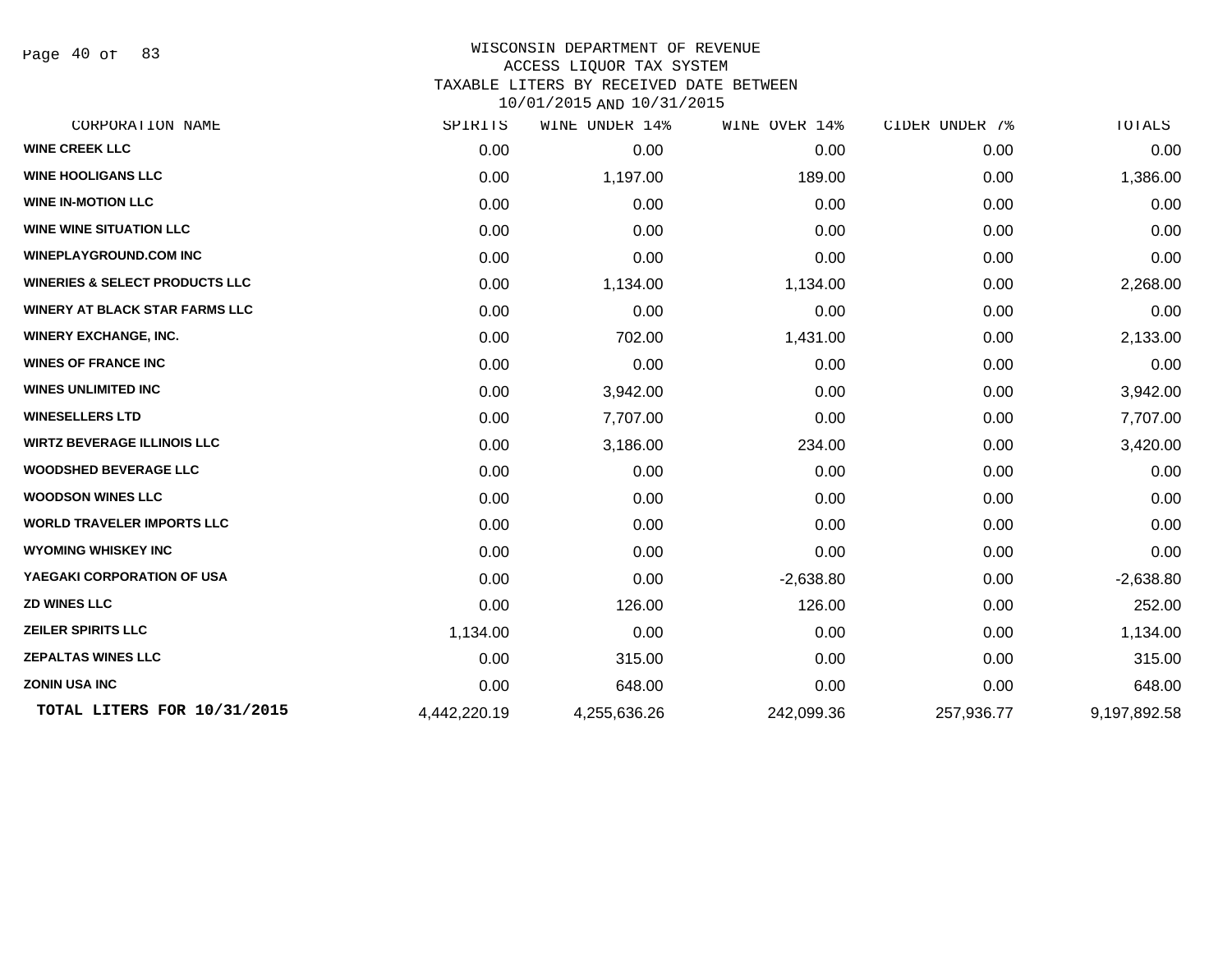Page 41 of 83

### WISCONSIN DEPARTMENT OF REVENUE ACCESS LIQUOR TAX SYSTEM TAXABLE LITERS BY RECEIVED DATE BETWEEN 10/01/2015 AND 10/31/2015

| CORPORATION NAME                            | SPIRITS   | WINE UNDER 14%          | WINE OVER 14% | CIDER UNDER 7% | TOTALS    |
|---------------------------------------------|-----------|-------------------------|---------------|----------------|-----------|
|                                             |           | IN STATE WHOLESALER (W) |               |                |           |
| ALLSTATE LIQUOR & WINE COMPANY, INC.        | 0.00      | 0.00                    | 0.00          | 0.00           | 0.00      |
| AMPHORAE, LLC                               | 0.00      | 0.00                    | 0.00          | 0.00           | 0.00      |
| ARCADIA BEVERAGE COMPANY                    | 0.00      | 0.00                    | 0.00          | 0.00           | 0.00      |
| <b>AVA WINE &amp; SPIRITS LLC</b>           | 0.00      | 0.00                    | 0.00          | 0.00           | 0.00      |
| <b>BACKDOOR BRANDS LLC</b>                  | 0.00      | 0.00                    | 0.00          | 0.00           | 0.00      |
| <b>BADGER DISTRIBUTING OF MILWAUKEE LLC</b> | 0.00      | 0.00                    | 0.00          | 0.00           | 0.00      |
| <b>BADGER LIQUOR CO INC</b>                 | 0.00      | 0.00                    | 0.00          | 0.00           | 0.00      |
| <b>BADGER STATE WINERY COOPERATIVE</b>      | 0.00      | 0.00                    | 0.00          | 0.00           | 0.00      |
| <b>BADGER WINE &amp; SPIRITS LLC</b>        | 0.00      | 0.00                    | 0.00          | 0.00           | 0.00      |
| <b>BEECHWOOD DISTRIBUTORS, INC.</b>         | 0.00      | 0.00                    | 0.00          | 0.00           | 0.00      |
| BEER CAPITOL DISTRIBUTING, INC.             | 0.00      | 0.00                    | 0.00          | 0.00           | 0.00      |
| BILL'S DISTRIBUTING, LTD.                   | 0.00      | 0.00                    | 0.00          | 0.00           | 0.00      |
| <b>BRANT T NEHMER</b>                       | 0.00      | 0.00                    | 0.00          | 0.00           | 0.00      |
| C.J.W., INC.                                | 0.00      | 0.00                    | 0.00          | 0.00           | 0.00      |
| <b>CAPITOL-HUSTING COMPANY, INC.</b>        | 43,779.00 | 38,197.08               | 9,828.00      | 0.00           | 91,804.08 |
| CARMAN MARKETING & SALES LLC                | 0.00      | 0.00                    | 0.00          | 0.00           | 0.00      |
| <b>CATHRINE BENNETT</b>                     | 0.00      | 0.00                    | 0.00          | 0.00           | 0.00      |
| <b>CENTRAL BEER DISTRIBUTORS, INC.</b>      | 0.00      | 0.00                    | 0.00          | 0.00           | 0.00      |
| <b>DE PERE LIQUOR CO LLC</b>                | 0.00      | 0.00                    | 0.00          | 0.00           | 0.00      |
| <b>DEAN DISTRIBUTING, INC.</b>              | 0.00      | 0.00                    | 0.00          | 0.00           | 0.00      |
| <b>DEAN DISTRIBUTING, INC.</b>              | 0.00      | 0.00                    | 0.00          | 0.00           | 0.00      |
| <b>DEWITT'S CHURCH GOODS INC</b>            | 0.00      | 0.00                    | 0.00          | 0.00           | 0.00      |
| <b>DRUNK DADDY DISTRIBUTION LLC</b>         | 0.00      | 0.00                    | 0.00          | 0.00           | 0.00      |
| <b>ELIZABETH G KARANDANIS</b>               | 0.00      | 0.00                    | 0.00          | 0.00           | 0.00      |
| <b>FABIANO BROTHERS - WISCONSIN LLC</b>     | 0.00      | 0.00                    | 0.00          | 0.00           | 0.00      |
|                                             |           |                         |               |                |           |

**FAUSTO FIORAVANTI** 0.00 0.00 0.00 0.00 0.00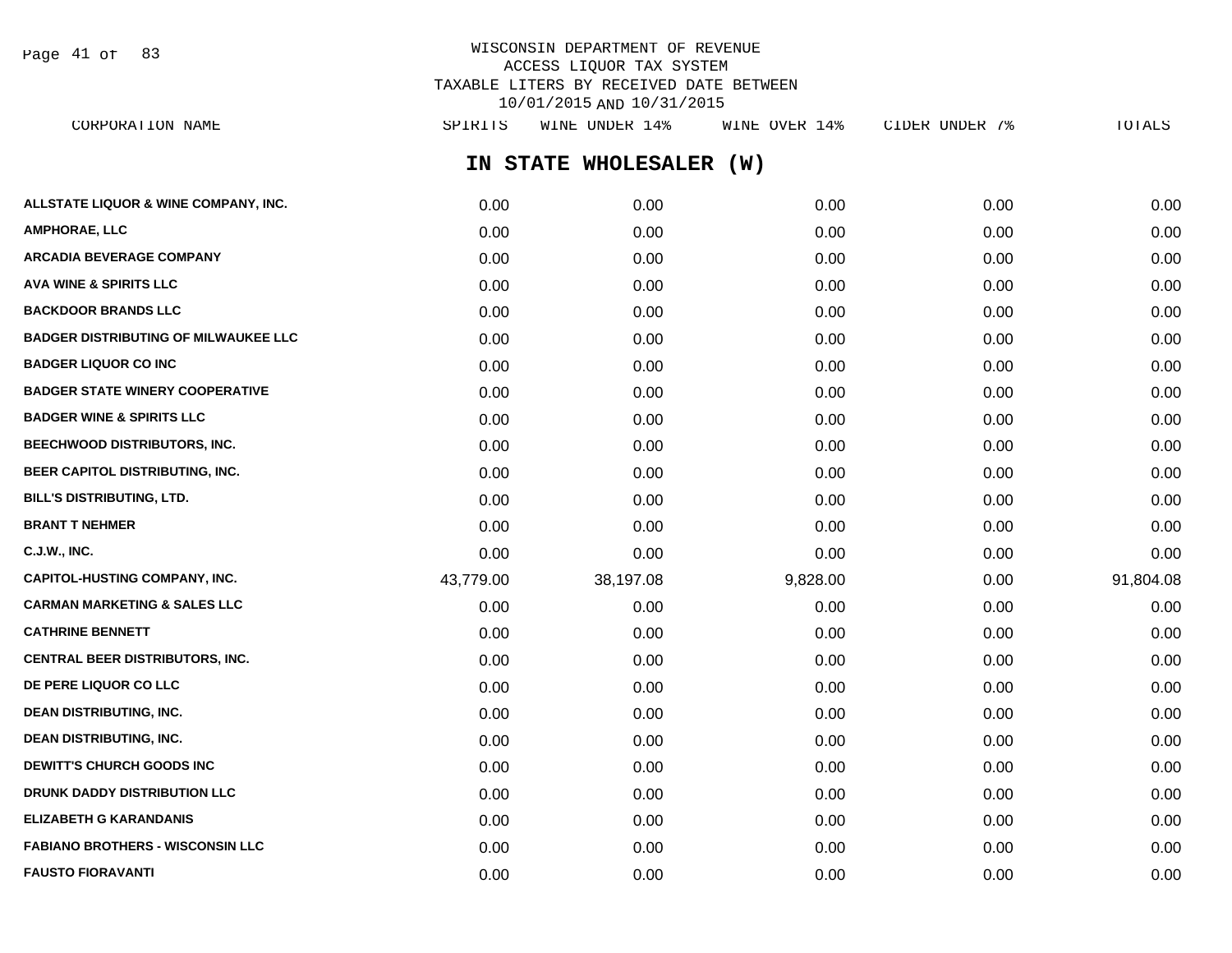Page 42 of 83

| CORPORATION NAME                             | SPIRITS   | WINE UNDER 14% | WINE OVER 14% | CIDER UNDER 7% | TOTALS     |
|----------------------------------------------|-----------|----------------|---------------|----------------|------------|
| FLANIGAN DISTRIBUTING OF DOOR COUNTY, INC.   | 0.00      | 0.00           | 0.00          | 0.00           | 0.00       |
| FOUR SEASONS BEER DISTRIBUTORS INC           | 0.00      | 0.00           | 0.00          | 0.00           | 0.00       |
| FRANK BEER DISTRIBUTORS, INC.                | 0.00      | 0.00           | 0.00          | 0.00           | 0.00       |
| <b>FRANK LIQUOR COMPANY, INC.</b>            | 73,061.15 | 16,990.94      | 0.00          | 0.00           | 90,052.09  |
| <b>FRANK LIQUORS OF LA CROSSE, INC.</b>      | 0.00      | 0.00           | 0.00          | 0.00           | 0.00       |
| <b>GB SALES MILWAUKEE, INC.</b>              | 0.00      | 0.00           | 0.00          | 0.00           | 0.00       |
| <b>GENERAL BEER DISTRIBUTORS CO.</b>         | 0.00      | 0.00           | 0.00          | 0.00           | 0.00       |
| <b>GENERAL BEER-NORTHEAST INC</b>            | 0.00      | 0.00           | 0.00          | 0.00           | 0.00       |
| <b>GENERAL BEER-NORTHEAST INC</b>            | 0.00      | 0.00           | 0.00          | 0.00           | 0.00       |
| <b>GENERAL BEER-NORTHWEST, INC.</b>          | 0.00      | 0.00           | 0.00          | 0.00           | 0.00       |
| <b>GENERAL BEER-NORTHWEST, INC.</b>          | 0.00      | 0.00           | 0.00          | 0.00           | 0.00       |
| <b>GENERAL BEVERAGE SALES CO- OSHKOSH</b>    | 0.00      | 70,740.00      | 0.00          | 0.00           | 70,740.00  |
| <b>GENERAL BEVERAGE SALES CO.</b>            | 0.00      | 111,324.88     | 7,644.00      | 0.00           | 118,968.88 |
| <b>GENERAL BEVERAGE SALES CO.- MILWAUKEE</b> | 0.00      | 117,512.76     | 495.00        | 0.00           | 118,007.76 |
| <b>GLORIA R RAGSDALE</b>                     | 0.00      | 0.00           | 0.00          | 0.00           | 0.00       |
| <b>GVARDIA LLC</b>                           | 450.00    | 0.00           | 0.00          | 0.00           | 450.00     |
| <b>HENDRICKS BEVERAGE, INC.</b>              | 0.00      | 0.00           | 0.00          | 0.00           | 0.00       |
| <b>IMPORT! WINES, INC.</b>                   | 0.00      | 0.00           | 0.00          | 0.00           | 0.00       |
| <b>IRL, INCORPORATED</b>                     | 0.00      | 6,336.00       | 0.00          | 0.00           | 6,336.00   |
| JACQUES VIEAU, INC.                          | 0.00      | 0.00           | 0.00          | 0.00           | 0.00       |
| JANDRAIN RELIGIOUS SUPPLY, INC.              | 0.00      | $-429.00$      | $-13.50$      | 0.00           | $-442.50$  |
| <b>JANSEN INTERNATIONAL LLC</b>              | 0.00      | 1,239.75       | 0.00          | 0.00           | 1,239.75   |
| <b>JAW PROPERTIES LLC</b>                    | 0.00      | $-90.00$       | 0.00          | 0.00           | $-90.00$   |
| <b>JOHN J COLLETTI</b>                       | 0.00      | $-387.00$      | $-45.00$      | 0.00           | $-432.00$  |
| JOHNSON BROTHERS OF WISCONSIN INC            | 0.00      | 42,288.00      | $-370.47$     | 0.00           | 41,917.53  |
| JOHNSON DISTRIBUTING, INC.                   | 0.00      | 0.00           | 0.00          | 0.00           | 0.00       |
| <b>JONATHON LODUCA</b>                       | 0.00      | 0.00           | 0.00          | 0.00           | 0.00       |
| <b>JOYVINE LLC</b>                           | 0.00      | 0.00           | 0.00          | 0.00           | 0.00       |
|                                              |           |                |               |                |            |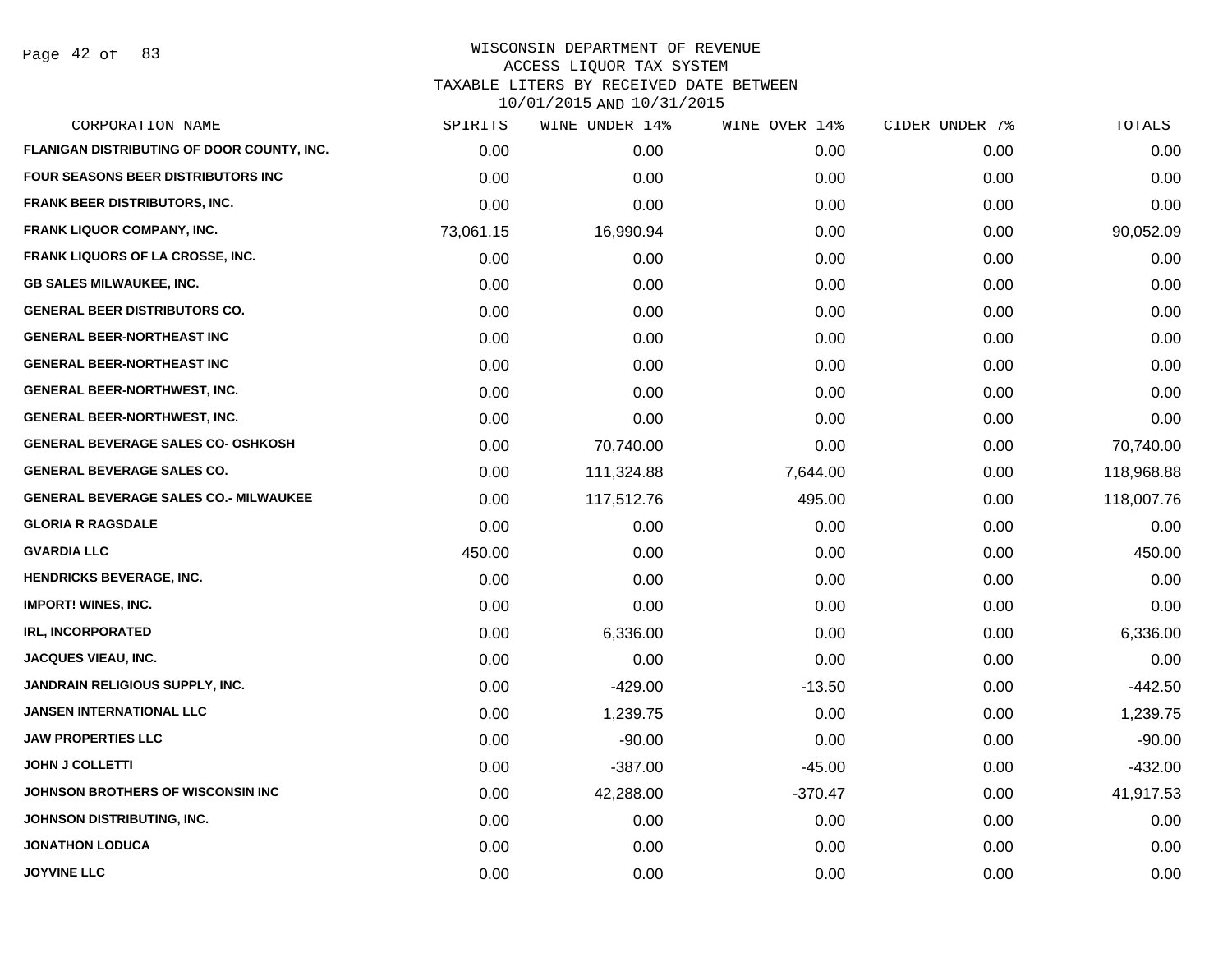Page 43 of 83

## WISCONSIN DEPARTMENT OF REVENUE ACCESS LIQUOR TAX SYSTEM

TAXABLE LITERS BY RECEIVED DATE BETWEEN

| CORPORATION NAME                         | SPIRITS  | WINE UNDER 14% | WINE OVER 14% | CIDER UNDER 7% | TOTALS    |
|------------------------------------------|----------|----------------|---------------|----------------|-----------|
| KAY BEER DISTRIBUTING, INC.              | 0.00     | 0.00           | 0.00          | 0.00           | 0.00      |
| <b>L'EFT BANK WINE COMPANY LIMITED</b>   | 0.00     | 27,513.30      | 357.00        | 0.00           | 27,870.30 |
| LA CROSSE BEVERAGE LLC                   | 0.00     | 0.00           | 0.00          | 0.00           | 0.00      |
| LA RIOJA RESTAURANT LLC                  | 0.00     | 0.00           | 0.00          | 0.00           | 0.00      |
| <b>LARRY'S DISTRIBUTING CO., INC.</b>    | 0.00     | 0.00           | 0.00          | 0.00           | 0.00      |
| <b>LEAMON MERCANTILE CO. CORP</b>        | 0.00     | 0.00           | 0.00          | 0.00           | 0.00      |
| LEE BEVERAGE OF WISCONSIN LLC            | 0.00     | 0.00           | 0.00          | 0.00           | 0.00      |
| LEE BEVERAGE OF WISCONSIN LLC            | 0.00     | 0.00           | 0.00          | 0.00           | 0.00      |
| <b>LESLIE HUISMAN</b>                    | 0.00     | 0.00           | 0.00          | 0.00           | 0.00      |
| LETRAH INTERNATIONAL CORPORATION         | 0.00     | 0.00           | 0.00          | 0.00           | 0.00      |
| LO DUCA BROS., INC.                      | 0.00     | 8,451.00       | 0.00          | 0.00           | 8,451.00  |
| <b>LORI SCOTT</b>                        | $-73.50$ | 0.00           | 0.00          | 0.00           | $-73.50$  |
| LOS ALTOS AGAVE DISTRIBUTOR INC          | 504.00   | 0.00           | 0.00          | 0.00           | 504.00    |
| <b>M SHIRAZ LLC</b>                      | 0.00     | 0.00           | 0.00          | 0.00           | 0.00      |
| <b>MARCO BRUZZI</b>                      | 0.00     | 0.00           | 0.00          | 0.00           | 0.00      |
| <b>MIDWEST SALES &amp; SERVICE, INC.</b> | 0.00     | 0.00           | 0.00          | 0.00           | 0.00      |
| MILLER BEER OF THE NORTHWOODS, INC.      | 0.00     | 0.00           | 0.00          | 0.00           | 0.00      |
| <b>NOELKE DISTRIBUTORS, INC.</b>         | 0.00     | 0.00           | 0.00          | 0.00           | 0.00      |
| <b>NORTHWEST BEVERAGES, INC.</b>         | 0.00     | 0.00           | 0.00          | 0.00           | 0.00      |
| <b>NOUVEAU VENTURES LLC</b>              | $-71.41$ | 1,233.00       | 0.00          | 0.00           | 1,161.59  |
| OTT SCHWEITZER DISTRIBUTORSHIP, INC.     | 0.00     | 0.00           | 0.00          | 0.00           | 0.00      |
| <b>PARK RIDGE DISTRIBUTING, INC.</b>     | 0.00     | 0.00           | 0.00          | 0.00           | 0.00      |
| PEHLER DISTRIBUTING, INC.                | 0.00     | 0.00           | 0.00          | 0.00           | 0.00      |
| PHILLIPS DISTRIBUTING CORPORATION        | 0.00     | 0.00           | 0.00          | 0.00           | 0.00      |
| PHILLIPS WINE COMPANY                    | 0.00     | 0.00           | 0.00          | 0.00           | 0.00      |
| PHILLY'S PREMIUM BEVERAGES LLC           | 0.00     | 0.00           | 0.00          | 0.00           | 0.00      |
| <b>PURE WINE WISCONSIN INC</b>           | 0.00     | 0.00           | 0.00          | 0.00           | 0.00      |
| PURPLE FEET WINES, LLC                   | 787.50   | 41,725.08      | 9,542.40      | 0.00           | 52,054.98 |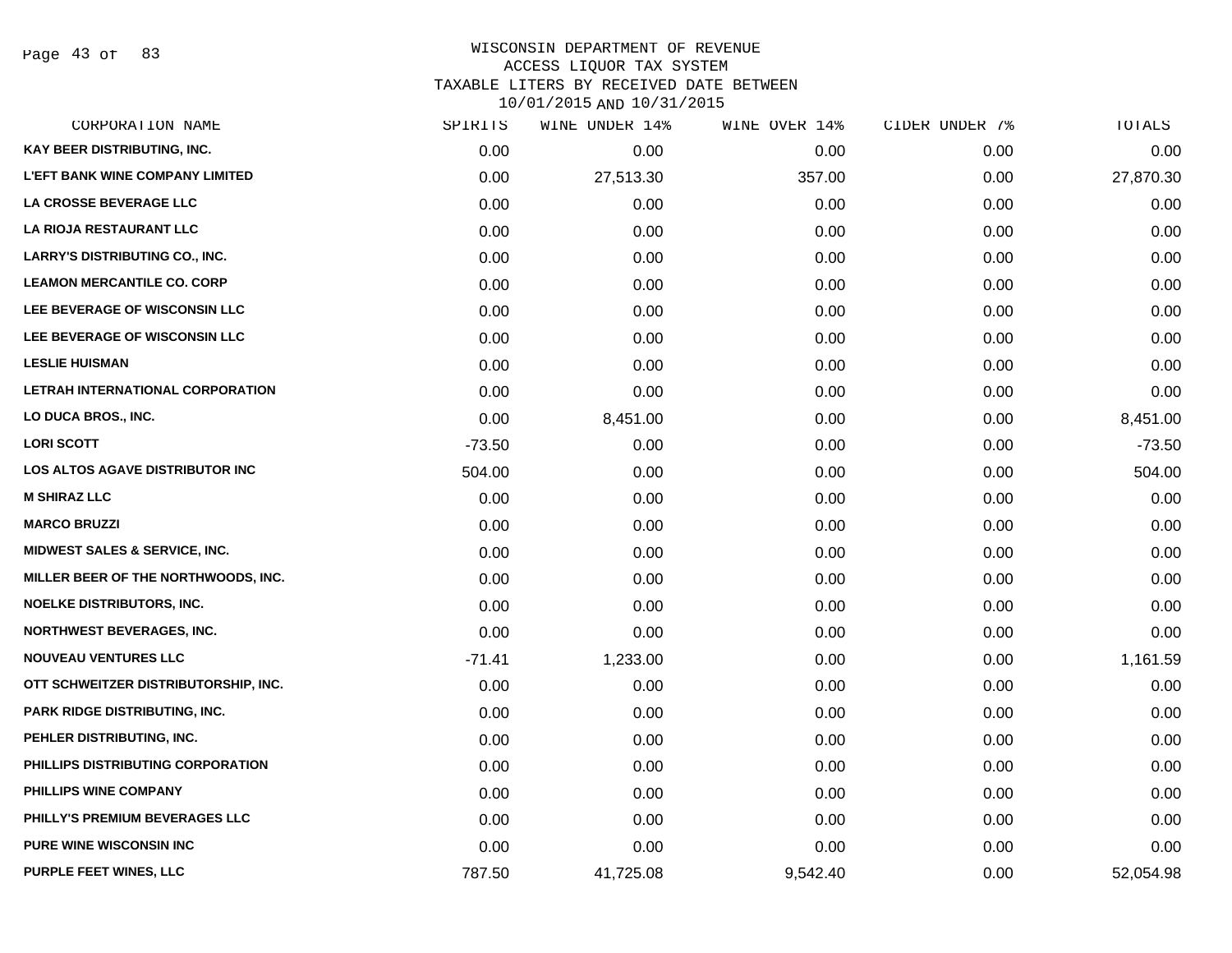Page 44 of 83

| CORPORATION NAME                                              | SPIRITS    | WINE UNDER 14% | WINE OVER 14% | CIDER UNDER 7% | TOTALS     |
|---------------------------------------------------------------|------------|----------------|---------------|----------------|------------|
| <b>RANGE BEVERAGE, INCORPORATED</b>                           | 0.00       | 0.00           | 0.00          | 0.00           | 0.00       |
| RATAS WHOLESALE LIQUOR COMPANY                                | 0.00       | 0.00           | 0.00          | 0.00           | 0.00       |
| RIVER CITY DISTRIBUTING CO., INC.                             | 0.00       | 0.00           | 0.00          | 0.00           | 0.00       |
| S. & S. DISTRIBUTING, INC.                                    | 0.00       | 0.00           | 0.00          | 0.00           | 0.00       |
| S. & S. DISTRIBUTING, INC.                                    | 0.00       | 0.00           | 0.00          | 0.00           | 0.00       |
| <b>SALIM M SHAMMO</b>                                         | 0.00       | 0.00           | 0.00          | 0.00           | 0.00       |
| <b>SARATOGA LIQUOR CO., INC.</b>                              | 0.00       | 32,172.29      | 0.00          | 0.00           | 32,172.29  |
| SCHNEIDER DISTRIBUTING CO., INC.                              | 0.00       | 0.00           | 0.00          | 0.00           | 0.00       |
| <b>SQUARE ROOT LLC</b>                                        | 0.00       | 0.00           | 0.00          | 0.00           | 0.00       |
| <b>STATE WINE &amp; SPIRITS COMPANY LLC</b>                   | 0.00       | 0.00           | 0.00          | 0.00           | 0.00       |
| <b>SUPERIOR BEVERAGES LLC</b>                                 | 0.00       | $-381.48$      | 0.00          | $-56.78$       | $-438.26$  |
| TJ INTERNATIONAL LTD                                          | 0.00       | 0.00           | 0.00          | 0.00           | 0.00       |
| TRI-MART COMPANY LLC                                          | 0.00       | 0.00           | 0.00          | 0.00           | 0.00       |
| TRIANGLE DISTRIBUTING COMPANY, INC.                           | 0.00       | 0.00           | 0.00          | 0.00           | 0.00       |
| <b>VINCITA TRADING LLC</b>                                    | 0.00       | 0.00           | 0.00          | 0.00           | 0.00       |
| VINO VERITAS, LTD.                                            | 0.00       | 666.00         | 0.00          | 0.00           | 666.00     |
| WDI LLC                                                       | 0.00       | 0.00           | 0.00          | 0.00           | 0.00       |
| <b>WDI LLC</b>                                                | 0.00       | 0.00           | 0.00          | 0.00           | 0.00       |
| <b>WIRTZ BEVERAGE WISCONSIN METRO-MILWAUKEE</b><br><b>INC</b> | 49,290.08  | 45,631.06      | 2,920.52      | 0.00           | 97,841.66  |
| <b>WIRTZ BEVERAGE WISCONSIN NORTH INC</b>                     | 0.00       | 0.00           | 0.00          | 0.00           | 0.00       |
| <b>WIRTZ BEVERAGE WISCONSIN ON-PREMISE INC</b>                | 0.00       | 0.00           | 0.00          | 0.00           | 0.00       |
| <b>WISCONSIN DISTRIBUTORS EAST LLC</b>                        | 0.00       | 0.00           | 0.00          | 0.00           | 0.00       |
| <b>WISCONSIN DISTRIBUTORS NORTH LLC</b>                       | 0.00       | 0.00           | 0.00          | 0.00           | 0.00       |
| <b>WISCONSIN WINERY CO-OP</b>                                 | 0.00       | 0.00           | 0.00          | 0.00           | 0.00       |
| <b>WOODFIELD DISTRIBUTION LLC</b>                             | 0.00       | 0.00           | 0.00          | 0.00           | 0.00       |
| ZASTROW THE BEER MAN, INC.                                    | 0.00       | 0.00           | 0.00          | 0.00           | 0.00       |
| TOTAL LITERS FOR 10/31/2015                                   | 167,726.82 | 560,733.66     | 30,357.95     | $-56.78$       | 758,761.65 |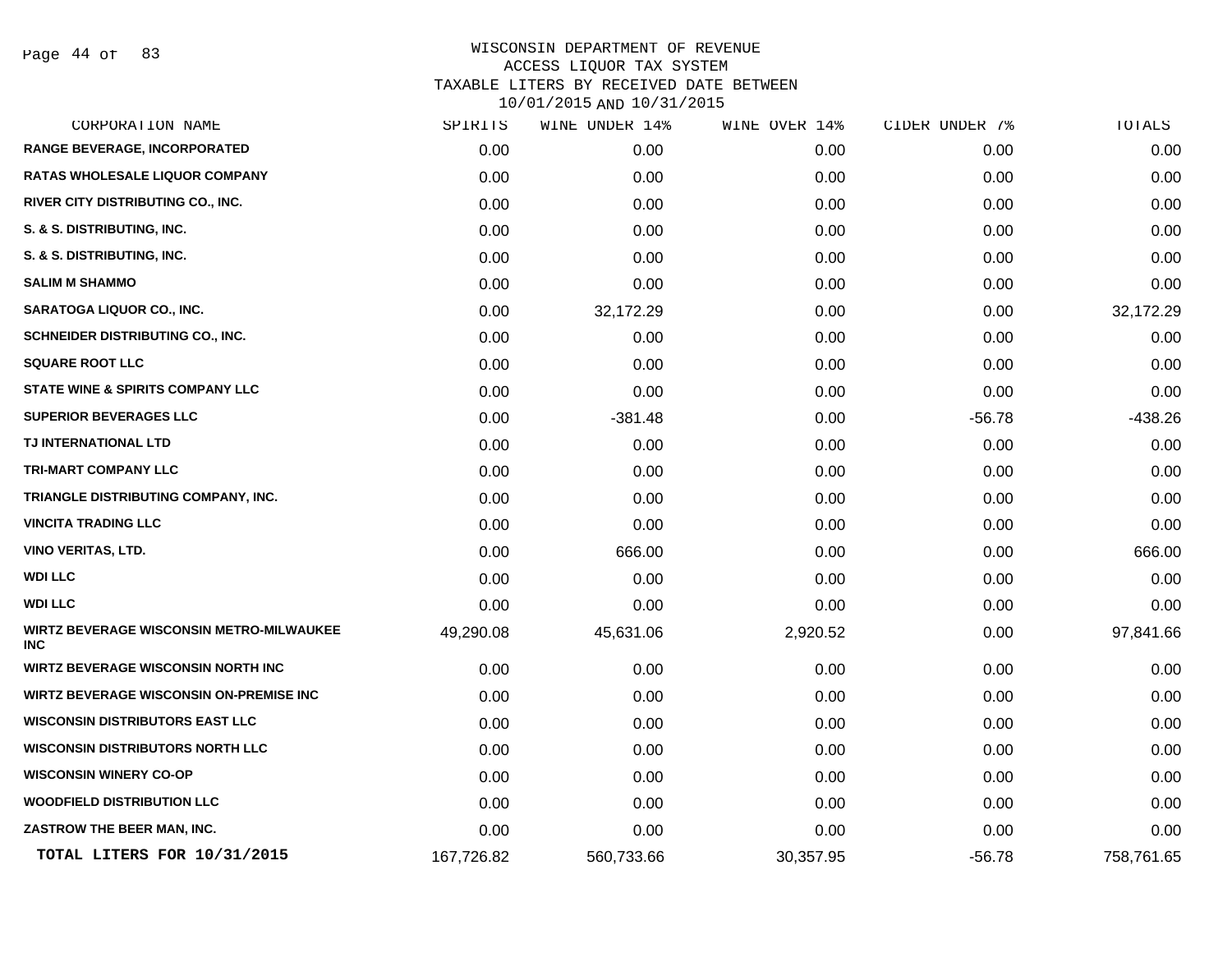Page 45 of 83

## WISCONSIN DEPARTMENT OF REVENUE ACCESS LIQUOR TAX SYSTEM TAXABLE LITERS BY RECEIVED DATE BETWEEN 10/01/2015 AND 10/31/2015

**IN STATE MANUFACTURER (WM) 45TH PARALLEL SPIRITS, LLC** 0.00 0.00 0.00 0.00 0.00 **ACE ETHANOL LLC** 0.00 0.00 0.00 0.00 0.00 **AEPPELTREOW INC** 133.47 0.00 0.00 0.00 133.47 **B & E DISTILLERY INC.** 0.00 0.00 0.00 0.00 0.00 **BRIAN SAMMONS** 15.00 0.00 0.00 0.00 15.00 **C & N CORPORATION** 4,658.96 0.00 0.00 0.00 4,658.96 **CENTRAL STANDARD LLC** 171.75 0.00 0.00 0.00 171.75 **CHIPPEWA RIVER DISTILLERY AND BREWERY LLC** 0.00 0.00 0.00 0.00 0.00 **CLOVER MEADOW LLC** 0.00 0.00 0.00 0.00 0.00 **DEATH'S DOOR DISTILLERY LLC** 7,086.00 0.00 0.00 0.00 7,086.00 **DISTILLERY PARTNERS, LLC** 0.00 0.00 0.00 0.00 0.00 **DRIFTLESS GLEN DISTILLERY LLC** 0.00 0.00 0.00 0.00 0.00 **EMCO CHEMICAL DISTRIBUTORS, INC.** 0.00 0.00 0.00 0.00 0.00 **GLOBAL DISTILLERS SRL LLC** 7,507.27 0.00 0.00 0.00 7,507.27 **GRANT J VAN DRIEST** 0.00 0.00 0.00 0.00 0.00 **GREAT LAKES DISTILLERY LLC** 0.00 0.00 0.00 0.00 0.00 **HENDRICKS FAMILY DISTILLERY LLC** 467.23 0.00 0.00 0.00 0.00 0.00 0.00 467.23 **MATTHEW RICK** 202.52 836.99 18.02 0.00 1,057.53 **MILLERCOORS LLC** 0.00 8,230.94 0.00 86,113.99 94,344.93 **NATHAN G GREENAWALT** 711.00 0.00 0.00 0.00 711.00 **NORTHERN WATERS DISTILLERY LLC**  $549.41$   $549.41$   $0.00$   $0.00$   $0.00$   $0.00$   $549.41$ **PERLICK FARMS LLC** 473.67 0.00 0.00 0.00 473.67 **PO CHOUA LO** 0.00 0.00 0.00 0.00 0.00 **SENSIENT FLAVORS LLC** 0.00 0.00 0.00 0.00 0.00 CORPORATION NAME SPIRITS WINE UNDER 14% WINE OVER 14% CIDER UNDER 7% TOTALS

**ST CROIX SPIRITS LLC** 0.00 0.00 0.00 0.00 0.00 **THE NORTH WOODS DISTILLERY LLC**  $\begin{array}{cccc} 742.50 & 0.00 & 0.00 & 0.00 & 0.00 & 0.742.50 \end{array}$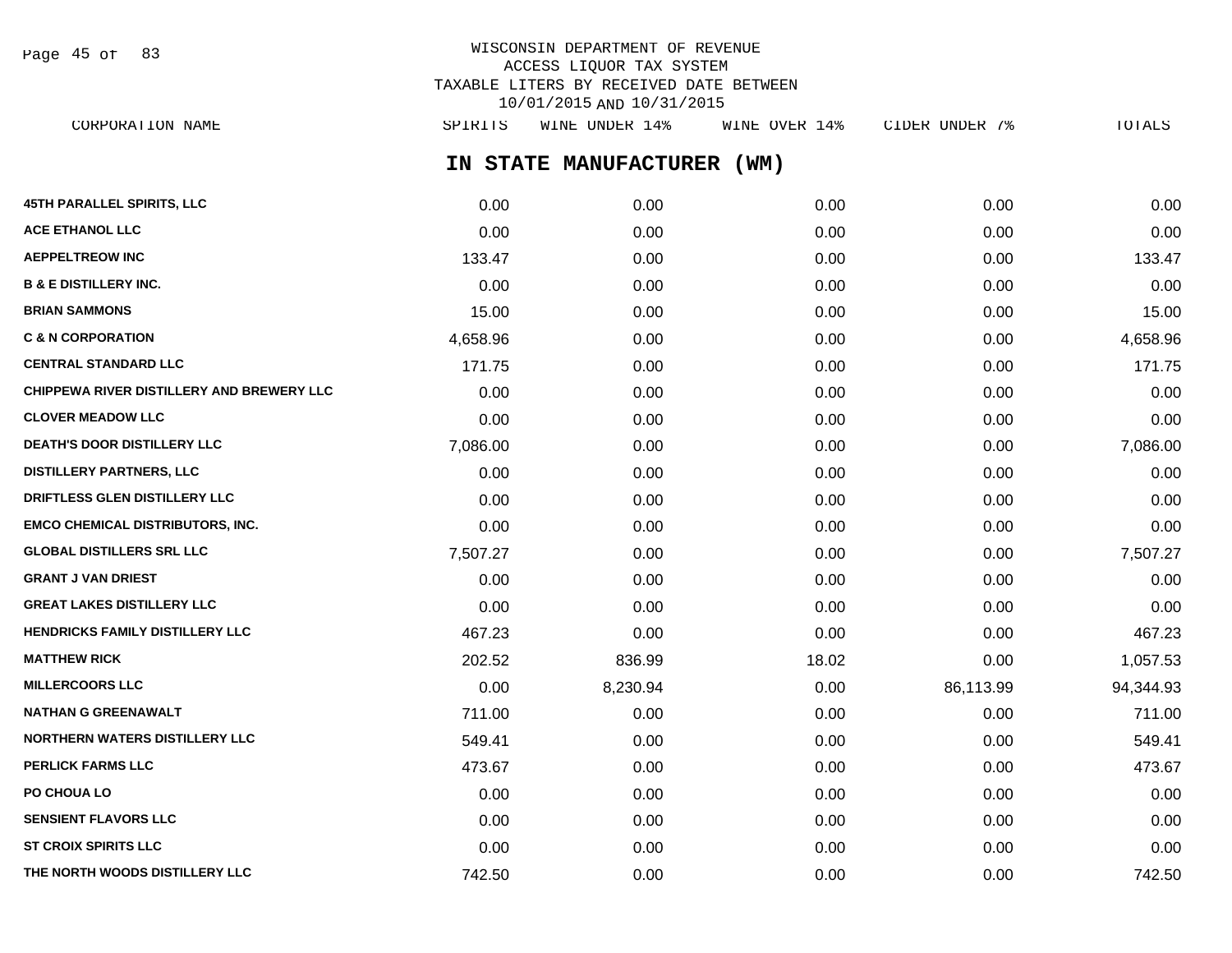| Page 46 of |  |  | 83 |
|------------|--|--|----|
|------------|--|--|----|

| CORPORATION NAME                | SPIRITS   | UNDER 14%<br>WINE | WINE OVER 14% | CIDER UNDER 7% | TOTALS     |
|---------------------------------|-----------|-------------------|---------------|----------------|------------|
| WHITE WINTER WINERY INC         | 0.00      | 0.00              | 0.00          | 0.00           | 0.00       |
| <b>WOLLERSHEIM WINERY, INC.</b> | 1.448.97  | 0.00              | 0.00          | 0.00           | .448.97    |
| YAHARA BAY DISTILLERS, INC.     | 9.648.86  | 0.00              | 0.00          | 0.00           | 9,648.86   |
| TOTAL LITERS FOR 10/31/2015     | 33,816.61 | 9,067.93          | 18.02         | 86,113.99      | 129,016.55 |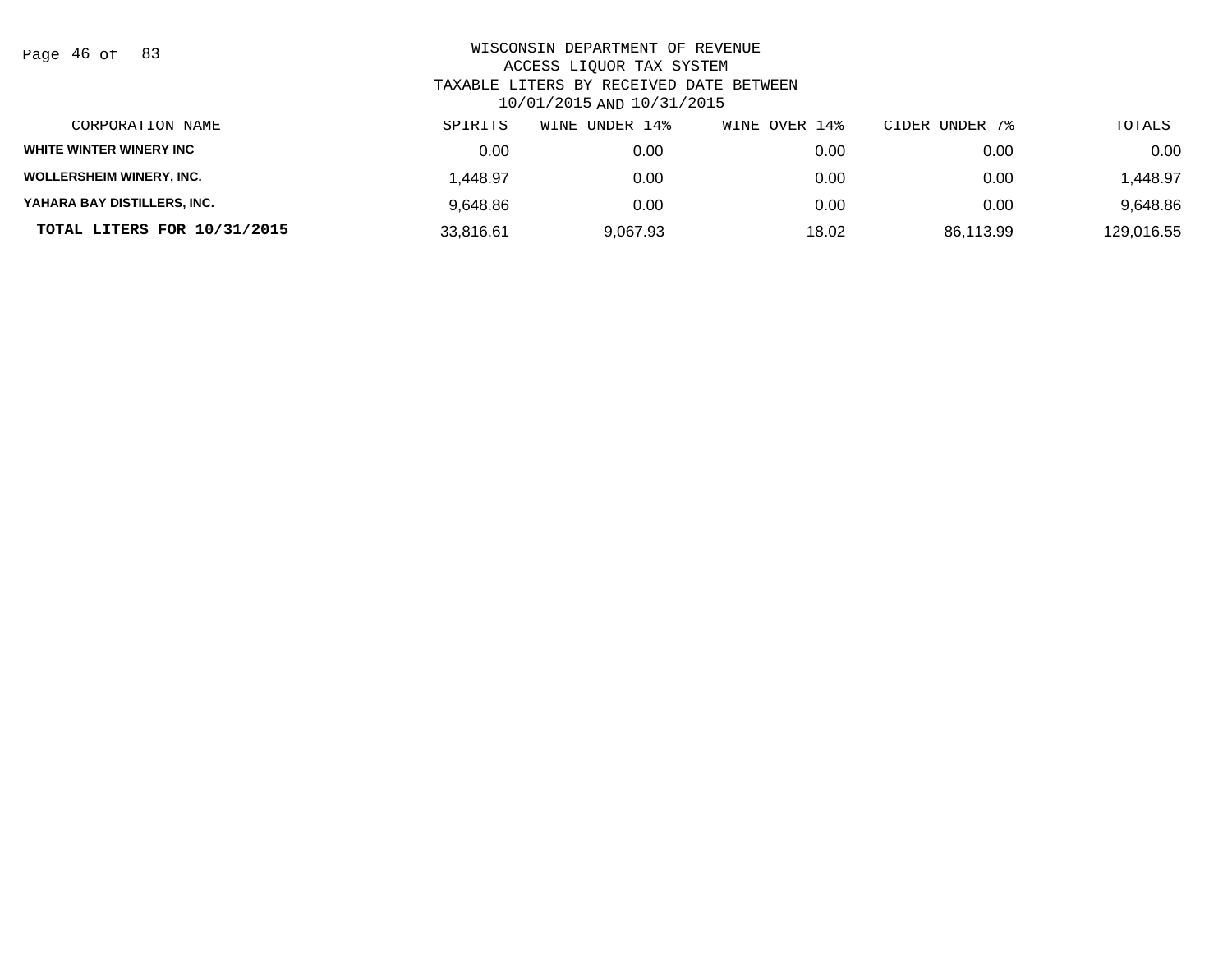Page 47 of 83

# WISCONSIN DEPARTMENT OF REVENUE ACCESS LIQUOR TAX SYSTEM TAXABLE LITERS BY RECEIVED DATE BETWEEN 10/01/2015 AND 10/31/2015

CORPORATION NAME SPIRITS WINE UNDER 14% WINE OVER 14% CIDER UNDER 7% TOTALS

### **IN STATE RECTIFIER (WR)**

| <b>45TH PARALLEL SPIRITS, LLC</b>      | 2,136.74  | 0.00         | 0.00 | 0.00 | 2,136.74  |
|----------------------------------------|-----------|--------------|------|------|-----------|
| <b>ARTYS</b>                           | 5,446.02  | 0.00         | 0.00 | 0.00 | 5,446.02  |
| <b>CITY BREWING COMPANY, LLC</b>       | 0.00      | 0.00         | 0.00 | 0.00 | 0.00      |
| <b>DISTILLERY PARTNERS, LLC</b>        | 0.00      | 0.00         | 0.00 | 0.00 | 0.00      |
| <b>GALLOWAY COMPANY</b>                | 0.00      | 0.00         | 0.00 | 0.00 | 0.00      |
| <b>GREAT LAKES DISTILLERY LLC</b>      | 0.00      | 0.00         | 0.00 | 0.00 | 0.00      |
| <b>HENRY FARMS PRAIRIE SPIRITS LLC</b> | 0.00      | 0.00         | 0.00 | 0.00 | 0.00      |
| <b>MIDWEST CUSTOM BOTTLING LLC</b>     | 61,610.71 | $-31,482.07$ | 0.00 | 0.00 | 30,128.64 |
| <b>NATHAN G GREENAWALT</b>             | 0.00      | 0.00         | 0.00 | 0.00 | 0.00      |
| PO CHOUA LO                            | 0.00      | 0.00         | 0.00 | 0.00 | 0.00      |
| YAHARA BAY DISTILLERS, INC.            | 0.00      | 0.00         | 0.00 | 0.00 | 0.00      |
| TOTAL LITERS FOR 10/31/2015            | 69,193.47 | $-31,482.07$ | 0.00 | 0.00 | 37,711.40 |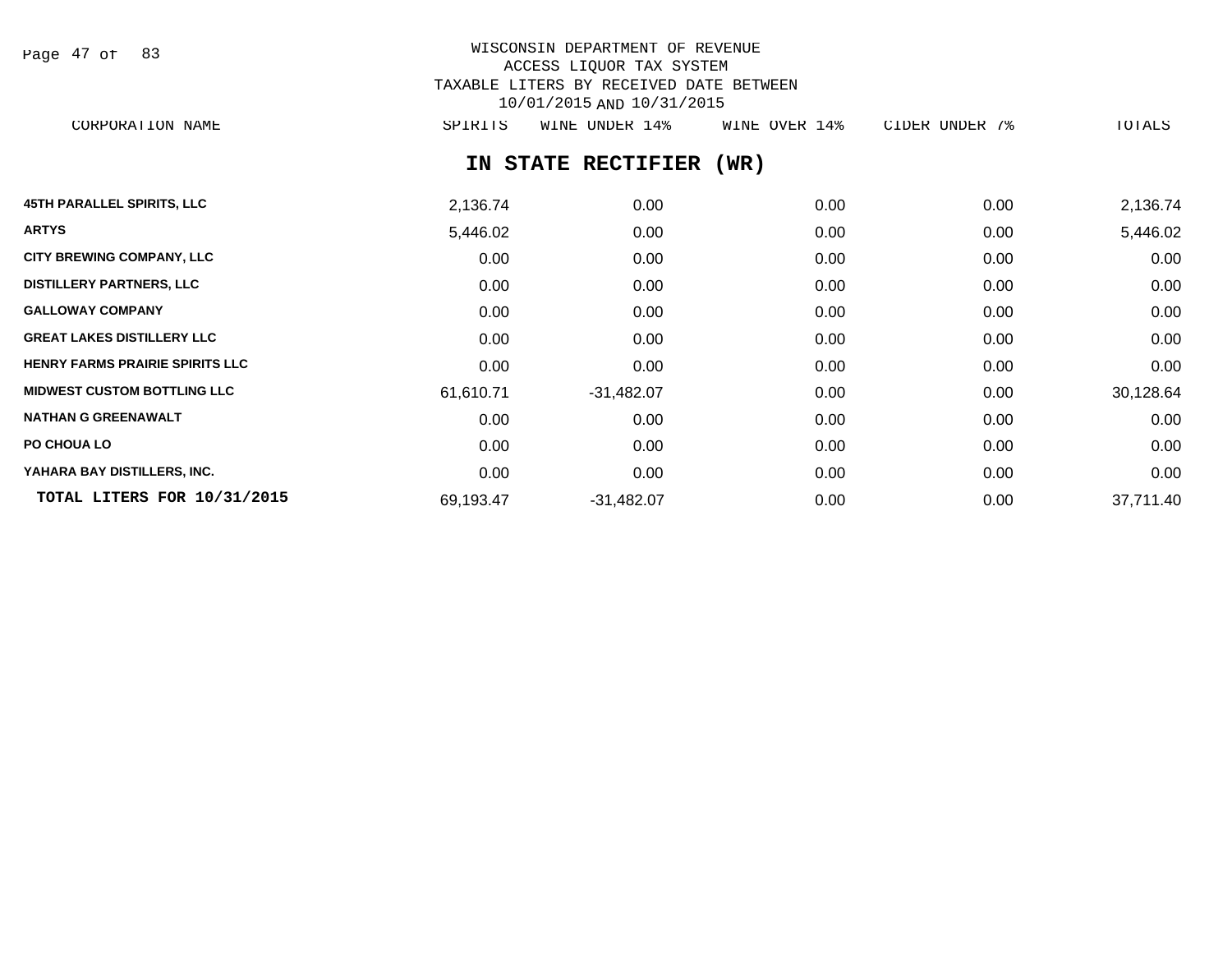Page 48 of 83

## WISCONSIN DEPARTMENT OF REVENUE ACCESS LIQUOR TAX SYSTEM TAXABLE LITERS BY RECEIVED DATE BETWEEN 10/01/2015 AND 10/31/2015

| CORPORATION NAME                                  | SPIRITS | WINE UNDER 14%        | WINE OVER 14% | CIDER UNDER 7% | TOTALS    |
|---------------------------------------------------|---------|-----------------------|---------------|----------------|-----------|
|                                                   |         | IN STATE WINERY (WWI) |               |                |           |
| <b>AEPPELTREOW INC</b>                            | 0.00    | 892.60                | 63.59         | 1,388.33       | 2,344.52  |
| <b>ALL SISTERS WINERY INC</b>                     | 0.00    | 310.52                | 0.00          | 0.00           | 310.52    |
| <b>BARABOO BLUFF WINERY, LLC</b>                  | 0.00    | 1,353.28              | 0.00          | 0.00           | 1,353.28  |
| <b>BAUER-KEARNS WINERY LLC</b>                    | 0.00    | 0.00                  | 0.00          | 0.00           | 0.00      |
| BAYFIELD WINERY, LTD.                             | 0.00    | 2,775.00              | 0.00          | 0.00           | 2,775.00  |
| <b>BELLEVINEZ LLC</b>                             | 0.00    | 844.90                | 0.00          | 0.00           | 844.90    |
| <b>BLIND HORSE WINERY LLC</b>                     | 0.00    | 1,435.05              | 1,037.13      | 0.00           | 2,472.18  |
| BOTHAM VINEYARDS, INC.                            | 0.00    | 4,580.33              | 0.00          | 0.00           | 4,580.33  |
| <b>BRANCHES WINERY LLC</b>                        | 0.00    | 0.00                  | 0.00          | 0.00           | 0.00      |
| <b>BRIGADOON FARM &amp; WINERY LLC</b>            | 0.00    | 582.72                | 0.00          | 0.00           | 582.72    |
| <b>BUZZ &amp; BREW SHOP LLC</b>                   | 0.00    | 45.97                 | 0.00          | 0.00           | 45.97     |
| <b>C &amp; N CORPORATION</b>                      | 0.00    | 0.00                  | 0.00          | 0.00           | 0.00      |
| <b>C &amp; N CORPORATION</b>                      | 0.00    | 56,994.01             | 967.51        | 0.00           | 57,961.52 |
| <b>CHATEAU ST CROIX WINERY &amp; VINEYARD LLC</b> | 0.00    | 667.49                | 1,060.49      | 0.00           | 1,727.98  |
| <b>CIDER HOUSE OF WISCONSIN LLC</b>               | 0.00    | 0.00                  | 0.00          | 0.00           | 0.00      |
| <b>CLAY JAR HOLDINGS LLC</b>                      | 0.00    | 328.61                | 126.62        | 0.00           | 455.23    |
| <b>CLINTON CLINGERMAN</b>                         | 0.00    | 180.19                | 0.00          | 0.00           | 180.19    |
| <b>CLOVER MEADOW LLC</b>                          | 0.00    | 0.00                  | 0.00          | 0.00           | 0.00      |
| <b>COLDSPRING OF WISCONSIN LLC</b>                | 0.00    | 0.00                  | 0.00          | 0.00           | 0.00      |
| <b>COLLEEN M BOS</b>                              | 0.00    | 596.73                | 0.00          | 0.00           | 596.73    |

**CRAIG FLETCHER** 0.00 3,365.22 0.00 0.00 3,365.22 **DANIEL J KOEPKE** 0.00 3,749.97 0.00 0.00 3,749.97 **DANZINGER VINEYARDS LLC** 0.00 0.00 0.00 0.00 0.00 **DIANA HOBSON** 0.00 0.00 0.00 0.00 0.00 **EDWARD J RINK** 0.00 0.00 0.00 0.00 0.00 **ELISABETH W KLEIN** 0.00 473.18 0.00 0.00 473.18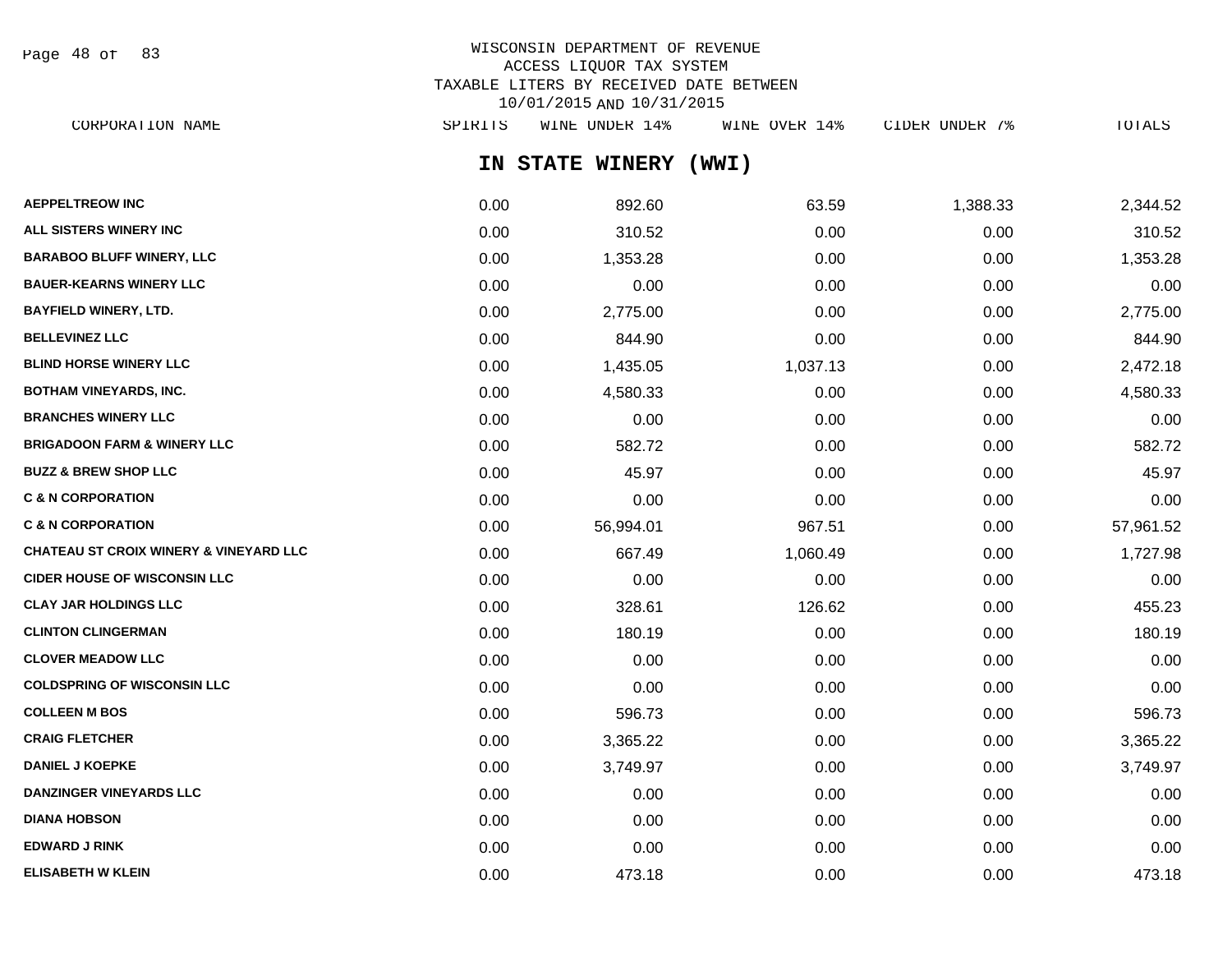#### WISCONSIN DEPARTMENT OF REVENUE ACCESS LIQUOR TAX SYSTEM

TAXABLE LITERS BY RECEIVED DATE BETWEEN

| CORPORATION NAME                        | SPIRITS | WINE UNDER 14% | WINE OVER 14% | CIDER UNDER 7% | TOTALS    |
|-----------------------------------------|---------|----------------|---------------|----------------|-----------|
| <b>FAWN CREEK WINERY LLC</b>            | 0.00    | 7,113.71       | 0.00          | 0.00           | 7,113.71  |
| <b>FERMENTING CELLARS LLC</b>           | 0.00    | 237.88         | 0.00          | 0.00           | 237.88    |
| FISHER KING WINERY, LLC                 | 0.00    | 3,225.16       | 0.00          | 0.00           | 3,225.16  |
| <b>FRESAR INC</b>                       | 0.00    | 79.49          | 0.00          | 0.00           | 79.49     |
| FRUIT OF THE WOODS WINE CELLAR, INC.    | 0.00    | 21,033.74      | 0.00          | 0.00           | 21,033.74 |
| <b>HALF KRAKT LLC</b>                   | 0.00    | 179.24         | 0.00          | 0.00           | 179.24    |
| HARBOR RIDGE WINERY INC.                | 0.00    | 13,304.51      | 0.00          | 0.00           | 13,304.51 |
| <b>HERDIE BAISDEN</b>                   | 0.00    | 0.00           | 0.00          | 0.00           | 0.00      |
| <b>HOOKSTONE INC.</b>                   | 0.00    | 1,067.94       | 39.75         | 0.00           | 1,107.69  |
| <b>ISLAND ORCHARD CIDER LLC</b>         | 0.00    | 0.00           | 0.00          | 3,952.41       | 3,952.41  |
| <b>JACKSON WINE LLC</b>                 | 0.00    | 831.01         | 30.02         | 0.00           | 861.03    |
| <b>JAMES PLOETZ</b>                     | 0.00    | 266.82         | 0.00          | 0.00           | 266.82    |
| <b>JEFFREY L STOEGER</b>                | 0.00    | 0.00           | 0.00          | 0.00           | 0.00      |
| <b>JORNY'S END LLC</b>                  | 0.00    | 2,032.76       | 0.00          | 0.00           | 2,032.76  |
| <b>JOSEPH CALLOW</b>                    | 0.00    | 4,883.24       | 0.00          | 0.00           | 4,883.24  |
| <b>JOSEPH CALLOW</b>                    | 0.00    | 971.33         | 0.00          | 0.00           | 971.33    |
| <b>JOSEPH STALLER</b>                   | 0.00    | 0.00           | 0.00          | 0.00           | 0.00      |
| <b>JOSEPH WYNIMKO</b>                   | 0.00    | 379.73         | 0.00          | 0.00           | 379.73    |
| <b>JULIE A ANDRZEJCZAK</b>              | 0.00    | 219.85         | 15.14         | 0.00           | 234.99    |
| <b>KEVIN BEHNKE</b>                     | 0.00    | 0.00           | 0.00          | 0.00           | 0.00      |
| <b>LAKE NOKOMIS CRANBERRIES INC</b>     | 0.00    | 0.00           | 0.00          | 0.00           | 0.00      |
| <b>LANDTA WINES LLC</b>                 | 0.00    | 613.23         | 0.00          | 0.00           | 613.23    |
| <b>LARSON &amp; LARSON</b>              | 0.00    | 598.09         | 0.00          | 0.00           | 598.09    |
| <b>LAUTENBACH'S ORCHARD COUNTRY INC</b> | 0.00    | 16,487.80      | 0.00          | 0.00           | 16,487.80 |
| <b>LEDGE STONE VINEYARDS LLC</b>        | 0.00    | 51.10          | 1.51          | 0.00           | 52.61     |
| <b>LOST ISLAND WINE LLC</b>             | 0.00    | 1,002.00       | 0.00          | 0.00           | 1,002.00  |
| LUNCH CREEK VINEYARDS LLC               | 0.00    | 0.00           | 0.00          | 0.00           | 0.00      |
| <b>MARTIN E SELL</b>                    | 0.00    | 0.00           | 0.00          | 0.00           | 0.00      |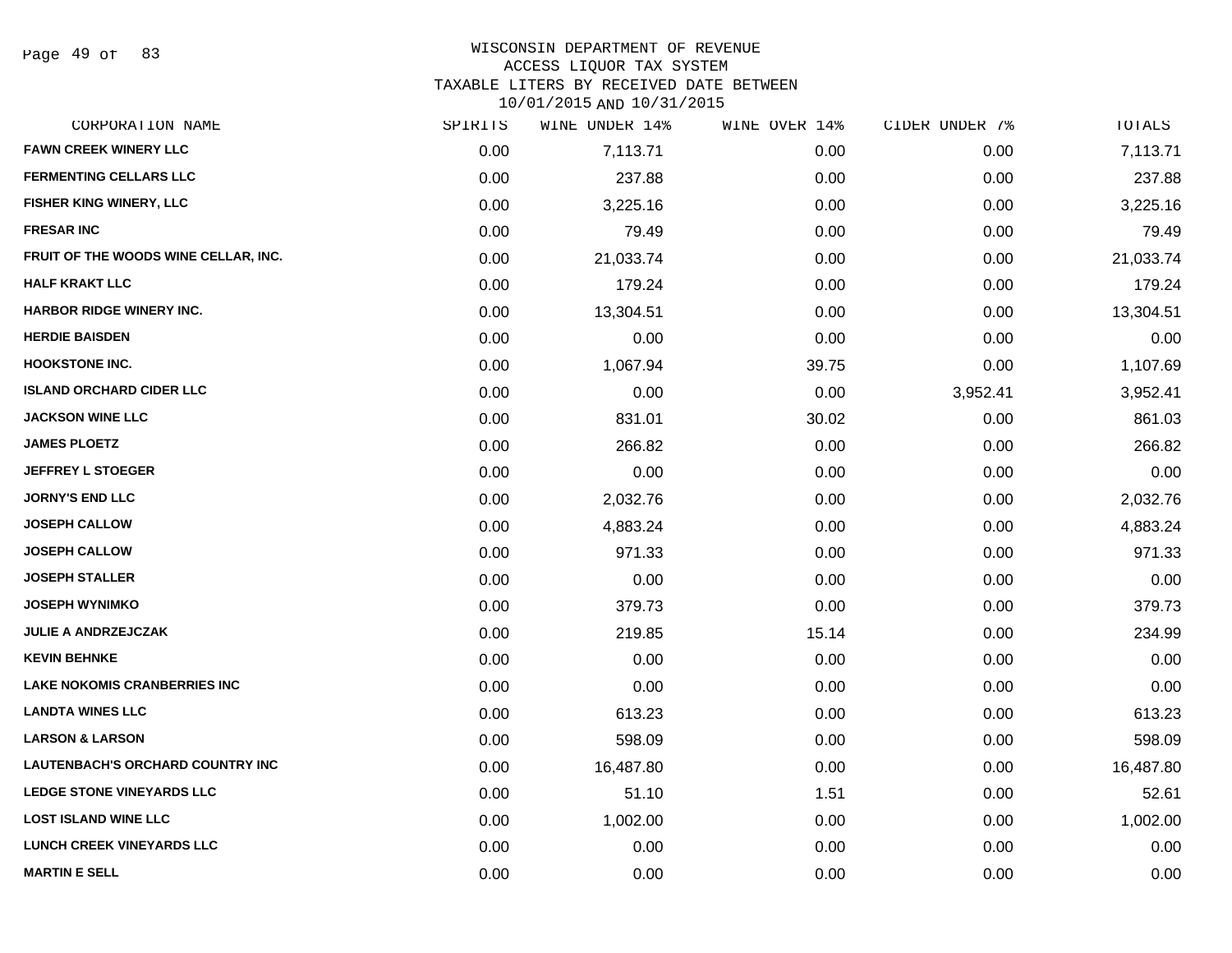Page 50 of 83

#### WISCONSIN DEPARTMENT OF REVENUE ACCESS LIQUOR TAX SYSTEM

TAXABLE LITERS BY RECEIVED DATE BETWEEN

| CORPORATION NAME                               | SPIRITS | WINE UNDER 14% | WINE OVER 14% | CIDER UNDER 7% | TOTALS   |
|------------------------------------------------|---------|----------------|---------------|----------------|----------|
| <b>MARY BELLAZZINI</b>                         | 0.00    | 480.75         | 0.00          | 0.00           | 480.75   |
| <b>MATENAER CORPORATION</b>                    | 0.00    | 0.00           | 0.00          | 0.00           | 0.00     |
| <b>MATTHEW RICK</b>                            | 0.00    | 0.00           | 0.00          | 0.00           | 0.00     |
| <b>MCILQUHAM LLC</b>                           | 0.00    | 5,138.98       | 0.00          | 0.00           | 5,138.98 |
| <b>MERSHONIAN CIDERY LLC</b>                   | 0.00    | 234.66         | 0.00          | 1,208.63       | 1,443.29 |
| <b>MUNSON BRIDGE WINERY INC</b>                | 0.00    | 0.00           | 0.00          | 0.00           | 0.00     |
| <b>MUSETTA WINERY, LLC</b>                     | 0.00    | 0.00           | 0.00          | 0.00           | 0.00     |
| <b>NORTHLEAF WINERY, LLC</b>                   | 0.00    | 1,709.26       | 18.02         | 0.00           | 1,727.28 |
| <b>PARALLEL 44 VINEYARD &amp; WINERY, INC.</b> | 0.00    | 5,129.25       | 229.51        | 0.00           | 5,358.76 |
| <b>PARALLEL 44 VINEYARD &amp; WINERY, INC.</b> | 0.00    | 4,493.23       | 49.51         | 0.00           | 4,542.74 |
| <b>PATRICK ARNDT</b>                           | 0.00    | 416.39         | 0.00          | 0.00           | 416.39   |
| <b>PAUL D ASPER</b>                            | 0.00    | 0.00           | 0.00          | 0.00           | 0.00     |
| <b>PAUL J FRANZEN</b>                          | 0.00    | 0.00           | 939.00        | 0.00           | 939.00   |
| <b>PIEPERTK LLC</b>                            | 0.00    | 1,850.23       | 13.85         | 0.00           | 1,864.08 |
| <b>RED OAK VINEYARD INC</b>                    | 0.00    | 0.00           | 0.00          | 0.00           | 0.00     |
| RIVER BEND VINEYARD & WINERY LLC               | 0.00    | 0.00           | 0.00          | 0.00           | 0.00     |
| <b>ROBERT BORUCKI</b>                          | 0.00    | 0.00           | 0.00          | 0.00           | 0.00     |
| <b>ROBERT BORUCKI</b>                          | 0.00    | 0.00           | 0.00          | 0.00           | 0.00     |
| <b>ROCK N WOOL WINERY LLC</b>                  | 0.00    | 0.00           | 0.00          | 0.00           | 0.00     |
| <b>RUSHFORD MEADERY AND WINERY LLC</b>         | 0.00    | 0.00           | 0.00          | 0.00           | 0.00     |
| <b>RYAN PRELLWITZ</b>                          | 0.00    | 2,892.05       | 0.00          | 0.00           | 2,892.05 |
| S & J WINERY, LLC                              | 0.00    | 135.21         | 0.00          | 0.00           | 135.21   |
| SANDSTONE RIDGE VINEYARD & WINERY LLC          | 0.00    | 674.10         | 14.38         | 0.00           | 688.48   |
| <b>SANTA FE FUTURES, INC.</b>                  | 0.00    | 4,382.96       | 4,013.96      | 0.00           | 8,396.92 |
| <b>SEVEN HAWKS VINEYARDS LLC</b>               | 0.00    | 0.00           | 0.00          | 0.00           | 0.00     |
| <b>SEVEN HAWKS VINEYARDS LLC</b>               | 0.00    | 0.00           | 0.00          | 0.00           | 0.00     |
| <b>SHARON L PINGEL</b>                         | 0.00    | 0.00           | 0.00          | 0.00           | 0.00     |
| <b>SHERRY HARDIE</b>                           | 0.00    | 349.50         | 0.00          | 0.00           | 349.50   |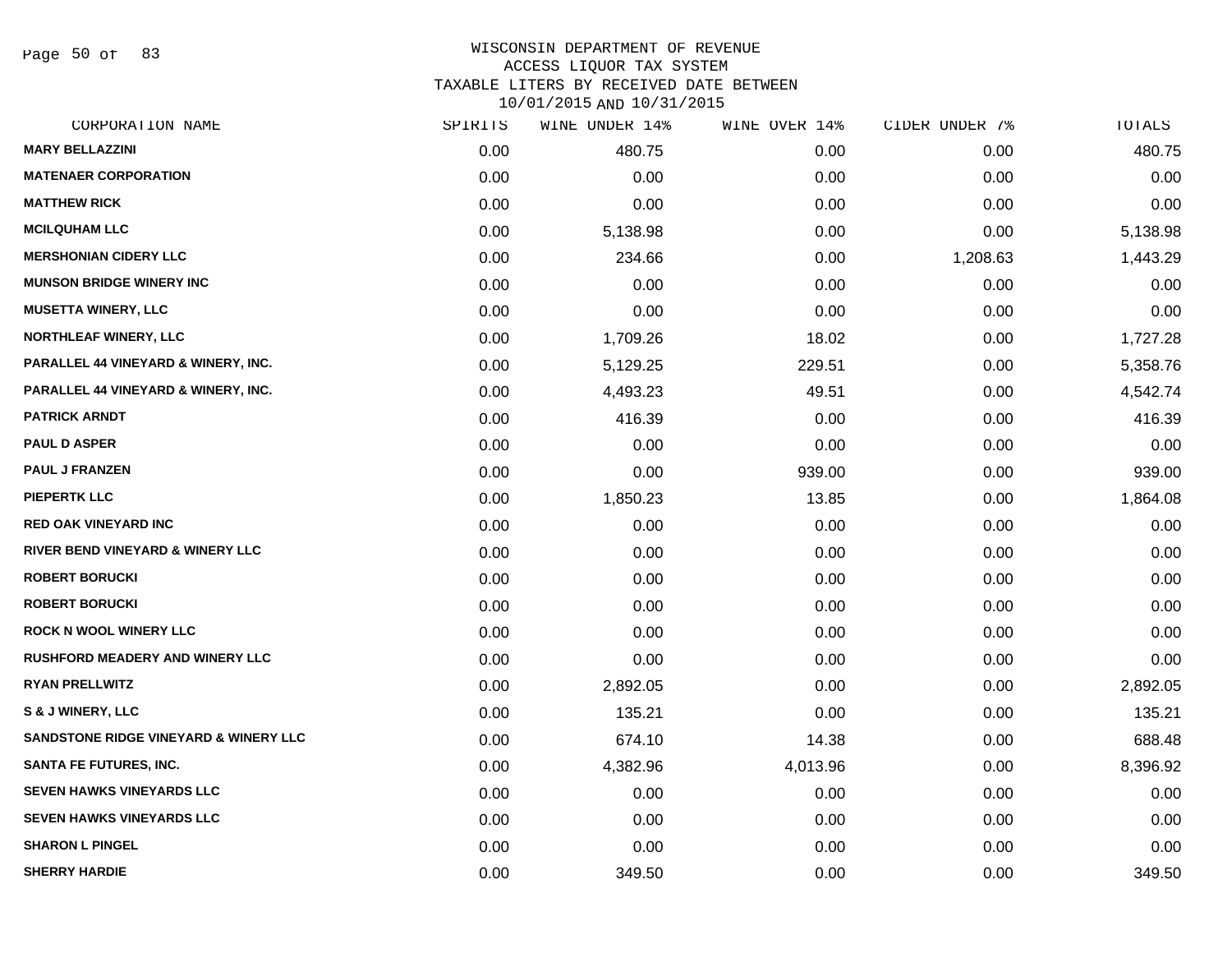### WISCONSIN DEPARTMENT OF REVENUE

#### ACCESS LIQUOR TAX SYSTEM

TAXABLE LITERS BY RECEIVED DATE BETWEEN

| CORPORATION NAME                                   | SPIRITS | WINE UNDER 14% | WINE OVER 14% | CIDER UNDER 7% | TOTALS    |
|----------------------------------------------------|---------|----------------|---------------|----------------|-----------|
| <b>SIMON CREEK VINEYARD LLC</b>                    | 0.00    | 5,964.12       | 580.15        | 0.00           | 6,544.27  |
| SINNIPEE VALLEY VINEYARD LLC                       | 0.00    | 441.00         | 0.00          | 0.00           | 441.00    |
| <b>SPB LLC</b>                                     | 0.00    | 0.00           | 0.00          | 44,294.42      | 44,294.42 |
| <b>SPRECHER BREWING COMPANY, INC.</b>              | 0.00    | 0.00           | 0.00          | 0.00           | 0.00      |
| <b>SPURGEON VINEYARDS &amp; WINERY LLC</b>         | 0.00    | 4,727.28       | 53.38         | 0.00           | 4,780.66  |
| <b>STEPHEN M KENNEDY</b>                           | 0.00    | 1,203.76       | 0.00          | 0.00           | 1,203.76  |
| <b>STEVEN J DEBAKER</b>                            | 0.00    | 816.81         | 192.34        | 0.00           | 1,009.15  |
| STEVEN M & JUDITH A JACOBSON LLC                   | 0.00    | 0.00           | 0.00          | 0.00           | 0.00      |
| <b>SUNSET POINT WINERY LLC</b>                     | 0.00    | 1,623.18       | 45.05         | 0.00           | 1,668.23  |
| <b>TENBA RIDGE WINERY LLC</b>                      | 0.00    | 1,079.25       | 0.00          | 0.00           | 1,079.25  |
| THE CHISELLED GRAPE WINERY LLC                     | 0.00    | 208.20         | 624.59        | 0.00           | 832.79    |
| THE RUM TREE, INC.                                 | 0.00    | 18.02          | 0.00          | 0.00           | 18.02     |
| THE WINE VINEYARD LLC                              | 0.00    | 2,258.98       | 0.00          | 0.00           | 2,258.98  |
| THE WOODLAND TRAIL BEVERAGE COMPANY, INC.          | 0.00    | 1,034.17       | 0.00          | 0.00           | 1,034.17  |
| <b>TROY LANDWEHR</b>                               | 0.00    | 834.00         | 87.75         | 0.00           | 921.75    |
| <b>TWO BROTHERS WINES LLC</b>                      | 0.00    | 603.73         | 0.00          | 0.00           | 603.73    |
| <b>VAN WYCHEN WINES INC.</b>                       | 0.00    | 0.00           | 0.00          | 0.00           | 0.00      |
| <b>VERNON VINEYARDS LTD</b>                        | 0.00    | 1,362.37       | 0.00          | 0.00           | 1,362.37  |
| <b>VETRO WINERY LLC</b>                            | 0.00    | 382.75         | 0.00          | 0.00           | 382.75    |
| <b>VINES TO CELLAR, INC.</b>                       | 0.00    | 939.76         | 0.00          | 0.00           | 939.76    |
| VON STIEHL WINERY LTD.                             | 0.00    | 0.00           | 0.00          | 0.00           | 0.00      |
| VON STIEHL WINERY LTD.                             | 0.00    | 0.00           | 0.00          | 0.00           | 0.00      |
| VON STIEHL WINERY LTD.                             | 0.00    | 20,285.20      | 0.00          | 946.35         | 21,231.55 |
| <b>WEGLARZ &amp; BOCK</b>                          | 0.00    | 828.62         | 0.00          | 0.00           | 828.62    |
| <b>WEST PRAIRIE WINERY LLC</b>                     | 0.00    | 3,094.19       | 0.00          | 0.00           | 3,094.19  |
| <b>WHISPERING BLUFFS VINEYARD &amp; WINERY LTD</b> | 0.00    | 0.00           | 0.00          | 0.00           | 0.00      |
| <b>WHISPERING WINDS WINERY LLC</b>                 | 0.00    | 1,555.80       | 0.00          | 0.00           | 1,555.80  |
| <b>WHITE BEAR SPIRITS LLC</b>                      | 0.00    | 0.00           | 0.00          | 0.00           | 0.00      |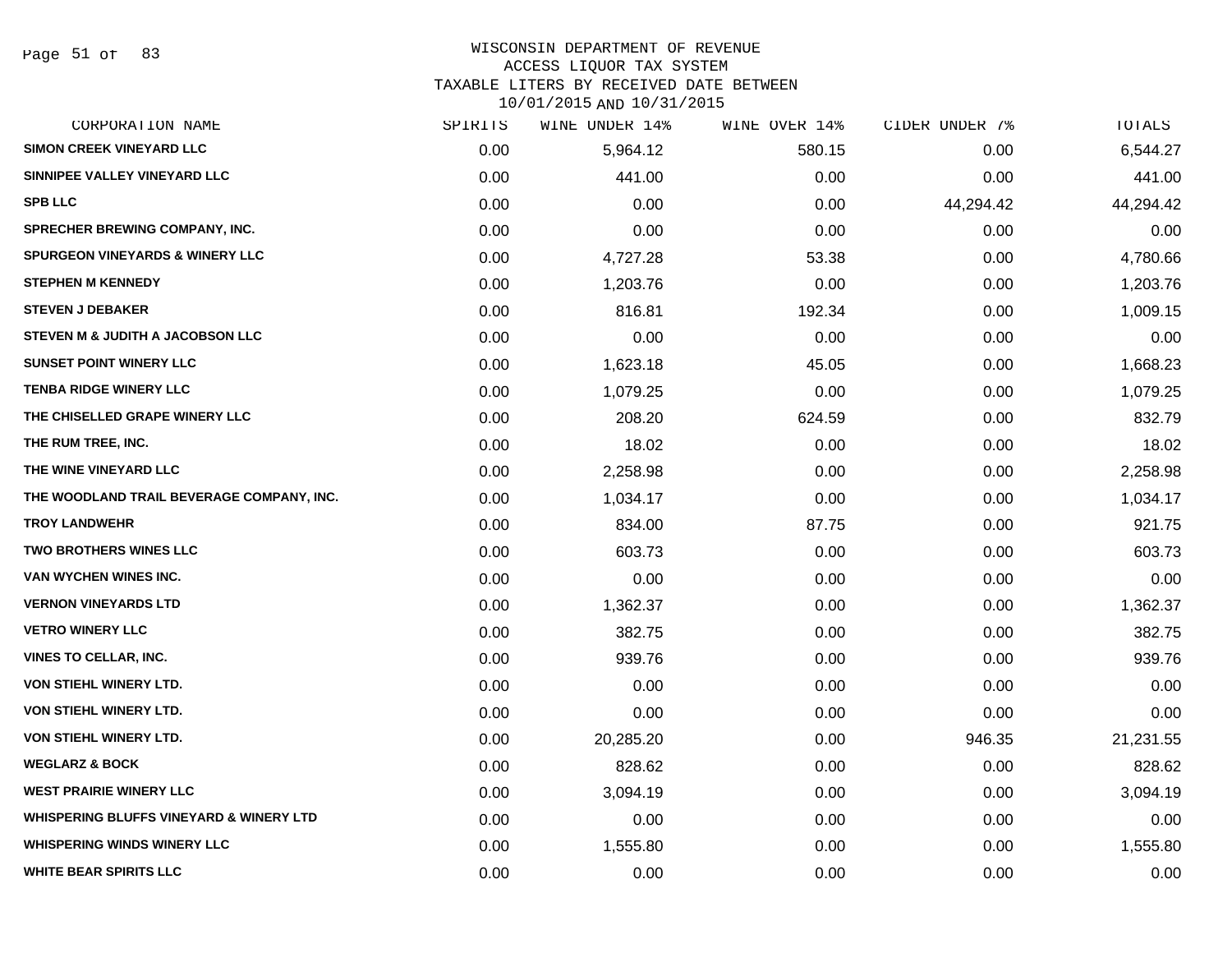Page 52 of 83

## WISCONSIN DEPARTMENT OF REVENUE ACCESS LIQUOR TAX SYSTEM TAXABLE LITERS BY RECEIVED DATE BETWEEN

| CORPORATION NAME                | SPIRITS | UNDER 14%<br>WINE | WINE OVER 14% | CIDER UNDER<br>7% | TOTALS     |
|---------------------------------|---------|-------------------|---------------|-------------------|------------|
| WHITE WINTER WINERY INC         | 0.00    | $-1,111.29$       | 0.00          | 234.69            | $-876.60$  |
| <b>WILLIAM F BLUHM</b>          | 0.00    | 3,718.12          | 0.00          | 0.00              | 3,718.12   |
| <b>WINE STATION HUDSON LLC</b>  | 0.00    | 0.00              | 0.00          | 0.00              | 0.00       |
| <b>WINEMAKER'S DAUGHTER LLC</b> | 0.00    | 0.00              | 0.00          | 0.00              | 0.00       |
| <b>WINESITTER BREWHOUSE LLC</b> | 0.00    | 0.00              | 0.00          | 0.00              | 0.00       |
| <b>WOLLERSHEIM WINERY, INC.</b> | 0.00    | 81,520.36         | 1,168.50      | 0.00              | 82,688.86  |
| <b>WOLLERSHEIM WINERY, INC.</b> | 0.00    | 0.00              | 0.00          | 0.00              | 0.00       |
| TOTAL LITERS FOR 10/31/2015     | 0.00    | 315,029.35        | 11.371.75     | 52,024.83         | 378,425.93 |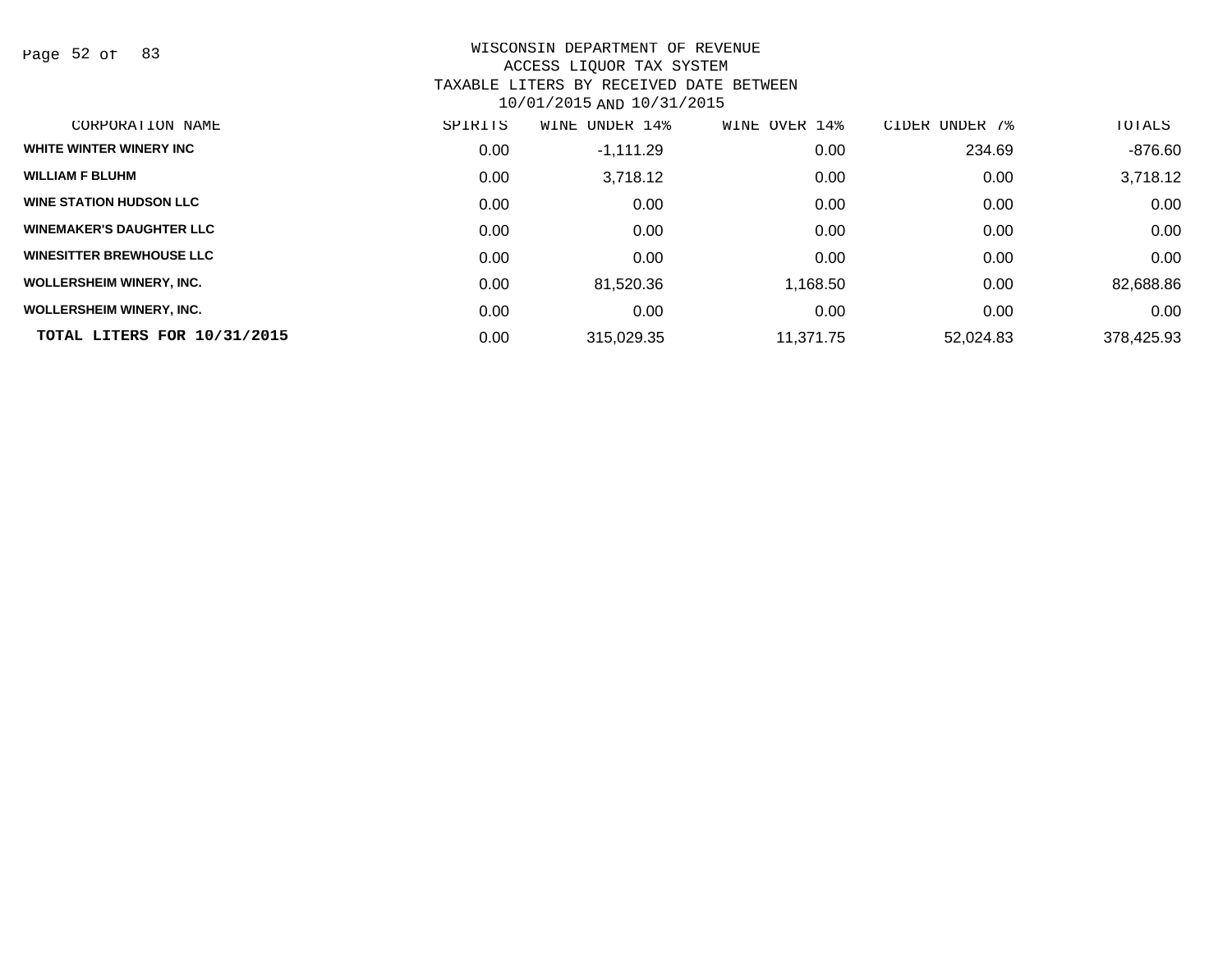Page 53 of 83

| CORPORATION NAME | SPIRITS             | WINE UNDER 14% | WINE OVER 14% |  | CIDER UNDER , |  | TOTALS |
|------------------|---------------------|----------------|---------------|--|---------------|--|--------|
|                  | WINE DIRECT SHIPPER |                | (WDS)         |  |               |  |        |

| 1-800 WINESHOP.COM INC                      | 0.00 | 1,758.75 | 393.75   | 0.00 | 2,152.50 |
|---------------------------------------------|------|----------|----------|------|----------|
| 7 & 8 LLC                                   | 0.00 | 0.00     | 0.00     | 0.00 | 0.00     |
| <b>A TO Z WINEWORKS LLC</b>                 | 0.00 | 9.00     | 19.50    | 0.00 | 28.50    |
| <b>AARON POTT AND CLAIRE POTT</b>           | 0.00 | 0.00     | 0.00     | 0.00 | 0.00     |
| <b>ABACELA VINEYARDS &amp; WINERY INC</b>   | 0.00 | 3.00     | 1.50     | 0.00 | 4.50     |
| <b>ABEJA LLC</b>                            | 0.00 | 0.00     | 0.00     | 0.00 | 0.00     |
| <b>ABERNATHY HOFFMAN, LLC</b>               | 0.00 | 3.00     | 1.50     | 0.00 | 4.50     |
| <b>ABREU VINEYARDS INC</b>                  | 0.00 | 0.00     | 0.00     | 0.00 | 0.00     |
| <b>AC VIN CO LLC</b>                        | 0.00 | 0.00     | 0.00     | 0.00 | 0.00     |
| <b>ACCOLADE WINES NORTH AMERICA INC</b>     | 0.00 | 0.75     | 5.63     | 0.00 | 6.38     |
| <b>ADAMS WINERY LLC</b>                     | 0.00 | 26.25    | 105.00   | 0.00 | 131.25   |
| ADELAIDA CELLARS INC                        | 0.00 | 16.50    | 19.50    | 0.00 | 36.00    |
| <b>ADELSHEIM VINEYARD LLC</b>               | 0.00 | 161.25   | 0.00     | 0.00 | 161.25   |
| AGATE RIDGE VINEYARD LLC                    | 0.00 | 0.00     | 0.00     | 0.00 | 0.00     |
| <b>ALEXANDER P OXMAN</b>                    | 0.00 | 4,474.50 | 1,572.00 | 0.00 | 6,046.50 |
| ALEXANDRIA NICOLE CELLARS LLC               | 0.00 | 0.00     | 0.00     | 0.00 | 0.00     |
| <b>ALL SISTERS WINERY INC</b>               | 0.00 | 0.00     | 0.00     | 0.00 | 0.00     |
| <b>ALPHA &amp; OMEGA WINERY LLC</b>         | 0.00 | 0.00     | 155.25   | 0.00 | 155.25   |
| ALTAMURA WINERY INC                         | 0.00 | 0.00     | 18.00    | 0.00 | 18.00    |
| <b>ALVAREZ VINEYARDS LLC</b>                | 0.00 | 3.00     | 24.00    | 0.00 | 27.00    |
| <b>AMAPOLA CREEK VINEYARDS &amp; WINERY</b> | 0.00 | 4.50     | 54.00    | 0.00 | 58.50    |
| AMAVI CELLARS LLC                           | 0.00 | 0.00     | 9.00     | 0.00 | 9.00     |
| <b>AMPELOS CELLARS INC</b>                  | 0.00 | 0.00     | 24.75    | 0.00 | 24.75    |
| <b>AMUSE BOUCHE LLC</b>                     | 0.00 | 0.00     | 0.00     | 0.00 | 0.00     |
| ANCIENT PEAK INC                            | 0.00 | 30.00    | 5.25     | 0.00 | 35.25    |
| <b>ANDERSONS CONN VALLEY WINERY INC</b>     | 0.00 | 0.00     | 3.00     | 0.00 | 3.00     |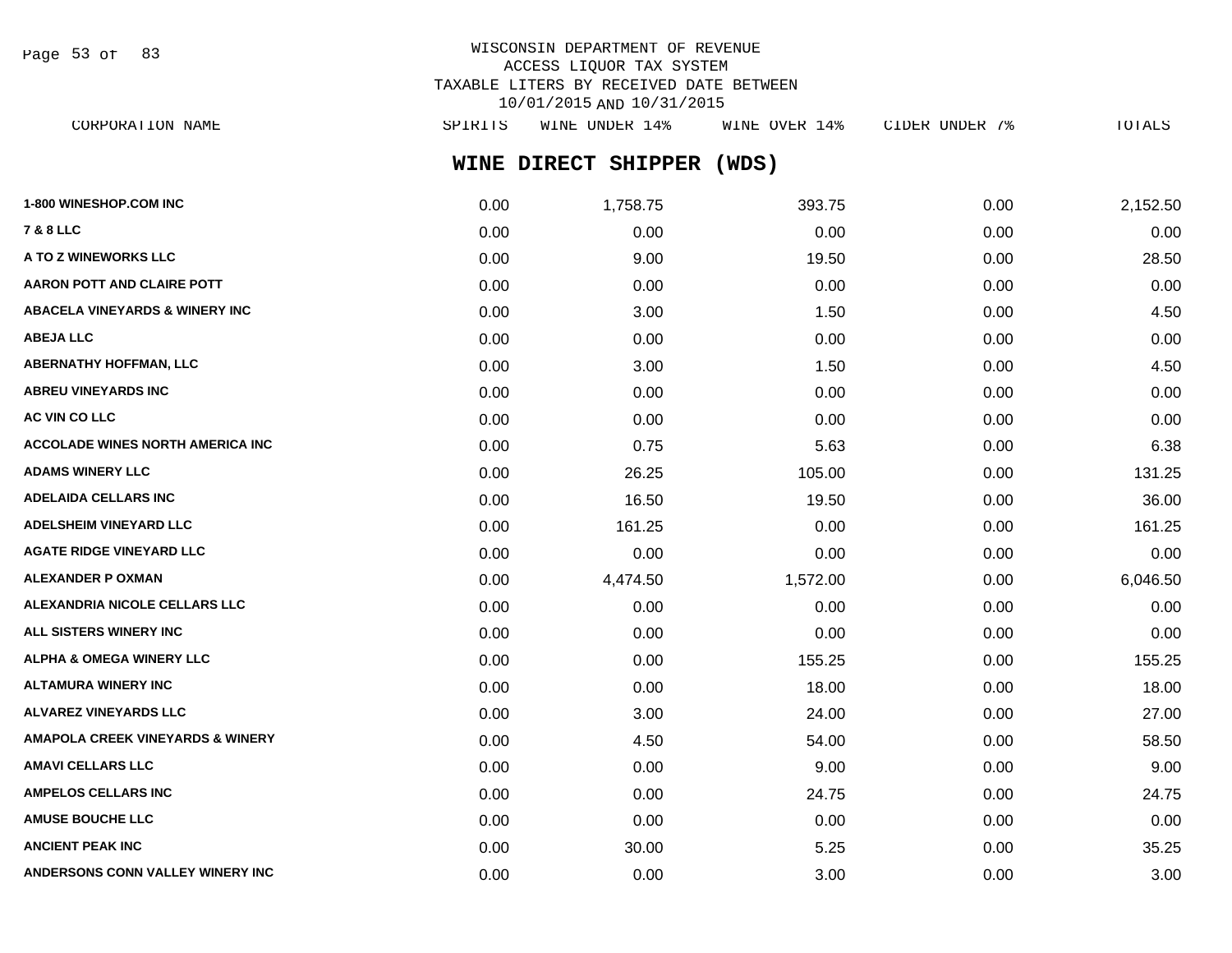Page 54 of 83

| CORPORATION NAME                       | SPIRITS | WINE UNDER 14% | WINE OVER 14% | CIDER UNDER 7% | TOTALS |
|----------------------------------------|---------|----------------|---------------|----------------|--------|
| <b>ANIMO LP</b>                        | 0.00    | 9.00           | 0.00          | 0.00           | 9.00   |
| <b>ANOMALY VINEYARDS LLC</b>           | 0.00    | 0.00           | 0.00          | 0.00           | 0.00   |
| <b>ANTHILL FARMS LLC</b>               | 0.00    | 0.00           | 0.00          | 0.00           | 0.00   |
| <b>ANTHONY M TRUCHARD</b>              | 0.00    | 0.75           | 24.75         | 0.00           | 25.50  |
| <b>AQUA PUMPKIN INC</b>                | 0.00    | 0.00           | 0.00          | 0.00           | 0.00   |
| <b>ARCHANGEL INVESTMENTS LLC</b>       | 0.00    | 0.00           | 15.00         | 0.00           | 15.00  |
| <b>ARETE WINES LLC</b>                 | 0.00    | 9.00           | 0.00          | 0.00           | 9.00   |
| <b>ARIETTA INC</b>                     | 0.00    | 0.00           | 0.00          | 0.00           | 0.00   |
| <b>ARISTA WINES LLC</b>                | 0.00    | 0.00           | 27.00         | 0.00           | 27.00  |
| ARIZONA STRONGHOLD VINEYARDS LLC       | 0.00    | 0.00           | 0.00          | 0.00           | 0.00   |
| <b>ARKENSTONE VINEYARDS LLC</b>        | 0.00    | 0.00           | 11.25         | 0.00           | 11.25  |
| <b>ARMIDA WINERY INC</b>               | 0.00    | 1.50           | 23.25         | 0.00           | 24.75  |
| <b>ARMSTRONG FAMILY WINERY LLC</b>     | 0.00    | 0.00           | 0.00          | 0.00           | 0.00   |
| <b>ARMSTRONG VINEYARDS INC</b>         | 0.00    | 0.00           | 0.00          | 0.00           | 0.00   |
| <b>ARRINGTON VINEYARDS LLC</b>         | 0.00    | 40.51          | 24.75         | 0.00           | 65.26  |
| <b>ARTISTE MANAGEMENT CO LLC</b>       | 0.00    | 0.00           | 3.00          | 0.00           | 3.00   |
| AU BON CLIMAT LLC                      | 0.00    | 24.75          | 0.00          | 0.00           | 24.75  |
| <b>AUBERT WINEGROWING INC</b>          | 0.00    | 0.00           | 0.00          | 0.00           | 0.00   |
| <b>AUGUST BRIGGS JR INC</b>            | 0.00    | 4.50           | 13.50         | 0.00           | 18.00  |
| <b>AVV WINERY CO LLC</b>               | 0.00    | 24.75          | 69.00         | 0.00           | 93.75  |
| AW DIRECT INC                          | 0.00    | 18.00          | 45.00         | 0.00           | 63.00  |
| <b>B R COHN WINERY INC</b>             | 0.00    | 1.87           | 78.00         | 0.00           | 79.87  |
| <b>BALTIMORE BEND VINEYARD LLC</b>     | 0.00    | 0.00           | 0.00          | 0.00           | 0.00   |
| <b>BANSHEE WINES LLC</b>               | 0.00    | 1.50           | 25.50         | 0.00           | 27.00  |
| <b>BARABOO BLUFF WINERY, LLC</b>       | 0.00    | 0.00           | 0.00          | 0.00           | 0.00   |
| <b>BARGETTOS SANTA CRUZ WINERY INC</b> | 0.00    | 9.75           | 14.25         | 0.00           | 24.00  |
| <b>BARNARD GRIFFIN INC</b>             | 0.00    | 4.50           | 5.00          | 0.00           | 9.50   |
| <b>BARNETT VINEYARDS LP</b>            | 0.00    | 10.50          | 3.00          | 0.00           | 13.50  |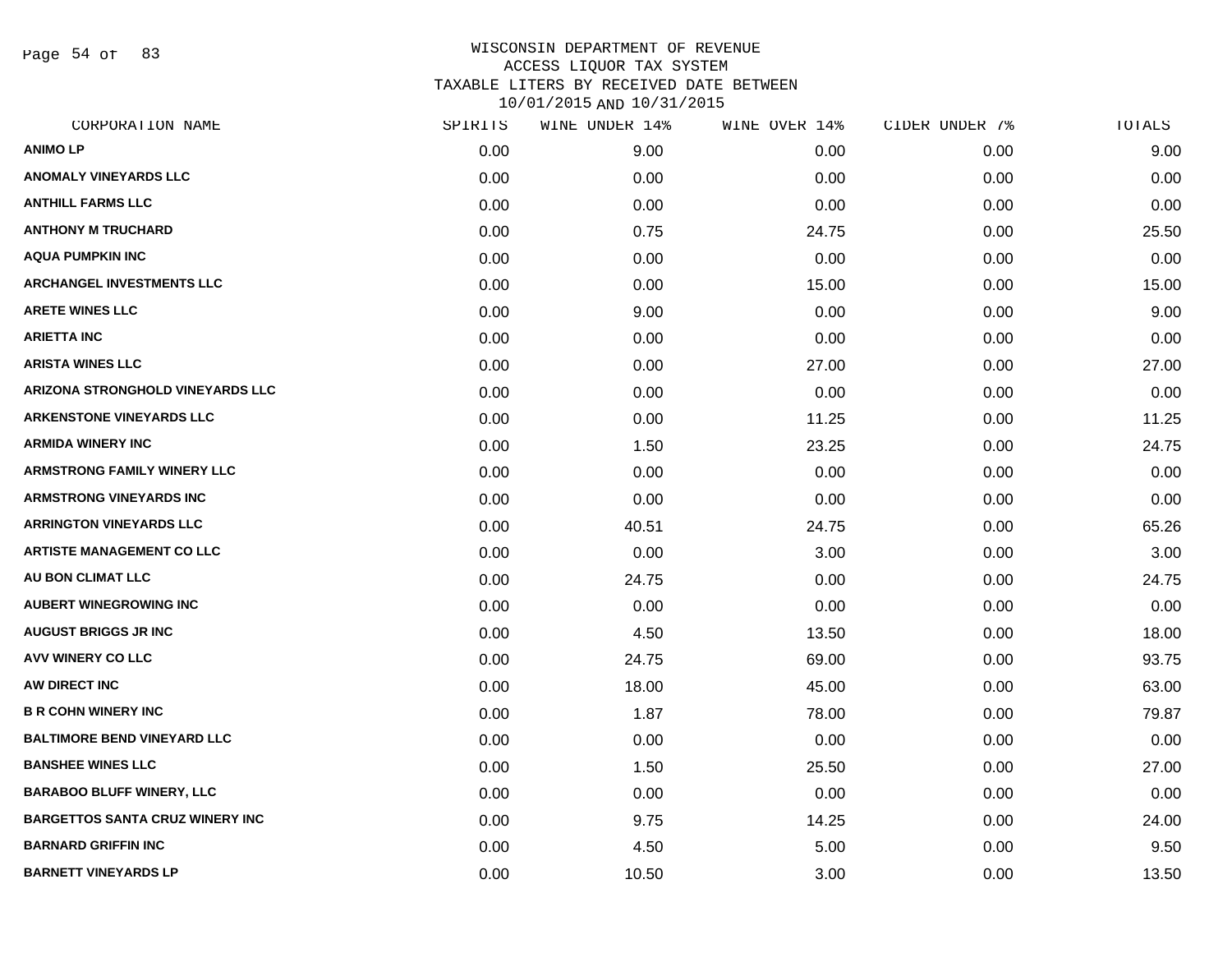Page 55 of 83

| CORPORATION NAME                    | SPIRITS | WINE UNDER 14% | WINE OVER 14% | CIDER UNDER 7% | TOTALS |
|-------------------------------------|---------|----------------|---------------|----------------|--------|
| <b>BAUER-KEARNS WINERY LLC</b>      | 0.00    | 0.00           | 0.00          | 0.00           | 0.00   |
| <b>BAYFIELD WINERY, LTD.</b>        | 0.00    | 0.00           | 0.00          | 0.00           | 0.00   |
| <b>BEHRENS AND DRINKWARD</b>        | 0.00    | 0.00           | 0.00          | 0.00           | 0.00   |
| <b>BEL VINO LLC</b>                 | 0.00    | 10.50          | 0.75          | 0.00           | 11.25  |
| <b>BELLEVINEZ LLC</b>               | 0.00    | 0.00           | 0.00          | 0.00           | 0.00   |
| <b>BENESSERE VINEYARDS LTD</b>      | 0.00    | 3.75           | 12.00         | 0.00           | 15.75  |
| <b>BENNETT LANE WINERY LLC</b>      | 0.00    | 0.00           | 44.63         | 0.00           | 44.63  |
| <b>BENOVIA WINERY LLC</b>           | 0.00    | 0.00           | 18.00         | 0.00           | 18.00  |
| <b>BENT CREEK WINERY LLC</b>        | 0.00    | 0.00           | 11.25         | 0.00           | 11.25  |
| <b>BENTON-LANE LLC</b>              | 0.00    | 18.75          | 1.50          | 0.00           | 20.25  |
| <b>BENZIGER FAMILY WINERY LLC</b>   | 0.00    | 159.00         | 418.50        | 0.00           | 577.50 |
| <b>BERGSTROM WINES LLC</b>          | 0.00    | 9.00           | 0.00          | 0.00           | 9.00   |
| <b>BERNARDUS LLC</b>                | 0.00    | 4.50           | 25.50         | 0.00           | 30.00  |
| <b>BETHEL HEIGHTS VINEYARD INC</b>  | 0.00    | 0.00           | 0.00          | 0.00           | 0.00   |
| BETTER BRANDS INTERNATIONAL         | 0.00    | 0.00           | 0.00          | 0.00           | 0.00   |
| <b>BETZ CELLARS LLC</b>             | 0.00    | 1.50           | 52.50         | 0.00           | 54.00  |
| <b>BIG BASIN VINEYARDS LLC</b>      | 0.00    | 0.00           | 0.00          | 0.00           | 0.00   |
| <b>BILTMORE ESTATE WINE COMPANY</b> | 0.00    | 100.50         | 27.00         | 0.00           | 127.50 |
| <b>BLACKBIRD VINEYARDS LLC</b>      | 0.00    | 26.25          | 55.50         | 0.00           | 81.75  |
| <b>BLACKBURN ENTERPRISES LLC</b>    | 0.00    | 1.50           | 0.75          | 0.00           | 2.25   |
| <b>BLANKIET ESTATE LLC</b>          | 0.00    | 0.00           | 0.00          | 0.00           | 0.00   |
| <b>BLIND HORSE WINERY LLC</b>       | 0.00    | 0.00           | 0.00          | 0.00           | 0.00   |
| BLUE MOUNTAIN CIDER COMPANY LLC     | 0.00    | 0.00           | 0.00          | 0.00           | 0.00   |
| <b>BLUE SKY VINTNERS LLC</b>        | 0.00    | 0.00           | 4.50          | 0.00           | 4.50   |
| <b>BNA WINE GROUP LLC</b>           | 0.00    | 18.00          | 0.00          | 0.00           | 18.00  |
| <b>BOEGER WINERY INC</b>            | 0.00    | 38.25          | 108.75        | 0.00           | 147.00 |
| <b>BOGLE VINEYARDS INC</b>          | 0.00    | 2.25           | 21.00         | 0.00           | 23.25  |
| <b>BON AFFAIR INC</b>               | 0.00    | 18.33          | 0.00          | 0.00           | 18.33  |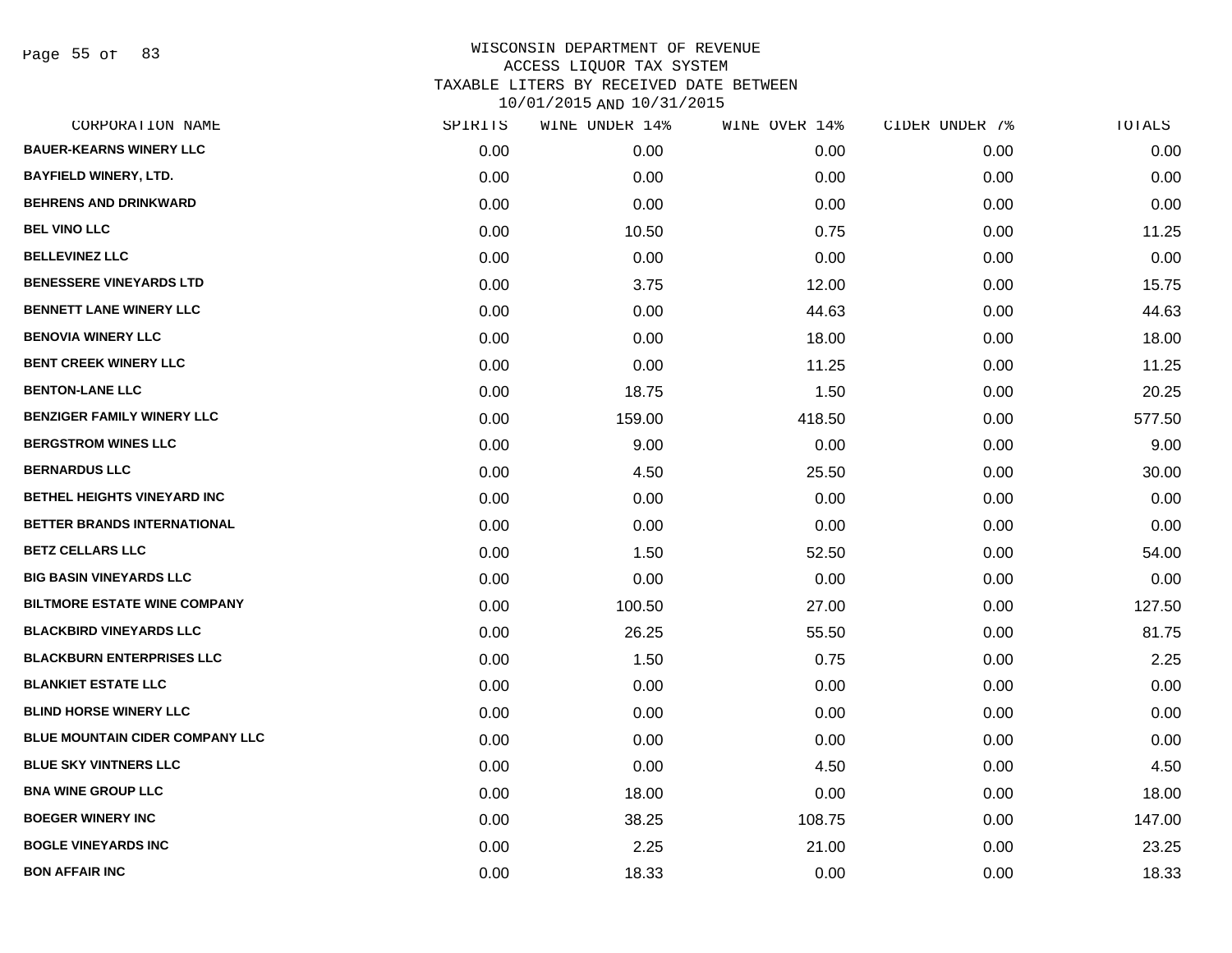Page 56 of 83

| CORPORATION NAME                       | SPIRITS | WINE UNDER 14% | WINE OVER 14% | CIDER UNDER 7% | <b>TOTALS</b> |
|----------------------------------------|---------|----------------|---------------|----------------|---------------|
| <b>BONNY DOON WINERY INC</b>           | 0.00    | 36.00          | 12.00         | 0.00           | 48.00         |
| <b>BOOKWALTER WINERY LLC</b>           | 0.00    | 0.00           | 2.25          | 0.00           | 2.25          |
| <b>BOTHAM VINEYARDS, INC.</b>          | 0.00    | 0.00           | 0.00          | 0.00           | 0.00          |
| <b>BOUCHAINE VINEYARDS INC</b>         | 0.00    | 39.75          | 17.25         | 0.00           | 57.00         |
| <b>BRANCHES WINERY LLC</b>             | 0.00    | 0.00           | 0.00          | 0.00           | 0.00          |
| <b>BRASSFIELD ESTATE WINERY LLC</b>    | 0.00    | 13.50          | 12.00         | 0.00           | 25.50         |
| <b>BRESSLER VINEYARDS LLC</b>          | 0.00    | 0.00           | 0.00          | 0.00           | 0.00          |
| <b>BRET LOPEZ</b>                      | 0.00    | 0.00           | 0.00          | 0.00           | 0.00          |
| <b>BREWER-CLIFTON LLC</b>              | 0.00    | 0.00           | 0.00          | 0.00           | 0.00          |
| <b>BRIAN CARTER CELLARS LLC</b>        | 0.00    | 11.25          | 0.00          | 0.00           | 11.25         |
| <b>BRIGADOON FARM &amp; WINERY LLC</b> | 0.00    | 0.00           | 0.00          | 0.00           | 0.00          |
| <b>BROWN ESTATE VINEYARDS LLC</b>      | 0.00    | 0.00           | 0.00          | 0.00           | 0.00          |
| <b>BRUTOCAO CELLARS LP</b>             | 0.00    | 69.00          | 65.75         | 0.00           | 134.75        |
| <b>BRYANT VINEYARDS INC</b>            | 0.00    | 0.00           | 0.00          | 0.00           | 0.00          |
| <b>BUCKLER FAMILY VINEYARDS LLC</b>    | 0.00    | 1.50           | 24.00         | 0.00           | 25.50         |
| <b>BULLY HILL VINEYARDS INC</b>        | 0.00    | 144.75         | 0.00          | 0.00           | 144.75        |
| <b>BURGESS CELLARS INC</b>             | 0.00    | 0.00           | 0.00          | 0.00           | 0.00          |
| <b>BURRELL SCHOOL VINEYARDS INC</b>    | 0.00    | 0.00           | 53.25         | 0.00           | 53.25         |
| <b>BUTTONWOOD FARM WINERY INC</b>      | 0.00    | 9.00           | 2.25          | 0.00           | 11.25         |
| <b>C &amp; C WINE SERVICES INC</b>     | 0.00    | 0.00           | 12.00         | 0.00           | 12.00         |
| <b>C &amp; N CORPORATION</b>           | 0.00    | $-29.25$       | 0.00          | 0.00           | $-29.25$      |
| C G DI ARIE VINEYARD & WINERY LLC      | 0.00    | 4.50           | 69.00         | 0.00           | 73.50         |
| <b>C MONDAVI &amp; SONS</b>            | 0.00    | 24.75          | 100.49        | 0.00           | 125.24        |
| <b>CAIN CELLARS INC</b>                | 0.00    | 3.00           | 0.00          | 0.00           | 3.00          |
| <b>CAIRDEAN VINEYARDS LLC</b>          | 0.00    | 0.00           | 0.00          | 0.00           | 0.00          |
| <b>CAKEBREAD CELLARS</b>               | 0.00    | 87.75          | 584.25        | 0.00           | 672.00        |
| <b>CALCAREOUS VINEYARD LLC</b>         | 0.00    | 6.00           | 45.75         | 0.00           | 51.75         |
| <b>CALDWELL WINERY LLC</b>             | 0.00    | 0.00           | 0.00          | 0.00           | 0.00          |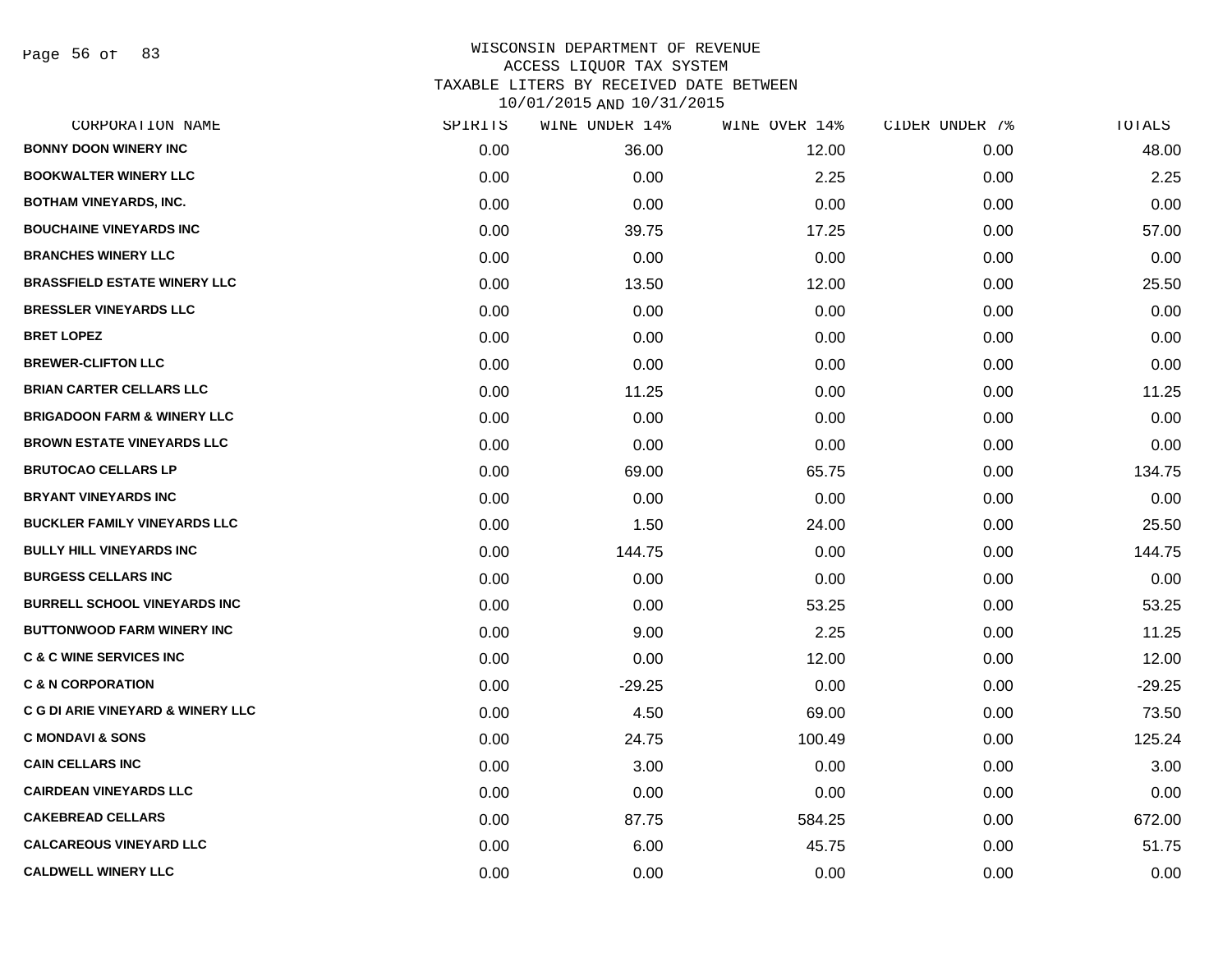| CORPORATION NAME                                  | SPIRITS | WINE UNDER 14% | WINE OVER 14% | CIDER UNDER 7% | <b>TOTALS</b> |
|---------------------------------------------------|---------|----------------|---------------|----------------|---------------|
| <b>CALERA WINE COMPANY LP</b>                     | 0.00    | 0.00           | 0.00          | 0.00           | 0.00          |
| <b>CARACCIOLI CELLARS INC</b>                     | 0.00    | 0.00           | 0.00          | 0.00           | 0.00          |
| <b>CARL THOMA</b>                                 | 0.00    | 20.25          | 25.50         | 0.00           | 45.75         |
| <b>CARLISLE WINERY &amp; VINEYARDS LLC</b>        | 0.00    | 0.00           | 0.00          | 0.00           | 0.00          |
| <b>CASTORO CELLARS</b>                            | 0.00    | 204.00         | 17.25         | 0.00           | 221.25        |
| <b>CAYMUS VINEYARDS INC</b>                       | 0.00    | 0.00           | 180.50        | 0.00           | 180.50        |
| <b>CECIL A ZERBA</b>                              | 0.00    | 0.00           | 0.00          | 0.00           | 0.00          |
| <b>CEDAR KNOLL VINEYARDS INC</b>                  | 0.00    | 0.00           | 100.50        | 0.00           | 100.50        |
| <b>CEJA VINEYARDS INC</b>                         | 0.00    | 13.50          | 0.00          | 0.00           | 13.50         |
| <b>CELLAR RAT CELLARS LLC</b>                     | 0.00    | 884.85         | 0.00          | 0.00           | 884.85        |
| <b>CHACEWATER LLC</b>                             | 0.00    | 216.32         | 195.89        | 0.00           | 412.21        |
| <b>CHAPPELLET WINERY INC</b>                      | 0.00    | 0.00           | 72.75         | 0.00           | 72.75         |
| <b>CHARLES &amp; MARTHA BARRA</b>                 | 0.00    | 3.00           | 3.00          | 0.00           | 6.00          |
| <b>CHARLES REININGER LLC</b>                      | 0.00    | 0.00           | 0.00          | 0.00           | 0.00          |
| <b>CHATEAU BIANCA INC</b>                         | 0.00    | 0.00           | 0.00          | 0.00           | 0.00          |
| <b>CHATEAU DIANA LLC</b>                          | 0.00    | 27.00          | 9.00          | 0.00           | 36.00         |
| <b>CHATEAU GRAND TRAVERSE LTD</b>                 | 0.00    | 81.00          | 0.00          | 0.00           | 81.00         |
| <b>CHATEAU JULIEN INC</b>                         | 0.00    | 0.00           | 0.00          | 0.00           | 0.00          |
| <b>CHATEAU MORRISETTE INC</b>                     | 0.00    | 30.75          | 0.38          | 0.00           | 31.13         |
| <b>CHATEAU OPERATIONS, LTD.</b>                   | 0.00    | 9.75           | 4.50          | 0.00           | 14.25         |
| <b>CHATEAU ST CROIX WINERY &amp; VINEYARD LLC</b> | 0.00    | 0.00           | 0.00          | 0.00           | 0.00          |
| <b>CHATOM CELLARS INC</b>                         | 0.00    | 0.00           | 0.00          | 0.00           | 0.00          |
| <b>CHERRY HILL LLC</b>                            | 0.00    | 0.00           | 0.00          | 0.00           | 0.00          |
| <b>CHIARELLO FAMILY VINEYARDS LLC</b>             | 0.00    | 0.00           | 22.50         | 0.00           | 22.50         |
| <b>CHIMNEY ROCK WINERY LLC</b>                    | 0.00    | 7.88           | 179.25        | 0.00           | 187.13        |
| <b>CHRISTOPHE BARON</b>                           | 0.00    | 0.00           | 0.00          | 0.00           | 0.00          |
| <b>CHRISTOPHER FIGGINS</b>                        | 0.00    | 0.00           | 0.00          | 0.00           | 0.00          |
| <b>CIDER HOUSE OF WISCONSIN LLC</b>               | 0.00    | 0.00           | 0.00          | 0.00           | 0.00          |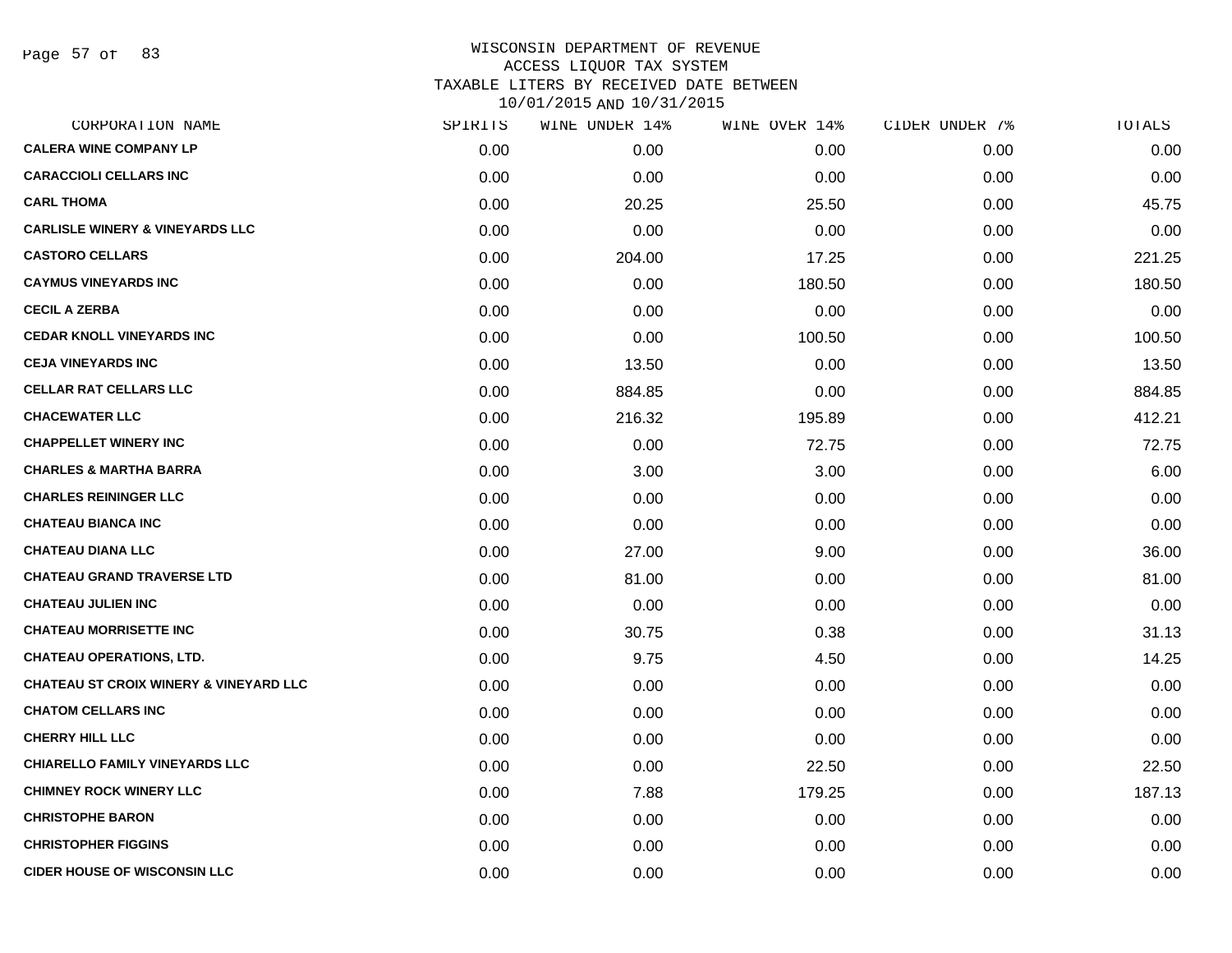Page 58 of 83

#### WISCONSIN DEPARTMENT OF REVENUE ACCESS LIQUOR TAX SYSTEM

TAXABLE LITERS BY RECEIVED DATE BETWEEN

| CORPORATION NAME                                | SPIRITS | WINE UNDER 14% | WINE OVER 14% | CIDER UNDER 7% | TOTALS   |
|-------------------------------------------------|---------|----------------|---------------|----------------|----------|
| <b>CINNABAR WINERY LLC</b>                      | 0.00    | 3.00           | 9.00          | 0.00           | 12.00    |
| CITY VINTNERS SAN FRANCISCO WINERY LLC          | 0.00    | 1.50           | 0.00          | 0.00           | 1.50     |
| <b>CLARA STREET COMPANY</b>                     | 0.00    | 597.00         | 933.75        | 0.00           | 1,530.75 |
| <b>CLAY JAR HOLDINGS LLC</b>                    | 0.00    | 0.00           | 0.00          | 0.00           | 0.00     |
| <b>CLIF BAR FAMILY WINERY &amp; FARM LLC</b>    | 0.00    | 4.50           | 51.75         | 0.00           | 56.25    |
| <b>CLINE CELLARS INC</b>                        | 0.00    | 45.00          | 142.50        | 0.00           | 187.50   |
| <b>CLOS DU VAL WINE CO LTD</b>                  | 0.00    | 36.75          | 59.25         | 0.00           | 96.00    |
| <b>CLOS LACHANCE WINES LLC</b>                  | 0.00    | 9.75           | 30.75         | 0.00           | 40.50    |
| <b>CODORNIU NAPA INC</b>                        | 0.00    | 93.00          | 343.50        | 0.00           | 436.50   |
| <b>COL SOLARE, LLP</b>                          | 0.00    | 0.00           | 20.25         | 0.00           | 20.25    |
| <b>COLGIN PARTNERS LLC</b>                      | 0.00    | 0.00           | 0.00          | 0.00           | 0.00     |
| <b>COLUMBIA RIVER WINERY INC</b>                | 0.00    | 36.75          | 15.75         | 0.00           | 52.50    |
| <b>CONSTELLATION BRANDS U.S. OPERATIONS INC</b> | 0.00    | 323.71         | 504.00        | 0.00           | 827.71   |
| <b>CONUNDRUM WINERY LLC</b>                     | 0.00    | 3.00           | 0.00          | 0.00           | 3.00     |
| <b>CONWAY VINEYARDS INC</b>                     | 0.00    | 5.25           | 2.25          | 0.00           | 7.50     |
| <b>COOL HAND VINEYARDS LLC</b>                  | 0.00    | 0.00           | 0.00          | 0.00           | 0.00     |
| <b>COPAIN WINE CELLARS LLC</b>                  | 0.00    | 0.00           | 0.00          | 0.00           | 0.00     |
| <b>COPPER CANE LLC</b>                          | 0.00    | 0.00           | 0.00          | 0.00           | 0.00     |
| <b>CORNERSTONE CELLARS INC</b>                  | 0.00    | 13.50          | 10.50         | 0.00           | 24.00    |
| <b>COURAGEOUS INC</b>                           | 0.00    | 0.00           | 0.00          | 0.00           | 0.00     |
| <b>CRAIG FLETCHER</b>                           | 0.00    | 0.00           | 0.00          | 0.00           | 0.00     |
| <b>CREATIVE WINE CONCEPTS INC</b>               | 0.00    | 6.00           | 43.25         | 0.00           | 49.25    |
| <b>CREW WINE COMPANY LLC</b>                    | 0.00    | 0.00           | 0.00          | 0.00           | 0.00     |
| <b>CRIMSON WINE GROUP LTD</b>                   | 0.00    | 38.25          | 1.50          | 0.00           | 39.75    |
| <b>CRISTOM VINEYARDS INC</b>                    | 0.00    | 29.25          | 0.00          | 0.00           | 29.25    |
| <b>CULTIVATE WINES LLC</b>                      | 0.00    | 7.50           | 0.00          | 0.00           | 7.50     |
| <b>CUNAT PREMIUM VINEYARDS LLC</b>              | 0.00    | 0.00           | 0.00          | 0.00           | 0.00     |
| <b>CUSHMAN WINERY CORPORATION</b>               | 0.00    | 16.50          | 62.25         | 0.00           | 78.75    |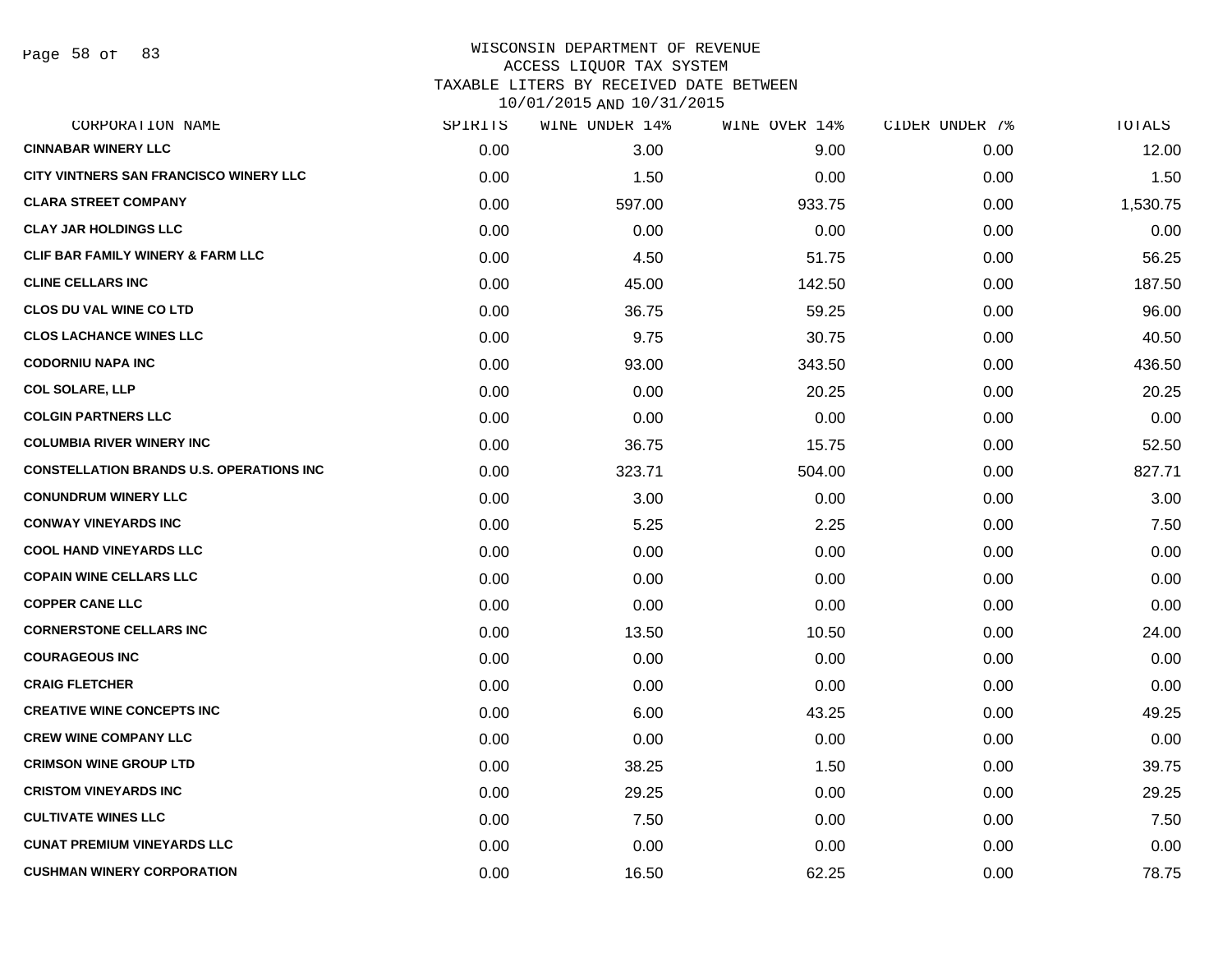Page 59 of 83

## WISCONSIN DEPARTMENT OF REVENUE ACCESS LIQUOR TAX SYSTEM TAXABLE LITERS BY RECEIVED DATE BETWEEN

| CORPORATION NAME                                 | SPIRITS | WINE UNDER 14% | WINE OVER 14% | CIDER UNDER 7% | TOTALS   |
|--------------------------------------------------|---------|----------------|---------------|----------------|----------|
| <b>CUVAISON INC</b>                              | 0.00    | 66.75          | 68.25         | 0.00           | 135.00   |
| <b>D &amp; J F CELLARS INC</b>                   | 0.00    | 7.50           | 29.25         | 0.00           | 36.75    |
| <b>D MYERS LLC</b>                               | 0.00    | 6.75           | 0.00          | 0.00           | 6.75     |
| <b>DANA ESTATES INC</b>                          | 0.00    | 0.00           | 0.00          | 0.00           | 0.00     |
| <b>DANCING HARES VINEYARD LLC</b>                | 0.00    | 0.00           | 0.00          | 0.00           | 0.00     |
| DANZA DEL SOL WINERY INC                         | 0.00    | 17.62          | 45.75         | 0.00           | 63.37    |
| DANZINGER VINEYARDS LLC                          | 0.00    | 0.00           | 0.00          | 0.00           | 0.00     |
| <b>DAOU VINEYARDS LLC</b>                        | 0.00    | 0.00           | 30.75         | 0.00           | 30.75    |
| <b>DARIOUSH KHALEDI WINERY LLC</b>               | 0.00    | 0.00           | 97.13         | 0.00           | 97.13    |
| <b>DAVID BRUCE WINERY INC</b>                    | 0.00    | 0.00           | 720.00        | 0.00           | 720.00   |
| <b>DAVID COFFARO</b>                             | 0.00    | 0.00           | 9.00          | 0.00           | 9.00     |
| <b>DAVID J MATTHEWS</b>                          | 0.00    | 24.75          | 0.00          | 0.00           | 24.75    |
| DAVIDS PINOT VINEYARDS INC                       | 0.00    | 0.00           | 0.00          | 0.00           | 0.00     |
| DE LA MONTANYA WINERY INC                        | 0.00    | 9.00           | 22.50         | 0.00           | 31.50    |
| DEERFIELD RANCH WINERY LLC                       | 0.00    | 63.00          | 33.75         | 0.00           | 96.75    |
| <b>DEL DOTTO VINEYARDS INC</b>                   | 0.00    | 7.50           | 38.25         | 0.00           | 45.75    |
| <b>DELICATO VINEYARDS INC</b>                    | 0.00    | 15.75          | 162.00        | 0.00           | 177.75   |
| <b>DELILLE CELLARS LLC</b>                       | 0.00    | 6.00           | 33.75         | 0.00           | 39.75    |
| <b>DENNER WINERY INC</b>                         | 0.00    | 0.00           | 0.00          | 0.00           | 0.00     |
| <b>DENNIS R ONEIL</b>                            | 0.00    | 0.00           | 0.00          | 0.00           | 0.00     |
| <b>DEREK ROHLFFS</b>                             | 0.00    | 10.50          | 0.00          | 0.00           | 10.50    |
| <b>DIAGEO CHATEAU &amp; ESTATE WINES COMPANY</b> | 0.00    | 750.00         | 898.50        | 0.00           | 1,648.50 |
| <b>DIAMOND MOUNTAIN VINEYARD</b>                 | 0.00    | 0.00           | 0.00          | 0.00           | 0.00     |
| <b>DIANA HOBSON</b>                              | 0.00    | 0.00           | 0.00          | 0.00           | 0.00     |
| <b>DOMAINE CARNEROS LTD</b>                      | 0.00    | 233.25         | 88.50         | 0.00           | 321.75   |
| <b>DOMAINE CHANDON INC</b>                       | 0.00    | 366.29         | 24.00         | 0.00           | 390.29   |
| <b>DOMAINE DE MARIA SOTER LLC</b>                | 0.00    | 0.00           | 0.00          | 0.00           | 0.00     |
| <b>DOMAINE DROUHIN OREGON LLC</b>                | 0.00    | 35.25          | 131.25        | 0.00           | 166.50   |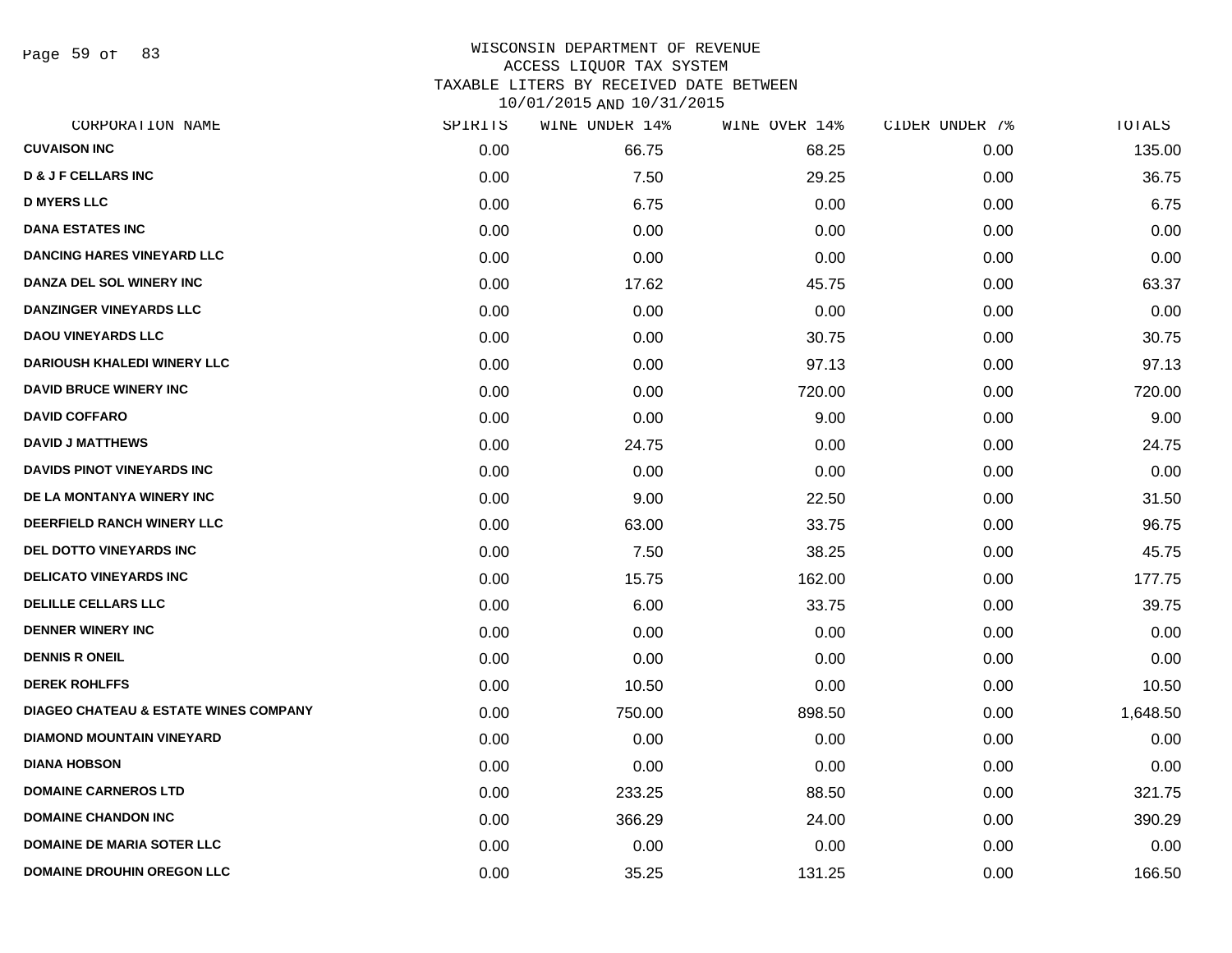Page 60 of 83

### WISCONSIN DEPARTMENT OF REVENUE ACCESS LIQUOR TAX SYSTEM

TAXABLE LITERS BY RECEIVED DATE BETWEEN

| CORPORATION NAME                                                         | SPIRITS | WINE UNDER 14% | WINE OVER 14% | CIDER UNDER 7% | TOTALS   |
|--------------------------------------------------------------------------|---------|----------------|---------------|----------------|----------|
| <b>DOMAINE MB LLC</b>                                                    | 0.00    | 0.00           | 0.00          | 0.00           | 0.00     |
| <b>DOMAINE SERENE VINEYARDS &amp; WINERY INC.</b>                        | 0.00    | 9.75           | 26.25         | 0.00           | 36.00    |
| <b>DOMINICK CHIRICHILLO</b>                                              | 0.00    | 0.75           | 2.25          | 0.00           | 3.00     |
| <b>DON SEBASTIANI &amp; SONS INTERNATIONAL WINE</b><br><b>NEGOCIANTS</b> | 0.00    | 45.00          | 2.26          | 0.00           | 47.26    |
| <b>DONATI FAMILY VINEYARD INC</b>                                        | 0.00    | 16.50          | 0.00          | 0.00           | 16.50    |
| DONELAN FAMILY WINE CELLARS LLC                                          | 0.00    | 6.00           | 6.00          | 0.00           | 12.00    |
| <b>DOUBLE CANYON VINEYARDS LLC</b>                                       | 0.00    | 9.00           | 0.00          | 0.00           | 9.00     |
| <b>DRINKS LICENSING LLC</b>                                              | 0.00    | 5,627.25       | 29.25         | 0.00           | 5,656.50 |
| DRY CREEK VINEYARD INC                                                   | 0.00    | 120.00         | 316.50        | 0.00           | 436.50   |
| <b>DUCKHORN WINE COMPANY</b>                                             | 0.00    | 69.75          | 546.00        | 0.00           | 615.75   |
| <b>DUNHAM CELLARS LLC</b>                                                | 0.00    | 9.75           | 0.00          | 0.00           | 9.75     |
| <b>DUNN VINEYARDS LLC</b>                                                | 0.00    | 0.00           | 0.00          | 0.00           | 0.00     |
| <b>DUPLIN WINE CELLARS INC</b>                                           | 0.00    | 262.50         | 0.00          | 0.00           | 262.50   |
| DUTTON GOLDFIELD WINERY LLC                                              | 0.00    | 33.75          | 2.25          | 0.00           | 36.00    |
| <b>E &amp; J GALLO WINERY</b>                                            | 0.00    | 255.75         | 488.25        | 0.00           | 744.00   |
| <b>EAGLES LANDING WINERY LLC</b>                                         | 0.00    | 9.00           | 0.00          | 0.00           | 9.00     |
| <b>EARL E BROWN &amp; SONS INC</b>                                       | 0.00    | 0.00           | 4.50          | 0.00           | 4.50     |
| <b>EBERLE WINERY LP</b>                                                  | 0.00    | 9.00           | 45.00         | 0.00           | 54.00    |
| <b>EDWARD J RINK</b>                                                     | 0.00    | 0.00           | 0.00          | 0.00           | 0.00     |
| <b>EHREN JORDAN WINE CELLARS LLC</b>                                     | 0.00    | 44.25          | 4.50          | 0.00           | 48.75    |
| <b>ELISABETH W KLEIN</b>                                                 | 0.00    | 0.00           | 0.00          | 0.00           | 0.00     |
| <b>ELK COVE VINEYARDS INC</b>                                            | 0.00    | 88.13          | 0.00          | 0.00           | 88.13    |
| <b>ELV HOLDINGS INC</b>                                                  | 0.00    | 207.00         | 0.00          | 0.00           | 207.00   |
| <b>ELYSE WINERY LLC</b>                                                  | 0.00    | 0.00           | 0.00          | 0.00           | 0.00     |
| <b>EMILIO GUGLIELMO WINERY INC</b>                                       | 0.00    | 3.75           | 1.50          | 0.00           | 5.25     |
| <b>ENTOURAGE WINE GROUP INC</b>                                          | 0.00    | 0.00           | 36.00         | 0.00           | 36.00    |
| <b>ERIC J KEATING</b>                                                    | 0.00    | 0.00           | 0.00          | 0.00           | 0.00     |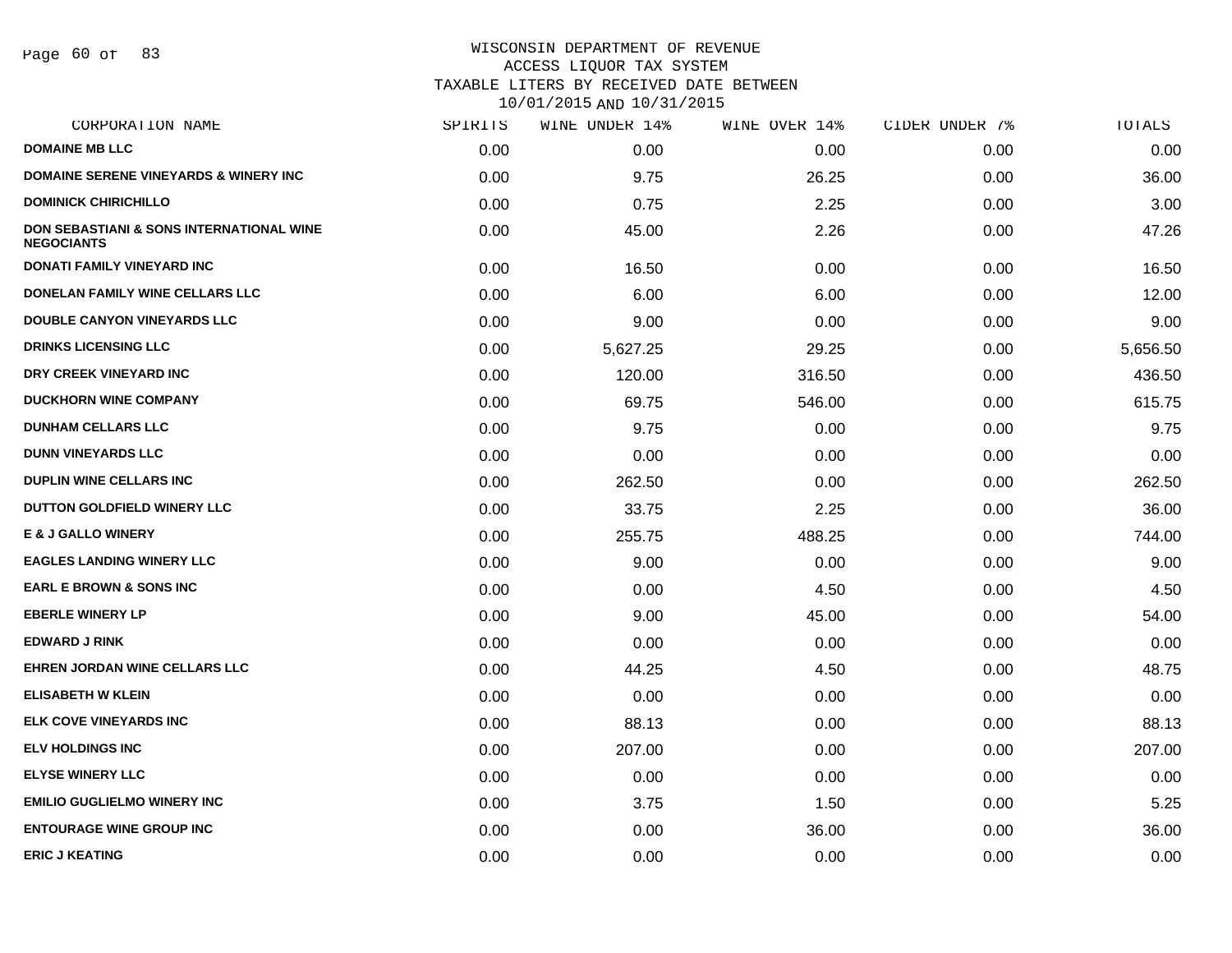Page 61 of 83

| CORPORATION NAME                                 | SPIRITS | WINE UNDER 14% | WINE OVER 14% | CIDER UNDER 7% | TOTALS |
|--------------------------------------------------|---------|----------------|---------------|----------------|--------|
| <b>ERNEST VINEYARDS LLC</b>                      | 0.00    | 0.00           | 0.00          | 0.00           | 0.00   |
| <b>ESCALERA-BOULET LLC</b>                       | 0.00    | 6.00           | 39.00         | 0.00           | 45.00  |
| <b>ESTERLINA VINEYARDS &amp; WINERY LLC</b>      | 0.00    | 0.00           | 0.00          | 0.00           | 0.00   |
| <b>F KORBEL &amp; BROS INC</b>                   | 0.00    | 152.97         | 6.25          | 0.00           | 159.22 |
| <b>FANTESCA LLC</b>                              | 0.00    | 0.00           | 0.00          | 0.00           | 0.00   |
| <b>FAT BOYS INC</b>                              | 0.00    | 5.25           | 15.75         | 0.00           | 21.00  |
| <b>FAWN CREEK WINERY LLC</b>                     | 0.00    | 0.00           | 0.00          | 0.00           | 0.00   |
| <b>FENESTRA WINERY INC</b>                       | 0.00    | 1.50           | 0.75          | 0.00           | 2.25   |
| <b>FERMENTING CELLARS LLC</b>                    | 0.00    | 0.00           | 0.00          | 0.00           | 0.00   |
| <b>FERRARI CARANO VINEYARDS &amp; WINERY LLC</b> | 0.00    | 74.25          | 43.51         | 0.00           | 117.76 |
| <b>FETZER VINEYARDS</b>                          | 0.00    | 0.00           | 0.00          | 0.00           | 0.00   |
| <b>FIDDLEHEAD CELLARS LP</b>                     | 0.00    | 0.00           | 0.00          | 0.00           | 0.00   |
| <b>FIDELITAS WINES LLC</b>                       | 0.00    | 0.00           | 18.00         | 0.00           | 18.00  |
| FIELD STONE WINERY & VINEYARD INC                | 0.00    | 39.00          | 109.50        | 0.00           | 148.50 |
| FIESTA VINEYARD & WINERY LLC                     | 0.00    | 0.00           | 0.00          | 0.00           | 0.00   |
| FIJI WATER COMPANY HOLDINGS LLC                  | 0.00    | 6.38           | 239.25        | 0.00           | 245.63 |
| <b>FINKELSTEIN VINEYARDS INC</b>                 | 0.00    | 20.25          | 21.00         | 0.00           | 41.25  |
| <b>FIRESTEED CORPORATION</b>                     | 0.00    | 0.00           | 0.00          | 0.00           | 0.00   |
| FISHER KING WINERY, LLC                          | 0.00    | 0.00           | 0.00          | 0.00           | 0.00   |
| <b>FISHER VINEYARDS</b>                          | 0.00    | 0.00           | 73.50         | 0.00           | 73.50  |
| <b>FIVE VINES LLC</b>                            | 0.00    | 0.00           | 1.50          | 0.00           | 1.50   |
| <b>FLORA SPRINGS WINE COMPANY</b>                | 0.00    | 13.50          | 190.50        | 0.00           | 204.00 |
| <b>FLOWERS VINEYARD AND WINERY, LLC</b>          | 0.00    | 18.75          | 0.00          | 0.00           | 18.75  |
| <b>FLYING B VINEYARD LP</b>                      | 0.00    | 0.00           | 0.00          | 0.00           | 0.00   |
| <b>FN CELLARS LLC</b>                            | 0.00    | 9.01           | 245.25        | 0.00           | 254.26 |
| <b>FOLEY ESTATES VINEYARD &amp; WINERY LLC</b>   | 0.00    | 3.75           | 38.25         | 0.00           | 42.00  |
| <b>FOLEY FAMILY WINES INC</b>                    | 0.00    | 101.25         | 165.00        | 0.00           | 266.25 |
| <b>FOLIO WINE COMPANY LLC</b>                    | 0.00    | 67.50          | 0.00          | 0.00           | 67.50  |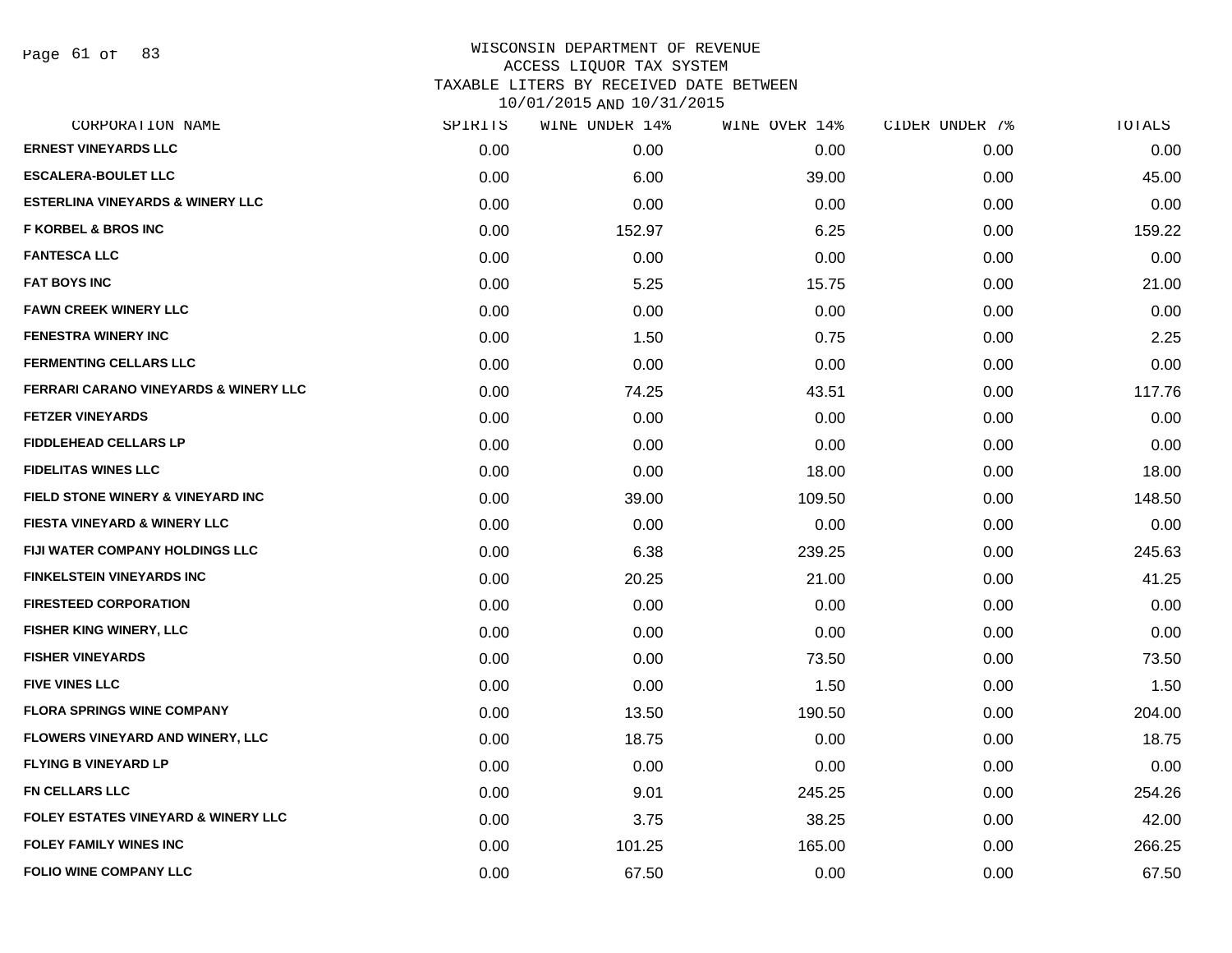| CORPORATION NAME                                    | SPIRITS | WINE UNDER 14% | WINE OVER 14% | CIDER UNDER 7% | TOTALS |
|-----------------------------------------------------|---------|----------------|---------------|----------------|--------|
| <b>FORENZO WINE COMPANY INC</b>                     | 0.00    | 0.00           | 0.00          | 0.00           | 0.00   |
| FORT ROSS VINEYARD & WINERY LLC                     | 0.00    | 0.00           | 0.00          | 0.00           | 0.00   |
| <b>FOXEN VINEYARD INC</b>                           | 0.00    | 9.75           | 15.00         | 0.00           | 24.75  |
| <b>FRANCIS COPPOLA WINERY LLC</b>                   | 0.00    | 663.94         | 138.38        | 0.00           | 802.32 |
| <b>FRANCISCAN VINEYARDS INC</b>                     | 0.00    | 291.00         | 494.25        | 0.00           | 785.25 |
| <b>FRANK FAMILY VINEYARDS LLC</b>                   | 0.00    | 0.75           | 15.00         | 0.00           | 15.75  |
| <b>FRED C SCHERRER</b>                              | 0.00    | 0.00           | 2.25          | 0.00           | 2.25   |
| <b>FREIXENET SONOMA CAVES INC</b>                   | 0.00    | 133.50         | 24.00         | 0.00           | 157.50 |
| <b>FREY VINEYARDS LTD</b>                           | 0.00    | 24.00          | 0.00          | 0.00           | 24.00  |
| <b>FROGS LEAP WINERY</b>                            | 0.00    | 159.00         | 0.00          | 0.00           | 159.00 |
| <b>FROGTOWN CELLARS LLP</b>                         | 0.00    | 0.00           | 0.00          | 0.00           | 0.00   |
| FRUIT OF THE WOODS WINE CELLAR, INC.                | 0.00    | 0.00           | 0.00          | 0.00           | 0.00   |
| <b>FULCRUM WINES LLC</b>                            | 0.00    | 0.00           | 0.00          | 0.00           | 0.00   |
| <b>FURTHERMORE LLC</b>                              | 0.00    | 7.50           | 9.75          | 0.00           | 17.25  |
| <b>G GRAHAM WINES INC</b>                           | 0.00    | 0.00           | 0.00          | 0.00           | 0.00   |
| <b>GALENA CELLARS INC</b>                           | 0.00    | 18.00          | 0.00          | 0.00           | 18.00  |
| <b>GAMBLE FAMILY VINEYARDS LLC</b>                  | 0.00    | 8.25           | 72.75         | 0.00           | 81.00  |
| <b>GARROD TRUST</b>                                 | 0.00    | 0.00           | 0.00          | 0.00           | 0.00   |
| <b>GARVIN HEIGHTS VINEYARDS, LLC</b>                | 0.00    | 9.00           | 0.00          | 0.00           | 9.00   |
| <b>GEARY MARKET INVESTMENT COMPANY LTD</b>          | 0.00    | 0.00           | 4.50          | 0.00           | 4.50   |
| <b>GEMSTONE VINEYARDS LLC</b>                       | 0.00    | 0.00           | 0.00          | 0.00           | 0.00   |
| <b>GENERATIONS OF SONOMA LLC</b>                    | 0.00    | 0.00           | 0.00          | 0.00           | 0.00   |
| <b>GENESEO PARTNERS LP</b>                          | 0.00    | 0.00           | 892.17        | 0.00           | 892.17 |
| <b>GEORGE O HENDRY</b>                              | 0.00    | 4.50           | 15.00         | 0.00           | 19.50  |
| <b>GERBER, GERBER &amp; GERBER DISCLAIMER TRUST</b> | 0.00    | 20.25          | 0.00          | 0.00           | 20.25  |
| <b>GF WINES LLC</b>                                 | 0.00    | 77.25          | 137.25        | 0.00           | 214.50 |
| <b>GIFT SERVICES INC</b>                            | 0.00    | 0.00           | 0.00          | 0.00           | 0.00   |
| <b>GLENCORRIE LLC</b>                               | 0.00    | 0.00           | 0.00          | 0.00           | 0.00   |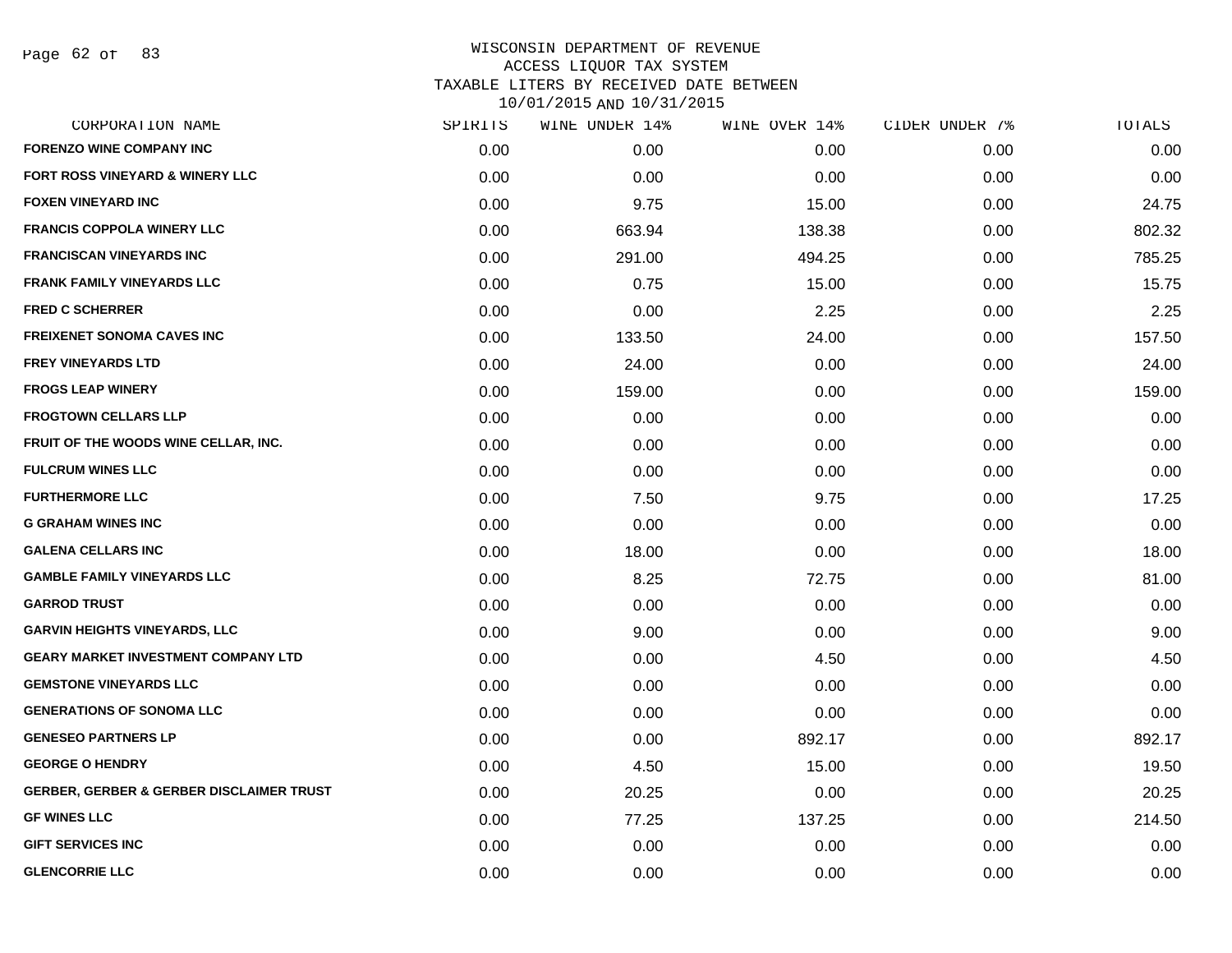Page 63 of 83

| CORPORATION NAME                        | SPIRITS | WINE UNDER 14% | WINE OVER 14% | CIDER UNDER 7% | TOTALS   |
|-----------------------------------------|---------|----------------|---------------|----------------|----------|
| <b>GOLDIN INVESTMENT II INC</b>         | 0.00    | 0.00           | 0.00          | 0.00           | 0.00     |
| <b>GOLDRIDGEPINOT.COM LLC</b>           | 0.00    | 9.00           | 0.00          | 0.00           | 9.00     |
| <b>GOOD FOUNDATIONS INC</b>             | 0.00    | 15.00          | 0.00          | 0.00           | 15.00    |
| <b>GOOSE RIDGE LLC</b>                  | 0.00    | 0.00           | 0.00          | 0.00           | 0.00     |
| <b>GRAPE VISIONS LLC</b>                | 0.00    | 0.00           | 0.00          | 0.00           | 0.00     |
| <b>GRAPESEED WINE FUND LLC</b>          | 0.00    | 0.00           | 8.25          | 0.00           | 8.25     |
| <b>GRASSINI FAMILY VINEYARDS LLC</b>    | 0.00    | 9.00           | 0.00          | 0.00           | 9.00     |
| <b>GREEN FAMILY WINERY LLC</b>          | 0.00    | 0.00           | 0.00          | 0.00           | 0.00     |
| <b>GRGICH HILLS CELLAR</b>              | 0.00    | 30.00          | 87.00         | 0.00           | 117.00   |
| <b>GRIEB OPTIMAL WINECRAFTING LLC</b>   | 0.00    | 1.50           | 0.00          | 0.00           | 1.50     |
| <b>GROTH VINEYARDS &amp; WINERY LLC</b> | 0.00    | 0.00           | 10.50         | 0.00           | 10.50    |
| <b>GULLETT &amp; GULLETT</b>            | 0.00    | 45.00          | 0.00          | 0.00           | 45.00    |
| H DE V LLC                              | 0.00    | 27.00          | 9.00          | 0.00           | 36.00    |
| <b>HAFNER VINEYARD</b>                  | 0.00    | 385.50         | 0.00          | 0.00           | 385.50   |
| <b>HAGAFEN CELLARS INC</b>              | 0.00    | 1,091.00       | 0.00          | 0.00           | 1,091.00 |
| <b>HALF KRAKT LLC</b>                   | 0.00    | 0.00           | 0.00          | 0.00           | 0.00     |
| <b>HALL WINES LLC</b>                   | 0.00    | 17.63          | 412.50        | 0.00           | 430.13   |
| <b>HALTER WINERY LLC</b>                | 0.00    | 1.50           | 9.00          | 0.00           | 10.50    |
| <b>HAMEL FAMILY WINES LLC</b>           | 0.00    | 0.00           | 0.00          | 0.00           | 0.00     |
| <b>HANNA WINERY INC</b>                 | 0.00    | 40.50          | 45.00         | 0.00           | 85.50    |
| <b>HARBOR HILL FRUIT FARMS INC</b>      | 0.00    | 0.00           | 0.00          | 0.00           | 0.00     |
| <b>HARBOR RIDGE WINERY INC.</b>         | 0.00    | 0.00           | 0.00          | 0.00           | 0.00     |
| <b>HARLAN ESTATE WINERY INC</b>         | 0.00    | 0.00           | 0.00          | 0.00           | 0.00     |
| <b>HARRIS &amp; HARRIS</b>              | 0.00    | 0.00           | 0.00          | 0.00           | 0.00     |
| <b>HARRY &amp; DAVID HOLDINGS INC</b>   | 0.00    | 52.50          | 22.25         | 0.00           | 74.75    |
| <b>HARTWELL VINEYARDS LLC</b>           | 0.00    | 0.00           | 7.50          | 0.00           | 7.50     |
| <b>HAWKES LLC</b>                       | 0.00    | 4.50           | 96.00         | 0.00           | 100.50   |
| <b>HAYWOOD WINE COMPANY</b>             | 0.00    | 0.00           | 0.00          | 0.00           | 0.00     |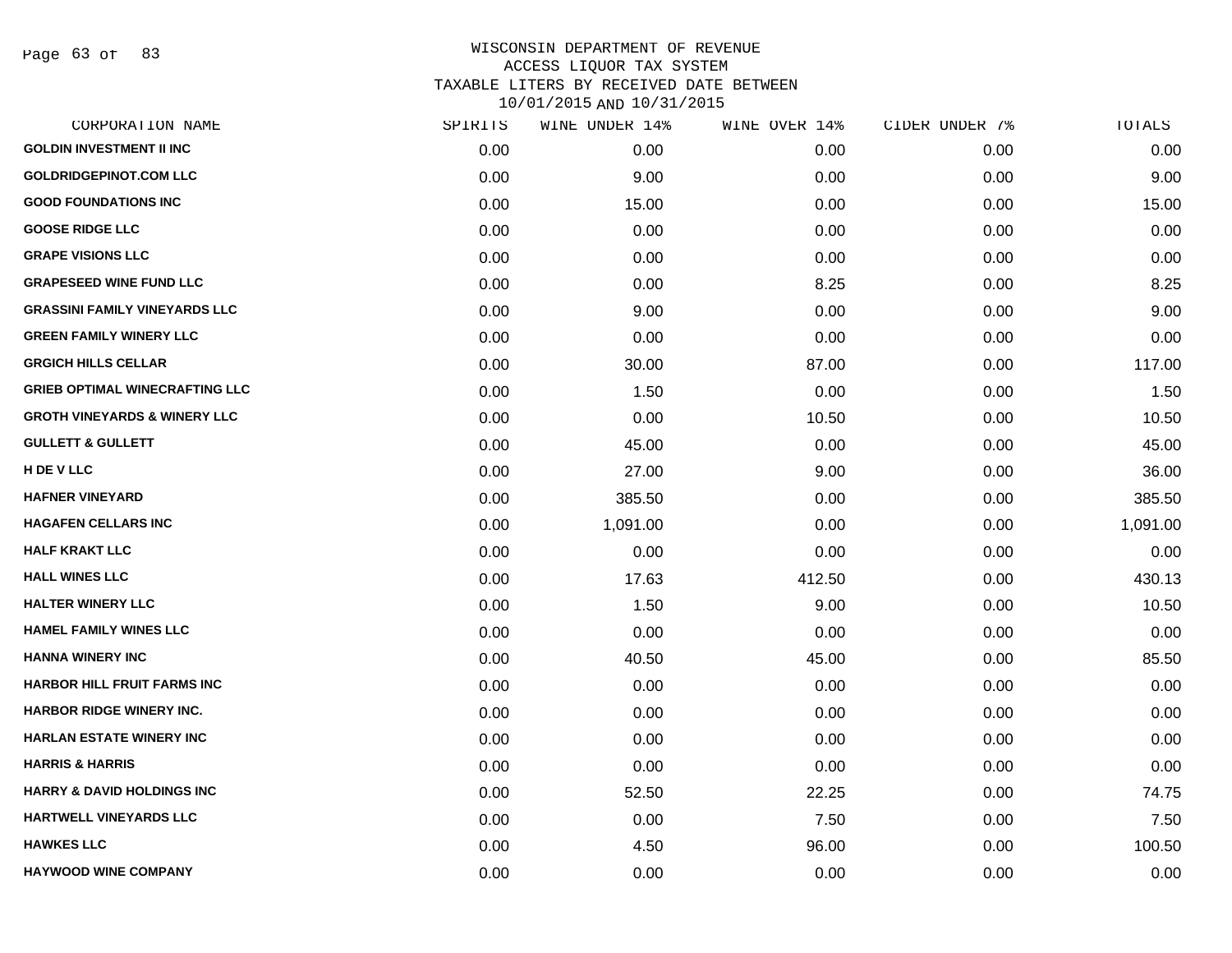Page 64 of 83

### WISCONSIN DEPARTMENT OF REVENUE ACCESS LIQUOR TAX SYSTEM TAXABLE LITERS BY RECEIVED DATE BETWEEN

| CORPORATION NAME                   | SPIRITS | WINE UNDER 14% | WINE OVER 14% | CIDER UNDER 7% | TOTALS |
|------------------------------------|---------|----------------|---------------|----------------|--------|
| <b>HDD LLC</b>                     | 0.00    | 273.38         | 103.50        | 0.00           | 376.88 |
| <b>HEITZ WINE CELLARS</b>          | 0.00    | 2.25           | 13.50         | 0.00           | 15.75  |
| <b>HEMISPHERE WINE COMPANY INC</b> | 0.00    | 14.25          | 66.00         | 0.00           | 80.25  |
| <b>HERB LAMB VINEYARDS, LLC</b>    | 0.00    | 0.00           | 0.00          | 0.00           | 0.00   |
| <b>HERDIE BAISDEN</b>              | 0.00    | 0.00           | 0.00          | 0.00           | 0.00   |
| <b>HERRERA &amp; HERRERA</b>       | 0.00    | 0.00           | 11.25         | 0.00           | 11.25  |
| <b>HESTAN VINEYARDS LLC</b>        | 0.00    | 0.00           | 0.00          | 0.00           | 0.00   |
| <b>HILL ESTATES INC</b>            | 0.00    | 0.75           | 56.25         | 0.00           | 57.00  |
| <b>HIRSCH WINERY LLC</b>           | 0.00    | 0.00           | 0.00          | 0.00           | 0.00   |
| <b>HOFFMAN AND HOFFMAN</b>         | 0.00    | 22.50          | 0.00          | 0.00           | 22.50  |
| HOLLYS HILL VINEYARDS LLC          | 0.00    | 0.00           | 10.50         | 0.00           | 10.50  |
| HONIG VINEYARD AND WINERY LLC      | 0.00    | 13.13          | 7.50          | 0.00           | 20.63  |
| <b>HOOKSTONE INC.</b>              | 0.00    | 0.00           | 0.00          | 0.00           | 0.00   |
| <b>HOPE WINE LLC</b>               | 0.00    | 188.25         | 1.50          | 0.00           | 189.75 |
| <b>HOUDINI INC</b>                 | 0.00    | 489.75         | 43.50         | 0.00           | 533.25 |
| HOURGLASS WINE COMPANY INC         | 0.00    | 0.00           | 9.00          | 0.00           | 9.00   |
| <b>HUNEEUS VINTNERS LLC</b>        | 0.00    | 0.00           | 182.25        | 0.00           | 182.25 |
| HUNT COUNTRY VINEYARDS LLC         | 0.00    | 24.00          | 0.50          | 0.00           | 24.50  |
| <b>HUSCH VINEYARDS INC</b>         | 0.00    | 209.25         | 16.50         | 0.00           | 225.75 |
| <b>INMAN FAMILY WINES LLC</b>      | 0.00    | 0.00           | 0.00          | 0.00           | 0.00   |
| <b>INVESTOR'S OF AMERICA LP</b>    | 0.00    | 3.75           | 14.25         | 0.00           | 18.00  |
| <b>IRON HORSE VINEYARDS LP</b>     | 0.00    | 0.00           | 0.00          | 0.00           | 0.00   |
| <b>ISENHOWER CELLARS LLC</b>       | 0.00    | 0.00           | 0.00          | 0.00           | 0.00   |
| <b>ISLAND ORCHARD CIDER LLC</b>    | 0.00    | 0.00           | 0.00          | 0.00           | 0.00   |
| <b>ISR VINEYARDS ASSOCIATION</b>   | 0.00    | 0.00           | 0.00          | 0.00           | 0.00   |
| <b>J LOHR WINERY CORP</b>          | 0.00    | 54.00          | 46.50         | 0.00           | 100.50 |
| <b>J PEDRONCELLI WINERY</b>        | 0.00    | 41.25          | 33.00         | 0.00           | 74.25  |
| <b>J RICKARDS WINERY LLC</b>       | 0.00    | 0.00           | 92.25         | 0.00           | 92.25  |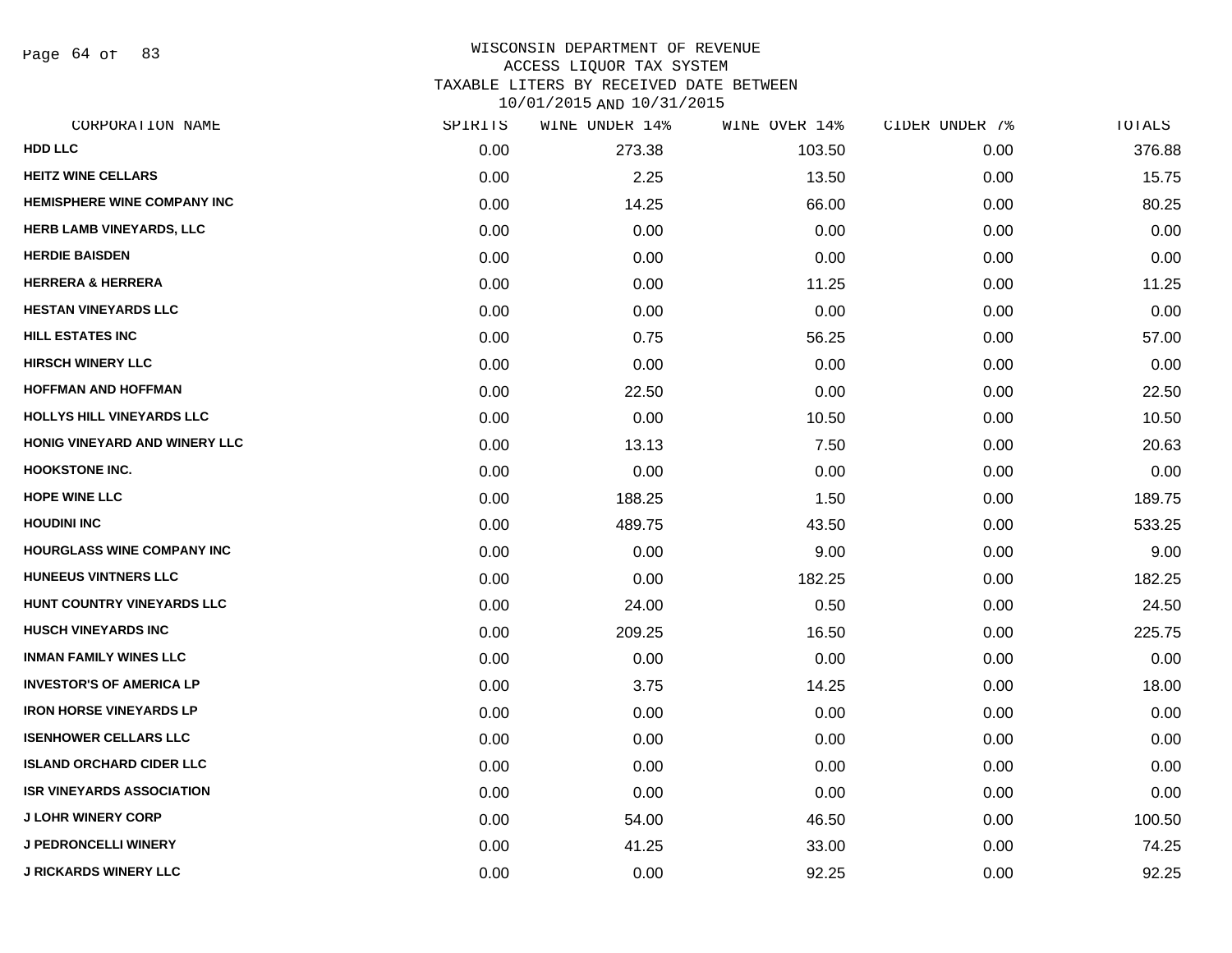Page 65 of 83

## WISCONSIN DEPARTMENT OF REVENUE ACCESS LIQUOR TAX SYSTEM TAXABLE LITERS BY RECEIVED DATE BETWEEN

| CORPORATION NAME                      | SPIRITS | WINE UNDER 14% | WINE OVER 14% | CIDER UNDER 7% | TOTALS |
|---------------------------------------|---------|----------------|---------------|----------------|--------|
| <b>J-NH WINE GROUP LLC</b>            | 0.00    | 3.75           | 6.00          | 0.00           | 9.75   |
| <b>J3 WINE PARTNERS LLC</b>           | 0.00    | 3.00           | 4.50          | 0.00           | 7.50   |
| JACK JOHN INVESTMENTS INC             | 0.00    | 0.00           | 11.25         | 0.00           | 11.25  |
| <b>JACKSON FAMILY WINES INC</b>       | 0.00    | 208.50         | 546.75        | 0.00           | 755.25 |
| <b>JACKSON WINE LLC</b>               | 0.00    | 0.00           | 0.00          | 0.00           | 0.00   |
| <b>JACKSON WINERY &amp; VINEYARDS</b> | 0.00    | 0.00           | 0.00          | 0.00           | 0.00   |
| <b>JACUZZI FAMILY VINEYARDS LLC</b>   | 0.00    | 171.75         | 168.00        | 0.00           | 339.75 |
| <b>JAM CELLARS INC</b>                | 0.00    | 0.00           | 36.00         | 0.00           | 36.00  |
| <b>JAMES L LAMBERT</b>                | 0.00    | 0.75           | 46.50         | 0.00           | 47.25  |
| <b>JAMES P PROSSER</b>                | 0.00    | 0.00           | 0.00          | 0.00           | 0.00   |
| <b>JAZMIN ENTERPRISES</b>             | 0.00    | 0.00           | 19.50         | 0.00           | 19.50  |
| <b>JB GEORGE LLC</b>                  | 0.00    | 0.00           | 0.00          | 0.00           | 0.00   |
| <b>JC CELLARS INC</b>                 | 0.00    | 3.00           | 6.00          | 0.00           | 9.00   |
| <b>JEFFERY M GORDON</b>               | 0.00    | 1.50           | 10.50         | 0.00           | 12.00  |
| <b>JEFFREY L STOEGER</b>              | 0.00    | 0.00           | 0.00          | 0.00           | 0.00   |
| <b>JENNIFER L JACKSON-HARTFORD</b>    | 0.00    | 9.00           | 36.75         | 0.00           | 45.75  |
| <b>JESSIES GROVE WINERY INC</b>       | 0.00    | 0.00           | 6.75          | 0.00           | 6.75   |
| <b>JESSUP CELLARS HOLDING CO LLC</b>  | 0.00    | 0.00           | 169.88        | 0.00           | 169.88 |
| <b>JM CELLARS COMPANY</b>             | 0.00    | 0.00           | 33.00         | 0.00           | 33.00  |
| JOHN ANTHONY VINEYARDS LLC            | 0.00    | 0.00           | 6.75          | 0.00           | 6.75   |
| <b>JOHN E NICOLOZAKES</b>             | 0.00    | 4.50           | 0.00          | 0.00           | 4.50   |
| <b>JONES FAMILY WINERY LLC</b>        | 0.00    | 0.00           | 31.50         | 0.00           | 31.50  |
| <b>JORNY'S END LLC</b>                | 0.00    | 0.00           | 0.00          | 0.00           | 0.00   |
| <b>JOSEPH CALLOW</b>                  | 0.00    | 0.00           | 0.00          | 0.00           | 0.00   |
| <b>JOSEPH CALLOW</b>                  | 0.00    | 0.00           | 0.00          | 0.00           | 0.00   |
| <b>JOSEPH PHELPS VINEYARDS LLC</b>    | 0.00    | 24.75          | 9.75          | 0.00           | 34.50  |
| <b>JOSEPH STALLER</b>                 | 0.00    | 0.00           | 0.00          | 0.00           | 0.00   |
| <b>JOSEPH WYNIMKO</b>                 | 0.00    | 0.00           | 0.00          | 0.00           | 0.00   |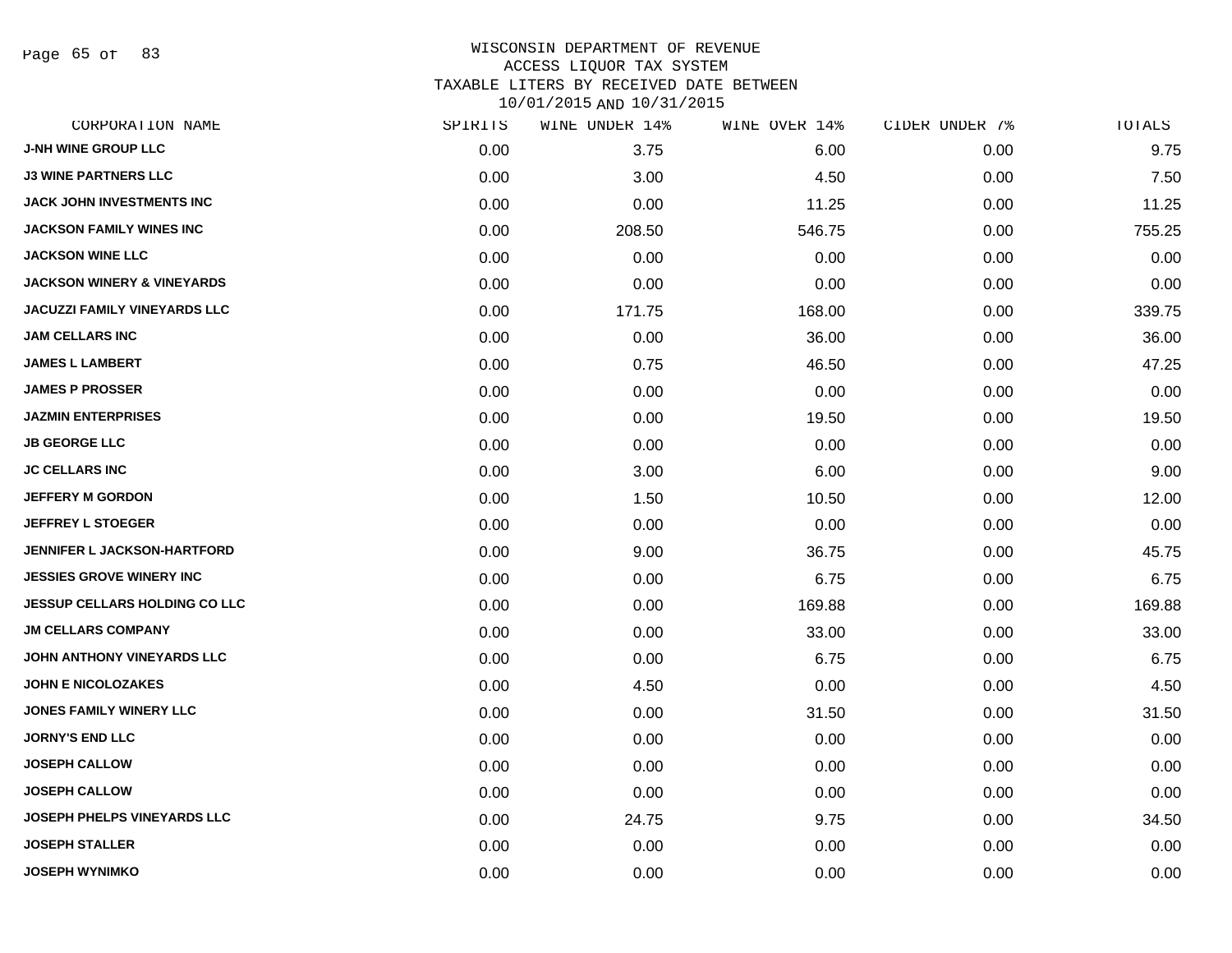Page 66 of 83

| CORPORATION NAME                         | SPIRITS | WINE UNDER 14% | WINE OVER 14% | CIDER UNDER 7% | TOTALS   |
|------------------------------------------|---------|----------------|---------------|----------------|----------|
| <b>JOULLIAN VINEYARDS LTD</b>            | 0.00    | 0.00           | 0.00          | 0.00           | 0.00     |
| JUDD FAMILY VINEYARDS LP                 | 0.00    | 0.00           | 0.00          | 0.00           | 0.00     |
| <b>JULIE A ANDRZEJCZAK</b>               | 0.00    | 0.00           | 0.00          | 0.00           | 0.00     |
| <b>JUSTIN VINEYARDS &amp; WINERY LLC</b> | 0.00    | 0.00           | 26.25         | 0.00           | 26.25    |
| <b>JVW CORPORATION</b>                   | 0.00    | 38.25          | 0.00          | 0.00           | 38.25    |
| <b>K VINTNERS LLC</b>                    | 0.00    | 1.50           | 0.00          | 0.00           | 1.50     |
| <b>KACHINA CELLARS LLC</b>               | 0.00    | 912.75         | 1,303.50      | 0.00           | 2,216.25 |
| <b>KAMEN WINES LLC</b>                   | 0.00    | 0.00           | 9.00          | 0.00           | 9.00     |
| <b>KANGARU ENTERPRISES LLC</b>           | 0.00    | 0.00           | 0.00          | 0.00           | 0.00     |
| <b>KB WINES LLC</b>                      | 0.00    | 0.00           | 0.00          | 0.00           | 0.00     |
| <b>KEN BROWN WINES LLC</b>               | 0.00    | 0.00           | 4.50          | 0.00           | 4.50     |
| <b>KENEFICK RANCHES WINERY LLC</b>       | 0.00    | 0.00           | 2.25          | 0.00           | 2.25     |
| <b>KENT HUMPHREY</b>                     | 0.00    | 0.00           | 9.00          | 0.00           | 9.00     |
| <b>KENWARD FAMILY VINEYARDS, LLC</b>     | 0.00    | 0.75           | 13.50         | 0.00           | 14.25    |
| <b>KERWIN ESTATE LLC</b>                 | 0.00    | 0.00           | 0.00          | 0.00           | 0.00     |
| <b>KESTREL PROPERTIES LLC</b>            | 0.00    | 0.00           | 0.00          | 0.00           | 0.00     |
| <b>KING ESTATE WINERY LP</b>             | 0.00    | 57.00          | 4.50          | 0.00           | 61.50    |
| <b>KISTLER VINEYARDS, LLC</b>            | 0.00    | 0.00           | 366.75        | 0.00           | 366.75   |
| <b>KLEIN FOODS INC</b>                   | 0.00    | 15.75          | 281.25        | 0.00           | 297.00   |
| <b>KNIGHTS BRIDGE WINERY LLC</b>         | 0.00    | 0.00           | 3.00          | 0.00           | 3.00     |
| <b>KOEHLER WINERY LLC</b>                | 0.00    | 18.00          | 10.50         | 0.00           | 28.50    |
| <b>KONSTANTIN D FRANK &amp; SONS</b>     | 0.00    | 30.75          | 0.00          | 0.00           | 30.75    |
| <b>KOPRI INC</b>                         | 0.00    | 0.00           | 0.00          | 0.00           | 0.00     |
| <b>KRUPP BROTHERS LLC</b>                | 0.00    | 0.00           | 0.00          | 0.00           | 0.00     |
| <b>KSSM LLC</b>                          | 0.00    | 141.00         | 190.50        | 0.00           | 331.50   |
| <b>KT WINECO LLC</b>                     | 0.00    | 0.00           | 0.00          | 0.00           | 0.00     |
| <b>KULETO VILLA LLC</b>                  | 0.00    | 11.25          | 48.00         | 0.00           | 59.25    |
| <b>KUNDE ENTERPRISES INC</b>             | 0.00    | 94.13          | 512.25        | 0.00           | 606.38   |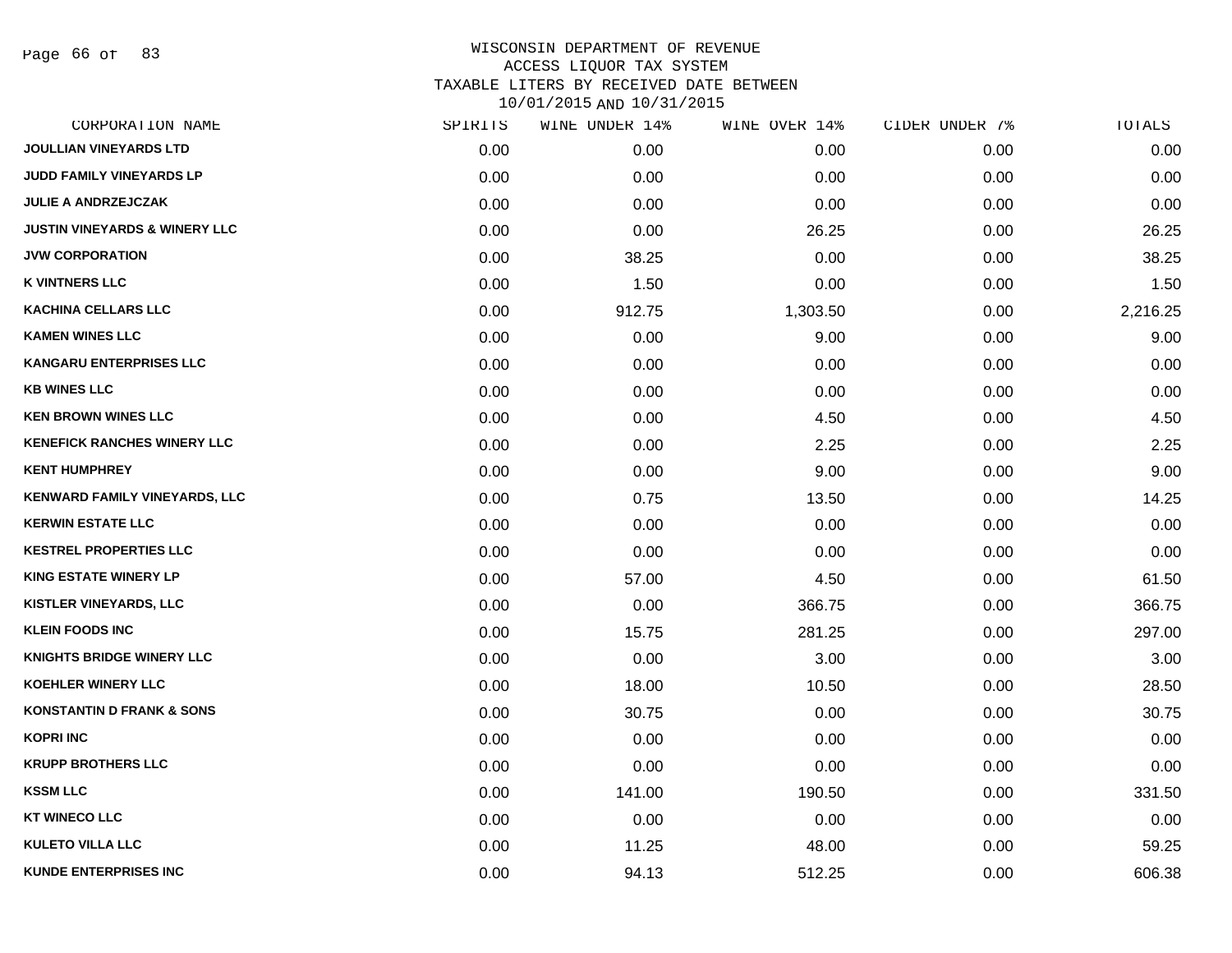Page 67 of 83

| CORPORATION NAME                                  | SPIRITS | WINE UNDER 14% | WINE OVER 14% | CIDER UNDER 7% | TOTALS |
|---------------------------------------------------|---------|----------------|---------------|----------------|--------|
| <b>L C WINE</b>                                   | 0.00    | 0.00           | 63.00         | 0.00           | 63.00  |
| L FOPPIANO WINE CO INC                            | 0.00    | 0.00           | 9.00          | 0.00           | 9.00   |
| <b>LADERA WINERY LLC</b>                          | 0.00    | 27.00          | 4.50          | 0.00           | 31.50  |
| <b>LAETITIA VINEYARD &amp; WINERY INC</b>         | 0.00    | 37.88          | 43.88         | 0.00           | 81.76  |
| LAGUNA OAKS VINEYARD & WINERY INC                 | 0.00    | 119.25         | 12.75         | 0.00           | 132.00 |
| <b>LAIL VINEYARDS LLC</b>                         | 0.00    | 0.00           | 9.75          | 0.00           | 9.75   |
| <b>LAIRD FAMILY ESTATE LLC</b>                    | 0.00    | 0.00           | 0.00          | 0.00           | 0.00   |
| <b>LAKE NOKOMIS CRANBERRIES INC</b>               | 0.00    | 0.00           | 0.00          | 0.00           | 0.00   |
| <b>LAMBERT BRIDGE WINERY INC</b>                  | 0.00    | 0.00           | 112.50        | 0.00           | 112.50 |
| <b>LANCASTER ESTATE VINEYARD &amp; WINERY LLC</b> | 0.00    | 0.00           | 7.50          | 0.00           | 7.50   |
| <b>LANCASTER VINEYARDS INC</b>                    | 0.00    | 0.00           | 0.00          | 0.00           | 0.00   |
| <b>LANGE WINERY LLC</b>                           | 0.00    | 9.00           | 0.00          | 0.00           | 9.00   |
| <b>LANGETWINS WINE CO INC</b>                     | 0.00    | 10.50          | 12.00         | 0.00           | 22.50  |
| <b>LARKMEAD VINEYARDS INC</b>                     | 0.00    | 0.00           | 0.00          | 0.00           | 0.00   |
| <b>LARSON &amp; LARSON</b>                        | 0.00    | 0.00           | 0.00          | 0.00           | 0.00   |
| <b>LARSON FAMILY WINERY INC</b>                   | 0.00    | 15.75          | 33.00         | 0.00           | 48.75  |
| <b>LATITUDE BEVERAGE COMPANY</b>                  | 0.00    | 52.50          | 30.75         | 0.00           | 83.25  |
| LAUTENBACH'S ORCHARD COUNTRY INC                  | 0.00    | 0.00           | 0.00          | 0.00           | 0.00   |
| <b>LAVA SPRINGS INC</b>                           | 0.00    | 0.00           | 0.00          | 0.00           | 0.00   |
| <b>LAWER FAMILY WINERY INC</b>                    | 0.00    | 0.00           | 0.00          | 0.00           | 0.00   |
| LE CEP II INC                                     | 0.00    | 0.00           | 0.00          | 0.00           | 0.00   |
| <b>LEDGE STONE VINEYARDS LLC</b>                  | 0.00    | 0.00           | 0.00          | 0.00           | 0.00   |
| LEFT COAST CELLARS LLC                            | 0.00    | 0.00           | 0.00          | 0.00           | 0.00   |
| <b>LEMELSON WINERY LLC</b>                        | 0.00    | 0.00           | 0.00          | 0.00           | 0.00   |
| <b>LEONARDINI FAMILY WINERY LLC</b>               | 0.00    | 0.00           | 27.00         | 0.00           | 27.00  |
| <b>LEONESSE CELLARS LLC</b>                       | 0.00    | 24.75          | 43.50         | 0.00           | 68.25  |
| <b>LEVIATHAN WINE COMPANY LLC</b>                 | 0.00    | 0.00           | 0.00          | 0.00           | 0.00   |
| <b>LIFE IS SHORT! LLC</b>                         | 0.00    | 0.00           | 0.00          | 0.00           | 0.00   |
|                                                   |         |                |               |                |        |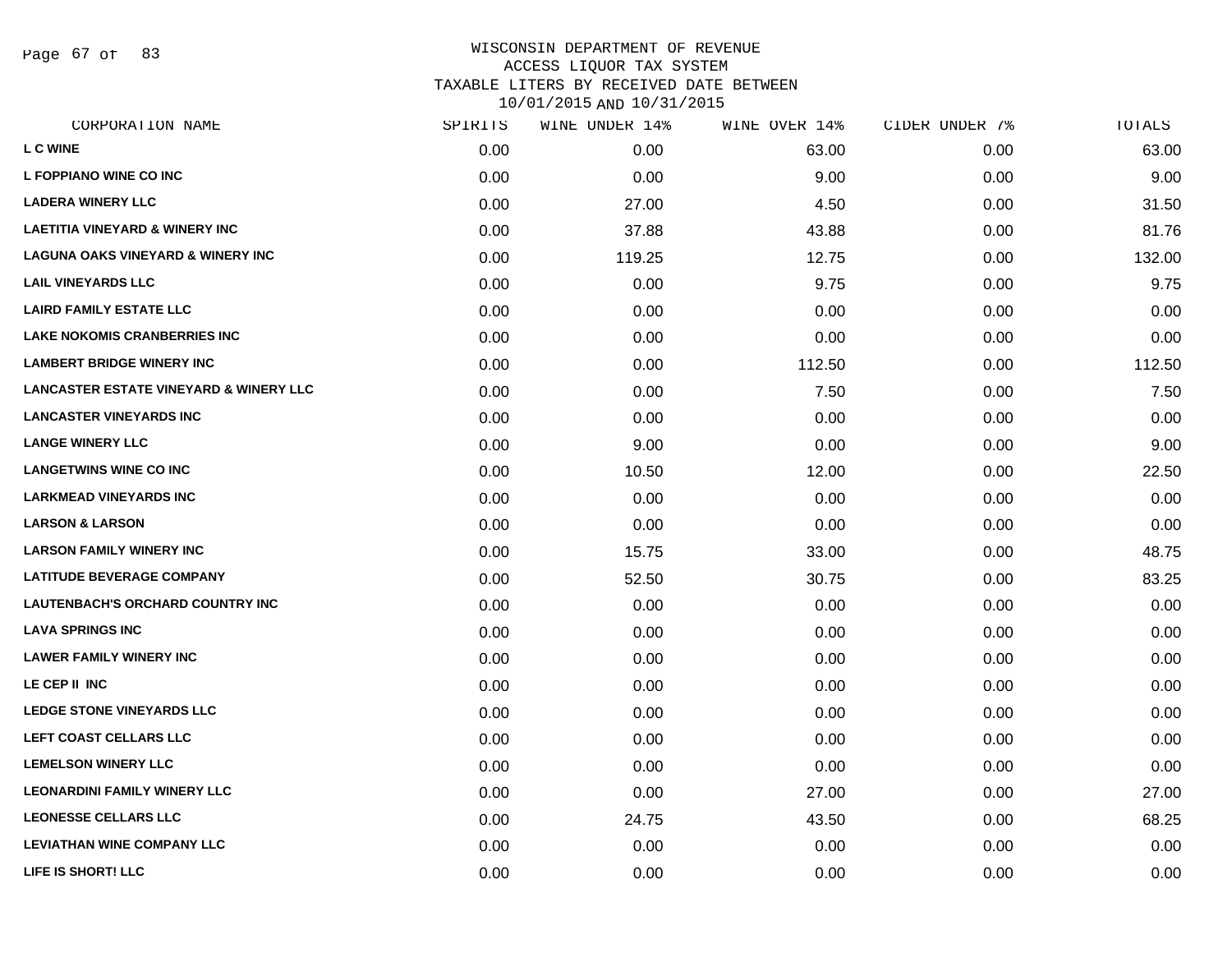Page 68 of 83

| CORPORATION NAME                          | SPIRITS | WINE UNDER 14% | WINE OVER 14% | CIDER UNDER 7% | TOTALS |
|-------------------------------------------|---------|----------------|---------------|----------------|--------|
| <b>LION NATHAN USA INC</b>                | 0.00    | 126.00         | 28.50         | 0.00           | 154.50 |
| <b>LIONS PEAK</b>                         | 0.00    | 0.00           | 0.00          | 0.00           | 0.00   |
| <b>LONG MEADOW RANCH WINERY INC</b>       | 0.00    | 18.75          | 3.00          | 0.00           | 21.75  |
| <b>LONG SHADOWS VINTNERS LLC</b>          | 0.00    | 36.00          | 0.00          | 0.00           | 36.00  |
| <b>LONGBOARD VINEYARDS LLC</b>            | 0.00    | 0.00           | 0.00          | 0.00           | 0.00   |
| <b>LONGORIA &amp; LONGORIA</b>            | 0.00    | 3.00           | 3.00          | 0.00           | 6.00   |
| <b>LORIMAR WINERY INC</b>                 | 0.00    | 9.00           | 5.00          | 0.00           | 14.00  |
| <b>LOST ISLAND WINE LLC</b>               | 0.00    | 0.00           | 0.00          | 0.00           | 0.00   |
| <b>LOUIDAR LLC</b>                        | 0.00    | 26.25          | 9.75          | 0.00           | 36.00  |
| <b>LOWDEN SCHOOLHOUSE CORPORATION</b>     | 0.00    | 0.00           | 47.24         | 0.00           | 47.24  |
| <b>LUCAS &amp; LEWELLEN VINEYARDS INC</b> | 0.00    | 78.00          | 9.00          | 0.00           | 87.00  |
| <b>LUNA VINEYARDS INC</b>                 | 0.00    | 0.38           | 33.75         | 0.00           | 34.13  |
| <b>LYNFRED WINERY INC</b>                 | 0.00    | 39.00          | 0.00          | 0.00           | 39.00  |
| <b>LYNMAR WINERY LLC</b>                  | 0.00    | 9.75           | 122.25        | 0.00           | 132.00 |
| M.A.C. WINES, LLC                         | 0.00    | 0.00           | 0.00          | 0.00           | 0.00   |
| <b>MADISON VINEYARD HOLDINGS LLC</b>      | 0.00    | 1.50           | 30.00         | 0.00           | 31.50  |
| <b>MADRIGAL FAMILY WINERY LLC</b>         | 0.00    | 54.75          | 12.75         | 0.00           | 67.50  |
| <b>MADRONA VINEYARDS LP</b>               | 0.00    | 0.75           | 2.25          | 0.00           | 3.00   |
| <b>MAKK WINE LLC</b>                      | 0.00    | 0.00           | 0.00          | 0.00           | 0.00   |
| <b>MANO'S INC</b>                         | 0.00    | 0.00           | 0.00          | 0.00           | 0.00   |
| <b>MARGERUM WINE COMPANY INC</b>          | 0.00    | 0.00           | 0.00          | 0.00           | 0.00   |
| <b>MARIA A KLEIN</b>                      | 0.00    | 0.00           | 0.00          | 0.00           | 0.00   |
| <b>MARIETTA CELLARS INC</b>               | 0.00    | 0.75           | 47.25         | 0.00           | 48.00  |
| <b>MARKHAM VINEYARDS</b>                  | 0.00    | 23.25          | 106.50        | 0.00           | 129.75 |
| <b>MARTIN E SELL</b>                      | 0.00    | 0.00           | 0.00          | 0.00           | 0.00   |
| <b>MARTIN RAY WINERY INC</b>              | 0.00    | 12.00          | 3.75          | 0.00           | 15.75  |
| <b>MARTINELLI WINERY INC</b>              | 0.00    | 0.00           | 15.75         | 0.00           | 15.75  |
| <b>MATHY WINERY LLC</b>                   | 0.00    | 576.00         | 27.01         | 0.00           | 603.01 |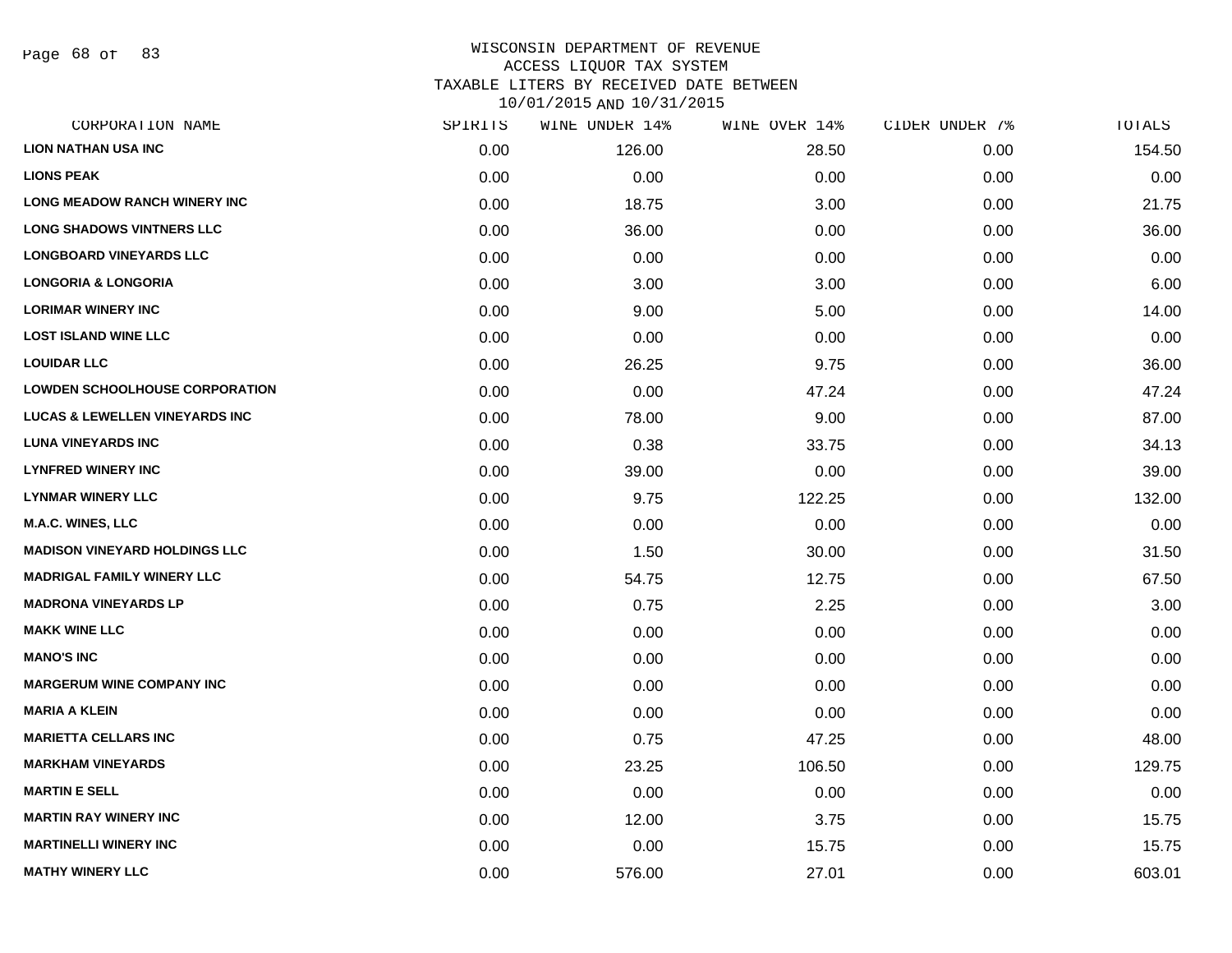Page 69 of 83

| SPIRITS | WINE UNDER 14% | WINE OVER 14% | CIDER UNDER 7% | TOTALS   |
|---------|----------------|---------------|----------------|----------|
| 0.00    | 0.00           | 0.00          | 0.00           | 0.00     |
| 0.00    | 0.00           | 0.00          | 0.00           | 0.00     |
| 0.00    | 3.00           | 27.00         | 0.00           | 30.00    |
| 0.00    | 0.00           | 1.50          | 0.00           | 1.50     |
| 0.00    | 9.00           | 0.00          | 0.00           | 9.00     |
| 0.00    | 0.00           | 0.00          | 0.00           | 0.00     |
| 0.00    | 1.50           | 0.00          | 0.00           | 1.50     |
| 0.00    | 0.00           | 0.00          | 0.00           | 0.00     |
| 0.00    | 9.00           | 0.00          | 0.00           | 9.00     |
| 0.00    | 128.25         | 42.75         | 0.00           | 171.00   |
| 0.00    | 0.00           | 16.50         | 0.00           | 16.50    |
| 0.00    | 0.00           | 0.00          | 0.00           | 0.00     |
| 0.00    | 0.00           | 54.00         | 0.00           | 54.00    |
| 0.00    | 9.75           | 234.00        | 0.00           | 243.75   |
| 0.00    | 0.00           | 0.00          | 0.00           | 0.00     |
| 0.00    | 0.00           | 27.00         | 0.00           | 27.00    |
| 0.00    | 0.00           | 0.00          | 0.00           | 0.00     |
| 0.00    | 0.00           | 0.00          | 0.00           | 0.00     |
| 0.00    | 0.00           | 0.00          | 0.00           | 0.00     |
| 0.00    | 14.25          | 24.75         | 0.00           | 39.00    |
| 0.00    | 0.00           | 2.25          | 0.00           | 2.25     |
| 0.00    | 1,953.00       | 924.25        | 0.00           | 2,877.25 |
| 0.00    | 0.00           | 0.00          | 0.00           | 0.00     |
| 0.00    | 29.25          | 120.00        | 0.00           | 149.25   |
| 0.00    | 0.00           | 0.00          | 0.00           | 0.00     |
| 0.00    | 4.50           | 3.00          | 0.00           | 7.50     |
| 0.00    | 0.00           | 0.00          | 0.00           | 0.00     |
| 0.00    | 0.00           | 0.00          | 0.00           | 0.00     |
|         |                |               |                |          |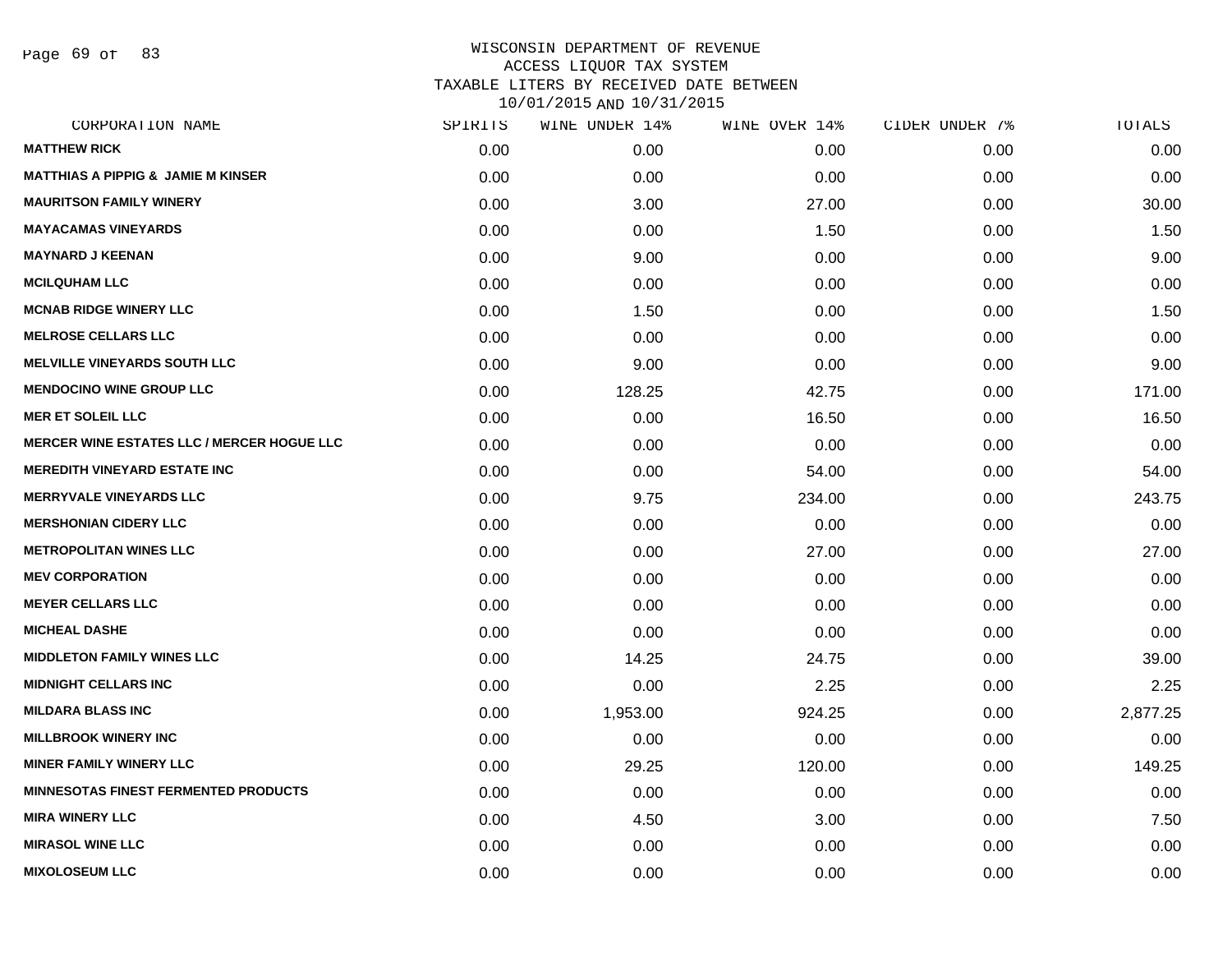Page 70 of 83

|      |           |                | CIDER UNDER 7% | TOTALS    |
|------|-----------|----------------|----------------|-----------|
| 0.00 | 0.00      | 51.00          | 0.00           | 51.00     |
| 0.00 | 0.00      | 33.75          | 0.00           | 33.75     |
| 0.00 | 0.00      | 37.50          | 0.00           | 37.50     |
| 0.00 | 10.50     | 24.00          | 0.00           | 34.50     |
| 0.00 | 0.00      | 0.00           | 0.00           | 0.00      |
| 0.00 | 0.00      | 0.00           | 0.00           | 0.00      |
| 0.00 | 20.25     | 0.00           | 0.00           | 20.25     |
| 0.00 | 0.00      | 3.00           | 0.00           | 3.00      |
| 0.00 | 0.00      | 0.00           | 0.00           | 0.00      |
| 0.00 | 0.00      | 0.00           | 0.00           | 0.00      |
| 0.00 | 0.00      | 1.50           | 0.00           | 1.50      |
| 0.00 | 166.50    | 19.50          | 0.00           | 186.00    |
| 0.00 | 15,572.25 | 14,383.50      | 0.00           | 29,955.75 |
| 0.00 | 1.50      | 4.50           | 0.00           | 6.00      |
| 0.00 | 290.62    | 42.00          | 0.00           | 332.62    |
| 0.00 | 11.25     | 2.00           | 0.00           | 13.25     |
| 0.00 | 8.25      | 6.00           | 0.00           | 14.25     |
| 0.00 | 50.25     | 39.75          | 0.00           | 90.00     |
| 0.00 | 0.00      | 0.00           | 0.00           | 0.00      |
| 0.00 | 0.00      | 60.00          | 0.00           | 60.00     |
| 0.00 | 6.75      | 209.25         | 0.00           | 216.00    |
| 0.00 | 0.00      | 0.00           | 0.00           | 0.00      |
| 0.00 | 0.00      | 0.00           | 0.00           | 0.00      |
| 0.00 | 2.25      | 0.00           | 0.00           | 2.25      |
| 0.00 | 0.00      | 27.00          | 0.00           | 27.00     |
| 0.00 | 0.00      | 0.00           | 0.00           | 0.00      |
| 0.00 | 850.13    | 880.89         | 0.00           | 1,731.02  |
| 0.00 | 0.00      | 0.00           | 0.00           | 0.00      |
|      | SPIRITS   | WINE UNDER 14% | WINE OVER 14%  |           |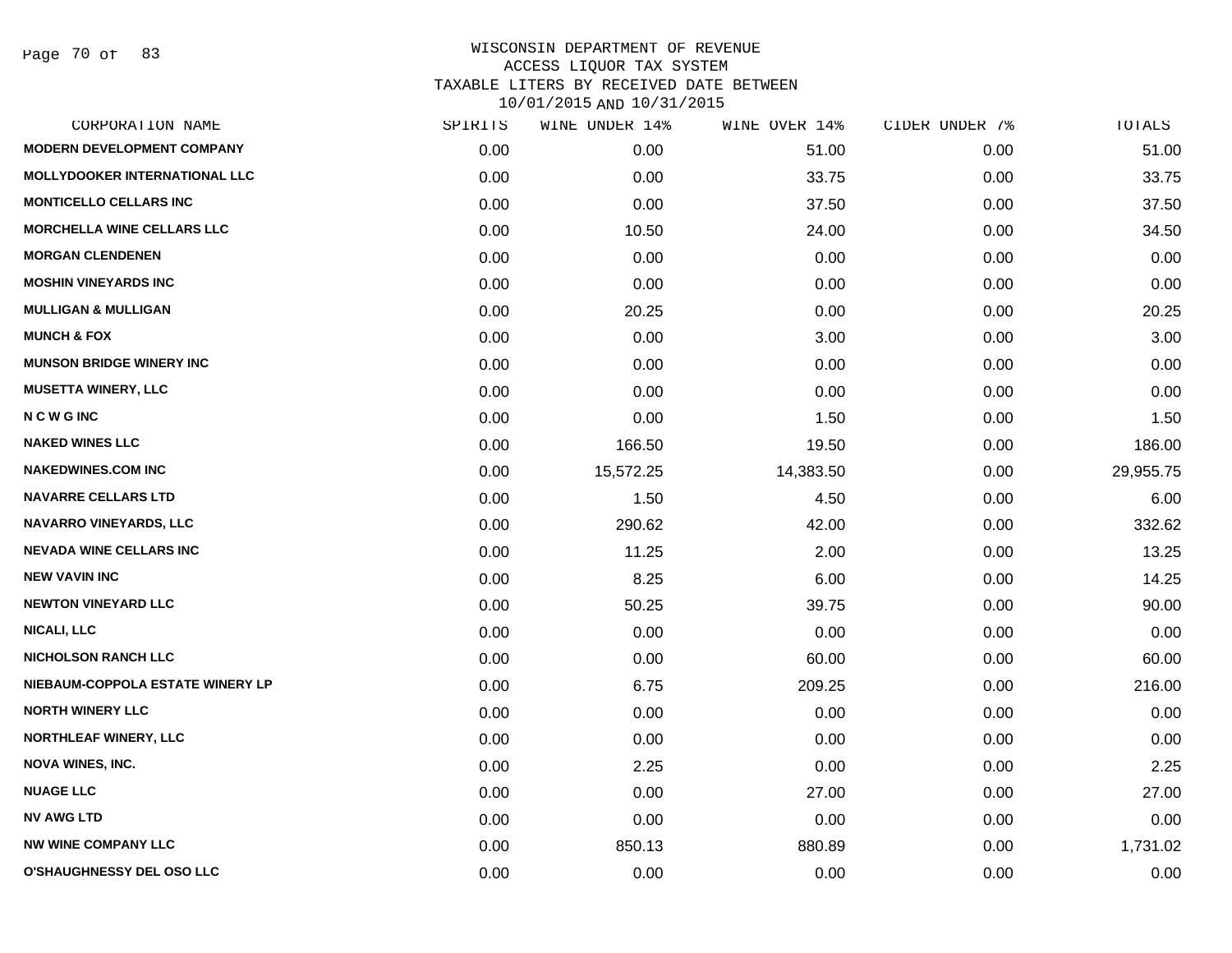Page 71 of 83

| CORPORATION NAME                        | SPIRITS | WINE UNDER 14% | WINE OVER 14% | CIDER UNDER 7% | TOTALS |
|-----------------------------------------|---------|----------------|---------------|----------------|--------|
| <b>OAK RIDGE WINERY LLC</b>             | 0.00    | 0.00           | 0.00          | 0.00           | 0.00   |
| OAKVILLE HILLS CELLARS INC              | 0.00    | 0.00           | 0.00          | 0.00           | 0.00   |
| <b>OAT HILL CORPORATION</b>             | 0.00    | 0.00           | 34.50         | 0.00           | 34.50  |
| <b>OBRIEN FAMILY VINEYARD LLC</b>       | 0.00    | 1.50           | 37.50         | 0.00           | 39.00  |
| <b>OGB PARTNERS LLC</b>                 | 0.00    | 6.75           | 6.75          | 0.00           | 13.50  |
| OLD VINE WINE PARTNERS LLC              | 0.00    | 0.00           | 0.00          | 0.00           | 0.00   |
| <b>OLIVER WINE COMPANY INC</b>          | 0.00    | 82.50          | 0.00          | 0.00           | 82.50  |
| <b>OPOLO WINES LP</b>                   | 0.00    | 27.00          | 231.00        | 0.00           | 258.00 |
| <b>OPUS ONE WINERY LLC</b>              | 0.00    | 3.00           | 9.00          | 0.00           | 12.00  |
| ORCA PROPERTIES LLC                     | 0.00    | 6.00           | 3.00          | 0.00           | 9.00   |
| OREGON WINE SERVICES AND STORAGE LLC    | 0.00    | 0.00           | 0.00          | 0.00           | 0.00   |
| <b>ORFILA VINEYARDS INC</b>             | 0.00    | 3.00           | 24.00         | 0.00           | 27.00  |
| ORIN SWIFT CELLARS LLC                  | 0.00    | 0.00           | 86.25         | 0.00           | 86.25  |
| <b>OWEN ROE LLC</b>                     | 0.00    | 9.75           | 24.75         | 0.00           | 34.50  |
| <b>PAHLMEYER LLC</b>                    | 0.00    | 0.00           | 30.00         | 0.00           | 30.00  |
| PALI WINE COMPANY LP                    | 0.00    | 0.00           | 3.00          | 0.00           | 3.00   |
| PALOMA VINEYARD LLC                     | 0.00    | 0.00           | 0.00          | 0.00           | 0.00   |
| PARAGON VINEYARD CO INC                 | 0.00    | 5.25           | 0.75          | 0.00           | 6.00   |
| PARALLEL 44 VINEYARD & WINERY, INC.     | 0.00    | 0.00           | 0.00          | 0.00           | 0.00   |
| <b>PARKER STATION INC</b>               | 0.00    | 0.00           | 198.75        | 0.00           | 198.75 |
| PATEL WINERY LLC                        | 0.00    | 0.00           | 0.00          | 0.00           | 0.00   |
| <b>PATRICIA A HOOVER</b>                | 0.00    | 0.00           | 0.00          | 0.00           | 0.00   |
| <b>PATRICK A RONEY</b>                  | 0.00    | 25.50          | 195.01        | 0.00           | 220.51 |
| <b>PATRICK ARNDT</b>                    | 0.00    | 0.00           | 0.00          | 0.00           | 0.00   |
| <b>PATZ &amp; HALL WINE COMPANY INC</b> | 0.00    | 0.00           | 15.75         | 0.00           | 15.75  |
| <b>PAUL D ASPER</b>                     | 0.00    | 0.00           | 0.00          | 0.00           | 0.00   |
| <b>PAUL HOBBS WINERY LP</b>             | 0.00    | 10.50          | 86.25         | 0.00           | 96.75  |
| <b>PAUL J FRANZEN</b>                   | 0.00    | 0.00           | 0.00          | 0.00           | 0.00   |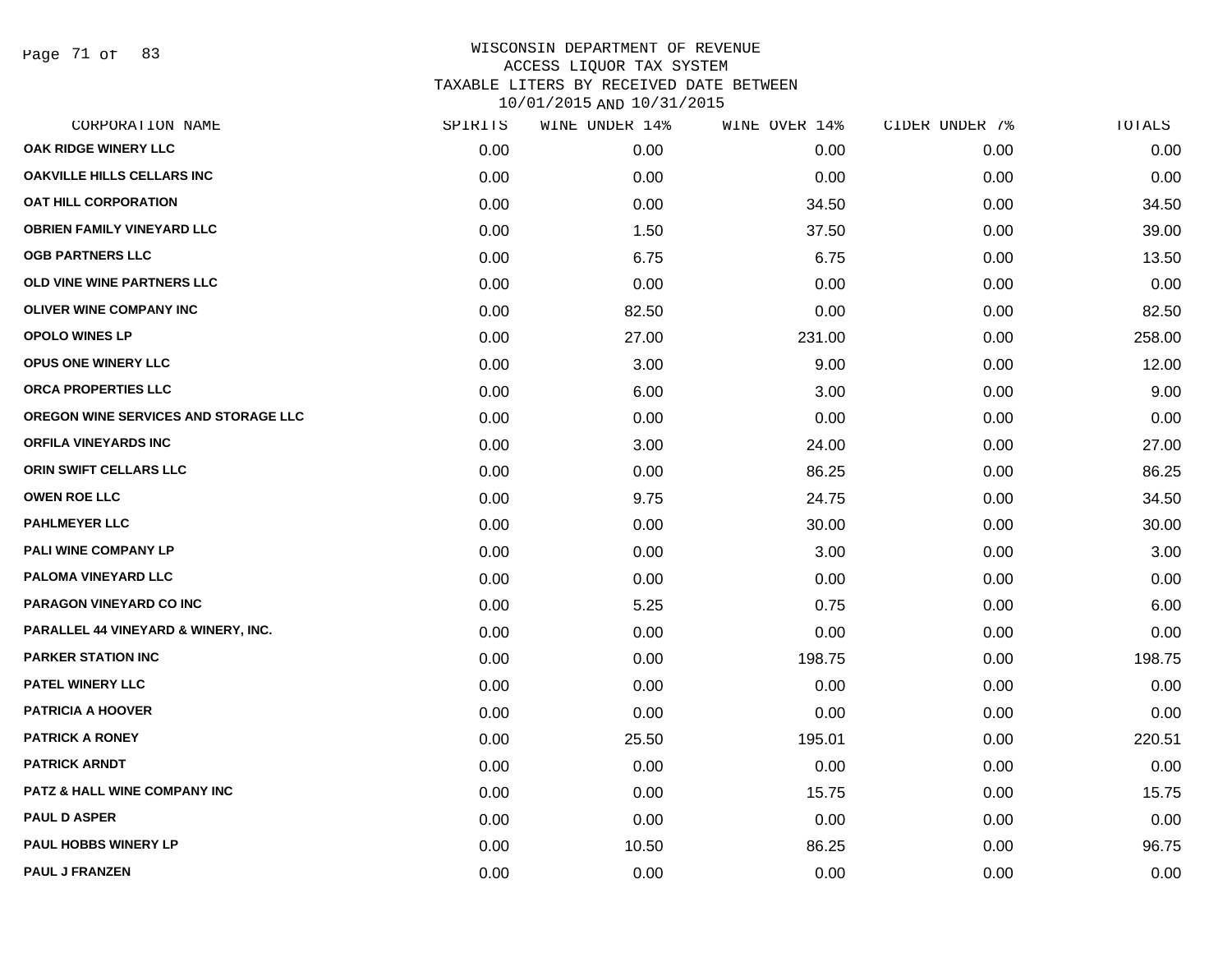Page 72 of 83

| SPIRITS | WINE UNDER 14% | WINE OVER 14% | CIDER UNDER 7% | TOTALS |
|---------|----------------|---------------|----------------|--------|
| 0.00    | 0.00           | 6.75          | 0.00           | 6.75   |
| 0.00    | 0.00           | 0.75          | 0.00           | 0.75   |
| 0.00    | 0.00           | 22.50         | 0.00           | 22.50  |
| 0.00    | 9.75           | 44.25         | 0.00           | 54.00  |
| 0.00    | 0.00           | 0.00          | 0.00           | 0.00   |
| 0.00    | 0.00           | 0.00          | 0.00           | 0.00   |
| 0.00    | 0.00           | 0.00          | 0.00           | 0.00   |
| 0.00    | 0.00           | 9.00          | 0.00           | 9.00   |
| 0.00    | 66.75          | 22.50         | 0.00           | 89.25  |
| 0.00    | 225.74         | 1.50          | 0.00           | 227.24 |
| 0.00    | 0.00           | 0.00          | 0.00           | 0.00   |
| 0.00    | 0.00           | 0.00          | 0.00           | 0.00   |
| 0.00    | 0.00           | 53.25         | 0.00           | 53.25  |
| 0.00    | 0.00           | 66.00         | 0.00           | 66.00  |
| 0.00    | 0.00           | 0.00          | 0.00           | 0.00   |
| 0.00    | 9.00           | 6.75          | 0.00           | 15.75  |
| 0.00    | 0.00           | 0.00          | 0.00           | 0.00   |
| 0.00    | 298.50         | 505.88        | 0.00           | 804.38 |
| 0.00    | 3.75           | 10.50         | 0.00           | 14.25  |
| 0.00    | 0.00           | 0.00          | 0.00           | 0.00   |
| 0.00    | 3.00           | 8.63          | 0.00           | 11.63  |
| 0.00    | 923.25         | 13.50         | 0.00           | 936.75 |
| 0.00    | 30.75          | 0.00          | 0.00           | 30.75  |
| 0.00    | 1.50           | 0.75          | 0.00           | 2.25   |
| 0.00    | 0.00           | 316.13        | 0.00           | 316.13 |
| 0.00    | 108.00         | 0.00          | 0.00           | 108.00 |
| 0.00    | 0.00           | 0.00          | 0.00           | 0.00   |
| 0.00    | 0.00           | 3.75          | 0.00           | 3.75   |
|         |                |               |                |        |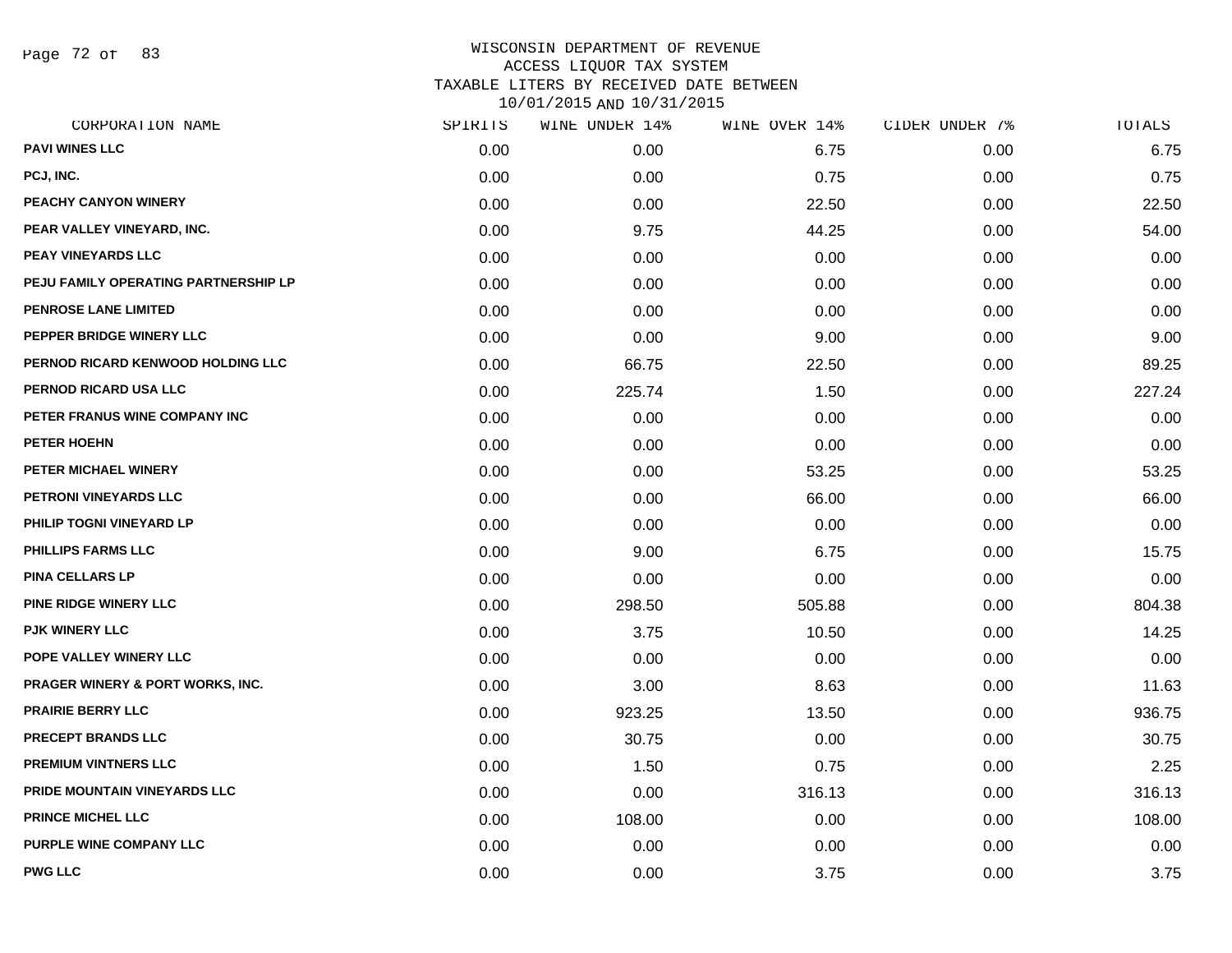Page 73 of 83

| CORPORATION NAME                         | SPIRITS | WINE UNDER 14% | WINE OVER 14% | CIDER UNDER 7% | TOTALS |
|------------------------------------------|---------|----------------|---------------|----------------|--------|
| <b>QUADY SOUTH WINERY LLC</b>            | 0.00    | 4.50           | 21.00         | 0.00           | 25.50  |
| QUILCEDA CREEK VINTNERS INC              | 0.00    | 0.00           | 0.00          | 0.00           | 0.00   |
| <b>QUPE WINE CELLARS LLC</b>             | 0.00    | 9.00           | 0.00          | 0.00           | 9.00   |
| <b>R LAWSON ENTERPRISES LLC</b>          | 0.00    | 0.00           | 0.00          | 0.00           | 0.00   |
| RADIO-COTEAU WINE CELLARS LLC            | 0.00    | 0.00           | 0.00          | 0.00           | 0.00   |
| <b>RAINIER WINE LLC</b>                  | 0.00    | 0.00           | 0.00          | 0.00           | 0.00   |
| <b>RAMAZZOTTI WINES LLC</b>              | 0.00    | 0.00           | 58.50         | 0.00           | 58.50  |
| <b>RAMEY WINE CELLARS INC</b>            | 0.00    | 0.00           | 9.00          | 0.00           | 9.00   |
| <b>RAPTOR RIDGE WINERY LLC</b>           | 0.00    | 0.00           | 0.00          | 0.00           | 0.00   |
| <b>RASA VINEYARDS, LLC</b>               | 0.00    | 0.00           | 0.00          | 0.00           | 0.00   |
| <b>RAYMOND SIGNORELLO</b>                | 0.00    | 0.00           | 41.25         | 0.00           | 41.25  |
| <b>RAYMOND VINEYARD &amp; CELLAR INC</b> | 0.00    | 40.50          | 52.50         | 0.00           | 93.00  |
| <b>RB WINE ASSOCIATES LLC</b>            | 0.00    | 0.00           | 0.00          | 0.00           | 0.00   |
| <b>RBZ VINEYARDS LLC</b>                 | 0.00    | 0.00           | 0.00          | 0.00           | 0.00   |
| <b>RED CAR WINE COMPANY LLC</b>          | 0.00    | 9.00           | 0.00          | 0.00           | 9.00   |
| <b>RED MARE WINES LLC</b>                | 0.00    | 0.00           | 0.00          | 0.00           | 0.00   |
| <b>RED OAK VINEYARD INC</b>              | 0.00    | 0.00           | 0.00          | 0.00           | 0.00   |
| <b>REGUSCI WINERY INC</b>                | 0.00    | 0.00           | 162.75        | 0.00           | 162.75 |
| <b>REN ACQUISITION INC</b>               | 0.00    | 0.00           | 0.00          | 0.00           | 0.00   |
| <b>REVANA FAMILY PARTNERS</b>            | 0.00    | 12.75          | 5.25          | 0.00           | 18.00  |
| <b>RHYS VINEYARDS LLC</b>                | 0.00    | 0.00           | 0.00          | 0.00           | 0.00   |
| <b>RICHARD E LIBBY</b>                   | 0.00    | 771.00         | 223.50        | 0.00           | 994.50 |
| <b>RICHARD FORTUNE</b>                   | 0.00    | 0.00           | 0.00          | 0.00           | 0.00   |
| <b>RIDGE VINEYARDS INC</b>               | 0.00    | 35.25          | 231.75        | 0.00           | 267.00 |
| <b>RIGHT SIDE LLC</b>                    | 0.00    | 0.00           | 0.00          | 0.00           | 0.00   |
| RIVER BEND VINEYARD & WINERY LLC         | 0.00    | 0.00           | 0.00          | 0.00           | 0.00   |
| RIVER VALLEY VINEYARD INC                | 0.00    | 26.25          | 0.00          | 0.00           | 26.25  |
| <b>RIVERBENCH LLC</b>                    | 0.00    | 0.00           | 0.00          | 0.00           | 0.00   |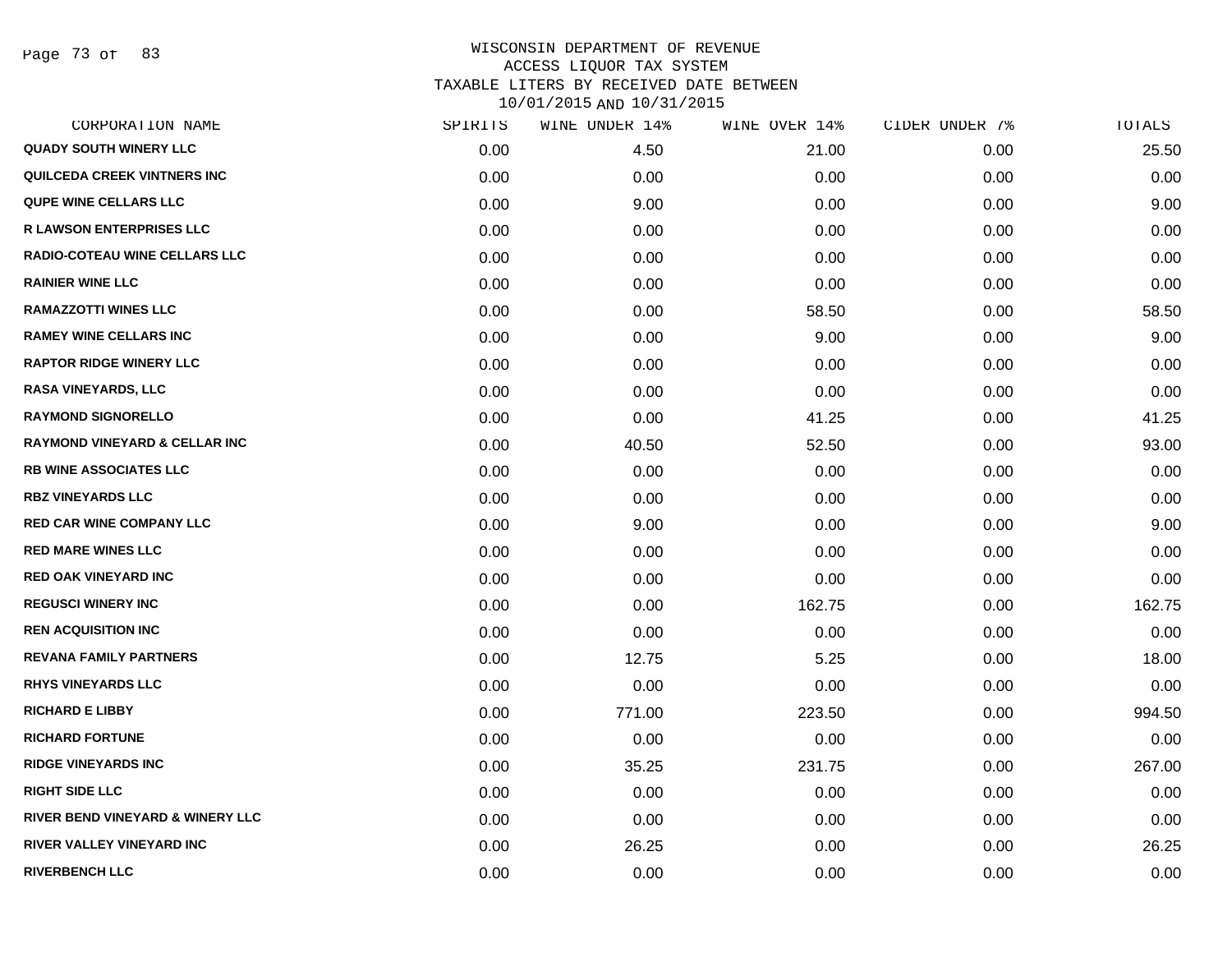Page 74 of 83

| CORPORATION NAME                      | SPIRITS | WINE UNDER 14% | WINE OVER 14% | CIDER UNDER 7% | TOTALS |
|---------------------------------------|---------|----------------|---------------|----------------|--------|
| <b>ROBERT BORUCKI</b>                 | 0.00    | 0.00           | 0.00          | 0.00           | 0.00   |
| <b>ROBERT CRAIG WINERY LP</b>         | 0.00    | 0.00           | 0.00          | 0.00           | 0.00   |
| <b>ROBERT F NADEAU</b>                | 0.00    | 0.00           | 0.00          | 0.00           | 0.00   |
| <b>ROBERT FOLEY LLC</b>               | 0.00    | 16.50          | 12.00         | 0.00           | 28.50  |
| <b>ROBERT HALL WINERY LLC</b>         | 0.00    | 1.50           | 0.00          | 0.00           | 1.50   |
| <b>ROBERT MUELLER CELLARS</b>         | 0.00    | 0.00           | 0.00          | 0.00           | 0.00   |
| <b>ROBERT YOUNG ESTATE WINERY LLC</b> | 0.00    | 0.00           | 81.00         | 0.00           | 81.00  |
| <b>ROCCA FAMILY VINEYARDS INC</b>     | 0.00    | 0.00           | 0.00          | 0.00           | 0.00   |
| <b>ROCK N WOOL WINERY LLC</b>         | 0.00    | 0.00           | 0.00          | 0.00           | 0.00   |
| <b>ROCK WALL WINE COMPANY INC</b>     | 0.00    | 1.50           | 10.50         | 0.00           | 12.00  |
| <b>ROEDERER ESTATE INC</b>            | 0.00    | 12.75          | 0.00          | 0.00           | 12.75  |
| <b>ROMBAUER VINEYARDS INC</b>         | 0.00    | 0.00           | 519.38        | 0.00           | 519.38 |
| <b>RONALD T RUBIN</b>                 | 0.00    | 0.00           | 0.00          | 0.00           | 0.00   |
| <b>ROUND POND ESTATE LLC</b>          | 0.00    | 0.00           | 64.50         | 0.00           | 64.50  |
| <b>ROWLEY ESTATES LLC</b>             | 0.00    | 60.75          | 4.50          | 0.00           | 65.25  |
| <b>RRJ REAL PROPERTIES LLC</b>        | 0.00    | 0.75           | 0.75          | 0.00           | 1.50   |
| <b>RSB VINEYARDS LLC</b>              | 0.00    | 3.00           | 15.00         | 0.00           | 18.00  |
| <b>RUDD WINES INC</b>                 | 0.00    | 0.00           | 1.50          | 0.00           | 1.50   |
| <b>RUED WINERY INC</b>                | 0.00    | 0.00           | 0.00          | 0.00           | 0.00   |
| RUTHERFORD HILL WINERY LLC            | 0.00    | 286.31         | 304.52        | 0.00           | 590.83 |
| <b>RYAN PRELLWITZ</b>                 | 0.00    | 0.00           | 0.00          | 0.00           | 0.00   |
| <b>SAINTSBURY LLC</b>                 | 0.00    | 23.25          | 45.00         | 0.00           | 68.25  |
| <b>SANDHI WINES LLC</b>               | 0.00    | 0.00           | 0.00          | 0.00           | 0.00   |
| SANDSTONE RIDGE VINEYARD & WINERY LLC | 0.00    | 0.00           | 0.00          | 0.00           | 0.00   |
| <b>SANFORD WINERY COMPANY LP</b>      | 0.00    | 4.50           | 52.50         | 0.00           | 57.00  |
| <b>SARACINA VINEYARDS LLC</b>         | 0.00    | 2.25           | 2.25          | 0.00           | 4.50   |
| SAVANNAH CHANELLE VINEYARDS INC       | 0.00    | 3.00           | 0.00          | 0.00           | 3.00   |
| <b>SAVIAH ROSE WINERY LLC</b>         | 0.00    | 0.00           | 0.75          | 0.00           | 0.75   |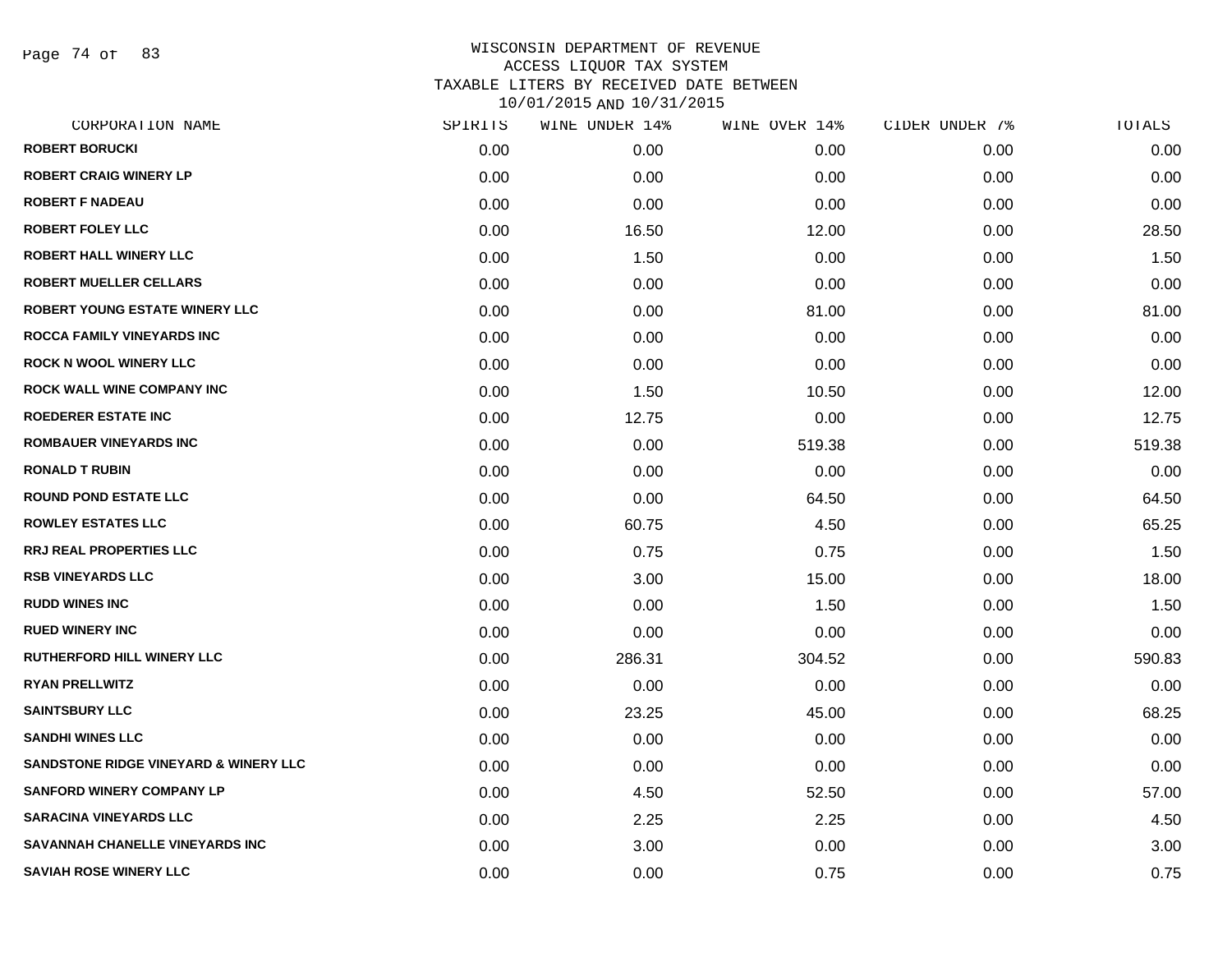Page 75 of 83

| CORPORATION NAME                       | SPIRITS | WINE UNDER 14% | WINE OVER 14% | CIDER UNDER 7% | TOTALS |
|----------------------------------------|---------|----------------|---------------|----------------|--------|
| <b>SAXUM VINEYARDS INC</b>             | 0.00    | 0.00           | 0.00          | 0.00           | 0.00   |
| <b>SBRAGIA FAMILY VINEYARDS LLC</b>    | 0.00    | 0.00           | 18.00         | 0.00           | 18.00  |
| <b>SCHEID VINEYARDS CALIFORNIA INC</b> | 0.00    | 131.25         | 15.75         | 0.00           | 147.00 |
| <b>SCHRADER CELLARS LLC</b>            | 0.00    | 0.00           | 0.00          | 0.00           | 0.00   |
| <b>SCHRAMSBERG VINEYARDS CO INC</b>    | 0.00    | 75.75          | 27.00         | 0.00           | 102.75 |
| <b>SCHUG WINERY LLC</b>                | 0.00    | 51.75          | 37.50         | 0.00           | 89.25  |
| <b>SCREAMING EAGLE PARTNERS LLC</b>    | 0.00    | 0.00           | 0.00          | 0.00           | 0.00   |
| <b>SEAVER VINEYARDS LLC</b>            | 0.00    | 0.00           | 0.00          | 0.00           | 0.00   |
| <b>SEAVEY VINEYARD LP</b>              | 0.00    | 0.00           | 22.50         | 0.00           | 22.50  |
| <b>SEQUOIA GROVE VINEYARDS LP</b>      | 0.00    | 10.50          | 81.75         | 0.00           | 92.25  |
| <b>SEVEN HILLS WINERY LLC</b>          | 0.00    | 0.00           | 0.00          | 0.00           | 0.00   |
| <b>SEVEN STONES WINERY LLC</b>         | 0.00    | 0.00           | 0.00          | 0.00           | 0.00   |
| <b>SHADY LADIES LLC</b>                | 0.00    | 0.00           | 0.00          | 0.00           | 0.00   |
| <b>SHAFER VINEYARDS INC</b>            | 0.00    | 0.00           | 0.00          | 0.00           | 0.00   |
| <b>SHANNON RIDGE INC</b>               | 0.00    | 0.00           | 0.00          | 0.00           | 0.00   |
| SHELTON-MACKENZIE WINE COMPANY         | 0.00    | 0.00           | 0.00          | 0.00           | 0.00   |
| <b>SIERRA SUNRISE VINEYARDS</b>        | 0.00    | 4.50           | 24.00         | 0.00           | 28.50  |
| SILVER OAK WINE CELLARS LP             | 0.00    | 190.50         | 7.50          | 0.00           | 198.00 |
| <b>SINE QUA NON INC</b>                | 0.00    | 0.00           | 0.00          | 0.00           | 0.00   |
| SINNIPEE VALLEY VINEYARD LLC           | 0.00    | 0.00           | 0.00          | 0.00           | 0.00   |
| <b>SINSKEY VINEYARDS INC</b>           | 0.00    | 99.00          | 64.50         | 0.00           | 163.50 |
| <b>SISYPHUS LLC</b>                    | 0.00    | 0.00           | 0.00          | 0.00           | 0.00   |
| <b>SIX SIGMA WINERY LLC</b>            | 0.00    | 1.50           | 12.00         | 0.00           | 13.50  |
| <b>SKALLI CORPORATION</b>              | 0.00    | 83.25          | 126.75        | 0.00           | 210.00 |
| <b>SMALL VINES WINES INC</b>           | 0.00    | 11.25          | 0.00          | 0.00           | 11.25  |
| <b>SMITH &amp; HOOK WINERY</b>         | 0.00    | 0.00           | 0.00          | 0.00           | 0.00   |
| <b>SMITH &amp; SMITH</b>               | 0.00    | 0.00           | 0.00          | 0.00           | 0.00   |
| SMITH ANDERSON ENTERPRISES INC         | 0.00    | 0.00           | 0.00          | 0.00           | 0.00   |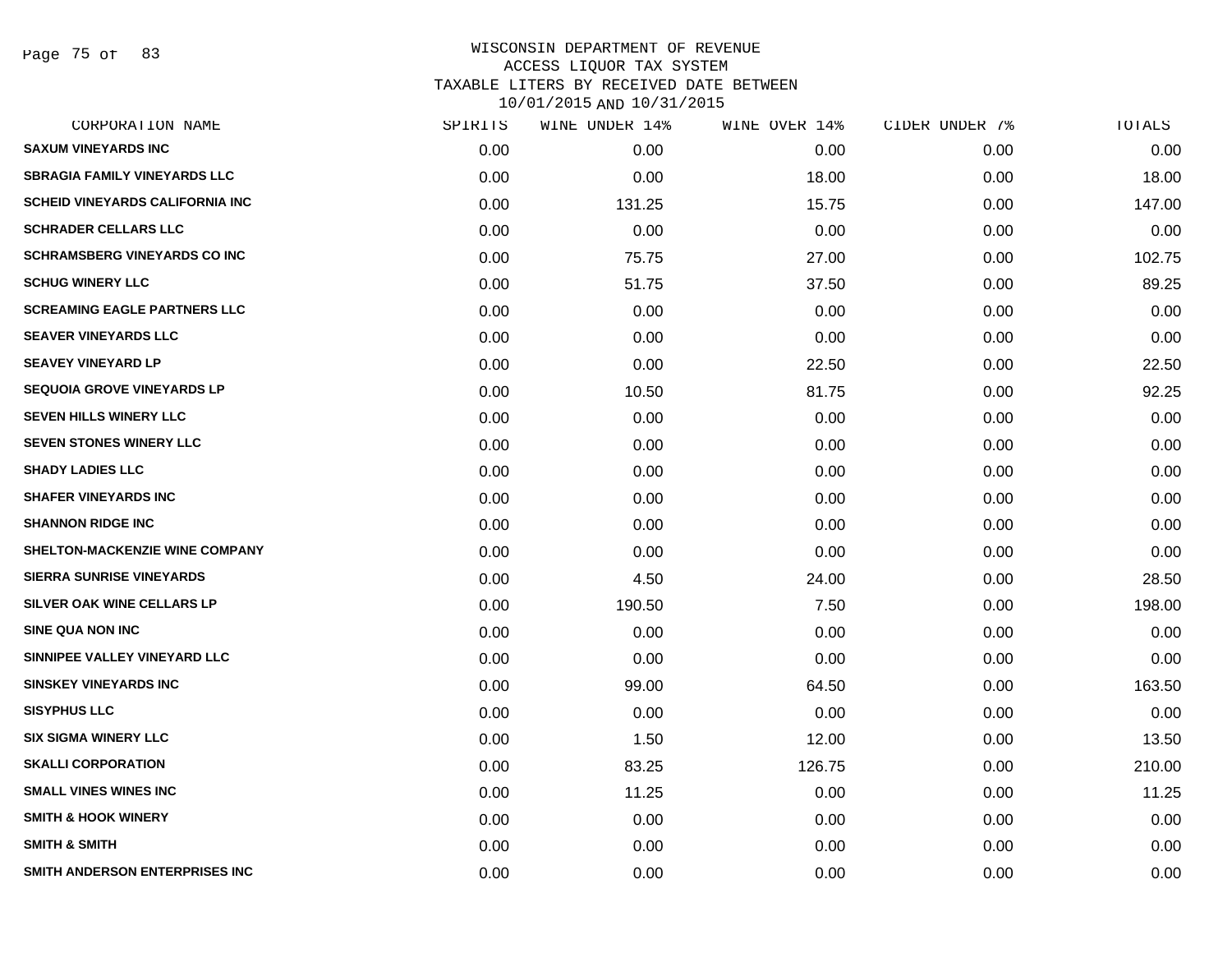Page 76 of 83

| CORPORATION NAME                           | SPIRITS | WINE UNDER 14% | WINE OVER 14% | CIDER UNDER 7% | TOTALS |
|--------------------------------------------|---------|----------------|---------------|----------------|--------|
| <b>SODA CANYON LLC</b>                     | 0.00    | 0.00           | 0.00          | 0.00           | 0.00   |
| <b>SOKOL BLOSSER LTD</b>                   | 0.00    | 36.00          | 18.00         | 0.00           | 54.00  |
| <b>SOMERSTON WINE COMPANY, LLC</b>         | 0.00    | 0.00           | 0.75          | 0.00           | 0.75   |
| SONOMA-CUTRER VINEYARDS INC                | 0.00    | 0.00           | 27.75         | 0.00           | 27.75  |
| SOUTH COAST WINERY INC                     | 0.00    | 149.25         | 53.25         | 0.00           | 202.50 |
| SP GROSSNICKLE LLC                         | 0.00    | 3.00           | 0.00          | 0.00           | 3.00   |
| <b>SPANOS BERBERIAN WINERY LLC</b>         | 0.00    | 60.00          | 24.00         | 0.00           | 84.00  |
| <b>SPARKLING OREGON LLC</b>                | 0.00    | 3.00           | 0.00          | 0.00           | 3.00   |
| <b>SPOTTSWOODE WINERY INC</b>              | 0.00    | 0.00           | 0.00          | 0.00           | 0.00   |
| SPRECHER BREWING COMPANY, INC.             | 0.00    | 0.00           | 0.00          | 0.00           | 0.00   |
| <b>SPRING MOUNTAIN VINEYARD INC</b>        | 0.00    | 18.75          | 20.25         | 0.00           | 39.00  |
| <b>SPURGEON VINEYARDS &amp; WINERY LLC</b> | 0.00    | 0.00           | 0.00          | 0.00           | 0.00   |
| <b>ST HELENA ESTATE LLC</b>                | 0.00    | 0.00           | 2.25          | 0.00           | 2.25   |
| <b>ST JAMES WINERY INC</b>                 | 0.00    | 0.00           | 0.00          | 0.00           | 0.00   |
| ST JULIAN WINE COMPANY INC                 | 0.00    | 412.49         | 5.00          | 0.00           | 417.49 |
| ST. FRANCIS WINERY & VINEYARD L.P.         | 0.00    | 13.50          | 342.00        | 0.00           | 355.50 |
| <b>STAG'S LEAP WINE CELLARS LLC</b>        | 0.00    | 15.75          | 144.75        | 0.00           | 160.50 |
| <b>STAGLIN FAMILY VINEYARD LLC</b>         | 0.00    | 0.00           | 31.50         | 0.00           | 31.50  |
| <b>STANDING JOURNEY LLC</b>                | 0.00    | 4.50           | 4.50          | 0.00           | 9.00   |
| STE MICHELLE WINE ESTATES LTD              | 0.00    | 47.29          | 4.50          | 0.00           | 51.79  |
| <b>STEPHAN VINEYARD INC</b>                | 0.00    | 0.00           | 4.50          | 0.00           | 4.50   |
| <b>STEPHEN M KENNEDY</b>                   | 0.00    | 0.00           | 0.00          | 0.00           | 0.00   |
| <b>STEPHEN M REUSTLE</b>                   | 0.00    | 0.00           | 0.00          | 0.00           | 0.00   |
| STEPHEN W. PARRY AND SUSAN F. PARRY        | 0.00    | 0.00           | 0.00          | 0.00           | 0.00   |
| <b>STEVEN J DEBAKER</b>                    | 0.00    | 0.00           | 0.00          | 0.00           | 0.00   |
| <b>STEVEN KENT LLC</b>                     | 0.00    | 8.25           | 2.25          | 0.00           | 10.50  |
| STEVEN M & JUDITH A JACOBSON LLC           | 0.00    | 0.00           | 0.00          | 0.00           | 0.00   |
| <b>STEVEN N LEDSON</b>                     | 0.00    | 62.63          | 265.50        | 0.00           | 328.13 |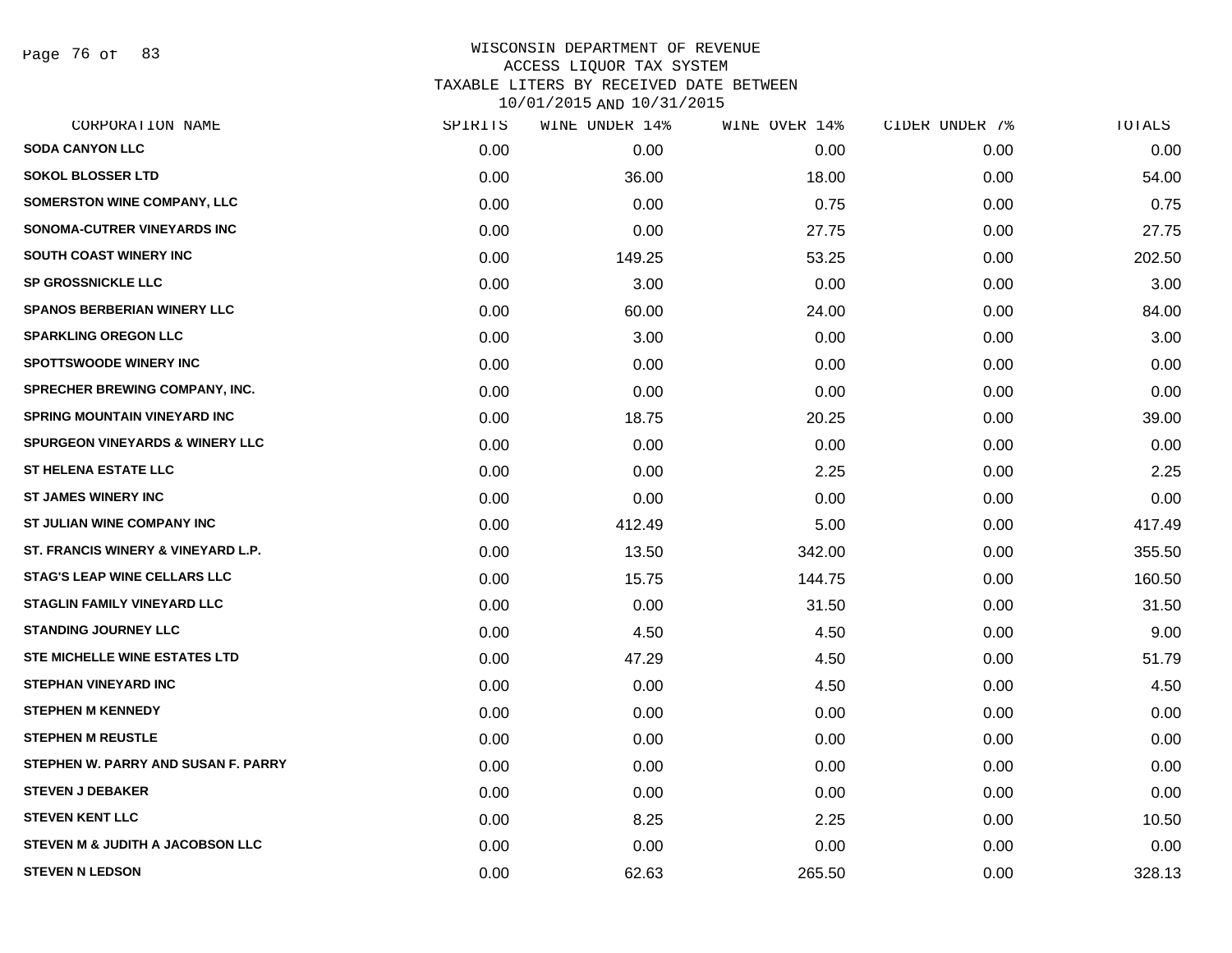Page 77 of 83

| CORPORATION NAME                           | SPIRITS | WINE UNDER 14% | WINE OVER 14% | CIDER UNDER 7% | TOTALS |
|--------------------------------------------|---------|----------------|---------------|----------------|--------|
| <b>STOLPMAN VINEYARDS LLC</b>              | 0.00    | 0.00           | 0.00          | 0.00           | 0.00   |
| <b>STONE EDGE WINERY LLC</b>               | 0.00    | 0.00           | 0.00          | 0.00           | 0.00   |
| STONE HILL WINE CO INC                     | 0.00    | 344.63         | 12.00         | 0.00           | 356.63 |
| <b>STONECUSHION INC</b>                    | 0.00    | 4.50           | 153.00        | 0.00           | 157.50 |
| STONEHAUS WINERY, INC.                     | 0.00    | 0.00           | 0.00          | 0.00           | 0.00   |
| <b>STONY HILL VINEYARD INC</b>             | 0.00    | 69.75          | 0.00          | 0.00           | 69.75  |
| <b>STORYBOOK MOUNTAIN WINERY INC</b>       | 0.00    | 0.00           | 0.00          | 0.00           | 0.00   |
| <b>STRYKER SONOMA WINERY LLC</b>           | 0.00    | 15.00          | 3.00          | 0.00           | 18.00  |
| SULLIVAN VINEYARDS CORPORATION             | 0.00    | 4.50           | 23.25         | 0.00           | 27.75  |
| SULPHUR SPRINGS WINERY LLC                 | 0.00    | 0.00           | 34.50         | 0.00           | 34.50  |
| <b>SUMMERS WINERY LLC</b>                  | 0.00    | 12.75          | 20.25         | 0.00           | 33.00  |
| <b>SUMMERWOOD WINERY &amp; INN INC</b>     | 0.00    | 0.00           | 12.00         | 0.00           | 12.00  |
| <b>SUNSET POINT WINERY LLC</b>             | 0.00    | 0.00           | 0.00          | 0.00           | 0.00   |
| <b>SUNSTONE VINEYARDS &amp; WINERY INC</b> | 0.00    | 2.25           | 29.25         | 0.00           | 31.50  |
| <b>SUSAN M BOSWELL</b>                     | 0.00    | 0.00           | 0.00          | 0.00           | 0.00   |
| <b>SUTTER HOME WINERY INC</b>              | 0.00    | 116.97         | 75.00         | 0.00           | 191.97 |
| <b>SWANSON VINEYARDS &amp; WINERY</b>      | 0.00    | 9.00           | 22.50         | 0.00           | 31.50  |
| <b>SWEAZEY WINERY INVESTMENT LLC</b>       | 0.00    | 3.75           | 7.13          | 0.00           | 10.88  |
| <b>SWEET CHEEKS VINEYARDS INC</b>          | 0.00    | 15.00          | 0.00          | 0.00           | 15.00  |
| <b>TABLAS CREEK VINEYARD LP</b>            | 0.00    | 69.75          | 117.00        | 0.00           | 186.75 |
| <b>TAFT STREET INC</b>                     | 0.00    | 0.00           | 1.50          | 0.00           | 1.50   |
| <b>TAKARA SAKE USA INC</b>                 | 0.00    | 77.80          | 280.80        | 0.00           | 358.60 |
| <b>TALLEY VINEYARDS INC</b>                | 0.00    | 7.50           | 1.50          | 0.00           | 9.00   |
| <b>TAMBER BEY VINEYARDS LLC</b>            | 0.00    | 0.00           | 44.25         | 0.00           | 44.25  |
| <b>TANDEM WINES LLC</b>                    | 0.00    | 1.50           | 4.50          | 0.00           | 6.00   |
| <b>TARA BELLA WINERY LLC</b>               | 0.00    | 28.50          | 0.00          | 0.00           | 28.50  |
| TC VINEYARDS INC                           | 0.00    | 4.50           | 0.00          | 0.00           | 4.50   |
| <b>TEALE CREEK ASSOCIATES</b>              | 0.00    | 0.00           | 0.00          | 0.00           | 0.00   |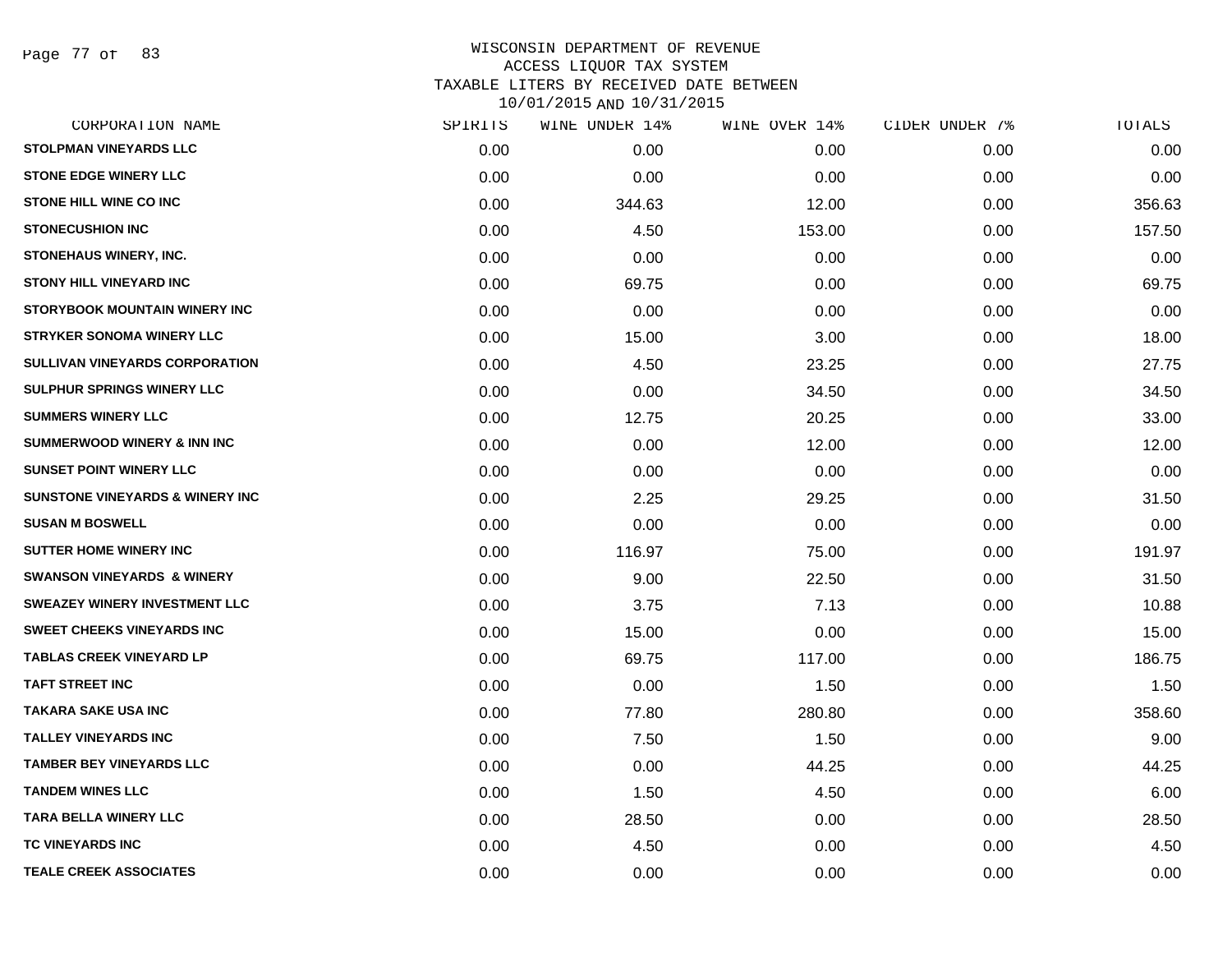Page 78 of 83

| CORPORATION NAME                          | SPIRITS | WINE UNDER 14% | WINE OVER 14% | CIDER UNDER 7% | TOTALS |
|-------------------------------------------|---------|----------------|---------------|----------------|--------|
| <b>TEDESCHI VINEYARDS LTD</b>             | 0.00    | 144.75         | 9.38          | 0.00           | 154.13 |
| <b>TENBA RIDGE WINERY LLC</b>             | 0.00    | 0.00           | 0.00          | 0.00           | 0.00   |
| <b>TERRA SPRINGS LLC</b>                  | 0.00    | 0.00           | 13.50         | 0.00           | 13.50  |
| <b>TERRA VINUM LLC</b>                    | 0.00    | 22.50          | 0.00          | 0.00           | 22.50  |
| <b>TERRAVANT WINE COMPANY LLC</b>         | 0.00    | 0.75           | 0.00          | 0.00           | 0.75   |
| <b>TESTAROSSA VINEYARDS LLC</b>           | 0.00    | 0.00           | 0.00          | 0.00           | 0.00   |
| THE BIALE ESTATE                          | 0.00    | 0.00           | 147.00        | 0.00           | 147.00 |
| THE BRANDER VINEYARD                      | 0.00    | 31.50          | 0.00          | 0.00           | 31.50  |
| THE CHISELLED GRAPE WINERY LLC            | 0.00    | 0.00           | 0.00          | 0.00           | 0.00   |
| THE HESS COLLECTION WINERY                | 0.00    | 18.75          | 132.75        | 0.00           | 151.50 |
| THE HOGUE CELLARS LTD                     | 0.00    | 0.00           | 0.00          | 0.00           | 0.00   |
| THE INFINITE MONKEY THEOREM INC           | 0.00    | 2.50           | 1.50          | 0.00           | 4.00   |
| THE LITTORAI WINES                        | 0.00    | 0.00           | 0.00          | 0.00           | 0.00   |
| THE MEEKER VINEYARD                       | 0.00    | 1.50           | 91.50         | 0.00           | 93.00  |
| THE MORLET SELECTION INC                  | 0.00    | 0.00           | 0.00          | 0.00           | 0.00   |
| THE RUM TREE, INC.                        | 0.00    | 0.00           | 0.00          | 0.00           | 0.00   |
| THE SILVERADO VINEYARDS                   | 0.00    | 15.75          | 18.75         | 0.00           | 34.50  |
| THE WILLIAMSBURG WINERY LTD               | 0.00    | 27.75          | 0.00          | 0.00           | 27.75  |
| THE WINE GROUP INC                        | 0.00    | 20.25          | 66.25         | 0.00           | 86.50  |
| THE WINE VINEYARD LLC                     | 0.00    | 0.00           | 0.00          | 0.00           | 0.00   |
| THE WOODLAND TRAIL BEVERAGE COMPANY, INC. | 0.00    | 0.00           | 0.00          | 0.00           | 0.00   |
| THIS REALM LLC                            | 0.00    | 0.00           | 0.00          | 0.00           | 0.00   |
| <b>THOMAS C HOFFMAN</b>                   | 0.00    | 0.00           | 20.25         | 0.00           | 20.25  |
| <b>THOMAS FOGARTY WINERY LLC</b>          | 0.00    | 0.00           | 0.00          | 0.00           | 0.00   |
| <b>THURMAN J RODGERS</b>                  | 0.00    | 0.00           | 0.00          | 0.00           | 0.00   |
| <b>TI BEVERAGE GROUP LTD</b>              | 0.00    | 0.00           | 0.00          | 0.00           | 0.00   |
| TMR WINE COMPANY LLC                      | 0.00    | 0.00           | 0.00          | 0.00           | 0.00   |
| <b>TOAD HOLLOW VINEYARDS INC</b>          | 0.00    | 0.75           | 0.00          | 0.00           | 0.75   |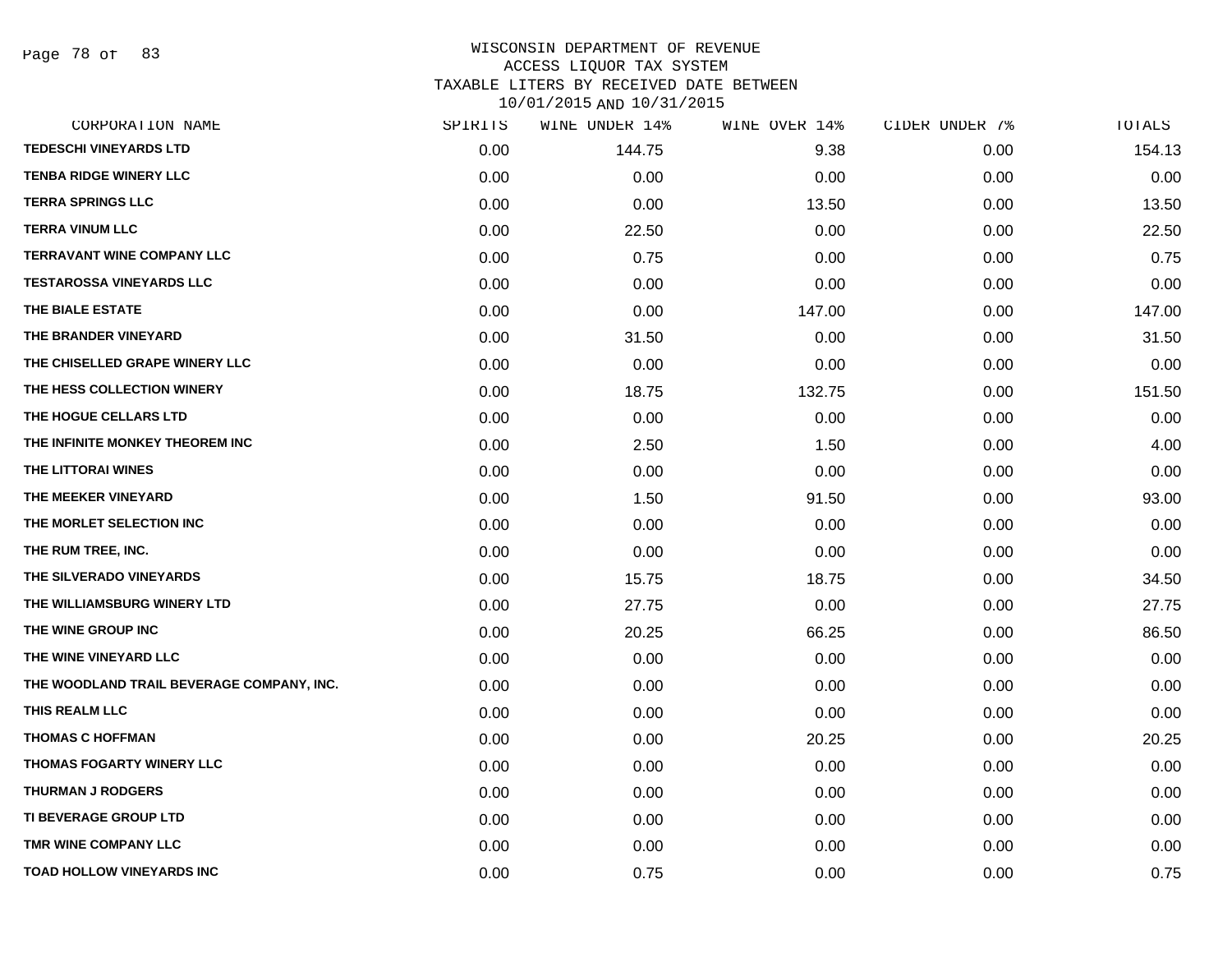Page 79 of 83

| CORPORATION NAME                                     | SPIRITS | WINE UNDER 14% | WINE OVER 14% | CIDER UNDER 7% | TOTALS   |
|------------------------------------------------------|---------|----------------|---------------|----------------|----------|
| <b>TOBIN JAMES CELLARS</b>                           | 0.00    | 12.00          | 63.75         | 0.00           | 75.75    |
| <b>TODD ANDERSON</b>                                 | 0.00    | 0.00           | 0.00          | 0.00           | 0.00     |
| <b>TOLLIVER RANCH BRANDS LLC</b>                     | 0.00    | 0.00           | 0.00          | 0.00           | 0.00     |
| <b>TOM MEADOWCROFT</b>                               | 0.00    | 0.00           | 0.00          | 0.00           | 0.00     |
| <b>TORII MOR WINERY LLC</b>                          | 0.00    | 0.00           | 0.00          | 0.00           | 0.00     |
| <b>TREANA WINERY LLC</b>                             | 0.00    | 0.00           | 0.00          | 0.00           | 0.00     |
| TREASURY WINE ESTATES AMERICAS COMPANY               | 0.00    | 1,047.00       | 186.00        | 0.00           | 1,233.00 |
| <b>TREFETHEN VINEYARDS WINERY INC</b>                | 0.00    | 26.25          | 60.75         | 0.00           | 87.00    |
| <b>TRENTADUE WINERY LLC</b>                          | 0.00    | 19.50          | 3.00          | 0.00           | 22.50    |
| TRINITAS CELLARS LLC                                 | 0.00    | 1.50           | 0.00          | 0.00           | 1.50     |
| <b>TRIONE VINEYARDS LLC</b>                          | 0.00    | 0.00           | 14.25         | 0.00           | 14.25    |
| <b>TROY LANDWEHR</b>                                 | 0.00    | 0.00           | 0.00          | 0.00           | 0.00     |
| <b>TSG LLC</b>                                       | 0.00    | 451.50         | 42.39         | 0.00           | 493.89   |
| <b>TURLEY WINE CELLARS INC</b>                       | 0.00    | 9.00           | 9.00          | 0.00           | 18.00    |
| <b>TURNBULL WINE CELLARS</b>                         | 0.00    | 3.00           | 15.75         | 0.00           | 18.75    |
| <b>TWIN PEAKS WINERY INC</b>                         | 0.00    | 0.00           | 51.75         | 0.00           | 51.75    |
| <b>TWIN RIDGE ESTATES LLC</b>                        | 0.00    | 0.00           | 9.00          | 0.00           | 9.00     |
| <b>TWISTED OAK WINERY LLC</b>                        | 0.00    | 0.00           | 0.00          | 0.00           | 0.00     |
| <b>TWOMEY CELLARS LLC</b>                            | 0.00    | 57.75          | 23.25         | 0.00           | 81.00    |
| UNTI WINE CO LLC                                     | 0.00    | 28.50          | 72.75         | 0.00           | 101.25   |
| V & C LLC                                            | 0.00    | 0.00           | 0.00          | 0.00           | 0.00     |
| VAN RUITEN FAMILY WINERY LLC                         | 0.00    | 6.00           | 6.00          | 0.00           | 12.00    |
| VAN WYCHEN WINES INC.                                | 0.00    | 0.00           | 0.00          | 0.00           | 0.00     |
| <b>VENTANA VINTNERS LLC</b>                          | 0.00    | 0.00           | 0.00          | 0.00           | 0.00     |
| <b>VERMEIL WINE GROUP LLC</b>                        | 0.00    | 0.00           | 2.25          | 0.00           | 2.25     |
| <b>VERMONT HARD CIDER COMPANY LLC</b>                | 0.00    | 0.00           | 0.00          | 0.00           | 0.00     |
| <b>VERNON VINEYARDS LTD</b>                          | 0.00    | 0.00           | 0.00          | 0.00           | 0.00     |
| <b>VERO WINE GROUP LLC &amp; WESTSIDE GRAPES LLC</b> | 0.00    | 37.50          | 1.50          | 0.00           | 39.00    |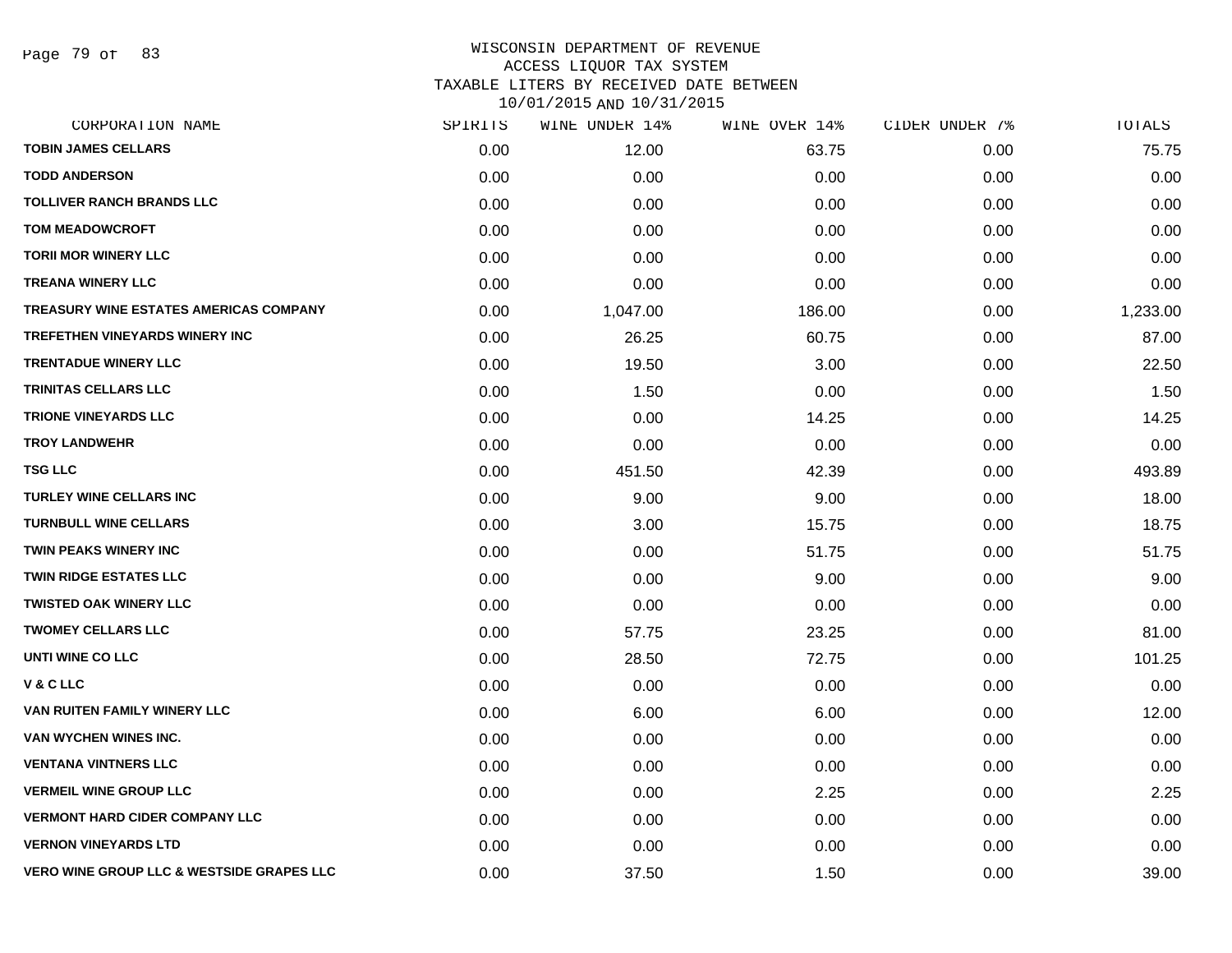Page 80 of 83

| CORPORATION NAME                     | SPIRITS | WINE UNDER 14% | WINE OVER 14% | CIDER UNDER 7% | TOTALS |
|--------------------------------------|---------|----------------|---------------|----------------|--------|
| <b>VETRO WINERY LLC</b>              | 0.00    | 0.00           | 0.00          | 0.00           | 0.00   |
| <b>VICINI ENTERPRISES LLC</b>        | 0.00    | 0.00           | 0.00          | 0.00           | 0.00   |
| <b>VIGNETTE WINERY LLC</b>           | 0.00    | 0.00           | 54.00         | 0.00           | 54.00  |
| <b>VILLA AMOROSA INC</b>             | 0.00    | 276.61         | 570.00        | 0.00           | 846.61 |
| <b>VILLA ENCINAL PARTNERS LP</b>     | 0.00    | 0.00           | 212.25        | 0.00           | 212.25 |
| <b>VILLA SAN JULIETTE INC</b>        | 0.00    | 0.00           | 0.00          | 0.00           | 0.00   |
| <b>VILLA TOSCANO INC</b>             | 0.00    | 10.50          | 4.50          | 0.00           | 15.00  |
| <b>VIN DE ZO LLC</b>                 | 0.00    | 0.00           | 31.50         | 0.00           | 31.50  |
| <b>VINA ROBLES INC</b>               | 0.00    | 10.50          | 14.25         | 0.00           | 24.75  |
| <b>VINCENT ARROYO WINERY INC</b>     | 0.00    | 0.00           | 0.00          | 0.00           | 0.00   |
| <b>VINE &amp; SUN LLC</b>            | 0.00    | 0.00           | 0.00          | 0.00           | 0.00   |
| <b>VINE CLIFF WINERY INC</b>         | 0.00    | 0.00           | 0.00          | 0.00           | 0.00   |
| <b>VINEBURG LLC</b>                  | 0.00    | 0.00           | 0.00          | 0.00           | 0.00   |
| <b>VINEOAKS LLC</b>                  | 0.00    | 0.00           | 0.00          | 0.00           | 0.00   |
| <b>VINES TO CELLAR, INC.</b>         | 0.00    | 0.00           | 0.00          | 0.00           | 0.00   |
| <b>VINEYARD 29 LLC</b>               | 0.00    | 0.00           | 0.00          | 0.00           | 0.00   |
| <b>VINTAGE WINE ESTATES, INC.</b>    | 0.00    | 0.00           | 0.00          | 0.00           | 0.00   |
| <b>VINTAGE WINE ESTATES, INC.</b>    | 0.00    | 0.00           | 0.00          | 0.00           | 0.00   |
| <b>VINUM CELLARS INC</b>             | 0.00    | 0.00           | 0.00          | 0.00           | 0.00   |
| VON STIEHL WINERY LTD.               | 0.00    | 0.00           | 0.00          | 0.00           | 0.00   |
| <b>W G BEST WEINKELLEREI INC</b>     | 0.00    | 0.00           | 0.00          | 0.00           | 0.00   |
| W J DEUTSCH & SONS LTD               | 0.00    | 0.00           | 0.00          | 0.00           | 0.00   |
| <b>WAITS-MAST FAMILY CELLARS LLC</b> | 0.00    | 0.00           | 0.00          | 0.00           | 0.00   |
| <b>WASHINGTON VINTNERS LLC</b>       | 0.00    | 0.00           | 0.00          | 0.00           | 0.00   |
| <b>WATTLE CREEK WINERY</b>           | 0.00    | 10.50          | 33.75         | 0.00           | 44.25  |
| <b>WEGLARZ &amp; BOCK</b>            | 0.00    | 0.00           | 0.00          | 0.00           | 0.00   |
| <b>WEIBEL INCORPORATED</b>           | 0.00    | 9.00           | 0.00          | 0.00           | 9.00   |
| <b>WELLINGTON VINEYARDS, INC.</b>    | 0.00    | 46.50          | 6.75          | 0.00           | 53.25  |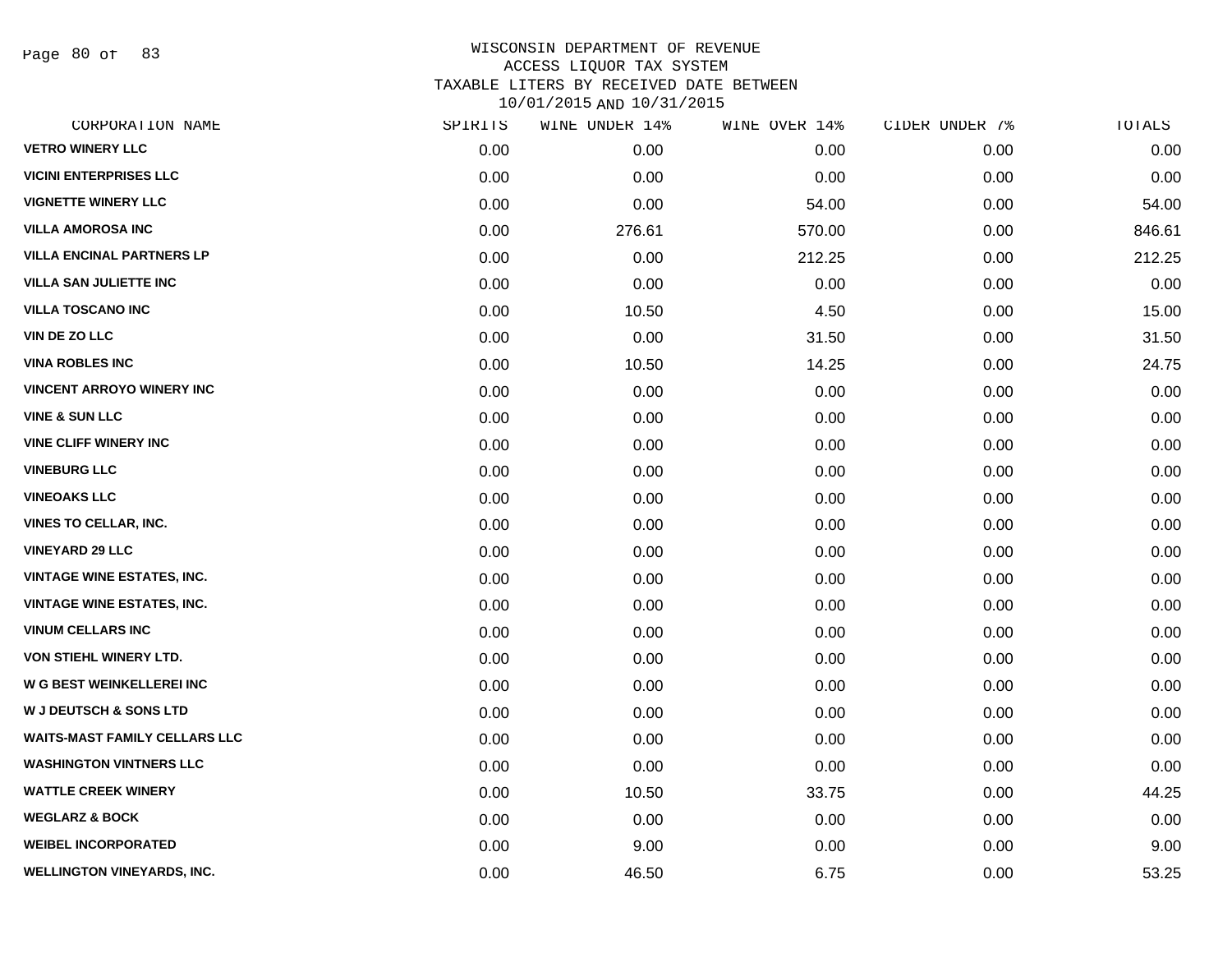Page 81 of 83

#### WISCONSIN DEPARTMENT OF REVENUE ACCESS LIQUOR TAX SYSTEM TAXABLE LITERS BY RECEIVED DATE BETWEEN

10/01/2015 AND 10/31/2015

| CORPORATION NAME                                   | SPIRITS | WINE UNDER 14% | WINE OVER 14% | CIDER UNDER 7% | TOTALS   |
|----------------------------------------------------|---------|----------------|---------------|----------------|----------|
| <b>WENTE BROS</b>                                  | 0.00    | 38.25          | 55.50         | 0.00           | 93.75    |
| <b>WEST COAST WINE PARTNERS LLC</b>                | 0.00    | 10.50          | 62.25         | 0.00           | 72.75    |
| <b>WEST PRAIRIE WINERY LLC</b>                     | 0.00    | 0.00           | 0.00          | 0.00           | 0.00     |
| <b>WESTFALL WINERY LLC</b>                         | 0.00    | 0.00           | 0.00          | 0.00           | 0.00     |
| <b>WESTPORT WINERY LLC</b>                         | 0.00    | 0.00           | 0.00          | 0.00           | 0.00     |
| <b>WHEELER WINERY INC</b>                          | 0.00    | 97.50          | 160.50        | 0.00           | 258.00   |
| <b>WHETSTONE WINE CELLARS LLC</b>                  | 0.00    | 0.00           | 1.50          | 0.00           | 1.50     |
| <b>WHISPERING BLUFFS VINEYARD &amp; WINERY LTD</b> | 0.00    | 0.00           | 0.00          | 0.00           | 0.00     |
| <b>WHISPERING WINDS WINERY LLC</b>                 | 0.00    | 0.00           | 0.00          | 0.00           | 0.00     |
| <b>WHITE OAK VINEYARDS &amp; WINERY LLC</b>        | 0.00    | 16.50          | 19.50         | 0.00           | 36.00    |
| WHITE WINTER WINERY INC                            | 0.00    | 0.00           | 0.00          | 0.00           | 0.00     |
| <b>WIENS CELLARS LLC</b>                           | 0.00    | 86.25          | 36.75         | 0.00           | 123.00   |
| <b>WILD MOUNTAIN WINERY INC</b>                    | 0.00    | 45.00          | 0.00          | 0.00           | 45.00    |
| <b>WILDEROTTER WINERY LLC</b>                      | 0.00    | 0.00           | 0.00          | 0.00           | 0.00     |
| <b>WILLAKENZIE ESTATE INC</b>                      | 0.00    | 57.75          | 105.00        | 0.00           | 162.75   |
| <b>WILLAMETTE VALLEY VINEYARDS INC</b>             | 0.00    | 102.01         | 18.00         | 0.00           | 120.01   |
| <b>WILLIAM F BLUHM</b>                             | 0.00    | 0.00           | 0.00          | 0.00           | 0.00     |
| <b>WILLIAM MOSBY</b>                               | 0.00    | 0.00           | 0.00          | 0.00           | 0.00     |
| <b>WILLIAMS &amp; SELYEM LLC</b>                   | 0.00    | 48.00          | 54.76         | 0.00           | 102.76   |
| <b>WILRONA LLC</b>                                 | 0.00    | 0.80           | 0.00          | 0.00           | 0.80     |
| <b>WILSON CREEK WINERY &amp; VINEYARDS INC</b>     | 0.00    | 213.75         | 30.38         | 0.00           | 244.13   |
| <b>WIND GAP WINES LLC</b>                          | 0.00    | 9.00           | 0.00          | 0.00           | 9.00     |
| <b>WINDERLEA WINE COMPANY LLC</b>                  | 0.00    | 13.50          | 18.00         | 0.00           | 31.50    |
| <b>WINDWARD VINEYARD LLC</b>                       | 0.00    | 4.50           | 9.00          | 0.00           | 13.50    |
| <b>WINE BY JOE LLC</b>                             | 0.00    | 0.00           | 0.00          | 0.00           | 0.00     |
| WINE OF THE MONTH CLUB, INC.                       | 0.00    | 2,235.75       | 263.25        | 0.00           | 2,499.00 |
| <b>WINE ROAD VINTNERS LLC</b>                      | 0.00    | 0.00           | 0.00          | 0.00           | 0.00     |
| <b>WINEGREETING.COM INC</b>                        | 0.00    | 13.50          | 0.00          | 0.00           | 13.50    |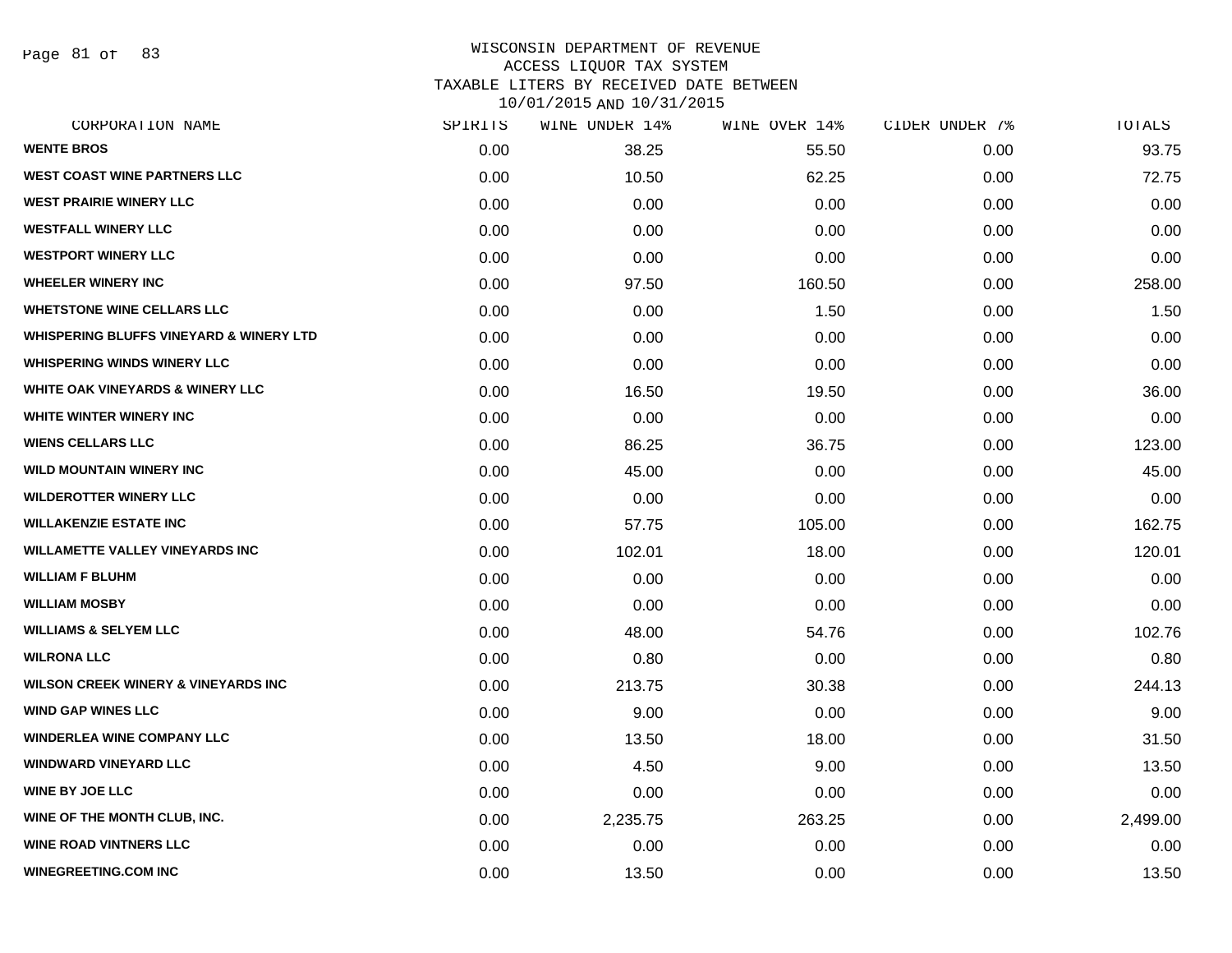Page 82 of 83

| CORPORATION NAME                       | SPIRITS | WINE<br>UNDER 14% | WINE OVER 14% | CIDER UNDER 7% | TOTALS     |
|----------------------------------------|---------|-------------------|---------------|----------------|------------|
| <b>WINERY AT BLACK STAR FARMS LLC</b>  | 0.00    | 27.75             | 0.00          | 3.75           | 31.50      |
| <b>WINERY EXCHANGE, INC.</b>           | 0.00    | 0.00              | 0.00          | 0.00           | 0.00       |
| <b>WINERY FULFILLMENT SERVICES LLC</b> | 0.00    | 0.00              | 4.50          | 0.00           | 4.50       |
| <b>WINESITTER BREWHOUSE LLC</b>        | 0.00    | 0.00              | 0.00          | 0.00           | 0.00       |
| <b>WINNESHIEK WILDBERRY WINERY LLC</b> | 0.00    | 120.75            | 0.00          | 0.00           | 120.75     |
| <b>WINSIDE USA INC</b>                 | 0.00    | 0.00              | 0.00          | 0.00           | 0.00       |
| <b>WOLFF VINEYARD LLC</b>              | 0.00    | 3.75              | 9.75          | 0.00           | 13.50      |
| <b>WOLLERSHEIM WINERY, INC.</b>        | 0.00    | 0.00              | 0.00          | 0.00           | 0.00       |
| <b>WOLLERSHEIM WINERY, INC.</b>        | 0.00    | 0.00              | 0.00          | 0.00           | 0.00       |
| <b>WOODWARD CANYON WINERY INC.</b>     | 0.00    | 0.00              | 0.00          | 0.00           | 0.00       |
| <b>WRH PARTNERS LLC</b>                | 0.00    | 0.00              | 0.00          | 0.00           | 0.00       |
| YORKVILLE CELLARS INC                  | 0.00    | 22.50             | 0.00          | 0.00           | 22.50      |
| <b>ZD WINES LLC</b>                    | 0.00    | 56.25             | 60.21         | 0.00           | 116.46     |
| <b>ZERO LINK MARKETS INC</b>           | 0.00    | 0.00              | 0.00          | 0.00           | 0.00       |
| TOTAL LITERS FOR 10/31/2015            | 0.00    | 56,967.62         | 47,300.72     | 3.75           | 104,272.09 |